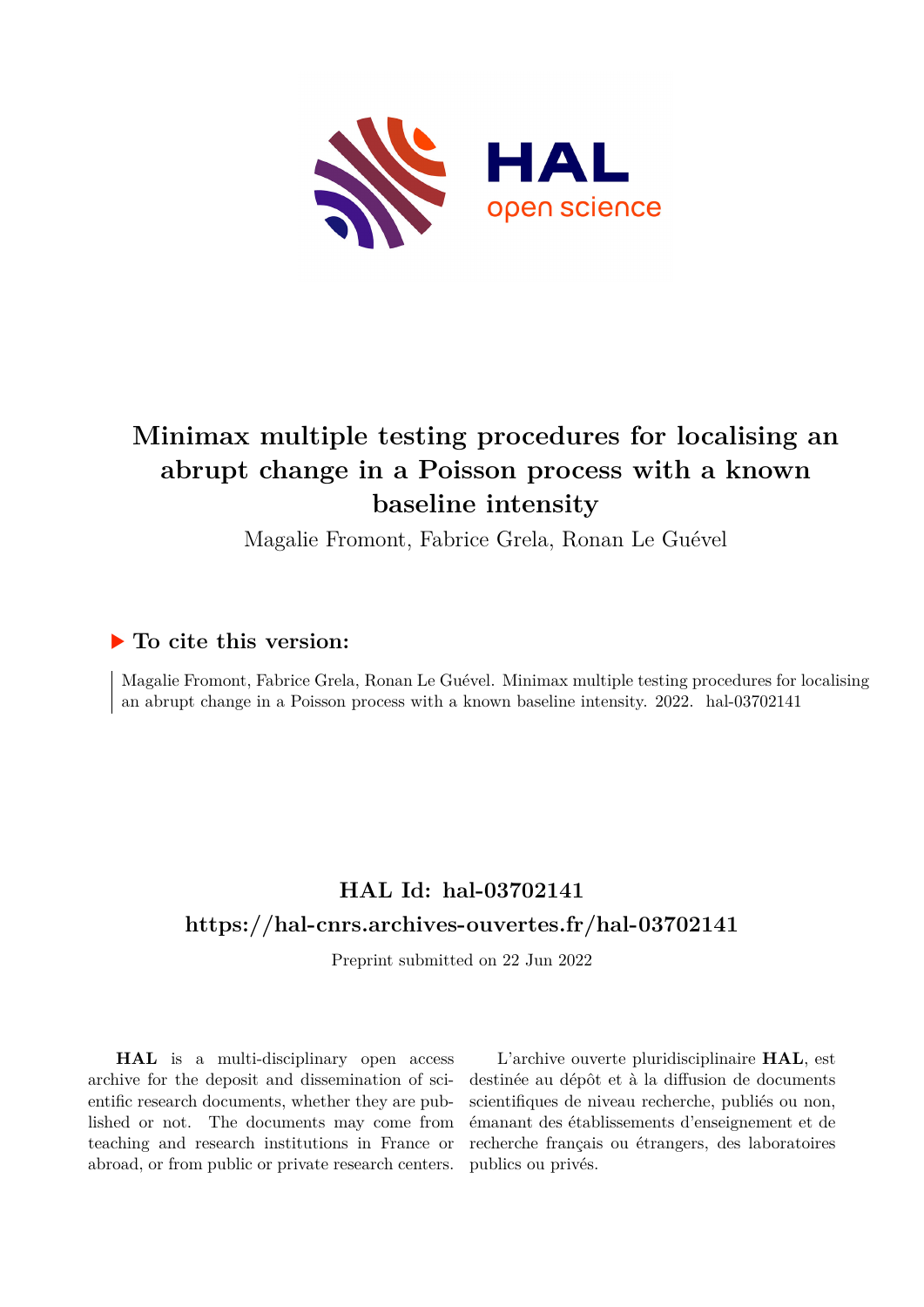# Minimax multiple testing procedures for localising an abrupt change in a Poisson process with a known baseline intensity

Magalie Fromont

magalie.fromont@univ-rennes2.fr Fabrice Grela fabrice.grela@univ-rennes2.fr

and

Ronan Le Guével

ronan.leguevel@univ-rennes2.fr Univ. Rennes, Equipe de Statistique Irmar, UMR CNRS 6625 Place du Recteur Henri Le Moal, CS 24307, 35043 RENNES Cedex, France

## 1 Introduction

Considering a Poisson process observed on a bounded fixed interval, we are interested in the problem of localising an abrupt change in its distribution, characterized by a jump in its intensity. The present work precisely aims at proposing a non asymptotic minimax multiple testing set-up to construct minimax localisation procedures. This work can be viewed as a second step in an off-line change-point analysis after having detected the change-point. The question of detecting a jump in the intensity of a Poisson process was studied by various author. In particular, the minimax multiple testing framework developed in this work carries on with the results and the methodology developed in [Fromont et al., 2022].

Let us consider a (possibly inhomogeneous) Poisson process  $N = (N_t)_{t \in [0,1]}$  observed on the interval [0, 1], with intensity  $\lambda$  defined with respect to some measure  $\Lambda$  on [0, 1], and whose distribution is denoted by  $P_\lambda$ . As in [Fromont et al., 2011], [Fromont et al., 2013] and [Fromont et al., 2022], we assume that the measure  $\Lambda$  satisfies  $d\Lambda(t) = Ldt$ , where L is a known positive number. Note that when  $L$  is an integer, this assumption amounts to considering the Poisson process  $N$  as  $L$  pooled i.i.d. Poisson processes with the same intensity  $\lambda$ , with respect to dt: L can therefore be seen as a growing number when comparisons with asymptotic existing results in other frequentist models are needed. For all a and b in  $[0, 1]$ ,  $N(a, b]$  denotes the number of points of the process fallen in the interval  $(a, b]$ .

After having detected a jump in  $\lambda$ , the question of localising the jump location are here formulated as multiple testing problems, according to whether the jump size is known or not. In all the sequel, the baseline of the Poisson process is assumed to be known,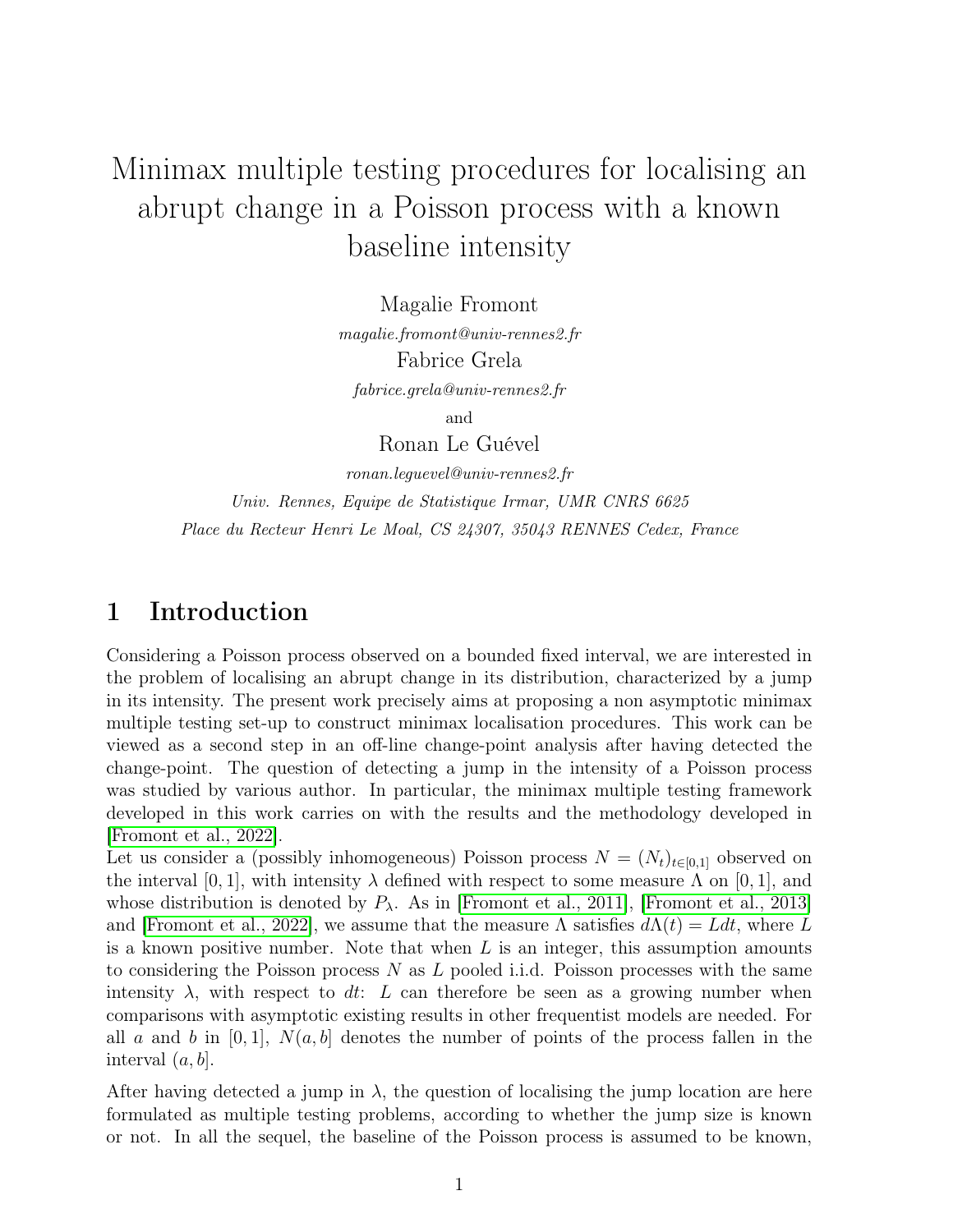equal to a positive constant function  $\lambda_0$  on [0, 1]. For the sake of simplicity, the constant function  $\lambda_0$  and its value on [0, 1] are often confused in the following. We assume that the intensity  $\lambda$  belongs to S where S is the set of intensities defined as positive piecewise constant function with at most one jump.

We denote by  $\mathcal R$  a multiple testing procedure associated to a collection of hypotheses  $\mathcal H$ where H in H corresponds to a single hypothesis, and we set  $\cap \mathcal{H} = \cap_{H \in \mathcal{H}} H$ . Moreover, we define  $\mathcal{T}(\lambda) = \{H \in \mathcal{H}, \lambda \in H\}$  the set of true hypotheses and  $\mathcal{F}(\lambda) = \mathcal{H} \setminus \mathcal{T}(\lambda)$  the set of false hypotheses. Considering the usual metric  $d_2$  of  $\mathbb{L}_2([0,1])$ , we introduce for all  $r > 0$ ,

$$
\mathcal{F}_r(\lambda) = \{ H \in \mathcal{H} \; : \; d(\lambda, H) \ge r \}.
$$

For a multiple testing procedure  $\mathcal{R}$ , we consider the Family-Wise Error Rate for the first kind error rate defined by

$$
FWER(\mathcal{R}) = \sup_{\lambda \in \mathcal{S}} P_{\lambda} (\mathcal{R} \cap \mathcal{T}(\lambda) \neq \varnothing).
$$

For  $\alpha$  and  $\beta$  in  $(0, 1)$ , a subspace  $\mathcal{S}' \subset \mathcal{S}$  and a multiple testing procedure  $\mathcal{R}$  whose FWER is controlled by  $\alpha$ , we define the Family-Wise Separation Rate for the second kind error rate by

$$
\text{FWSR}_{\beta}(\mathcal{R}, \mathcal{S}') = \inf \{ r > 0 : \inf_{\lambda \in \mathcal{S}'} P_{\lambda} (\mathcal{F}_r(\lambda) \subset \mathcal{R}) \ge 1 - \beta \}.
$$

Our aim is to find the minimax Family-Wise Separation Rate of several multiple testing problems under different hypotheses in the knowledge of  $\lambda$ . For  $\alpha$  and  $\beta$  in (0, 1) and some subspace  $\mathcal{S}' \subset \mathcal{S}$ , we compute

$$
\begin{split} \mathrm{mFWSR}_{\alpha,\beta}(\mathcal{S}') &= \inf_{\mathcal{R} \;:\; \mathrm{FWER}(\mathcal{R}) \leq \alpha} \mathrm{FWSR}_{\beta}(\mathcal{R}, \mathcal{S}') \\ &= \inf_{\mathcal{R} \;:\; \mathrm{FWER}(\mathcal{R}) \leq \alpha} \mathrm{inf} \left\{ r > 0 \;:\; \sup_{\lambda \in \mathcal{S}'} P_{\lambda} \left( \mathcal{F}_r(\lambda) \cap (\mathcal{H} \setminus \mathcal{R}) \neq \varnothing \right) \leq \beta \right\}, \end{split}
$$

where the infimum is taken over the multiple testing procedures that control the FWER by  $\alpha$  over S. To this end, we recall the next two lemmas, proved in [Fromont et al., 2016].

**Lemma 1.** If  $S'' \subset S'$  then  $mFWSR_{\alpha,\beta}(S'') \le mFWSR_{\alpha,\beta}(S')$ .

**Lemma 2.** If the collection of hypothesis  $H$  is closed (i.e. for all  $H, H'$  in  $H$  we get  $H \cap H'$  in  $\mathcal{H}$ ), then

$$
\mathrm{mFWSR}_{\alpha,\beta}(\mathcal{S}') \ge \mathrm{mSR}_{\alpha,\beta}^{\cap \mathcal{H}}(\mathcal{S}') = \inf_{\phi_{\alpha}} \mathrm{inf} \left\{ r \ge 0 : \sup_{\lambda \in \mathcal{S}', d(\lambda, \cap \mathcal{H}) \ge r} P_{\lambda}(\phi_{\alpha} = 0) \le \beta \right\}, \quad (1)
$$

where the first infimum is taken over all the tests  $\phi_{\alpha}$  of level  $\alpha$  for the null hypothesis  $(H_0 )$ " $\lambda \in \cap \mathcal{H}$ ", that is  $\sup_{\lambda \in \cap \mathcal{H}} P_{\lambda}(\phi_{\alpha} = 1) \leq \alpha$ .

We will proceed in two steps: the computation of a lower bound and an upper bound for the minimax Family-Wise Separation Rate. As a first step, we make a correspondence between a multiple testing procedure  $\mathcal R$  and an aggregated test  $\phi$  to apply the previous lemma and find a lower bound. More precisely, for each hypothesis H in  $\mathcal{H}$ , we build  $\phi_H$  a simple test of the null hypothesis H against the alternative  $\mathcal{H} \setminus H$ . We define the related aggregated simple test  $\phi_{\mathcal{H}} = \sup_{H \in \mathcal{H}} \phi_H$  which rejects the null hypothesis  $H_0 \subseteq \bigcap \mathcal{H}$  when at least a simple hypothesis H in  $\mathcal H$  is rejected by  $\phi_H$ . As a second step, we construct a non-asymptotic test that controls the FWER by  $\alpha$  and achieves the minimax Family-Wise Separation Rate possibly up to a constant.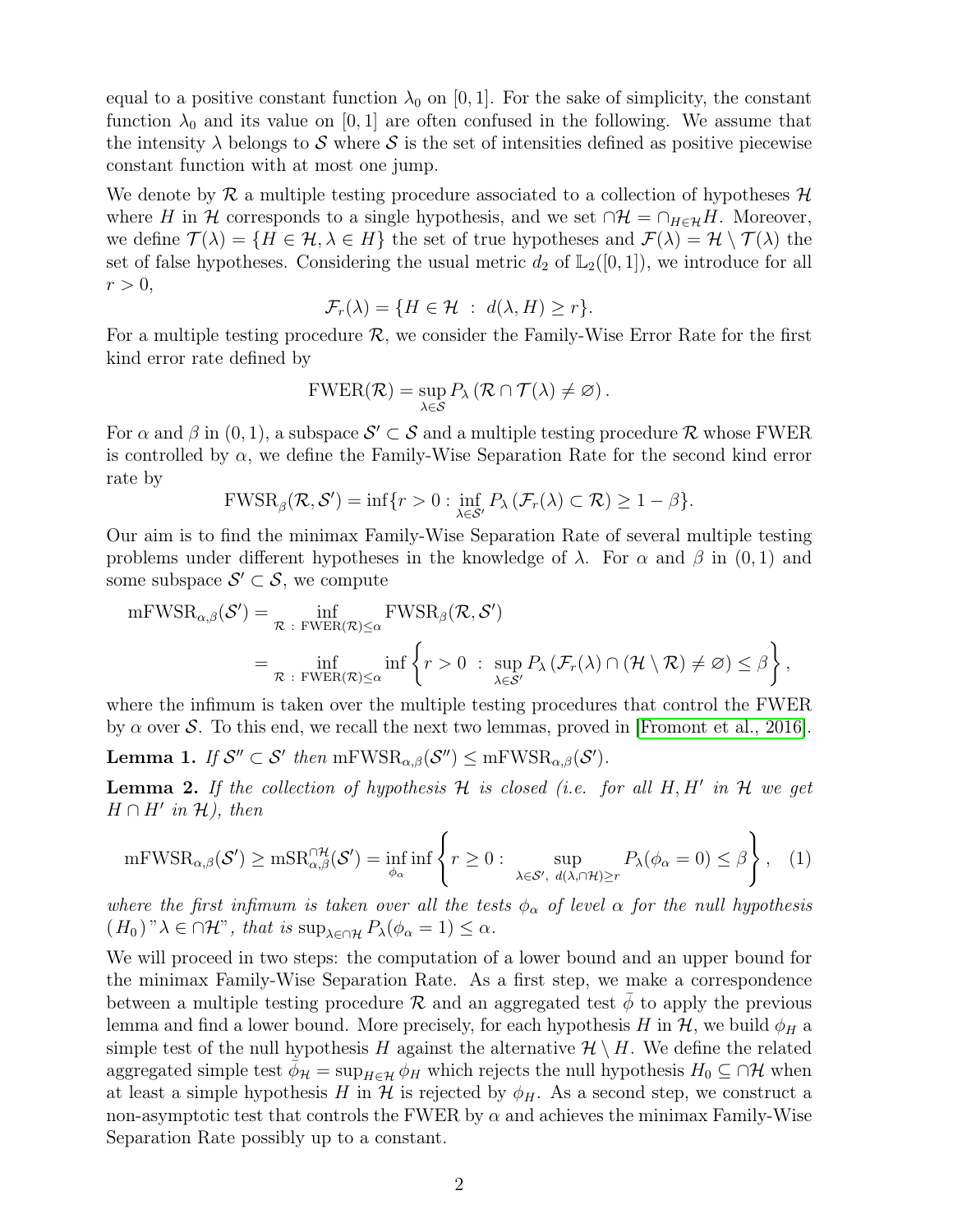# 2 Minimax multiple test for detecting and localising a jump with a known change height

In this section, we focus on the case where the height of the possible jump from  $\lambda_0$  in the intensity  $\lambda$  of the Poisson process N is known, equal to  $\delta^*$  in  $(-\lambda_0, +\infty) \setminus \{0\}$ . Hence, for  $\lambda_0 > 0$  and  $\delta^*$  in  $(-\lambda_0, +\infty) \setminus \{0\}$ , we introduce the set  $\mathcal{S}[\lambda_0, \delta^*]$  of intensities with one jump of height  $\delta^*$  from  $\lambda_0$  at location  $\tau$ , that is

$$
\mathcal{S}[\lambda_0, \delta^*] = \{ \lambda : [0, 1] \to (0, +\infty), \exists \tau \in (0, 1), \forall t \in [0, 1], \lambda(t) = \lambda_0 + \delta^* 1_{(\tau, 1]}(t) \}, \quad (2)
$$

and the set  $\overline{S}[\lambda_0, \delta^*] = S[\lambda_0, \delta^*] \cup \{\lambda_0\}$  of intensities with at most one jump of height  $\delta^*$ from  $\lambda_0$  at location  $\tau$ . By convention, we say that the intensity  $\lambda$  in  $\overline{S}[\lambda_0, \delta^*]$  is constant and equal to  $\lambda_0$  when its jump location  $\tau$  is equal to 1.

In the aim of localising the jump location, we consider for  $M$  in  $\mathbb{N}^*$ , the collection of hypotheses  $\mathcal{H}_{M,\delta^*} = \{H_k[\lambda_0, \delta^*], k \in \{1, ..., M\}\}\$  where for all  $k \in \{1, ..., M\},$ 

$$
H_k[\lambda_0, \delta^*] = \{\lambda : [0, 1] \to (0, +\infty), \exists \tau \in [k/M, 1], \forall t \in [0, 1], \lambda(t) = \lambda_0 + \delta^* 1\!\!1_{(\tau, 1]}(t)\}.
$$

Notice that for all k in  $\{1,\ldots,M\}$ , the hypothesis  $H_k[\lambda_0,\delta^*]$  is included in  $\overline{\mathcal{S}}[\lambda_0,\delta^*]$  and that  $H_M[\lambda_0, \delta^*] = {\lambda_0}$ . Moreover, since the hypotheses are nested in the sense that

$$
H_M[\lambda_0, \delta^*] \subset H_{M-1}[\lambda_0, \delta^*] \subset \ldots \subset H_1[\lambda_0, \delta^*],
$$

the collection  $\mathcal{H}_{M,\delta^*}$  is closed under intersection (that is any intersection  $H \cap H'$  of two hypotheses H and H' in  $\mathcal{H}_{M,\delta^*}$  also belongs to  $\mathcal{H}_{M,\delta^*}$ ). In particular  $\bigcap \mathcal{H}_{M,\delta^*} = H_M[\lambda_0, \delta^*] =$  ${\lambda_0}$  and then, for the considered multiple testing problem, given prescribed levels  $\alpha$  and  $\beta$ in  $(0, 1)$ , a lower bound for the  $(\alpha, \beta)$ -minimax Family-Wise Separation Rate over  $\mathcal{S}[\lambda_0, \delta^*]$ can be deduced from Lemma 2:

$$
\mathrm{mFWSR}_{\alpha,\beta}(\mathcal{S}[\lambda_0,\delta^*])\geq \mathrm{mSR}_{\alpha,\beta}^{\{\lambda_0\}}(\mathcal{S}[\lambda_0,\delta^*]),
$$

where  $\text{msR}_{\alpha,\beta}^{\{\lambda_0\}}(\mathcal{S}[\lambda_0,\delta^*])$  is the  $(\alpha,\beta)$ -minimax Separation Rate over  $\mathcal{S}[\lambda_0,\delta^*]$  for the problem of testing the null hypothesis " $\lambda = \lambda_0$ " versus " $\lambda \neq \lambda_0$ ", defined by (1). Noticing that  $\text{mSR}_{\alpha,\beta}^{\{\lambda_0\}}(\mathcal{S}[\lambda_0,\delta^*])$  corresponds to the minimax separation rate of the jump detection problem with known baseline and jump height studied in [Fromont et al., 2022], Proposition 14 in [Fromont et al., 2022] finally leads to the following lower bound.

**Proposition 1** (Minimax lower bound). Let  $\alpha$  and  $\beta$  be fixed levels in (0,1) such that  $\alpha + \beta < 1$ ,  $\lambda_0 > 0$  and  $\delta^*$  in  $(-\lambda_0, +\infty) \setminus \{0\}$ . For all M in  $\mathbb{N}^*$  and for all  $L \geq$  $\lambda_0 \log C_{\alpha,\beta} / \delta^{*2},$ 

$$
\mathrm{mFWSR}_{\alpha,\beta}(\mathcal{S}[\lambda_0,\delta^*]) \ge \sqrt{\frac{\lambda_0 \log C_{\alpha,\beta}}{L}}, \quad \text{where} \quad C_{\alpha,\beta} = 1 + 4(1-\alpha-\beta)^2.
$$

In order to prove that the above lower bound is sharp (possibly up to a constant), we secondly construct a minimax multiple testing procedure. Let us begin with a preliminary remark which provides a rough upper bound for the mFWSR.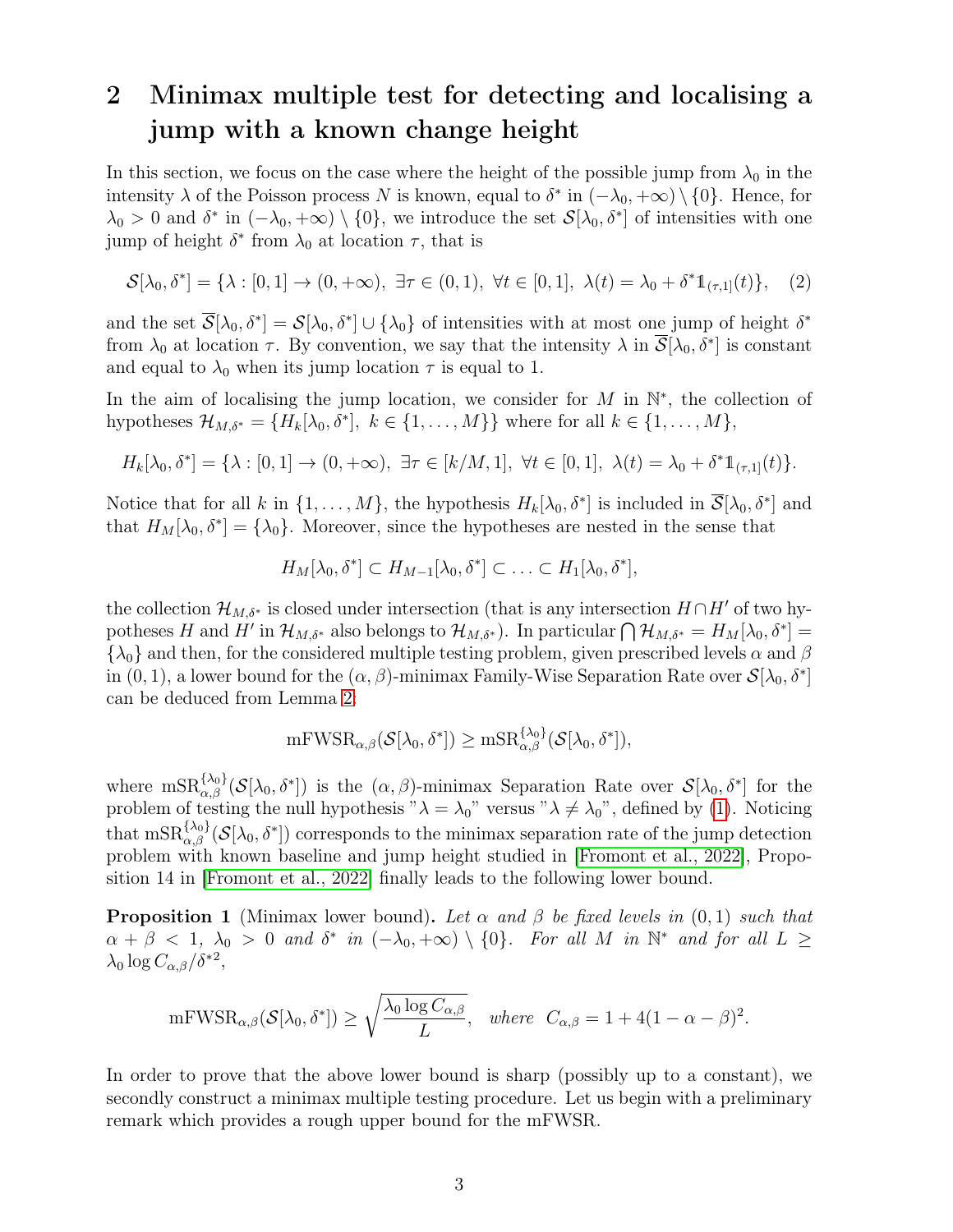Remark . Let  $r > 0$  and M in  $\mathbb{N}^*$ . Recall that for  $\lambda$  in  $\mathcal{S}[\lambda_0, \delta^*], \mathcal{F}_r(\lambda) = \{H_k[\lambda_0, \delta^*] \in \mathcal{H}_{M, \delta^*}, \ d_2(\lambda, H_k[\lambda_0, \delta^*])\}$ with  $d_2(\lambda, H_k[\lambda_0, \delta^*]) = |\delta^*| \sqrt{k/M - \tau} \mathbb{1}_{\tau \leq k/M}$  for all k in  $\{1, \ldots, M\}$ . One has the following straightforward assertion

$$
\forall \lambda \in \mathcal{S}[\lambda_0, \delta^*], \ \mathcal{F}_r(\lambda) = \varnothing \iff r \geq |\delta^*|.
$$
 (3)

In particular, for all multiple testing procedure  $\mathcal{R}$ ,

$$
\text{FWSR}_{\beta}(\mathcal{R}, \mathcal{S}[\lambda_0, \delta^*]) \leq |\delta^*|.
$$
 (4)

 $] % \centering % {\includegraphics[width=0.9\textwidth]{images/TransY.pdf}} \caption{The figure shows the results of the estimators in the image.} \label{fig:class} %$ 

Therefore, with the lower bound established in Proposition 1, we get that for all M in  $\mathbb{N}^*$ and for all  $L \geq \lambda_0 \log C_{\alpha,\beta} / \delta^{*2}$ ,

$$
\sqrt{\frac{\lambda_0 \log C_{\alpha,\beta}}{L}} \le \mathrm{mFWSR}_{\alpha,\beta}(\mathcal{S}[\lambda_0, \delta^*]) \le |\delta^*| \text{ with } C_{\alpha,\beta} = 1 + 4(1 - \alpha - \beta)^2.
$$

A noteworthy fact highlights by the previous inequality is that  $mFWSR_{\alpha,\beta}(S[\lambda_0, \delta^*])$  is bounded by quantities which does not depend on the choice of M.

To construct a multiple test whose  $\beta$ -Family-Wise separation rate over  $\mathcal{S}[\lambda_0, \delta^*]$  achieves, possibly up to a multiplicative constant, the minimax lower bound for  $mFWSR_{\alpha,\beta}(\mathcal{S}[\lambda_0, \delta^*])$ established in Proposition 1, we use the closure method of [Marcus et al., 1976] applied to single tests of the null hypotheses  $H_k[\lambda_0, \delta^*]$  in  $\mathcal{H}_{M,\delta^*}$  versus the alternatives  $\mathcal{S}[\lambda_0, \delta^*] \setminus H_k[\lambda_0, \delta^*]$  respectively. For k in  $\{1, \ldots, M\}$ , let  $\phi_{1,k}$  be the test defined by

$$
\phi_{1,k}(N) = 1_{S_{\delta^*,k}(N) > s_{\delta^*,k}(1-\alpha)},\tag{5}
$$

where  $S_{\delta^*,k}$  is defined by

$$
S_{\delta^*,k}(N) = \sup_{t \in (0,k/M)} \left( \text{sgn}(\delta^*) \left( N \left( t, \frac{k}{M} \right] - \lambda_0 L \left( \frac{k}{M} - t \right) \right) - \frac{|\delta^*|}{2} L \left( \frac{k}{M} - t \right) \right), \tag{6}
$$

and  $s_{\delta^*,k}(u)$  is the *u*-quantile of  $S_{\delta^*,k}$  under  $H_k[\lambda_0, \delta^*]$ .

These simple tests, which take the knowledge of the change height  $\delta^*$  into account, are inspired of the one considered in Section 2.5.1 of [Fromont et al., 2022] which achieves the minimax separation rate of the simple testing problem of detecting a single change point in the intensity of a Poisson process when the jump height is known.

We then define  $\hat{k}_1 = \sup\{k' \in \{1, ..., M\}, \phi_{1,k'} = 0\}$ , leading to the definition of our multiple testing procedure  $\mathcal{R}_1$ :

$$
\mathcal{R}_1 = \{H_k[\lambda_0, \delta^*]: k \ge \hat{k}_1 + 1\}
$$
\n(7)

whith the convention sup  $\varnothing = -\infty$ .

Studying the FWSR of the proposed multiple test from a nonasymptotic point of view necessarily involves to quantify or at least to derive a sharp upper bound of the quantiles  $s_{\delta^*,k}(u)$ . The following lemma, deduced from an early result of [Pyke, 1959], allows in particular to see that the quantile of the supremum of a homogeneous Poisson process with intensity  $\xi L > 0$  (with respect to the Lebesgue measure on  $[0, +\infty)$ ) and with some well chosen drift can be upper bounded by a positive constant not depending on  $L$ . This will be a key point of the proof of Theorem 1 below, providing an upper bound for the FWSR of our multiple test  $\mathcal{R}_1$  over  $\mathcal{S}[\lambda_0, \delta^*]$ .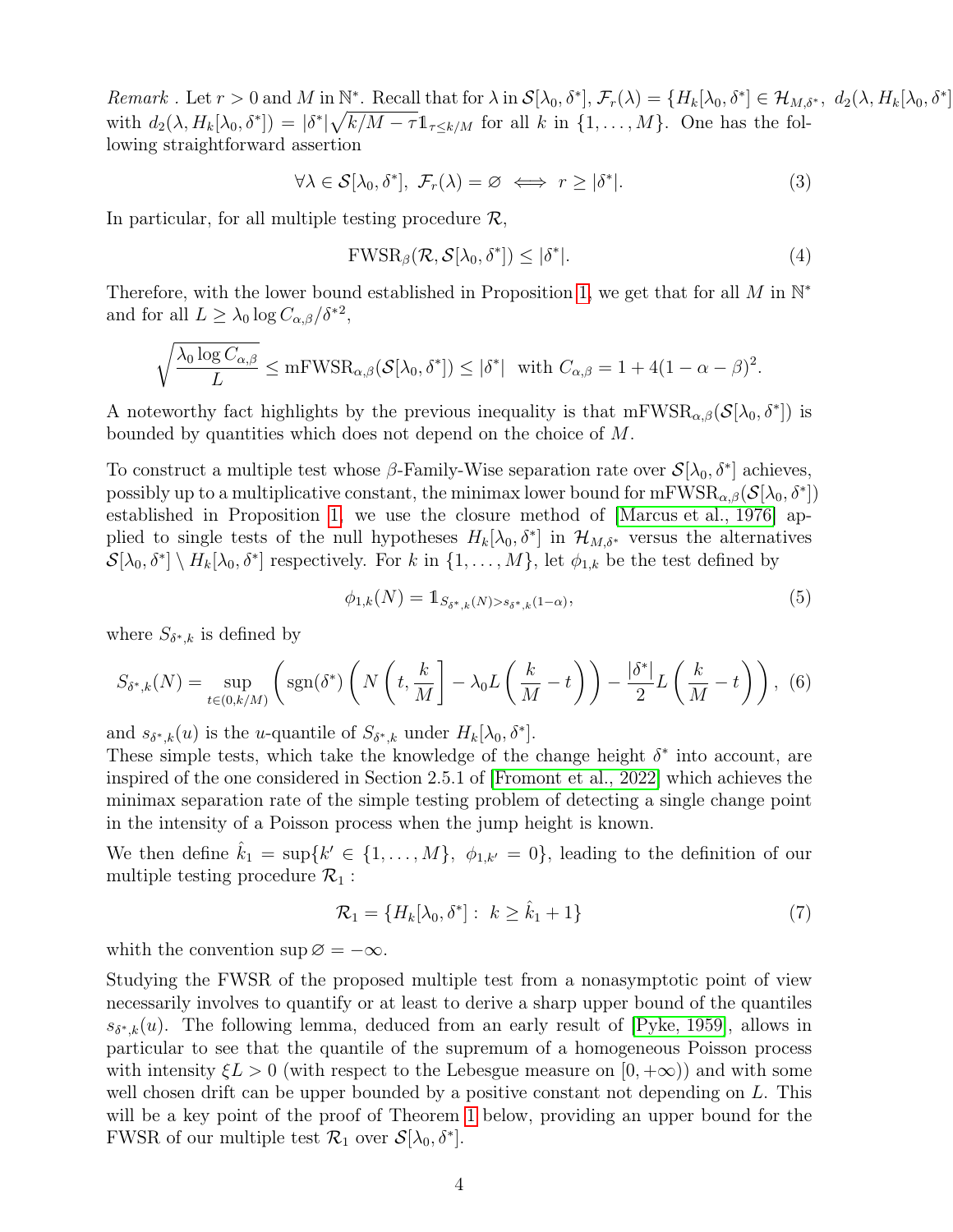**Lemma 3.** Let  $L \geq 1$ ,  $\xi > 0$  and  $\sigma > 0$ . Let  $(N_t^{\xi})$  $\mathcal{E}_t^{\xi})_{t\geq 0}$  be an homogeneous Poisson process with a constant intensity  $\xi L > 0$  defined with respect to the Lebesque measure. Then for all u in (0, 1), the u-quantile of  $\sup_{t\geq 0}(N_t^{\xi}-(\xi+\sigma)Lt)$ , denoted by  $q_{\xi}(u,\sigma)$ , is a positive constant which does not depend on  $\overline{L}$ .

Notice that when t tends to infinity  $(N_t^{\xi} - (\xi + \sigma)Lt)$  tends to  $-\infty$  almost surely which ensures that  $\sup_{t\geq 0}(N_t^{\xi}-(\xi+\sigma)Lt)$  is finite almost surely. Therefore,  $\mathbb{P}(\sup_{t\geq 0}(N_t^{\xi}-(\xi+\sigma)Lt))$  $\sigma$ )Lt) > x) tends to 0 when x tends to + $\infty$ . Gathering this remark with the equation (7) in [Pyke, 1959] then straightforwardly leads to the above result.

We can now state the main result of this section, showing that our multiple test  $\mathcal{R}_1$  has a Family-Wise error rate over  $\overline{\mathcal{S}}[\lambda_0, \delta^*]$  controlled by  $\alpha$ , and is minimax over  $\mathcal{S}[\lambda_0, \delta^*]$ .

**Theorem 1** (Minimax upper bound). Let  $L \geq 1$ ,  $\alpha$  and  $\beta$  be fixed levels in  $(0, 1)$ ,  $\lambda_0 > 0$ and  $\delta^*$  in  $(-\lambda_0, +\infty) \setminus \{0\}$ . Then, there exists a constant  $C(\alpha, \beta, \lambda_0, \delta^*) > 0$  such that the multiple testing procedure  $\mathcal{R}_1$  defined by (7) satisfies for all M in  $\mathbb{N}^*$ ,

$$
\text{FWER}(\mathcal{R}_1) \leq \alpha, \text{ and } \text{FWSR}_{\beta}(\mathcal{R}_1, \mathcal{S}[\lambda_0, \delta^*]) \leq \min\left(|\delta^*|, \frac{C(\alpha, \beta, \lambda_0, \delta^*)}{\sqrt{L}}\right)
$$

.

In particular, for all M in  $\mathbb{N}^*$  and for all  $L \geq (C(\alpha, \beta, \lambda_0, \delta^*)/\delta^*)^2$ ,

$$
\mathrm{mFWSR}_{\alpha,\beta}(\mathcal{S}[\lambda_0,\delta^*])) \leq \frac{C(\alpha,\beta,\lambda_0,\delta^*)}{\sqrt{L}}.
$$

This result, combined with its corresponding lower bound, shows that the minimax familywise separation rate over the alternative set  $\mathcal{S}[\lambda_0, \delta^*]$  is of parametric order  $L^{-1/2}$  whatever the choice of M. For  $M = 1$ , recall that the minimax family-wise separation rate is equal to the minimax separation rate since only one hypothesis is tested. In this case, we recover in particular the minimax separation rate established in Section 2.5.1 of [Fromont et al., 2022] dealing with the change-point detection problem with known baseline and jump height. By the way, the proof of Theorem 1 needs the condition on the distance between  $\lambda$  in  $\mathcal{S}[\lambda_0, \delta^*]$  and  $H_M[\lambda_0, \delta^*] = {\lambda_0}$  established in [Fromont et al., 2022, Proposition 15 to prove the upper bound for the minimax separation rate of jump detection problem. It is worth noting that the multiplicity of the hypotheses in our multiple testing framework does not affect the rate of the mFWSR which remains in the parametric order whatever the value of M.

# 3 Minimax multiple test for detecting and localising a jump with an unknown change height

In this section, we tackle the question of adaptation with respect to the change height and the jump location, and therefore introduce to this end a preliminary set for  $\lambda_0 > 0$ ,

$$
\mathcal{S}[\lambda_0] = \{\lambda : [0,1] \to (0,+\infty), \ \exists (\delta,\tau) \in \{(-\lambda_0,+\infty) \setminus \{0\}\} \times (0,1), \ \forall t \in [0,1], \ \lambda(t) = \lambda_0 + \delta \mathbb{1}_{(\tau,1]}(t)\}.
$$
\n(8)

As in Section 2, a lower bound for the  $(\alpha, \beta)$ -minimax Family-Wise separation rate over  $\mathcal{S}[\lambda_0]$  is determined using Lemma 2 and the  $(\alpha, \beta)$ -minimax Separation Rate dealing with simple testing problem for the null hypothesis  $(H_0)$  " $\lambda = {\lambda_0}$ " versus the alternative  $(H_1)$  " $\lambda \in \mathcal{S}[\lambda_0]$ ". However, let us recall a lemma proved in [Fromont et al., 2022, Lemma 16] which underlines that the  $(\alpha, \beta)$ -minimax Separation Rate over  $\mathcal{S}[\lambda_0]$  is infinite.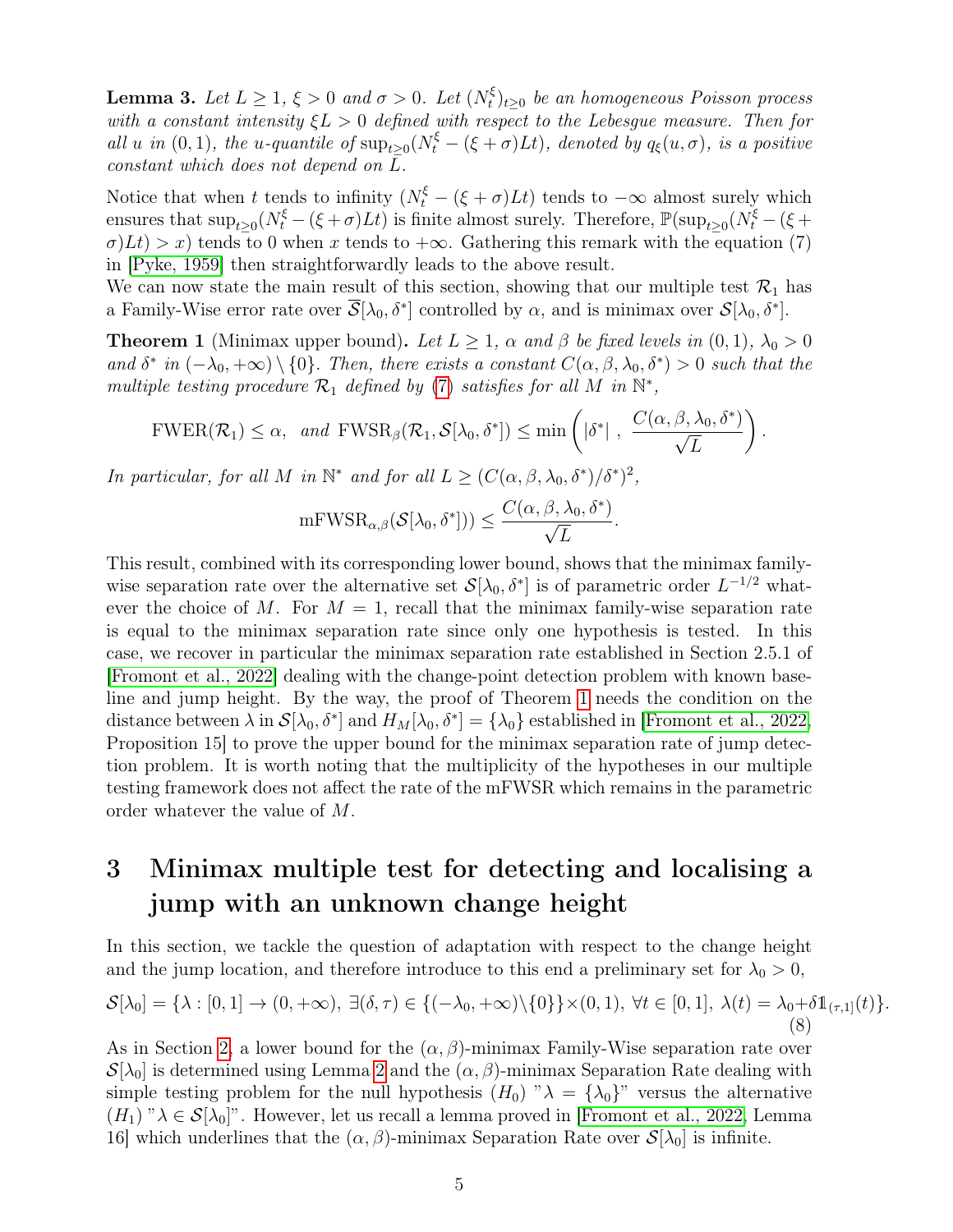**Lemma 4.** Let  $\alpha$  and  $\beta$  be fixed levels in  $(0,1)$  such that  $\alpha + \beta < 1$ . Considering the testing problem  $(H_0)$  " $\lambda = {\lambda_0}$ " versus  $(H_1)$  " $\lambda \in S[\lambda_0]$ ", with  $S[\lambda_0]$  defined by (8), one has

$$
\mathrm{mSR}_{\alpha,\beta}^{\{\lambda_0\}}\left(\mathcal{S}[\lambda_0]\right) = +\infty.
$$

We therefore consider, for  $R > \lambda_0$ , the more suitable set of alternatives bounded by R, defined by:

$$
\mathcal{S}[\lambda_0, R] = \{ \lambda : [0, 1] \to (0, R], \exists (\delta, \tau) \in \{ (-\lambda_0, R - \lambda_0] \setminus \{0\} \} \times (0, 1), \forall t \in [0, 1], \lambda(t) = \lambda_0 + \delta \mathbb{1}_{(\tau, 1]}(t) \}.
$$

In the aim of localising the jump location, we consider for  $M$  in  $\mathbb{N}^*$ , the collection of hypotheses  $\mathcal{H}_{M,R} = \{H_k[\lambda_0, R], k \in \{1, \ldots, M\}\}\$  where, for all k in  $\{1, \ldots, M\},\$ 

$$
H_k[\lambda_0, R] = \{\lambda : \exists (\delta, \tau) \in \{(-\lambda_0, R - \lambda_0] \setminus \{0\}\} \times [k/M, 1], \ \forall t \in [0, 1], \ \lambda(t) = \lambda_0 + \delta \mathbb{1}_{(\tau, 1]}(t)\}.
$$

In particular, for all k in  $\{1, \ldots, M\}$ , the single hypothesis  $H_k[\lambda_0, R]$  is included in the set  $S[\lambda_0, R] = S[\lambda_0, R] \cup {\lambda_0}$  of intensities bounded by R with at most one jump. As in Section 2, we say that the intensity  $\lambda$  in  $\overline{S}[\lambda_0, R]$  is constant and equal to  $\lambda_0$  when its jump location  $\tau$  is equal to 1 and we notice that  $H_M[\lambda_0, R] = {\lambda_0}.$ 

The collection  $\mathcal{H}_{M,R}$  is closed under intersection because the hypotheses are nested:  $H_M[\lambda_0, R] \subset H_{M-1}[\lambda_0, R] \subset \ldots \subset H_1[\lambda_0, R]$ , and in particular  $\bigcap \mathcal{H}_{M,R} = H_M[\lambda_0, R] =$  $\{\lambda_0\}$ . Then we get by Lemma 2 that for  $\alpha$  and  $\beta$  in  $(0, 1)$ ,

$$
\mathrm{mFWSR}_{\alpha,\beta}(\mathcal{S}[\lambda_0,R])\geq \mathrm{mSR}_{\alpha,\beta}^{\{\lambda_0\}}(\mathcal{S}[\lambda_0,R]),
$$

where  $\text{msR}_{\alpha,\beta}^{\{\lambda_0\}}(\mathcal{S}[\lambda_0, R])$  is the  $(\alpha, \beta)$ -minimax Separation Rate over  $\mathcal{S}[\lambda_0, R]$  which corresponds to the minimax separation rate of the jump detection problem with known baseline studied in Section 2.5.1 of [Fromont et al., 2022]. Therefore, Proposition 17 in [Fromont et al., 2022] ensures the following lower bound.

**Proposition 2** (Minimax lower bound). Let  $\alpha$  and  $\beta$  be fixed levels in  $(0, 1)$  such that  $\alpha + \beta < 1/2$ ,  $\lambda_0 > 0$  and  $R > \lambda_0$ . There exists  $L_0(\alpha, \beta, \lambda_0, R) > 0$  such that for all M in  $\mathbb{N}^*$  and for all  $L \geq L_0(\alpha, \beta, \lambda_0, R)$ ,

$$
\mathrm{mFWSR}_{\alpha,\beta}(\mathcal S[\lambda_0,R])\geq \sqrt{\frac{\lambda_0\log\log L}{L}}.
$$

Let us now construct a multiple test whose  $\beta$ -Family-Wise separation rate over  $\mathcal{S}[\lambda_0, R]$ achieves, possibly up to a multiplicative constant, the above minimax lower bound for  $mFWSR_{\alpha,\beta}(\mathcal{S}[\lambda_0,R]).$ 

We begin with a preliminary remark which provides a rough upper bound for the mFWSR. Remark. Let  $r > 0$  and M in  $\mathbb{N}^*$ . Recall that for  $\lambda$  in  $\mathcal{S}[\lambda_0, R]$ ,

$$
\mathcal{F}_r(\lambda) = \{H_k[\lambda_0, R] \in \mathcal{H}_{M,R}, d_2(\lambda, H_k[\lambda_0, R]) \ge r\}
$$

with  $d_2(\lambda, H_k[\lambda_0, R]) = |\delta| \sqrt{k/M - \tau} \mathbb{1}_{\tau \leq k/M}$  for all k in  $\{1, \dots, M\}$ . One has the following straightforward assertion

$$
\forall \lambda \in \mathcal{S}[\lambda_0, R], \ \mathcal{F}_r(\lambda) = \varnothing \iff r \ge \lambda_0 \lor (R - \lambda_0). \tag{9}
$$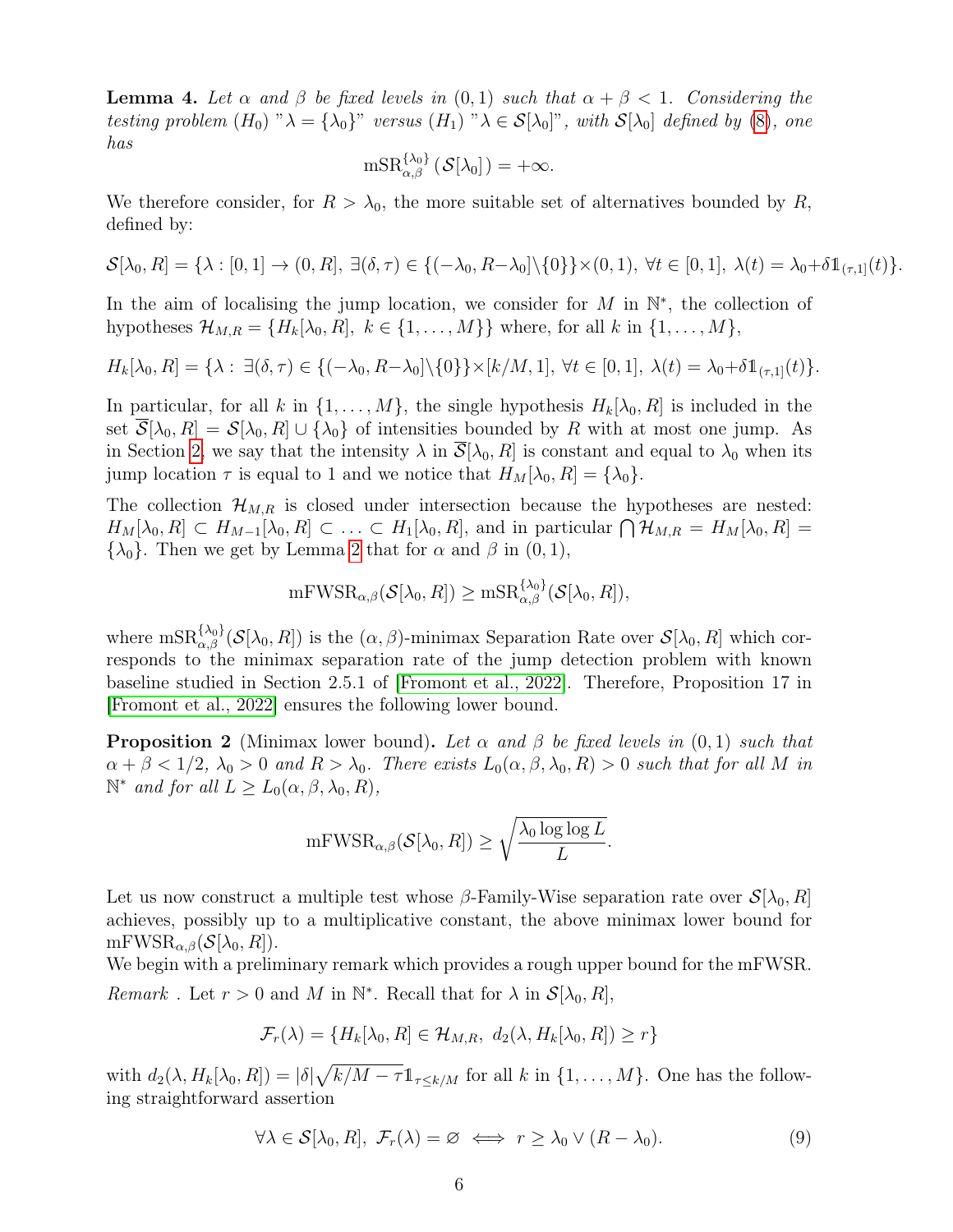In particular, for all multiple testing procedure  $\mathcal{R}$ ,

$$
\text{FWSR}_{\beta}(\mathcal{R}, \mathcal{S}[\lambda_0, R]) \le \lambda_0 \vee (R - \lambda_0). \tag{10}
$$

Indeed, let  $r > 0$  be such that  $r \geq \lambda_0 \vee (R - \lambda_0)$ . Then for all  $\lambda$  in  $\mathcal{S}[\lambda_0, R], \mathcal{F}_r(\lambda) = \emptyset$ and then  $P_{\lambda}(\mathcal{F}_r(\lambda) \subset \mathcal{R}) = 1 \geq 1 - \beta$  for all multiple testing procedure  $\mathcal R$  and for all  $\lambda$ in  $\mathcal{S}[\lambda_0, R]$ .

Therefore, with the lower bound established in Proposition 2, we get that for all M in  $\mathbb{N}^*$ and for L large enough

$$
\sqrt{\frac{\lambda_0 \log \log L}{L}} \leq \mathrm{mFWSR}_{\alpha,\beta}(\mathcal{S}[\lambda_0, R]) \leq \lambda_0 \vee (R - \lambda_0).
$$

Again, it is noteworthy that  $mFWSR_{\alpha,\beta}(S[\lambda_0, R])$  is bounded by quantities which does not depend on the choice of M.

Following the discussion of Section 2.2 in [Fromont et al., 2022], we define two different minimax multiple tests: the first one is based on counting statistics and the second one is based on quadratic statistics. Both statistics are inspired of the ones considered in Section 2.5.1 of [Fromont et al., 2022] which achieve the minimax separation rate of the jump detection problem. Both multiple testing procedures are defined according to the closure method of [Marcus et al., 1976] applied to single tests of the null hypotheses  $H_k[\lambda_0, R]$  in  $\mathcal{H}_{M,R}$  versus the alternatives  $\mathcal{S}[\lambda_0, R] \setminus H_k[\lambda_0, R]$  respectively.

We consider the corrected level  $u_{\alpha} = \alpha / \lfloor \log_2 L \rfloor$  which allows to define the two following multiple tests.

Let us begin with the minimax multiple testing procedure based on counting statistics and let k in  $\{1, \ldots, M\}$ . We then consider a simple test  $\phi_{2,k}^{(1)}$  for the null hypothesis  $H_k[\lambda_0, R]$ versus the alternative  $S[\lambda_0, R] \setminus H_k[\lambda_0, R]$  defined by

$$
\phi_{2,k}^{(1)}(N) = 1_{\left\{ \max_{j \in \{1, \ldots, \lfloor \log_2 L \rfloor\}} \left( N\left(\frac{k}{M}(1-2^{-j}), \frac{k}{M}\right] - p_{\frac{\lambda_0 k}{M2^j}}(1-\frac{u_{\alpha}}{2}) \right) > 0 \right\}} \vee 1_{\left\{ \max_{j \in \{1, \ldots, \lfloor \log_2 L \rfloor\}} \left( p_{\frac{\lambda_0 k}{M2^j}}\left(\frac{u_{\alpha}}{2}\right) - N\left(\frac{k}{M}(1-2^{-j}), \frac{k}{M}\right] \right) > 0 \right\}}, \quad (11)
$$

where  $p_{\xi}(u)$  stands for the u-quantile of the Poisson distribution of parameter  $\xi$ . We introduce  $\hat{k}_2^{(1)} = \sup \{k' \in \{1, ..., M\}, \phi_{2,k'}^{(1)} = 0\}$  and we define our multiple testing procedure  $\mathcal{R}_2^{(1)}$  by

$$
\mathcal{R}_2^{(1)} = \{H_k[\lambda_0, R]: k \ge \hat{k}_2^{(1)} + 1\}.
$$
 (12)

We establish in Theorem 2 that our multiple test  $\mathcal{R}_2^{(1)}$  has a FWER over  $\overline{\mathcal{S}}[\lambda_0,R]$  controlled by  $\alpha$  and is minimax over  $\mathcal{S}[\lambda_0, R]$ .

**Theorem 2** (Minimax upper bound). Let  $L \geq 3$ ,  $\alpha$  and  $\beta$  be fixed levels in  $(0, 1)$ ,  $\lambda_0 > 0$ ,  $R > \lambda_0$ . Then, there exists a constant  $C(\alpha, \beta, \lambda_0, R) > 0$  such that the multiple testing procedure  $\mathcal{R}_2^{(1)}$  defined by (12) satisfies for all M in  $\mathbb{N}^*$ ,  $\text{FWER}(\mathcal{R}_2^{(1)}$  $\binom{1}{2} \leq \alpha$  and

$$
\text{FWSR}_{\beta}(\mathcal{R}_2^{(1)},\mathcal{S}[\lambda_0,R]) \le \min\Bigg(\max(\lambda_0,R-\lambda_0)\;,\; C(\alpha,\beta,\lambda_0,R)\sqrt{\frac{\log\log L}{L}}\Bigg).
$$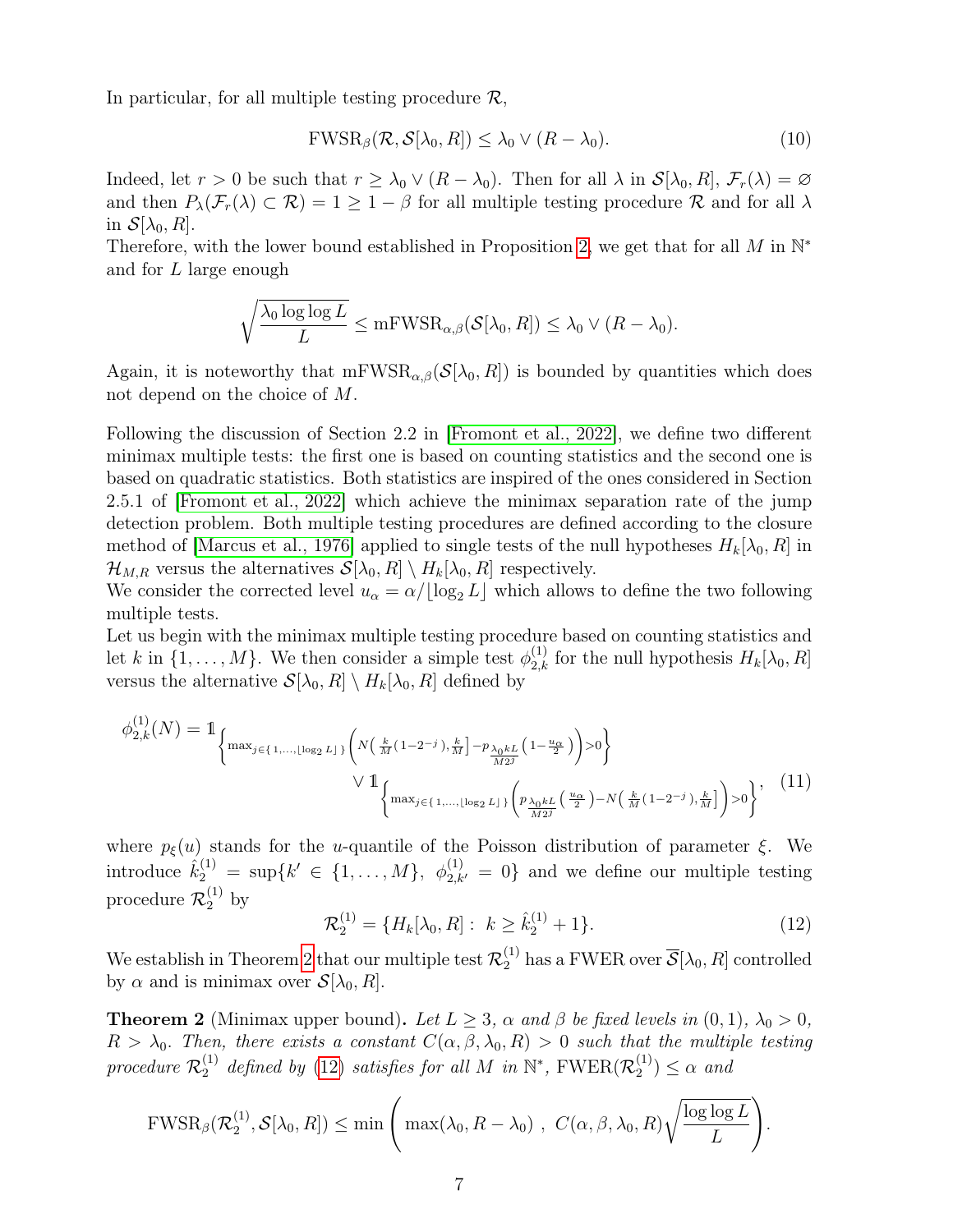In particular, there exists  $L_0(\alpha, \beta, \lambda_0, R) > 0$  such that, for all M in  $\mathbb{N}^*$  and for all  $L \geq L_0(\alpha, \beta, \lambda_0, R),$ 

$$
\mathrm{mFWSR}_{\alpha,\beta}(\mathcal{S}[\lambda_0,R]) \leq C(\alpha,\beta,\lambda_0,R)\sqrt{\frac{\log\log L}{L}}
$$

Let us turn now to the second minimax multiple testing procedure, based on quadratic statistics. For k in  $\{1,\ldots,M\}$ , we consider a simple test  $\phi_{2,k}^{(2)}$  for the null hypothesis  $H_k[\lambda_0, R]$  versus the alternative  $\mathcal{S}[\lambda_0, R] \setminus H_k[\lambda_0, R]$  defined by

$$
\phi_{2,k}^{(2)}(N) = \mathbb{1}_{\max_{j \in \{1,\ldots,\lfloor \log_2 L\rfloor\}} \left( T_{j,k}(N) - t_{j,k}(1 - u_\alpha) \right) > 0},\tag{13}
$$

.

where for all j in  $\{1, \ldots, \lfloor \log_2 L \rfloor\},\$ 

$$
T_{j,k}(N) = \frac{2^j M}{L^2 k} \left( N \left( \frac{k}{M} \left( 1 - \frac{1}{2^j} \right), \frac{k}{M} \right)^2 - N \left( \frac{k}{M} \left( 1 - \frac{1}{2^j} \right), \frac{k}{M} \right) \right) - \frac{2\lambda_0}{L} N \left( \frac{k}{M} \left( 1 - \frac{1}{2^j} \right), \frac{k}{M} \right] + \frac{\lambda_0^2 k}{2^j M},
$$
(14)

and  $t_{j,k}(u)$  is the u-quantile of  $T_{j,k}$  under  $H_k[\lambda_0, R]$ .

We set  $\hat{k}_2^{(2)} = \sup\{k' \in \{1, ..., M\}, \phi_{2,k'}^{(2)} = 0\}$  and we define our multiple testing procedure  $\mathcal{R}_2^{(2)}$  by

$$
\mathcal{R}_2^{(2)} = \{H_k[\lambda_0, R]: k \ge \hat{k}_2^{(2)} + 1\}.
$$
 (15)

.

We establish in Theorem 3 an alternate minimax upper bound for  $mFWSR_{\alpha,\beta}(\mathcal{S}[\lambda_0, R])$ using the multiple testing procedure  $\mathcal{R}_2^{(2)}$  $2^{(2)}$ .

**Theorem 3** (Alternate minimax upper bound). Let  $L \geq 3$ ,  $\alpha$  and  $\beta$  be fixed levels in (0, 1),  $\lambda_0 > 0$ ,  $R > \lambda_0$ . Then, there exists a constant  $C(\alpha, \beta, \lambda_0, R) > 0$  such that the multiple testing procedure  $\mathcal{R}_2^{(2)}$  defined by (15) satisfies for all M in  $\mathbb{N}^*$ , FWER( $\mathcal{R}_2^{(2)}$  $\binom{2}{2}$   $\leq \alpha$ and

$$
\text{FWSR}_{\beta}(\mathcal{R}_2^{(2)},\mathcal{S}[\lambda_0,R]) \le \min\left(\max(\lambda_0,R-\lambda_0), C(\alpha,\beta,\lambda_0,R)\sqrt{\frac{\log\log L}{L}}\right).
$$

In particular, there exists  $L_0(\alpha, \beta, \lambda_0, R) > 0$  such that, for all M in  $\mathbb{N}^*$  and for all  $L \ge L_0(\alpha, \beta, \lambda_0, R),$ 

$$
\mathrm{mFWSR}_{\alpha,\beta}(\mathcal{S}[\lambda_0,R]) \leq C(\alpha,\beta,\lambda_0,R)\sqrt{\frac{\log\log L}{L}}
$$

This result, combined with its corresponding lower bound, brings out a phase transition in the minimax family-wise separation rate orders, from the parametric order  $1/\sqrt{L}$  (see Section 2) to  $\sqrt{\log \log L/L}$ . This means that adaptation with respect to both location and height of the abrupt change has an unavoidable logarithmic cost, while adaptation to only the change height does not cause any additional price. A comparable phase transition has already been observed in the particular case where  $M = 1$  dealing with the change-point detection problem investigated in [Fromont et al., 2022]. By the way,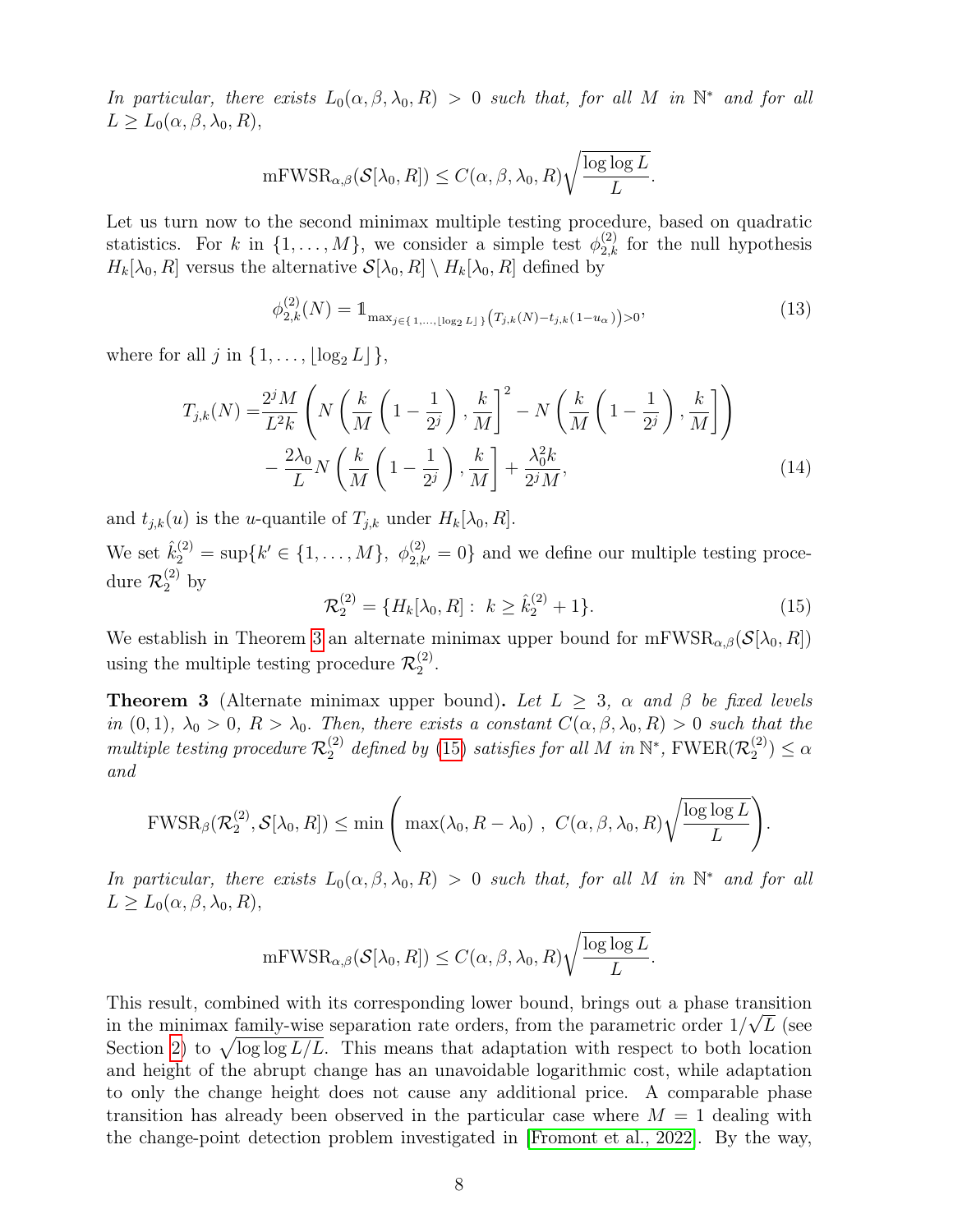the proof of Theorem 3 needs the condition on the distance between  $\lambda$  in  $\mathcal{S}[\lambda_0, R]$  and  $H_M[\lambda_0, R] = {\lambda_0}$  established in [Fromont et al., 2022, Proposition 18] to prove the upper bound for the minimax separation rate of the simple testing problem of detecting an abrupt change in the intensity of a Poisson process. It is worth noting again that the multiplicity of the hypotheses in our multiple testing framework does not affect the rate of the mFWSR which remains in the order  $\sqrt{\log \log L/L}$  whatever the value of M.

# 4 Links between minimax multiple testing procedures and minimal length of confidence intervals for the jump localisation

In the sequel, the subset  $\overline{S}$  stands for  $\overline{S}[\lambda_0, \delta^*]$  or  $\overline{S}[\lambda_0, R]$ , H to the related collection of hypotheses  $\mathcal{H}_{M,\delta^*}$  or  $\mathcal{H}_{M,R}$  and  $H_k$  to the corresponding hypothesis  $H_k[\lambda_0, \delta^*]$  or  $H_k[\lambda_0, R]$ for all k in  $\{1, \ldots, M\}$  with M a non-zero integer. Given the observation of an inhomogeneous Poisson process  $N = (N_t)_{t \in [0,1]}$  with an unknown intensity  $\lambda$  in  $\overline{S}$  defined with respect to the measure Λ, a  $(1 - \varepsilon)$ -confidence interval for the rupture location  $\tau$  on  $\overline{S}$  is a real interval  $I_{\epsilon}$  not depending on the unknown parameters such that

$$
\inf_{\lambda \in \overline{\mathcal{S}}} P_{\lambda}(\tau \in I_{\epsilon}) \geq 1 - \varepsilon.
$$

Since  $\lambda$  belongs to  $\overline{S}$ , recall that we set  $\tau = 1$  by convention if  $\lambda = \lambda_0$  on [0, 1]. Notice that the interval  $I_{\varepsilon}$  can be defined from an estimator  $\hat{\tau}$  of  $\tau$  and could depends on known parameters of the problem. The relationships between confidence intervals for the rupture localisation  $\tau$  on  $\overline{S}$  and multiple testing procedures are summarized in the following lemmas.

First, it is well known that an  $\alpha$ -level test for a single null hypothesis is intrinsically related to a  $(1 - \alpha)$ -confidence region, and that a similar correspondence can be made between a FWER controlling procedure and a confidence interval (see for example [Arlot et al., 2010]).

**Lemma 5.** Let M in  $\mathbb{N}^*$ . From any multiple procedure R on H such that  $\text{FWER}(\mathcal{R}) \leq$  $\alpha$ , one can build a  $(1 - \alpha)$ -confidence interval  $I_{\alpha}$  for  $\tau$  on  $\overline{S}$  defined by  $I_{\alpha} = \{x \in I\}$  $[0, 1] : x \leq ((\sup\{k \in \{1, ..., M\} : H_k \notin \mathcal{R}\} + 1)/M) \wedge 1\}.$  Conversely, from any  $(1-\alpha)$ confidence region  $I_{\alpha}$  for  $\tau$  on  $\overline{S}$ , one can build a multiple testing procedure R on H such that  $\text{FWER}(\mathcal{R}) \leq \alpha$  which is defined by  $\mathcal{R} = \{H_k \in \mathcal{H}, k/M > \sup\{x \in [0,1], x \in I_{\alpha}\}\}.$ 

However, the confidence intervals build with FWER controlling procedures seem to be large and the multiple tests defined from confidence intervals too conservative. We are then interested in finding the smallest confidence interval for the estimation of the jump location of the intensity.

We consider  $\mathcal{D}[0,1]$  the space of càdlàg functions on [0, 1] and  $\mathcal{MD}$  the set of all the measurable real functions defined on  $\mathcal{D}[0, 1]$  taking values in [0, 1]. We then focus on confidence intervals of the form  $(\phi(N) - a, \phi(N) + b]$  where  $a, b \ge 0$  and  $\phi$  in MD. One may think about  $\phi(N)$  as an estimator of  $\tau$ . We define the minimal length of  $(1 - \varepsilon)$ confidence intervals for the estimator  $\phi(N)$  of  $\tau$  with  $\lambda$  in  $\overline{S}$  by

$$
\mathcal{L}_{\varepsilon}(\phi,\overline{\mathcal{S}})=\inf\{a+b:a,b>0,\inf_{\lambda\in\overline{\mathcal{S}}}P_{\lambda}(\tau\in(\phi(N)-a,\phi(N)+b])\geq 1-\varepsilon\},\
$$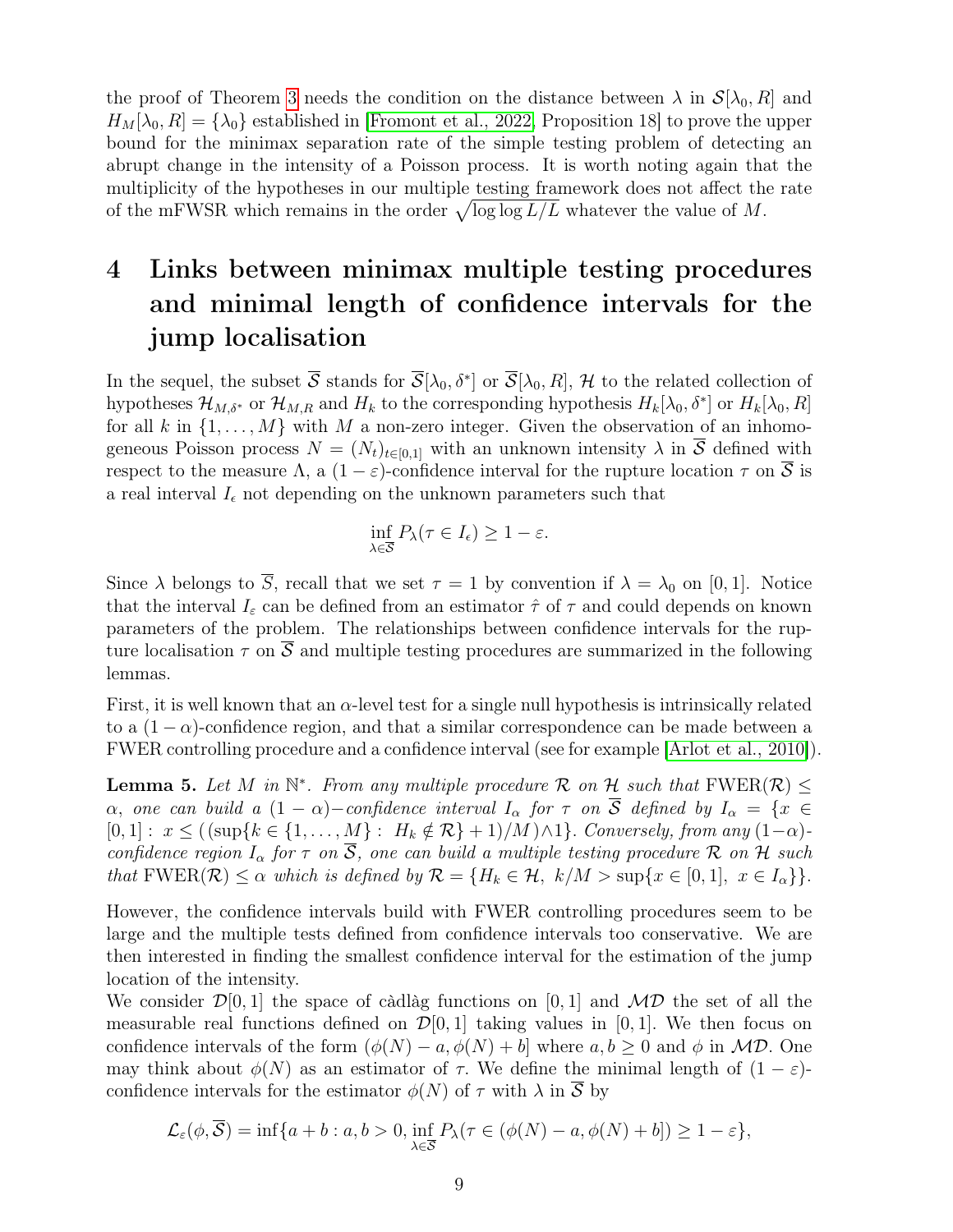and the minimal length of  $(1 - \varepsilon)$ -confidence intervals for  $\tau$  with  $\lambda$  in  $\overline{S}$  by

$$
\mathcal{L}_\varepsilon(\overline{\mathcal{S}})=\inf\{\mathcal{L}_\varepsilon(\phi,\overline{\mathcal{S}}):\phi\in \mathcal{MD}\}.
$$

## 4.1 Confidence interval for the jump localisation when the change height is known

The following lemma gives bounds for the minimal length of confidence intervals for the estimation problem of  $\tau$  when the change height is known.

**Lemma 6.** Let  $L \geq 1$ ,  $\alpha$  and  $\beta$  in  $(0, 1)$ ,  $\lambda_0 > 0$ ,  $\delta^*$  in  $(-\lambda_0, +\infty) \setminus \{0\}$  and M in  $\mathbb{N}^*$ . Consider first  $a, b > 0$  and  $\phi$  in MD such that

$$
\inf_{\lambda \in \overline{S}[\lambda_0, \delta^*]} P_{\lambda}(\tau \in (\phi(N) - a, \phi(N) + b]) \ge 1 - \alpha.
$$
 (16)

The multiple testing procedure  $\mathcal R$  on  $\mathcal H_{M,\delta^*}$  defined by  $\mathcal R = \{H_k \in \mathcal H_{M,\delta^*}, k/M > \phi(N)+b\}$ is satisfying

> $FWER(\mathcal{R}) \leq \alpha$ , and  $FWSR_{\alpha}(\mathcal{R}, \mathcal{S}[\lambda_0, \delta^*]) \leq |\delta^*|$ √  $a + b$ .

In particular, we get for all M in  $\mathbb{N}^*$ ,

$$
\mathcal{L}_{\alpha}(\overline{\mathcal{S}}[\lambda_0,\delta^*])\geq \frac{\mathrm{mFWSR}_{\alpha,\alpha}(\mathcal{S}[\lambda_0,\delta^*])^2}{\delta^{*2}}.
$$

Conversely, consider  $r > 0$  be such that  $r \ge mFWSR_{\alpha,\beta}(\mathcal{S}[\lambda_0, \delta^*])$  and a multiple testing procedure  $\mathcal R$  on  $\mathcal H_{M,\delta^*}$  satisfying the two inequalities  $\mathrm{FWER}(\mathcal R) \leq \alpha$  and  $\mathrm{FWSR}_\beta(\mathcal R,\mathcal S[\lambda_0,\delta^*]) \leq \alpha$ r. Set  $\hat{k} = \sup\{k \in \{1, ..., M\}, H_k \notin \mathcal{R}\}\$ and  $\hat{\tau} = \hat{k}/M$ . The interval  $I_{r,\delta^*,M,\mathcal{R}}$  defined by  $I_{r,\delta^*,M,\mathcal{R}} = (\hat{\tau} - r^2/\delta^{*2}, \hat{\tau} + 1/M]$  then satisfies

$$
\inf_{\lambda \in \overline{\mathcal{S}}[\lambda_0, \delta^*]} P_{\lambda}(\tau \in I_{r, \delta^*, M, \mathcal{R}}) \ge 1 - \alpha - \beta.
$$

In particular, we get that for all M in  $\mathbb{N}^*$ ,

$$
\mathcal{L}_{\alpha+\beta}(\overline{\mathcal{S}}[\lambda_0,\delta^*]) \leq \frac{1}{M} + \frac{mFWSR_{\alpha,\beta}(\mathcal{S}[\lambda_0,\delta^*])^2}{\delta^{*2}}.
$$

This lemma, combined with Proposition 1 and Theorem 1, allows us to construct a minimal confidence interval for the jump localisation from a multiple testing procedure. Assume that we observe a Poisson process  $N = (N_t)_{t \in [0,1]}$  on the interval [0, 1], with intensity  $\lambda$  in  $\overline{\mathcal{S}}[\lambda_0, \delta^*]$  with respect to some measure  $\Lambda$  on [0, 1], where  $\lambda_0$ ,  $\delta^*$  and L are known parameters. We shall estimate the jump location  $\tau$  using a multiple testing procedure. For  $\alpha$  in  $(0, 1/2)$ , if we assume that  $L \ge \max(\lambda_0 \log C_{\alpha, \beta}, C(\alpha/2, \alpha/2, \lambda_0, \delta^*)^2)/\delta^{*2}$ , Lemma 6, Proposition 1 and Theorem 1 ensure that for all  $\tilde{M}$  in  $\mathbb{N}^*$ ,

$$
\frac{\lambda_0 \log C_{\alpha}}{L\delta^{*2}} \leq \mathcal{L}_{\alpha}(\overline{\mathcal{S}}[\lambda_0, \delta^*]) \leq \frac{1}{M} + \frac{C(\alpha/2, \alpha/2, \lambda_0, \delta^*)^2}{L\delta^{*2}}
$$

where  $C_{\alpha} = 1 + 4(1 - 2\alpha)^2$  and  $C(\alpha/2, \alpha/2, \lambda_0, \delta^*)$  is defined in Theorem 1.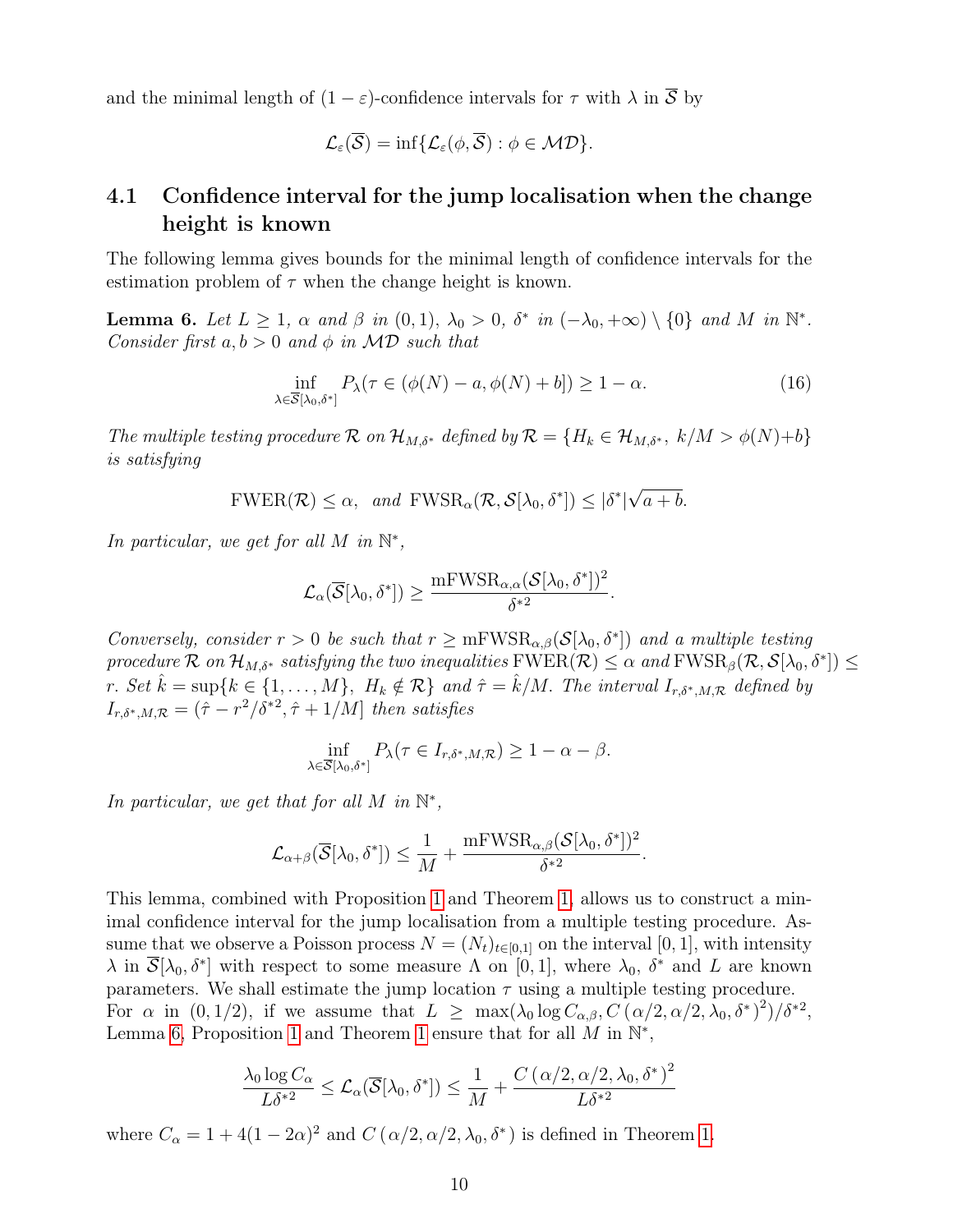We then aim at providing a confidence interval for  $\tau$  of minimal length. To this end, we consider for  $L \geq (C(\alpha/2, \alpha/2, \lambda_0, \delta^*)/\delta^*)^2$ , the collection of hypotheses  $\mathcal{H}_{M,\delta^*} =$  ${H_k[\lambda_0, \delta^*], k \in \{1, \ldots, M\}\}\$  with

$$
M = \left[ \frac{L\delta^{*2}}{C \left( \alpha/2, \alpha/2, \lambda_0, \delta^* \right)^2} \right]. \tag{17}
$$

We then apply our multiple testing procedure  $\mathcal{R}_1$  introduced in Section 2. Recall that we define

$$
\hat{k}_1 = \sup\{k' \in \{1, \ldots, M\}, \ \phi_{1,k'} = 0\},\
$$

with  $\phi_{1,k}$  defined by (5), leading to the definition of our multiple testing procedure  $\mathcal{R}_1$ :

$$
\mathcal{R}_1 = \{H_k[\lambda_0, \delta^*]: k \geq \hat{k}_1 + 1\}.
$$

We introduce an estimator of the location of the intensity jump by

$$
\hat{\tau} = \frac{\hat{k}_1}{M}.\tag{18}
$$

Corollary 1. Let  $\alpha$  in  $(0, 1/2)$ ,  $\lambda_0 > 0$  and  $\delta^*$  in  $(-\lambda_0, +\infty) \setminus \{0\}$ . For  $L \geq (C(\alpha/2, \alpha/2, \lambda_0, \delta^*)/\delta^*)^2$ and M defined by (17), the interval

$$
\left(\hat{\tau} - \frac{1}{M}, \ \hat{\tau} + \frac{1}{M}\right]
$$

is a  $(1 - \alpha)$ -confidence interval for the jump localisation on  $\overline{S}[\lambda_0, \delta^*]$  which achieves, up to a constant, the minimal length of such confidence intervals.

## 4.2 Confidence interval for the jump localisation when the change height is unknown

When the change height  $\delta^*$  is an unknown parameter, the notion of minimal confidence interval is quite irrelevant. Indeed, the minimal length for confidence intervals on the whole space  $\overline{\mathcal{S}}[\lambda_0, R]$  is almost always equal to 1 and then, the interval [0, 1] is a confidence interval of minimal length.

**Lemma 7.** Let  $\alpha$  in  $(0, 1/2)$ ,  $\lambda_0 > 0$  and  $R > \lambda_0$ . Then for all  $L \geq 1$ ,

$$
\mathcal{L}_{\alpha}(\overline{\mathcal{S}}[\lambda_0,R])=1.
$$

The Lemma 7 invites us to consider a smaller set for the intensities  $\lambda$  of the Poisson process. Therefore, we focus on intensities whose jumps are large enough. For  $\lambda_0 > 0$  and  $\Delta$  in  $(0, \lambda_0)$  we introduce the set  $\mathcal{S}_{\geq \Delta}[\lambda_0]$  of intensities whose jumps are at least of height ∆:

$$
\mathcal{S}_{\geq \Delta}[\lambda_0] = \{\lambda : [0, 1] \to (0, +\infty), \exists \delta \in \{(-\lambda_0, -\Delta] \cup [\Delta, +\infty)\}, \exists \tau \in (0, 1),
$$
  

$$
\forall t \in [0, 1], \lambda(t) = \lambda_0 + \delta \mathbb{1}_{(\tau, 1]}(t)\}. \tag{19}
$$

However, the following lemma underlines that the  $(\alpha, \beta)$ -minimax Separation Rate over this preliminary alternative set is infinite and then, the arguments used with Lemma 2 provide an infinite  $(\alpha, \beta)$ -minimax Family-Wise Separation Rate over  $\mathcal{S}_{\geq \Delta}[\lambda_0]$ .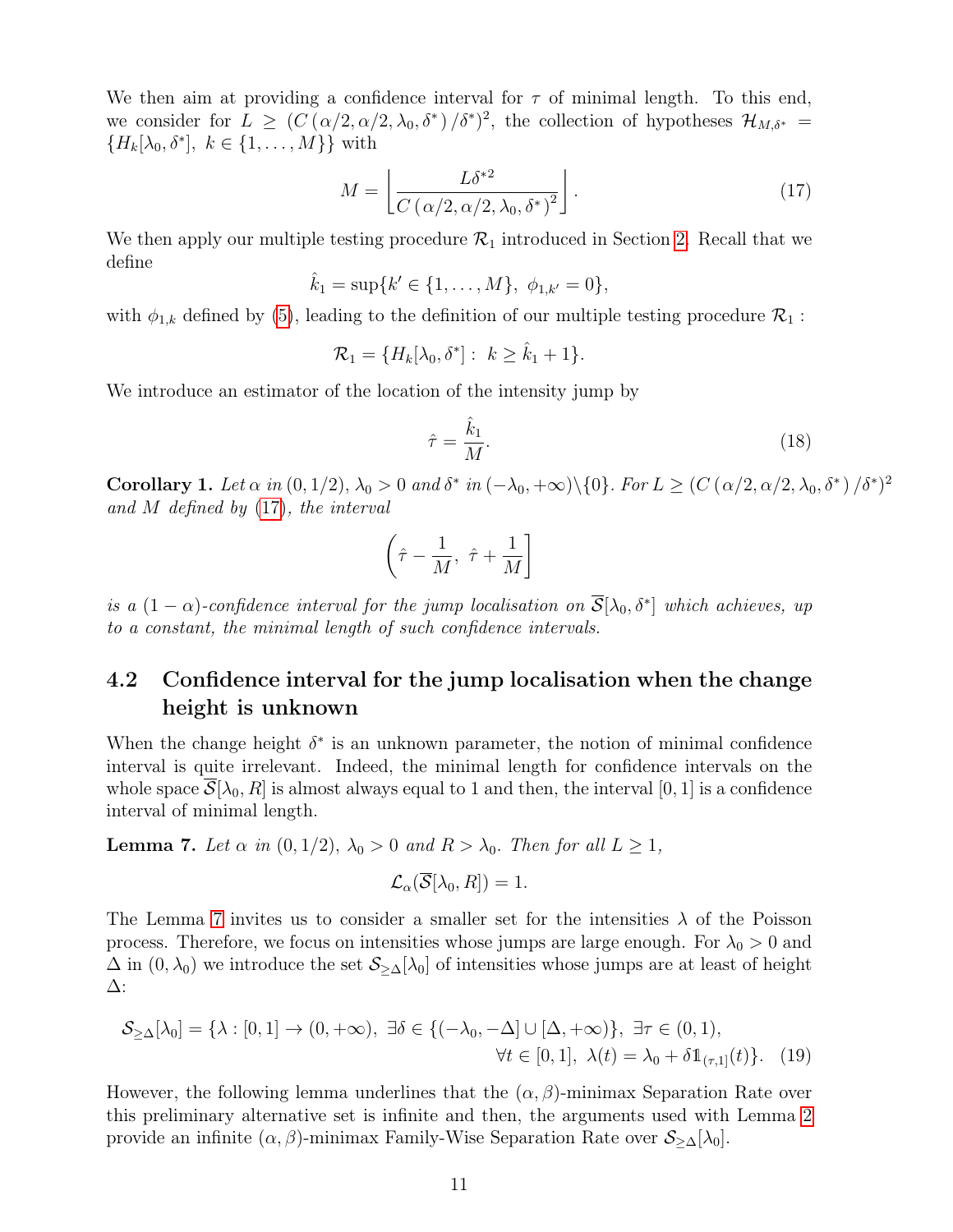**Lemma 8.** Let  $\alpha$  and  $\beta$  be fixed levels in  $(0,1)$  such that  $\alpha + \beta < 1$ . For  $\lambda_0 > 0$  and  $\Delta$ in  $(0, \lambda_0)$ , considering the testing problem  $(H_0)$  " $\lambda = \lambda_0$ " versus  $(H_1)$  " $\lambda \in S_{\geq \Delta}[\lambda_0]$ " with  $\mathcal{S}_{\geq \Delta}[\lambda_0]$  defined by (19), one has

$$
\mathrm{mSR}_{\alpha,\beta}^{\{\lambda_0\}}\left(\mathcal{S}_{\geq \Delta}[\lambda_0]\right) = +\infty.
$$

We therefore introduce, for  $\lambda_0 > 0$ ,  $R > \lambda_0$  and  $\Delta$  in  $(0, \lambda_0 \wedge (R - \lambda_0))$ , the more suitable set  $S_{\geq \Delta}[\lambda_0, R]$  of intensities bounded by R whose jumps are at least of height  $\Delta$  from  $\lambda_0$ :

$$
\mathcal{S}_{\geq \Delta}[\lambda_0, R] = \{\lambda : [0, 1] \to (0, R], \exists \delta \in \{(-\lambda_0, -\Delta] \cup [\Delta, R - \lambda_0] \}, \exists \tau \in (0, 1),
$$
  

$$
\forall t \in [0, 1], \lambda(t) = \lambda_0 + \delta \mathbb{1}_{(\tau, 1]}(t)\}.
$$

In the aim of localising the jump location, we consider for  $M$  in  $\mathbb{N}^*$ , the collection of hypotheses  $\mathcal{H}_{M,\Delta,R} = \{H_k[\lambda_0,\Delta,R], k \in \{1,\ldots,M\}\}\$  where for all k in  $\{1,\ldots,M\},\$ 

$$
H_k[\lambda_0, \Delta, R] = \{ \lambda : \exists \delta \in \{ (-\lambda_0, -\Delta] \cup [\Delta, R - \lambda_0] \}, \exists \tau \in [k/M, 1],
$$
  

$$
\forall t \in [0, 1], \lambda(t) = \lambda_0 + \delta \mathbb{1}_{(\tau, 1]}(t) \}.
$$

For all k in  $\{1,\ldots,M\}$ , notice that the hypothesis  $H_k[\lambda_0,\Delta,R]$  is included in the set  $\overline{S}_{\geq \Delta}[\lambda_0, R] = S_{\geq \Delta}[\lambda_0, R] \cup \{\lambda_0\}$  of intensities bounded by R and with at most a change whose height is lower bounded by  $\Delta$ .

Since the set  $S_{\geq \Delta}[\lambda_0, R]$  includes  $\mathcal{S}[\lambda_0, \Delta]$  defined in (2) for all  $\Delta$  in  $(0, \lambda_0 \wedge (R - \lambda_0)),$ the Lemma 1 combined with Proposition 1 leads to

**Proposition 3** (Minimax lower bound). Let  $\alpha$  and  $\beta$  be fixed levels in (0,1) such that  $\alpha + \beta < 1$ ,  $\lambda_0 > 0$ ,  $R > \lambda_0$  and  $\Delta$  in  $(0, \lambda_0 \wedge (R - \lambda_0))$ . For all M in  $\mathbb{N}^*$  and for all  $L \geq \lambda_0 \log C_{\alpha,\beta}/\Delta^2$ ,

$$
\mathrm{mFWSR}_{\alpha,\beta}(\mathcal S_{\geq \Delta}[\lambda_0,R]) \geq \sqrt{\frac{\lambda_0 \log C_{\alpha,\beta}}{L}}
$$

where  $C_{\alpha,\beta} = 1 + 4(1 - \alpha - \beta)^2$ .

To define a multiple testing procedure whose  $\beta$ -Family-Wise Separation Rate over the set  $S_{\geq \Delta}[\lambda_0, R]$  achieves, possibly up to a multiplicative constant, the above minimax lower bound for mFWSR<sub> $\alpha,\beta$ </sub>( $\mathcal{S}_{\geq \Delta}[\lambda_0, R]$ ), we construct for k in  $\{1,\ldots,M\}$  a simple test for the null hypothesis  $H_k[\lambda_0, \Delta, R]$  versus the alternative  $\mathcal{S}_{\geq \Delta}[\lambda_0, R] \setminus H_k[\lambda_0, \Delta, R]$ . More precisely, we define the test  $\phi_{3,k}$  for all k in  $\{1,\ldots,M\}$  by

$$
\phi_{3,k}(N) = 1_{S_{\Delta,k}(N) > s_{\Delta,k}(1-\alpha/2)} \vee 1_{S_{-\Delta,k}(N) > s_{-\Delta,k}(1-\alpha/2)},
$$
\n(20)

where for all  $\delta$  in  $\mathbb{R}^*, S_{\delta,k}(N)$  is defined in (6) by

$$
S_{\delta,k}(N) = \sup_{t \in (0,k/M)} \left( \text{sgn}(\delta) \left( N \left( t, \frac{k}{M} \right] - \lambda_0 L \left( \frac{k}{M} - t \right) \right) - \frac{|\delta|}{2} L \left( \frac{k}{M} - t \right) \right),
$$

and  $s_{\Delta,k}(u)$  (respectively  $s_{-\Delta,k}(u)$ ) is the u-quantile of  $S_{\Delta,k}$  (respectively the u-quantile of  $S_{-\Delta,k}$ ) under  $H_k[\lambda_0, \Delta, R]$ . These simple tests, which take the knowledge of the minimal value  $\Delta$  of the change height into account, are closed to the ones considered in Section 2.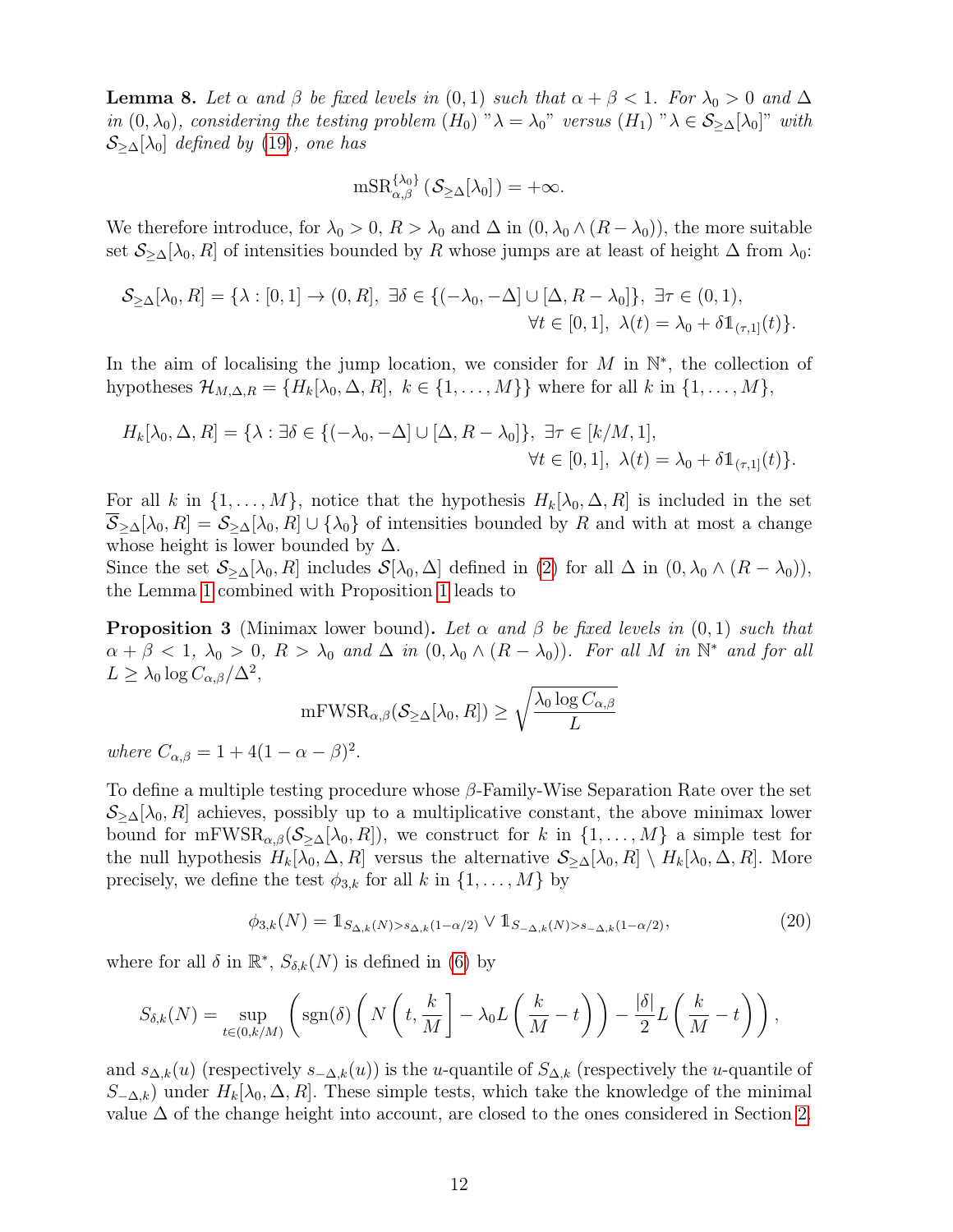We then define  $\hat{k}_3 = \sup\{k' \in \{1, ..., M\}, \phi_{3,k'}(N) = 0\}$ , leading to the definition of our multiple testing procedure  $\mathcal{R}_3$ :

$$
\mathcal{R}_3 = \{H_k[\lambda_0, \Delta, R]: k \ge \hat{k}_3 + 1\}.
$$
\n
$$
(21)
$$

The following lemma, deduced from a result of Loader [Loader, 1990], ensures that the quantile of a homogeneous Poisson process with intensity  $\xi L > 0$  and with a well chosen drift is an increasing function of  $\xi$ . This will be a key point of the proof of Theorem 4 below, providing an upper bound for the FWSR of our multiple test  $\mathcal{R}_3$  over  $\mathcal{S}_{\geq \Delta}[\lambda_0, R]$ .

**Lemma 9.** Let  $\xi > 0$  and  $\sigma > 0$ . For all u in  $(0,1)$ , the function  $\xi \mapsto q_{\xi}(u, \sigma)$  is increasing, where  $q_{\xi}(u, \sigma)$  is defined in Lemma 3.

Comment. Let  $(N_t^{\xi})$  $\mathcal{L}_{t}^{(k)}|_{t\geq0}$  be a homogeneous Poisson process with a constant intensity  $\xi L >$ 0. For all  $x \ge 0$ , an Abel transform on the exact expression of  $\mathbb{P}(\sup_{t\ge0}(N_t^{\xi}-(\xi+\sigma)Lt) >$ x) given in [Loader, 1990, Theorem 2.2] shows that  $\lambda \mapsto \mathbb{P}(\sup_{t\geq 0}(N_t^{\xi}-(\xi+\sigma)Lt)>x)$ is increasing. The above result then follows easily.

The following theorem shows that the multiple test  $\mathcal{R}_3$  is minimax over  $\mathcal{S}_{\geq \Delta}[\lambda_0, R]$  and its proof follows essentially the same ideas of the proof of Theorem 1 with the argument given in Lemma 9. For the sake of clarity and completeness, the proof of Theorem 4 is detailed in Section 5.4.

**Theorem 4** (Minimax upper bound). Let  $L \geq 1$ ,  $\alpha$  and  $\beta$  be fixed levels in  $(0, 1)$ ,  $\lambda_0 > 0$ ,  $R > \lambda_0$  and  $\Delta$  in  $(0, \lambda_0 \wedge (R - \lambda_0))$ . Then, there exists a constant  $C(\alpha, \beta, \lambda_0, \Delta, R) > 0$ such that the multiple testing procedure  $\mathcal{R}_3$  defined by (21) satisfies for all M in  $\mathbb{N}^*$ ,

$$
\text{FWER}(\mathcal{R}_3) \leq \alpha, \ \text{and} \ \text{FWSR}_{\beta}(\mathcal{R}_3, \mathcal{S}_{\geq \Delta}[\lambda_0, R]) \leq \min \left( \lambda_0 \vee (R - \lambda_0), \ \frac{C(\alpha, \beta, \lambda_0, \Delta, R)}{\sqrt{L}} \right).
$$

In particular, for all M in  $\mathbb{N}^*$  and for all  $L \geq (C(\alpha, \beta, \lambda_0, \Delta, R)/(\lambda_0 \vee (R - \lambda_0)))^2$ ,

$$
\mathrm{mFWSR}_{\alpha,\beta}(\mathcal S_{\geq \Delta}[\lambda_0,R])) \leq \frac{C(\alpha,\beta,\lambda_0,\Delta,R)}{\sqrt{L}}.
$$

This result, combined with its corresponding lower bound, shows that the minimax familywise separation rate over the alternative  $S_{\geq \Delta}[\lambda_0, R]$  has the same parametric order  $L^{-1/2}$ as the case where the height of the jump is known (see Section 2). Then, when the change-point location is unknown, it is the possibility for the jump height to be close to zero (and not the fact that it is unknown) which deteriorates the mFWSR with a logarithmic factor (see Section 3). For  $M = 1$ , the lower bound and the upper bound established in Proposition 3 and Theorem 4 complete the minimax study for the detection of an abrupt change in the intensity of a Poisson process from a known constant baseline considered in [Fromont et al., 2022]: when both location and height of the change are unknown but with a minimal known value for the jump height, the minimax separation rate of the simple testing problem  $(H_0)''\lambda = \lambda_0''$  versus  $(H_1)''\lambda \in S_{\geq \Delta}[\lambda_0, R]'$  is of parametric order  $\sqrt{1/L}$ .

Now, let us turn back to the construction of a confidence interval of minimal length for the jump location. The following lemma gives bounds for the minimal length of confidence intervals for the estimation problem of  $\tau$  when the change height is lower bounded by  $\Delta$ .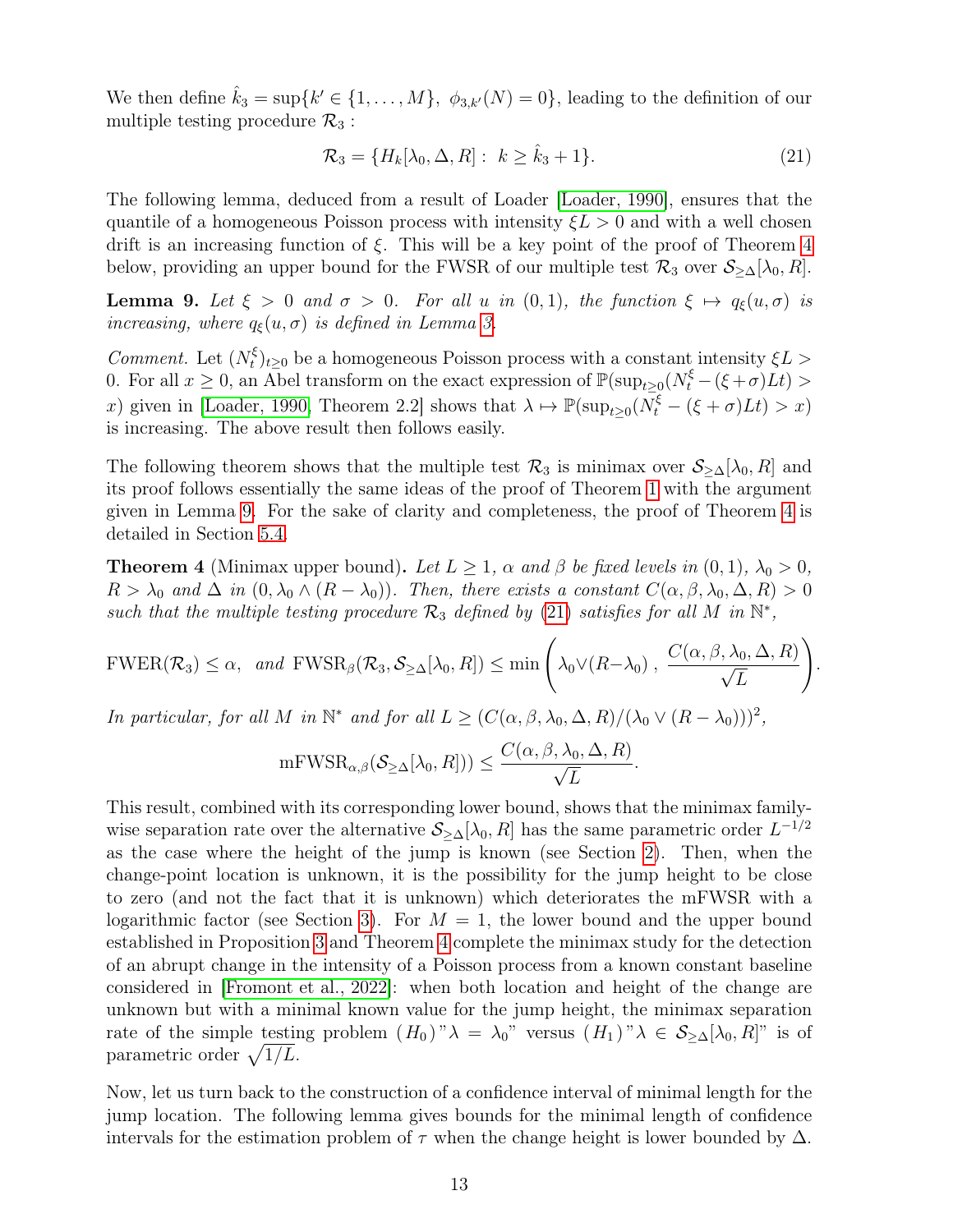**Lemma 10.** Let  $L \geq 1$ ,  $\alpha$  and  $\beta$  in  $(0,1)$ ,  $\lambda_0 > 0$ ,  $R > \lambda_0$ ,  $\Delta$  in  $(0, \lambda_0 \wedge (R - \lambda_0))$  and M in  $\mathbb{N}^*$ . Consider first  $a, b > 0$  and  $\phi$  in MD such that

$$
\inf_{\lambda \in \overline{\mathcal{S}}_{\geq \Delta}[\lambda_0, R]} P_{\lambda}(\tau \in (\phi(N) - a, \phi(N) + b]) \geq 1 - \alpha.
$$
 (22)

The multiple testing procedure R on  $\mathcal{H}_{M,\Delta,R}$  defined by  $\mathcal{R} = \{H_k \in \mathcal{H}_{M,\Delta,R}, k/M >$  $\phi(N) + b$  is satisfying

$$
FWER(\mathcal{R}) \le \alpha, \text{ and } FWSR_{\alpha}(\mathcal{R}, \mathcal{S}_{\ge \Delta}[\lambda_0, R]) \le (\lambda_0 \wedge (R - \lambda_0))\sqrt{a + b}.
$$

In particular, we get that for all M in  $\mathbb{N}^*$ ,

$$
\mathcal{L}_\alpha(\overline{\mathcal{S}}_{\geq \Delta}[\lambda_0, R]) \geq \frac{\mathrm{mFWSR}_{\alpha,\alpha}(\mathcal{S}_{\geq \Delta}[\lambda_0, R])^2}{(\lambda_0 \wedge (R - \lambda_0))^2}.
$$

Conversely, consider  $r > 0$  be such that  $r \ge mFWSR_{\alpha,\beta}(\mathcal{S}_{\ge \Delta}[\lambda_0,R])$  and a multiple testing procedure R on  $\mathcal{H}_{M,\Delta,R}$  satisfying the two inequalities  $\text{FWER}(\mathcal{R}) \leq \alpha$  and  $\text{FWSR}_{\beta}(\mathcal{R},\mathcal{S}_{\geq \Delta}[\lambda_0,R]) \leq$ r. Set  $\hat{k} = \sup\{k \in \{1, ..., M\}, H_k \notin \mathcal{R}\}\$ and  $\hat{\tau} = \hat{k}/M$ . The interval  $I_{r,\Delta,M,\mathcal{R}}$  defined by  $I_{r,\Delta,M,\mathcal{R}} = (\hat{\tau} - r^2/\Delta^2, \hat{\tau} + 1/M]$  then satisfies

$$
\inf_{\lambda \in \overline{\mathcal{S}}_{\geq \Delta}[\lambda_0, R]} P_{\lambda}(\tau \in I_{r, \Delta, M, \mathcal{R}}) \geq 1 - \alpha - \beta.
$$

In particular, we get that for all M in  $\mathbb{N}^*$ ,

$$
\mathcal{L}_{\alpha+\beta}(\overline{\mathcal{S}}_{\geq \Delta}[\lambda_0, R]) \leq \frac{1}{M} + \frac{mFWSR_{\alpha,\beta}(\mathcal{S}_{\geq \Delta}[\lambda_0, R])^2}{\Delta^2}.
$$

This lemma, combined with Proposition 3 and Theorem 4, allows us to construct a minimal confidence interval for the jump localisation from a multiple testing procedure. Assume that we observe a Poisson process  $N = (N_t)_{t \in [0,1]}$  on the interval [0, 1], with intensity  $\lambda$  in  $\overline{\mathcal{S}}_{\geq \Delta}[\lambda_0, R]$  with respect to some measure  $\Lambda$  on [0, 1], where  $\lambda_0$ ,  $\Delta$ ,  $R$  and  $L$  are known parameters. We shall estimate the jump location  $\tau$  using a multiple testing procedure. For  $\alpha$  in  $(0,1/2)$ , if we assume that  $L \ge \max(\lambda_0 \log C_{\alpha,\beta}/\Delta^2, C(\alpha/2, \alpha/2, \lambda_0, \Delta, R)^2/(\lambda_0^2 \vee$  $(R - \lambda_0)^2$ , Lemma 10, Proposition 3 and Theorem 4 ensure that for all M in  $\mathbb{N}^*$ ,

$$
\frac{\lambda_0 \log C_{\alpha}}{L(\lambda_0^2 \wedge (R - \lambda_0)^2)} \leq \mathcal{L}_{\alpha}(\overline{\mathcal{S}}_{\geq \Delta}[\lambda_0, R]) \leq \frac{1}{M} + \frac{C(\alpha/2, \alpha/2, \lambda_0, \Delta, R)^2}{L\Delta^2},
$$

where  $C_{\alpha} = 1 + 4(1 - 2\alpha)^2$  and  $C(\alpha/2, \alpha/2, \lambda_0, \Delta, R)$  is defined in Theorem 4. We then aim at providing a confidence interval for  $\tau$  of minimal length. To this end, we consider for  $L \geq (C(\alpha/2, \alpha/2, \lambda_0, \Delta, R)/\Delta)^2$ , the collection of hypotheses  $\mathcal{H}_{M,\Delta,R}$  ${H_k[\lambda_0, \Delta, R], k \in \{1, \ldots, M\}\}$  with

$$
M = \left[ \frac{L\Delta^2}{C \left( \alpha/2, \alpha/2, \lambda_0, \Delta, R \right)^2} \right]. \tag{23}
$$

We then apply our multiple testing procedure  $\mathcal{R}_3$  defined by (21) and we introduce an estimator of the location of the intensity jump by

$$
\hat{\tau} = \frac{\hat{k}_3}{M}.\tag{24}
$$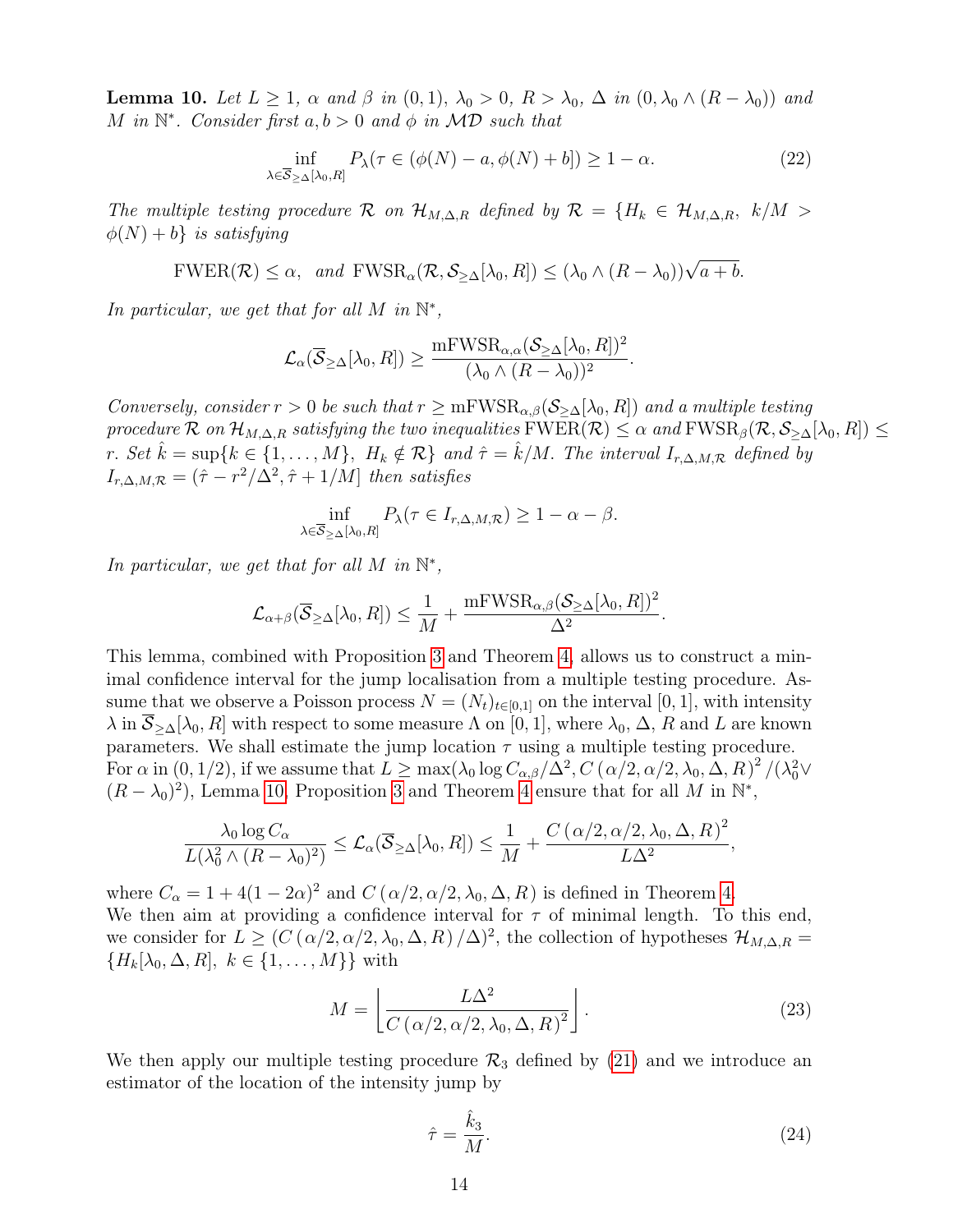Corollary 2. Let  $\alpha$  in  $(0, 1/2)$ ,  $\lambda_0 > 0$ ,  $R > 0$  and  $\Delta$  in  $(0, \lambda_0 \wedge (R - \lambda_0))$ . For  $L \geq$  $(C(\alpha/2, \alpha/2, \lambda_0, \Delta, R)/\Delta)^2$  and M defined by (23), the interval

$$
\left(\hat{\tau} - \frac{1}{M}, \ \hat{\tau} + \frac{1}{M}\right]
$$

is a  $(1 - \alpha)$ -confidence interval for the jump localisation on  $\overline{S}_{\geq \Delta}[\lambda_0, R]$  which achieves, up to a constant, the minimal length of such confidence intervals.

## 5 Proofs

We define for all  $x \geq 0$  the positive, continuous and non-decreasing function g by

$$
g(x) = (1+x)\log(1+x) - x \tag{25}
$$

which satisfies for every  $x \geq 0$ 

$$
g^{-1}(x) \le \sqrt{2x} + 2x/3. \tag{26}
$$

### 5.1 Proof of Theorem 1

By now, for  $\lambda_0 > 0$ ,  $\delta^*$  in  $(-\lambda_0, +\infty) \setminus \{0\}$  and M in  $\mathbb{N}^*$ , the simple hypothesis  $H_k[\lambda_0, \delta^*]$ is simply written  $H_k$  for short. We begin with a lemma which gives an upper bound for the quantile  $s_{\delta^*,k}(1-\alpha)$  of  $S_{\delta^*,k}$  under  $H_k$ . It highlights in particular that we can bound this quantile by some constants which do not depend on  $k, L$  and  $M$ .

**Lemma 11** (Control of the quantiles). Let  $\alpha$  in  $(0,1)$ ,  $\lambda_0 > 0$  and  $\delta^*$  in  $(-\lambda_0, +\infty) \setminus \{0\}$ . For all M in  $\mathbb{N}^*$ , for all  $L \geq 1$  and for all  $k \in \{1, ..., M\}$ , one has

$$
\begin{cases}\ns_{\delta^*,k}(1-\alpha) \le q_{\lambda_0} \left(1-\alpha, \frac{\delta^*}{2}\right) & \text{if } \delta^* > 0, \\
s_{\delta^*,k}(1-\alpha) \le \frac{-\log \alpha}{\log\left(\frac{\lambda_0}{\lambda_0 + \delta^* / 2}\right)} & \text{if } -\lambda_0 < \delta^* < 0,\n\end{cases} \tag{27}
$$

where  $q_{\lambda_0} (1 - \alpha, \delta^*/2)$  is defined in Lemma 3.

*Proof of Lemma 11.* Let k in  $\{1, \ldots, M\}$ . Under  $(H_k)$ , N is a homogeneous Poisson process on  $[0, k/M]$  of intensity  $\lambda_0$  with respect to the measure  $\Lambda$ , and since the processes  $(N(t, k/M])_{t\in(0, k/M)}$  and  $(N(0, k/M - t])_{t\in(0, k/M)}$  are left continuous and have the same finite dimensional laws, one obtains

$$
S_{\delta^*,k} \stackrel{d}{=} \sup_{t \in (0,k/M)} \left( \text{sgn}(\delta^*)(N(0,t] - \lambda_0 Lt) - \frac{|\delta^*|}{2} Lt) \right). \tag{28}
$$

Assume first that  $\delta^* > 0$ . The equality (28) simply reads in this case

$$
S_{\delta^*,k} \stackrel{d}{=} \sup_{t \in (0,k/M)} \left( N(0,t) - \left( \lambda_0 + \frac{\delta^*}{2} \right) Lt \right),
$$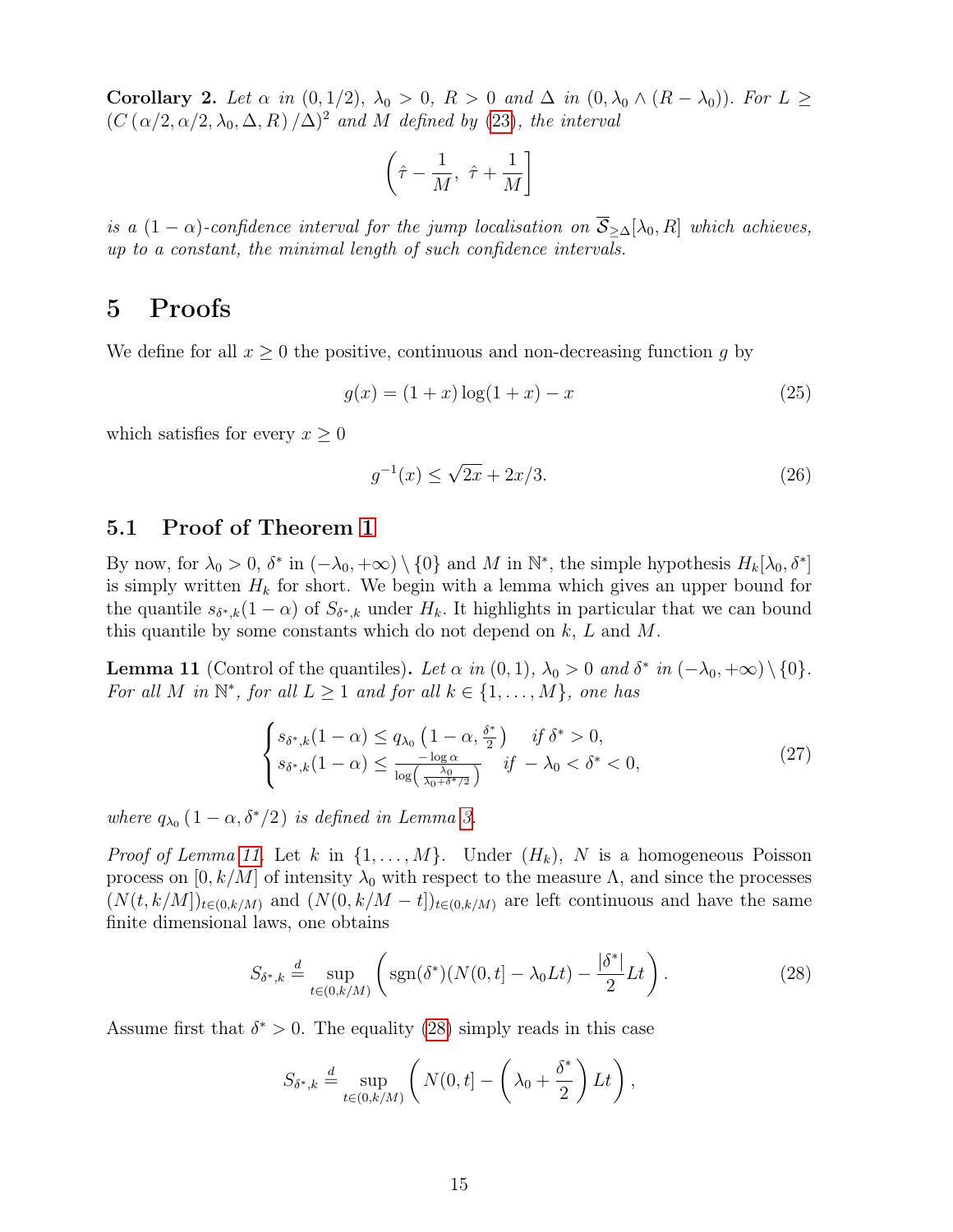and we get for all  $\lambda$  in  $H_k$ ,

$$
P_{\lambda}\left(S_{\delta^*,k} > q_{\lambda_0}\left(1-\alpha,\frac{\delta^*}{2}\right)\right) = \mathbb{P}\left(\sup_{t \in (0,k/M)} \left(N^{\lambda_0}(0,t) - \left(\lambda_0 + \frac{\delta^*}{2}\right)Lt\right) > q_{\lambda_0}\left(1-\alpha,\frac{\delta^*}{2}\right)\right)
$$
  

$$
\leq \mathbb{P}\left(\sup_{t \in [0,+\infty)} \left(N^{\lambda_0}(0,t) - \left(\lambda_0 + \frac{\delta^*}{2}\right)Lt\right) > q_{\lambda_0}\left(1-\alpha,\frac{\delta^*}{2}\right)\right),
$$

where  $(N_t^{\lambda_0})_{t\geq 0}$  is a homogeneous Poisson process of intensity  $\lambda_0 L$  with respect to the Lebesgue measure on  $\mathbb{R}^+$ . By definition of  $q_{\lambda_0}(1-\alpha,\delta^*/2)$  (see Lemma 3), this leads to  $\sup_{\lambda \in H_k} P_{\lambda} (S_{\delta^*,k} > q_{\lambda_0} (1-\alpha,\delta^*/2)) \leq \alpha$  and the first part in (27) holds by definition of the quantile  $s_{\delta^*,k}(1-\alpha)$ .

Assume now that  $\delta^*$  belongs to  $(-\lambda_0, 0)$ . For all  $x > 0$  and for all  $\lambda$  in  $H_k$ ,

$$
P_{\lambda} (S_{\delta^*,k} > x) = P_{\lambda} \left( \sup_{t \in (0,k/M)} \left( \left( \lambda_0 - \frac{|\delta^*|}{2} \right) Lt \right) - N(0,t] > x \right)
$$
  
= 
$$
\mathbb{P} \left( \sup_{t \in (0,k/M)} \left( \left( \lambda_0 - \frac{|\delta^*|}{2} \right) Lt \right) - N^{\lambda_0}(0,t] > x \right)
$$
  

$$
\leq \mathbb{P} \left( \inf_{t \geq 0} \left( N^{\lambda_0}(0,t) - \left( \lambda_0 - \frac{|\delta^*|}{2} \right) Lt \right) < -x \right).
$$

Theorem 3 and equation (15) in [Pyke, 1959] yield for all  $\lambda$  in  $H_k$ ,  $P_{\lambda} (S_{\delta^*,k} > x) \leq$  $\exp(-\omega x)$  where  $\omega$  is the largest real root of the equation  $\lambda_0(1 - e^{-\omega}) = \omega(\lambda_0 - |\delta^*|/2)$ . A straightforward study of the function  $x \mapsto \lambda_0(1 - e^{-x}) - x(\lambda_0 - |\delta^*|/2)$  on R therefore ensures that  $\omega$  satisfies  $\omega > \log(\lambda_0/(\lambda_0-|\delta^*|/2))$ . If we assume the inequality  $x \geq$  $-\log \alpha/\log (\lambda_0/(\lambda_0-|\delta^*|/2))$ , then  $\sup_{\lambda\in H_k} P_\lambda(S_{\delta^*,k}>x)\leq \alpha$  and the second part of (27) holds by definition of the quantile  $s_{\delta^*,k}(1-\alpha)$ .  $\Box$ 

Let us turn back to the proof of Theorem 1 and first recall that for  $\lambda$  in  $\mathcal{S}[\lambda_0, \delta^*], \mathcal{T}(\lambda) =$  ${H_k \in \mathcal{H}_{M,\delta^*}}$ ,  $\lambda \in H_k$  is the set of true hypotheses.

*Proof of Theorem 1.* For all k in  $\{1, \ldots, M\}$ , recall that  $H_k$  stands for  $H_k[\lambda_0, \delta^*]$ . We start with the control of  $FWER(\mathcal{R}_1)$  over  $\overline{\mathcal{S}}[\lambda_0, \delta^*]$ , and for  $\lambda$  in  $\overline{\mathcal{S}}[\lambda_0, \delta^*]$  we compute to this end

$$
P_{\lambda}(\mathcal{R}_1 \cap \mathcal{T}(\lambda) \neq \emptyset) = P_{\lambda} \left( \exists k \in \{1, \ldots, \lfloor \tau M \rfloor \}, k \geq \hat{k}_1 + 1, \lambda \in H_k \right)
$$

because  $\lambda$  belongs to  $H_{\lfloor \tau M\rfloor}$  and not to  $H_{\lfloor \tau M\rfloor+1}$ . If  $\tau < 1/M$  then  $P_{\lambda} (\mathcal{R}_1 \cap \mathcal{T}(\lambda) \neq \emptyset)$ 0, and if  $\tau \geq 1/M$  one has

$$
P_{\lambda} (\mathcal{R}_1 \cap \mathcal{T}(\lambda) \neq \emptyset) = P_{\lambda}(\hat{k}_1 + 1 \leq \lfloor \tau M \rfloor)
$$
  
=  $P_{\lambda} (\phi_{1, \lfloor \tau M \rfloor} = 1)$   
=  $P_{\lambda} (S_{\delta^*, \lfloor \tau M \rfloor}(\delta^*) > s_{\delta^*, \lfloor \tau M \rfloor} (1 - \alpha))$   
 $\leq \alpha,$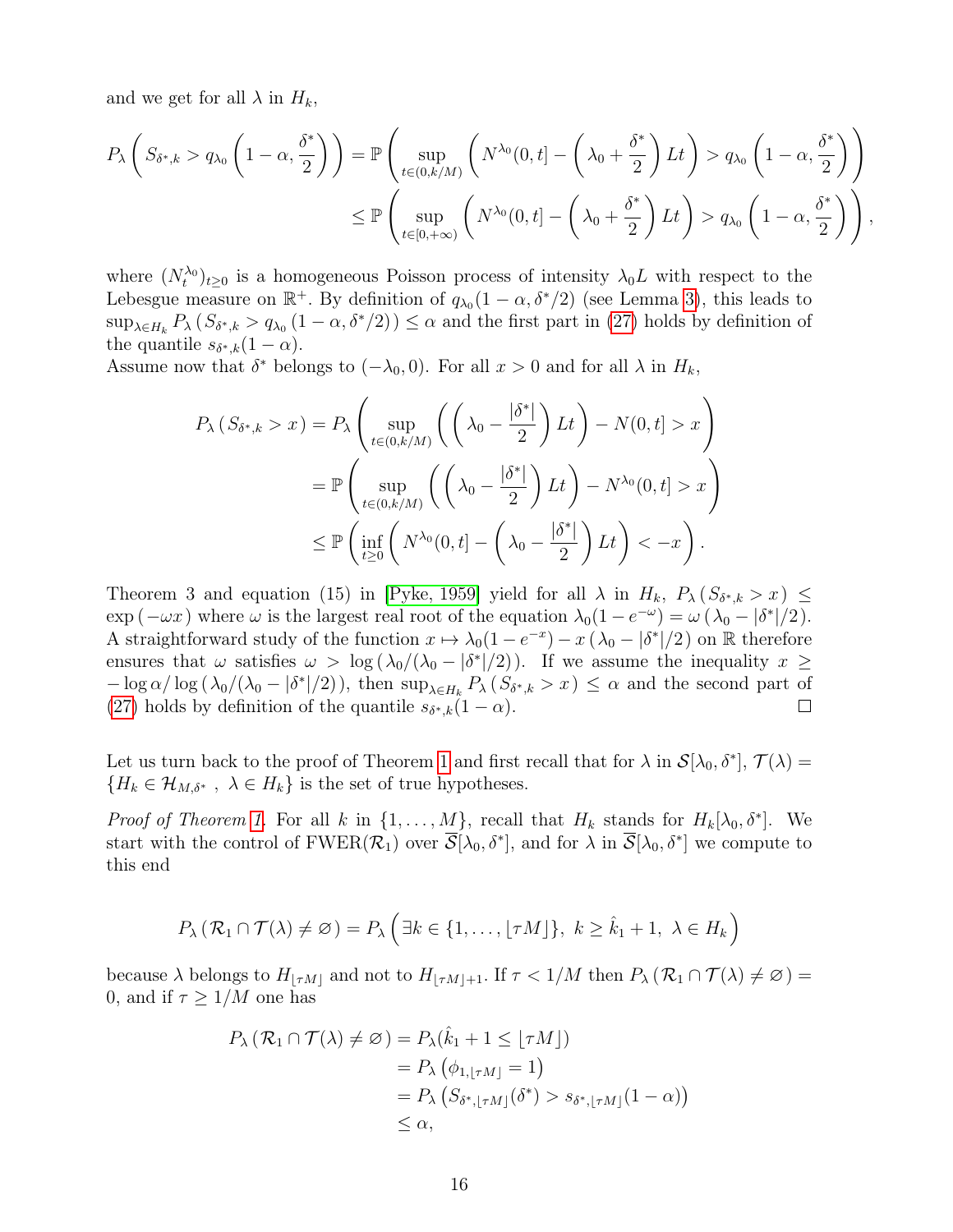that is  $FWER(\mathcal{R}_1)$  is bounded by  $\alpha$ .

Let us compute now an upper bound for  $FWSR_{\beta}(\mathcal{R}_1, \mathcal{S}[\lambda_0, \delta^*])$ . We shall consider in our results the following constant

$$
C(\alpha, \beta, \lambda_0, \delta^*) = 2 \max \left( \sqrt{|\delta^*|} \left( \sqrt{q_{\lambda_0} \left( 1 - \alpha, \frac{\delta^*}{2} \right) + \frac{\log(3/\beta)}{\log\left(\frac{\lambda_0 + \delta^*}{\lambda_0 + \delta^* / 2}\right)}} 1_{\delta^* > 0} \right) + \sqrt{q_{\lambda_0 + \delta^*} \left( 1 - \frac{\beta}{3}, \frac{|\delta^*|}{2} \right) + \frac{-\log \alpha}{\log\left(\frac{\lambda_0}{\lambda_0 + \delta^* / 2}\right)}} 1_{-\lambda_0 < \delta^* < 0} \right), \ 2 \sqrt{\frac{3(\lambda_0 + \delta^*)}{\beta}} \right), \tag{29}
$$

where  $q_{\lambda_0}$   $(1-\alpha, \delta^*/2)$  for  $\delta^* > 0$  and  $q_{\lambda_0+\delta^*}(1-\beta/3, |\delta^*|/2)$  for  $-\lambda_0 < \delta^* < 0$  are two positive constants defined in Lemma 3. Recall that (4) leads to  $FWSR_{\beta}(\mathcal{R}_1, \mathcal{S}[\lambda_0, \delta^*]) \leq$  $|\delta^*|$ . Now, assume that  $L > (C(\alpha, \beta, \lambda_0, \delta^*)/\delta^*)^2$  and let  $r > 0$  be such that

$$
|\delta^*| > r \ge \frac{C(\alpha, \beta, \lambda_0, \delta^*)}{\sqrt{L}},\tag{30}
$$

where  $C(\alpha, \beta, \lambda_0, \delta^*)$  is defined by (29).

Recall that for  $\lambda$  in  $\mathcal{S}[\lambda_0, \delta^*], \ \mathcal{F}_r(\lambda) = \{H_k \in \mathcal{H}_{M,\delta^*}, \ d_2(\lambda, H_k) \geq r\}$  with  $d_2(\lambda, H_k) =$  $|\delta^*| \sqrt{k/M-\tau} \mathbb{1}_{\tau \leq k/M}$ , and that to bound  $\text{FWSR}_{\beta}(\mathcal{R}_1, \mathcal{S}[\lambda_0, \delta^*)$  by r, it is sufficient to obtain  $P_{\lambda}(\mathcal{F}_r(\lambda) \subset \mathcal{R}_1) \geq 1 - \beta$  for all  $\lambda$  in  $\mathcal{S}[\lambda_0, \delta^*].$ 

We consider  $\lambda$  in  $\mathcal{S}[\lambda_0, \delta^*]$  of the form  $\lambda = \lambda_0 + \delta^* 1_{(\tau,1]}$  with  $\tau$  in  $(0,1)$ . If  $\mathcal{F}_r(\lambda) = \varnothing$ , we easily get  $P_{\lambda}(\mathcal{F}_r(\lambda) \subset \mathcal{R}_1) = 1 \geq 1 - \beta$ . We therefore assume by now that  $\lambda$  is satisfying  $\mathcal{F}_r(\lambda) \neq \emptyset$ , and we define

$$
k_r = \min\{\tau M < k' \le M, \ \delta^{*2} \left(\frac{k'}{M - \tau}\right) \ge r^2\}.\tag{31}
$$

By virtue of  $\{\mathcal{F}_r(\lambda) \subset \mathcal{R}_1\} = \{k_r \geq \hat{k}_1 + 1\}$ , we want to prove the following inequality

$$
P_{\lambda}\left(\hat{k}_1 \geq k_r\right) \leq \beta
$$

to obtain the expected result. First, if  $k_r = M$  then

$$
P_{\lambda} \left( \hat{k}_1 \ge k_r \right) = P_{\lambda} \left( \hat{k}_1 = M \right)
$$
  
=  $P_{\lambda} \left( \phi_{1,M} = 0 \right)$   
=  $P_{\lambda} \left( S_{\delta^*,M} \le s_{\delta^*,M} (1 - \alpha) \right)$   
=  $P_{\lambda} \left( \sup_{t \in (0,1)} \left( \text{sgn}(\delta^*) \left( N(t,1) - \lambda_0 L(1-t) \right) - \frac{|\delta^*|}{2} L(1-t) \right) \le s_{\delta^*,M} (1 - \alpha) \right).$ 

By definition of  $k_r$ , since the condition (30) ensures in particular that

$$
|\delta^*| \sqrt{1-\tau} \geq \frac{2}{\sqrt{L}} \max \left( \sqrt{\delta^* q_{\lambda_0} \left(1-\alpha,\frac{\delta^*}{2}\right)} 1_{\delta^* > 0} + \sqrt{\frac{|\delta^*| \log(1/\alpha)}{\log\left(\frac{\lambda_0}{\lambda_0+\delta^*}/2\right)}} 1_{-\lambda_0 < \delta^* < 0}, 2\sqrt{\frac{\lambda_0+\delta^*}{\beta}} \right),
$$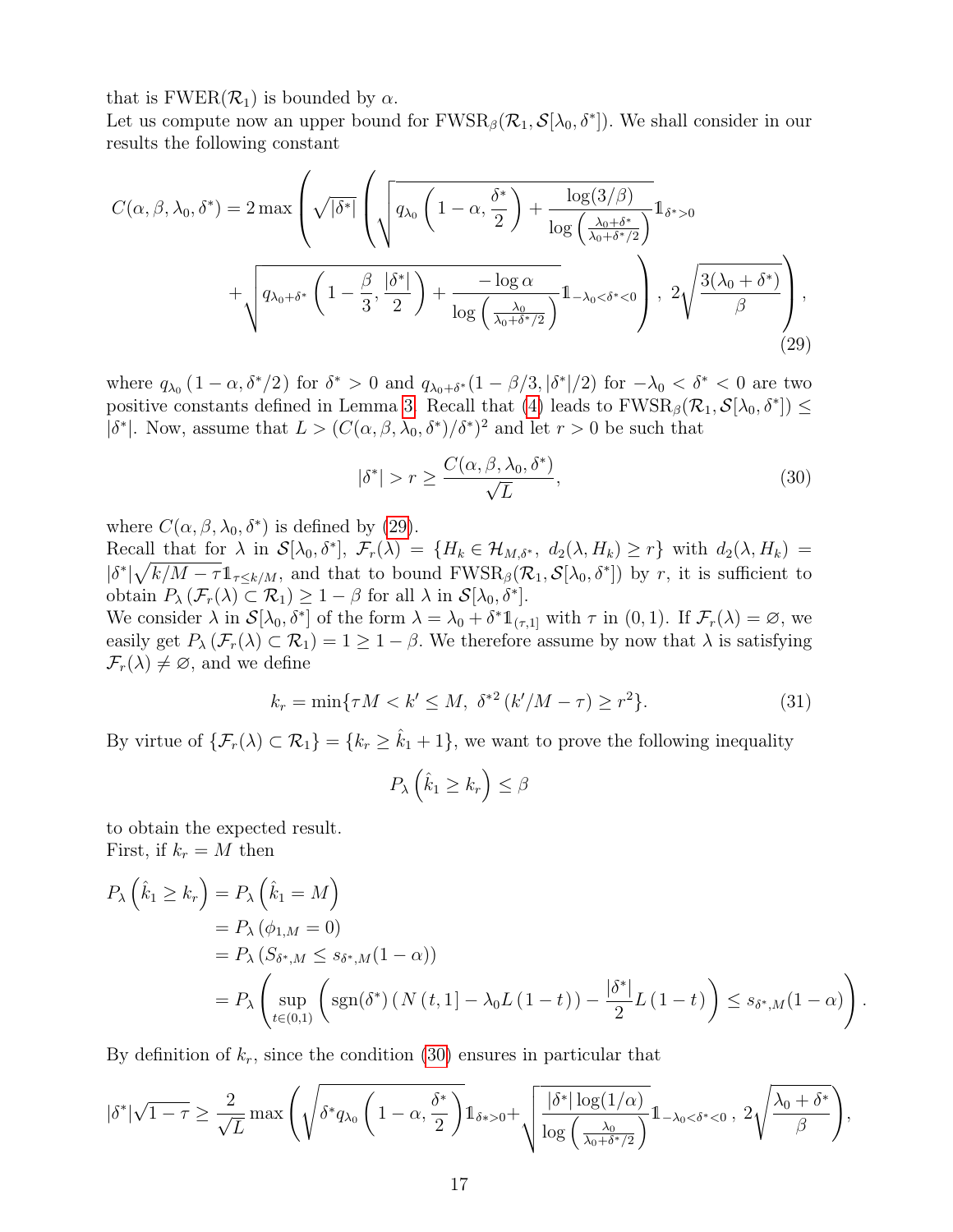we immediately obtain that

$$
P_{\lambda}\left(\sup_{t\in(0,1)}\left(\operatorname{sgn}(\delta^*)\left(N\left(t,1\right]-\lambda_0L\left(1-t\right)\right)-\frac{\left|\delta^*\right|}{2}L\left(1-t\right)\right)\leq s_{\delta^*,M}(1-\alpha)\right)\leq\beta,
$$

according to the minimax study of the change-point detection done in [Fromont et al., 2022, Proposition 15] which involves the statistic  $\sup_{t\in(0,1)} (\text{sgn}(\delta^*)(N(t,1)-\lambda_0L(1-t)) - |\delta^*|L(1-t)/2)$ .

Assume by now that  $k_r \leq M-1$ , and we compute

$$
P_{\lambda} \left( \hat{k}_{1} \geq k_{r} \right)
$$
\n
$$
= P_{\lambda} \left( \exists k \geq k_{r}, \phi_{1,k} = 0 \right)
$$
\n
$$
= P_{\lambda} \left( \exists k \geq k_{r}, S_{\delta^{*},k} \leq s_{\delta^{*},k} (1 - \alpha) \right)
$$
\n
$$
= P_{\lambda} \left( \exists k \geq k_{r}, \sup_{t \in (0,k/M)} \left( \text{sgn}(\delta^{*}) \left( N \left( t, \frac{k}{M} \right] - \lambda_{0} L \left( \frac{k}{M} - t \right) \right) - \frac{|\delta^{*}|}{2} L \left( \frac{k}{M} - t \right) \right) \leq s_{\delta^{*},k} (1 - \alpha) \right)
$$
\n
$$
\leq P_{\lambda} \left( \exists k \geq k_{r}, \text{ sgn}(\delta^{*}) \left( N \left( \tau, \frac{k}{M} \right] - \lambda_{0} L \left( \frac{k}{M} - \tau \right) \right) - \frac{|\delta^{*}|}{2} L \left( \frac{k}{M} - \tau \right) \leq s_{\delta^{*},k} (1 - \alpha) \right).
$$
\n(33)

Assume first that  $\delta^* > 0$ . We use (27) in Lemma 11 to get

$$
P_{\lambda}\left(\hat{k}_{1} \geq k_{r}\right) \leq P_{\lambda}\left(\exists k \geq k_{r}, N\left(\tau, \frac{k}{M}\right] - \left(\lambda_{0} + \frac{\delta^{*}}{2}\right) L\left(\frac{k}{M} - \tau\right) \leq q_{\lambda_{0}}\left(1 - \alpha, \frac{\delta^{*}}{2}\right)\right)
$$
  
\n
$$
= P_{\lambda}\left(\inf_{k \in [k_{r}, M]} \left(N\left(\tau, \frac{k}{M}\right] - \left(\lambda_{0} + \frac{\delta^{*}}{2}\right) L\left(\frac{k}{M} - \tau\right)\right) \leq q_{\lambda_{0}}\left(1 - \alpha, \frac{\delta^{*}}{2}\right)\right)
$$
  
\n
$$
\leq P_{\lambda}\left(\inf_{s \in [k_{r}/M, 1]} \left(N\left(\tau, s\right] - \left(\lambda_{0} + \frac{\delta^{*}}{2}\right) L\left(s - \tau\right)\right) \leq q_{\lambda_{0}}\left(1 - \alpha, \frac{\delta^{*}}{2}\right)\right)
$$
  
\n
$$
= P_{\lambda}\left(N\left(\tau, \frac{k_{r}}{M}\right) - \left(\lambda_{0} + \frac{\delta^{*}}{2}\right) L\left(\frac{k_{r}}{M} - \tau\right) + \inf_{s \in (k_{r}/M, 1]} Z_{s} \leq q_{\lambda_{0}}\left(1 - \alpha, \frac{\delta^{*}}{2}\right)\right)
$$
  
\n
$$
= P_{\lambda}\left(\inf_{s \in (k_{r}/M, 1]} Z_{s} \leq q_{\lambda_{0}}\left(1 - \alpha, \frac{\delta^{*}}{2}\right) - N\left(\tau, \frac{k_{r}}{M}\right) + \left(\lambda_{0} + \frac{\delta^{*}}{2}\right)\left(\frac{k_{r}}{M} - \tau\right)L\right).
$$

where  $Z_t = N(k_r/M, t) - (\lambda_0 + \delta^*/2)(t - k_r/M) L$  for t in  $(k_r/M, 1]$ . Let us write J for the interval

$$
J = \left[ (\lambda_0 + \delta^*) \left( \frac{k_r}{M} - \tau \right) L \pm \sqrt{\frac{3(\lambda_0 + \delta^*) (k_r/M - \tau) L}{\beta}} \right].
$$
 (34)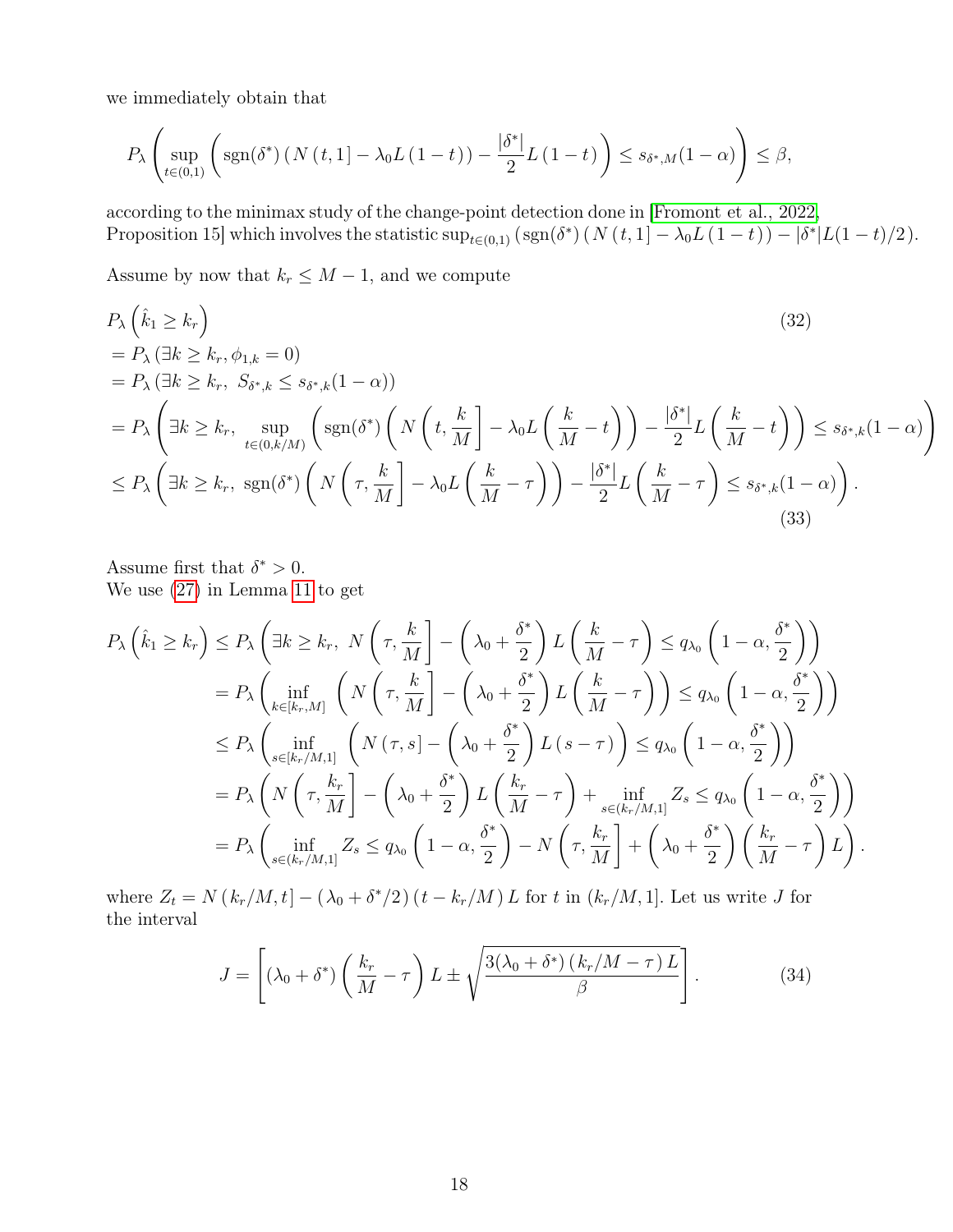Using the total probability formula, we get

$$
P_{\lambda} \left( \hat{k}_{1} \geq k_{r} \right)
$$
\n
$$
\leq P_{\lambda} \left( \inf_{s \in (k_{r}/M,1]} Z_{s} \leq q_{\lambda_{0}} \left( 1 - \alpha, \frac{\delta^{*}}{2} \right) - N \left( \tau, \frac{k_{r}}{M} \right] + \left( \lambda_{0} + \frac{\delta^{*}}{2} \right) \left( \frac{k_{r}}{M} - \tau \right) L, \ N \left( \tau, \frac{k_{r}}{M} \right] \in J \right)
$$
\n
$$
+ P_{\lambda} \left( N \left( \tau, \frac{k_{r}}{M} \right) < (\lambda_{0} + \delta^{*}) \left( \frac{k_{r}}{M} - \tau \right) L - \sqrt{\frac{3(\lambda_{0} + \delta^{*}) \left( k_{r}/M - \tau \right) L}{\beta}} \right)
$$
\n
$$
+ P_{\lambda} \left( N \left( \tau, \frac{k_{r}}{M} \right) > (\lambda_{0} + \delta^{*}) \left( \frac{k_{r}}{M} - \tau \right) L + \sqrt{\frac{3(\lambda_{0} + \delta^{*}) \left( k_{r}/M - \tau \right) L}{\beta}} \right)
$$
\n
$$
\leq P_{\lambda} \left( \inf_{s \in (k_{r}/M,1]} Z_{s} \leq q_{\lambda_{0}} \left( 1 - \alpha, \frac{\delta^{*}}{2} \right) - N \left( \tau, \frac{k_{r}}{M} \right] + \left( \lambda_{0} + \frac{\delta^{*}}{2} \right) \left( \frac{k_{r}}{M} - \tau \right) L, \ N \left( \tau, \frac{k_{r}}{M} \right] \in J \right)
$$
\n
$$
+ \frac{2\beta}{3} \tag{35}
$$

with the Bienayme-Chebyshev inequality. To compute this last probability, we consider a simple Poisson process  $(N_t^{\lambda_0+\delta^*})$  $(\lambda_0 + \delta^*)_{t \geq 0}$  of intensity  $(\lambda_0 + \delta^*)L$  with respect to the Lebesgue measure on  $\mathbb{R}^+$ , which is the distribution of  $N_t$  for t greater than  $k_r/M$ . We then obtain

$$
P_{\lambda} \left( \inf_{s \in (k_r/M,1]} Z_s \le q_{\lambda_0} \left( 1 - \alpha, \frac{\delta^*}{2} \right) - N \left( \tau, \frac{k_r}{M} \right] + \left( \lambda_0 + \frac{\delta^*}{2} \right) \left( \frac{k_r}{M} - \tau \right) L, N \left( \tau, \frac{k_r}{M} \right] \in J \right)
$$
  
\n
$$
\le P_{\lambda} \left( \inf_{s \in (k_r/M,1]} Z_s \le q_{\lambda_0} \left( 1 - \alpha, \frac{\delta^*}{2} \right) - \frac{\delta^*}{2} \left( \frac{k_r}{M} - \tau \right) L + \sqrt{\frac{3(\lambda_0 + \delta^*) \left( k_r/M - \tau \right) L}{\beta}} \right)
$$
  
\n
$$
= \mathbb{P} \left( \inf_{t \in (0,1-k_r/M]} \left( N^{\lambda_0 + \delta^*}(0, t) - \left( \lambda_0 + \frac{\delta^*}{2} \right) Lt \right) \le q_{\lambda_0} \left( 1 - \alpha, \frac{\delta^*}{2} \right) - \frac{\delta^*}{2} \left( \frac{k_r}{M} - \tau \right) L + \sqrt{\frac{3(\lambda_0 + \delta^*) \left( k_r/M - \tau \right) L}{\beta}} \right)
$$
  
\n
$$
+ \sqrt{\frac{3(\lambda_0 + \delta^*) \left( k_r/M - \tau \right) L}{\beta}}.
$$

By definition of  $k_r$  in (31), the condition (30) gives with (29)

$$
\delta^* \sqrt{\frac{k_r}{M} - \tau} \ge \frac{2}{\sqrt{L}} \max \left( \sqrt{\delta^*} \sqrt{q_{\lambda_0} \left( 1 - \alpha, \frac{\delta^*}{2} \right) + \frac{\log(3/\beta)}{\log\left(\frac{\lambda_0 + \delta^*}{\lambda_0 + \delta^* / 2}\right)}} \right), \ 2\sqrt{3} \sqrt{\frac{\lambda_0 + \delta^*}{\beta}} \right). \tag{36}
$$

On the one hand, (36) leads to

$$
\delta^* \sqrt{k_r/M-\tau} \ge 2\sqrt{\delta^*/L}\sqrt{q_{\lambda_0}(1-\alpha,\delta^*/2)+\log(3/\beta)/\log((\lambda_0+\delta^*)/(\lambda_0+\delta^*/2))},
$$

and then  $\delta^* (k_r/M - \tau) L \ge 4 (q_{\lambda_0} (1 - \alpha, \delta^*/2) + \log(3/\beta) / \log((\lambda_0 + \delta^*) / (\lambda_0 + \delta^*/2))).$ On the other hand, (36) yields also  $\delta^* \sqrt{k_r/M - \tau} \geq 4\sqrt{3(\lambda_0 + \delta^*)/(\beta L)}$  and then  $\delta^* (k_r/M - \tau) L \geq 4\sqrt{3(\lambda_0 + \delta^*) (k_r/M - \tau) L/\beta}$ . This gives

$$
\delta^* \left( \frac{k_r}{M} - \tau \right) L \ge 4 \max \left( q_{\lambda_0} \left( 1 - \alpha, \frac{\delta^*}{2} \right) + \frac{\log(3/\beta)}{\log \left( \frac{\lambda_0 + \delta^*}{\lambda_0 + \delta^* / 2} \right)} , \sqrt{\frac{3(\lambda_0 + \delta^*) (k_r/M - \tau) L}{\beta}} \right),
$$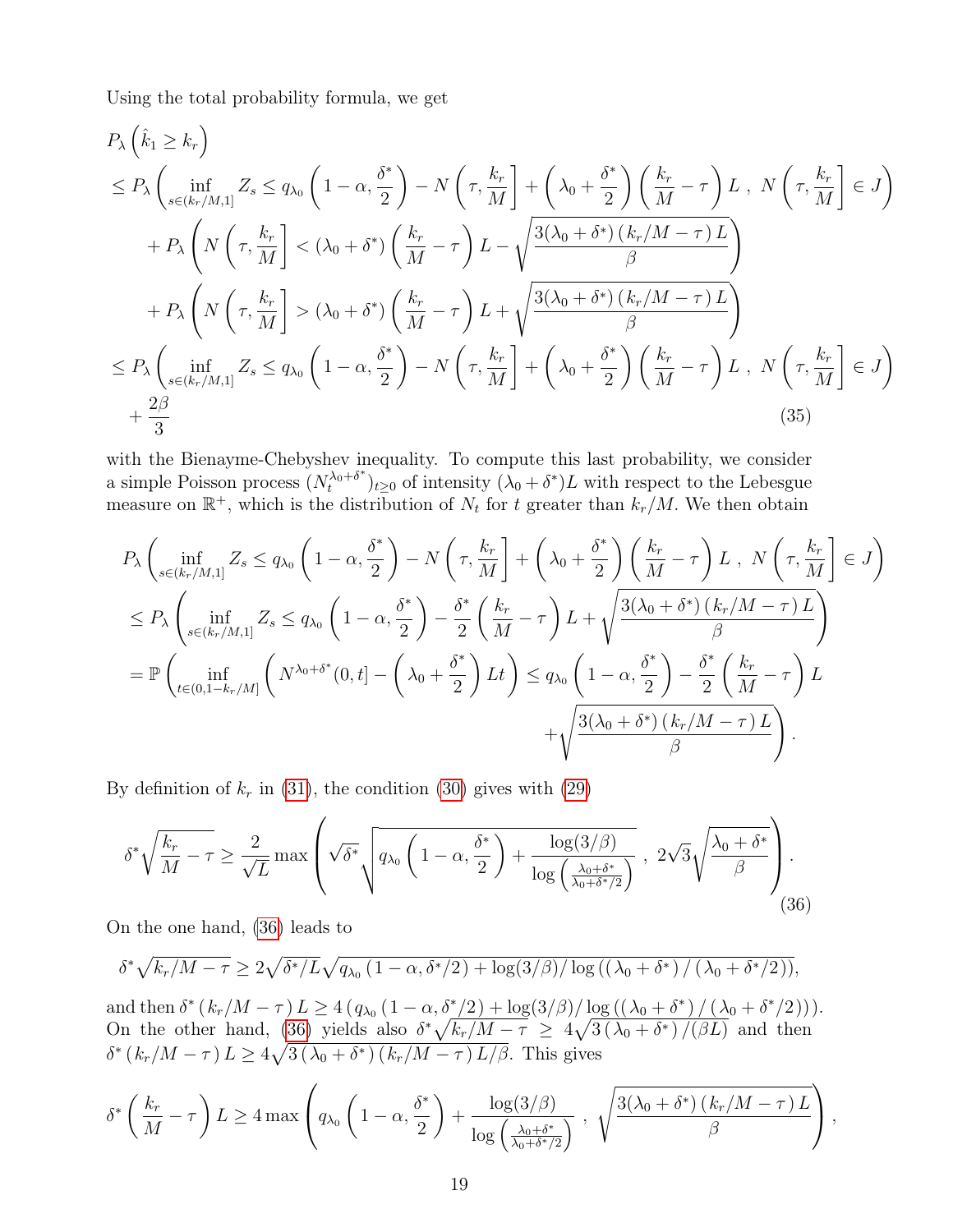and using the fact that  $a + b \leq 2 \max(a, b)$  for all  $a, b \geq 0$ , one obtains

$$
q_{\lambda_0} \left(1 - \alpha, \frac{\delta^*}{2}\right) - \frac{\delta^*}{2} \left(\frac{k_r}{M} - \tau\right) L + \sqrt{\frac{3(\lambda_0 + \delta^*) \left(k_r/M - \tau\right) L}{\beta}} \le \frac{\log(\beta/3)}{\log\left(\frac{\lambda_0 + \delta^*}{\lambda_0 + \delta^* / 2}\right)},
$$
(37)

which is equivalent to

$$
\exp\left(\left(q_{\lambda_0}\left(1-\alpha,\frac{\delta^*}{2}\right)-\frac{\delta^*}{2}\left(\frac{k_r}{M}-\tau\right)L+\sqrt{\frac{3(\lambda_0+\delta^*)(k_r/M-\tau)L}{\beta}}\right)\log\left(\frac{\lambda_0+\delta^*}{\lambda_0+\delta^*/2}\right)\right)\leq\frac{\beta}{3}
$$
(38)

.

Notice that since  $\beta$  < 1, (37) ensures

$$
q_{\lambda_0} \left(1 - \alpha, \frac{\delta^*}{2}\right) - \frac{\delta^*}{2} \left(\frac{k_r}{M} - \tau\right) L + \sqrt{\frac{3(\lambda_0 + \delta^*) \left(k_r/M - \tau\right) L}{\beta}} \le 0. \tag{39}
$$

We therefore may apply Theorem 3 and equation (15) in [Pyke, 1959] to obtain

$$
\mathbb{P}\left(\inf_{t\in(0,1-k_r/M]}\left(N^{\lambda_0+\delta^*}(0,t)-\left(\lambda_0+\frac{\delta^*}{2}\right)Lt\right)\leq q_{\lambda_0}\left(1-\alpha,\frac{\delta^*}{2}\right)-\frac{\delta^*}{2}\left(\frac{k_r}{M}-\tau\right)L+\sqrt{\frac{3(\lambda_0+\delta^*)(k_r/M-\tau)L}{\beta}}\right)\\
\leq \exp\left(\left(q_{\lambda_0}\left(1-\alpha,\frac{\delta^*}{2}\right)-\frac{\delta^*}{2}\left(\frac{k_r}{M}-\tau\right)L+\sqrt{\frac{3(\lambda_0+\delta^*)(k_r/M-\tau)L}{\beta}}\right)\omega\right),
$$

where  $\omega$  is the largest real root of the equation  $(\lambda_0 + \delta^*)(1 - e^{-\omega}) = \omega (\lambda_0 + \delta^*)/2$ . The root  $\omega$  satisfies  $\omega > \log((\lambda_0 + \delta^*)/(\lambda_0 + \delta^*/2))$ , and then

$$
\mathbb{P}\left(\inf_{t\in(0,1-k_r/M]}\left(N^{\lambda_0+\delta^*}(0,t)-\left(\lambda_0+\frac{\delta^*}{2}\right)Lt\right)\leq q_{\lambda_0}\left(1-\alpha,\frac{\delta^*}{2}\right)-\frac{\delta^*}{2}\left(\frac{k_r}{M}-\tau\right)L+\sqrt{\frac{3(\lambda_0+\delta^*)\left(k_r/M-\tau\right)L}{\beta}}\right)+\sqrt{\frac{3(\lambda_0+\delta^*)\left(k_r/M-\tau\right)L}{\beta}}\right)
$$

$$
\leq \exp\left(\left(q_{\lambda_0}\left(1-\alpha,\frac{\delta^*}{2}\right)-\frac{\delta^*}{2}\left(\frac{k_r}{M}-\tau\right)L+\sqrt{\frac{3(\lambda_0+\delta^*)\left(k_r/M-\tau\right)L}{\beta}}\right)\log\left(\frac{\lambda_0+\delta^*}{\lambda_0+\delta^*/2}\right)\right),
$$

which entails with (38)

$$
\mathbb{P}\left(\inf_{t\in(0,1-k_r/M]}\left(N^{\lambda_0+\delta^*}(0,t)-\left(\lambda_0+\frac{\delta^*}{2}\right)Lt\right)\leq q_{\lambda_0}\left(1-\alpha,\frac{\delta^*}{2}\right)-\frac{\delta^*}{2}\left(\frac{k_r}{M}-\tau\right)L+\sqrt{\frac{3(\lambda_0+\delta^*)(k_r/M-\tau)L}{\beta}}\right)\leq \frac{\beta}{3}.
$$

Gathering this inequality with (35) leads finally to  $P_{\lambda}(\hat{k}_1 \geq k_r) \leq \beta$ .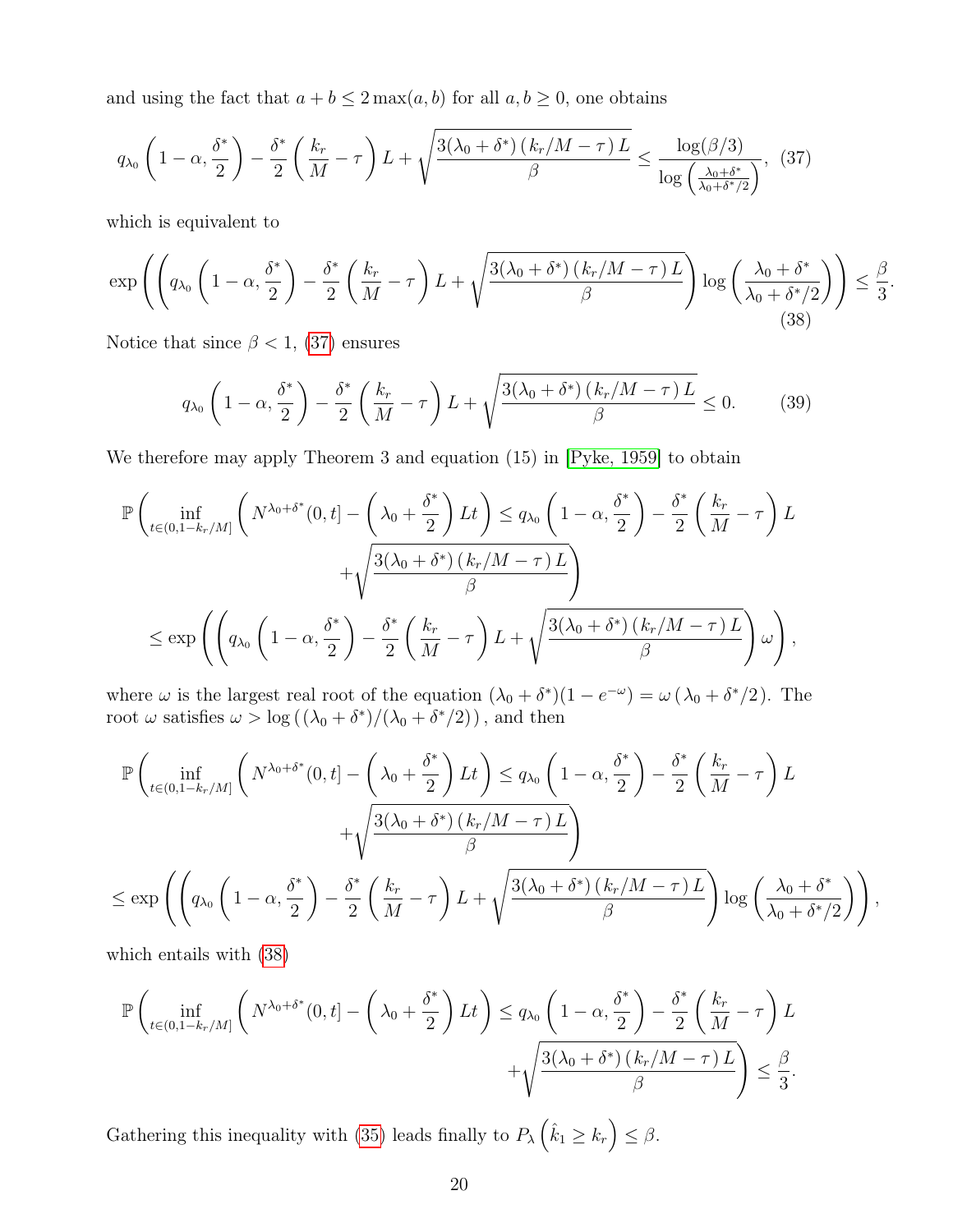Now, assume that  $-\lambda_0 < \delta^* < 0.$ 

We proceed as in the case  $\delta^* > 0$ . Let us define to this end  $X_t = N(k_r/M, t]$  –  $(\lambda_0 - |\delta^*|/2)(t - k_r/M) L$  for all t in  $(k_r/M, 1]$ . Applying the inequalities (27) and (32), we get

$$
P_{\lambda}\left(\hat{k}_1 \geq k_r\right) \leq P_{\lambda}\left(\exists k \geq k_r, \ \left(\lambda_0 - \frac{|\delta^*|}{2}\right) L\left(\frac{k}{M} - \tau\right) - N\left(\tau, \frac{k}{M}\right] \leq \frac{-\log \alpha}{\log\left(\frac{\lambda_0}{\lambda_0 - |\delta^*|/2}\right)}\right)
$$

$$
\leq P_{\lambda}\left(\inf_{s \in (k_r/M, 1]} (-X_s) \leq \frac{-\log \alpha}{\log\left(\frac{\lambda_0}{\lambda_0 - |\delta^*|/2}\right)} + N\left(\tau, \frac{k_r}{M}\right] - \left(\lambda_0 - \frac{|\delta^*|}{2}\right)\left(\frac{k_r}{M} - \tau\right)L\right).
$$

Using the interval  $J$  defined by  $(34)$ , we obtain using the total probability formula and the Bienayme-Chebyshev inequality

$$
P_{\lambda}\left(\hat{k}_{1} \geq k_{r}\right)
$$
\n
$$
\leq P_{\lambda}\left(\inf_{s \in (k_{r}/M,1]}(-X_{s}) \leq \frac{-\log \alpha}{\log\left(\frac{\lambda_{0}}{\lambda_{0}-|\delta^{*}||2}\right)} + N\left(\tau, \frac{k_{r}}{M}\right) - \left(\lambda_{0} - \frac{|\delta^{*}|}{2}\right)\left(\frac{k_{r}}{M} - \tau\right)L, N\left(\tau, \frac{k_{r}}{M}\right] \in J\right)
$$
\n
$$
+ P_{\lambda}\left(N\left(\tau, \frac{k_{r}}{M}\right) < (\lambda_{0} + \delta^{*})\left(\frac{k_{r}}{M} - \tau\right)L - \sqrt{\frac{3(\lambda_{0} + \delta^{*})\left(k_{r}/M - \tau\right)L}{\beta}}\right)
$$
\n
$$
+ P_{\lambda}\left(N\left(\tau, \frac{k_{r}}{M}\right) > (\lambda_{0} + \delta^{*})\left(\frac{k_{r}}{M} - \tau\right)L + \sqrt{\frac{3(\lambda_{0} + \delta^{*})\left(k_{r}/M - \tau\right)L}{\beta}}\right)
$$
\n
$$
\leq P_{\lambda}\left(\inf_{s \in (k_{r}/M,1]}(-X_{s}) \leq \frac{-\log \alpha}{\log\left(\frac{\lambda_{0}}{\lambda_{0} - |\delta^{*}||2}\right)} + N\left(\tau, \frac{k_{r}}{M}\right) - \left(\lambda_{0} - \frac{|\delta^{*}|}{2}\right)\left(\frac{k_{r}}{M} - \tau\right)L, N\left(\tau, \frac{k_{r}}{M}\right] \in J\right)
$$
\n
$$
+ \frac{2\beta}{3}.
$$
\n(40)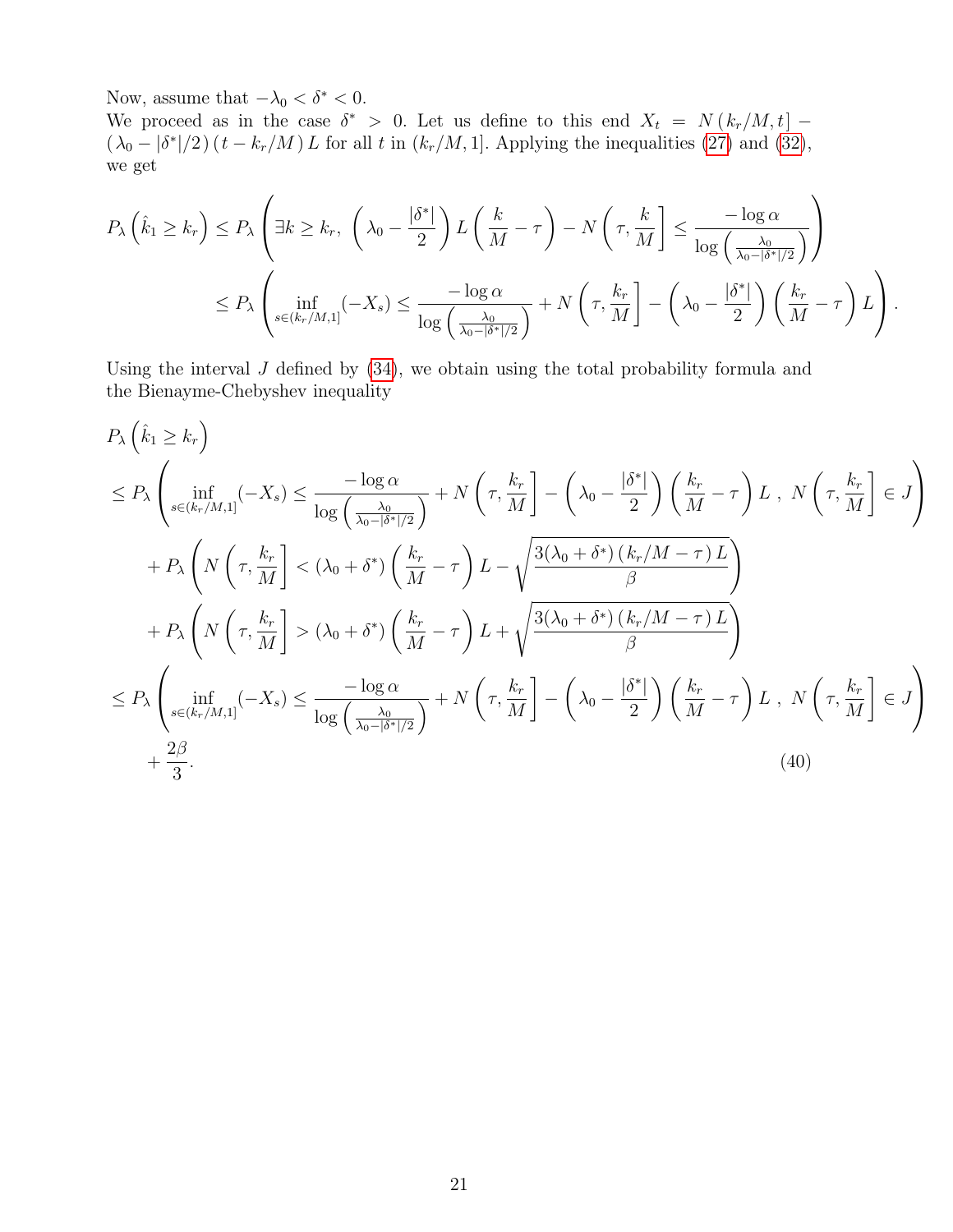We conclude the proof giving an upper bound for this last probability. We compute

$$
P_{\lambda} \left( \inf_{s \in (k_r/M,1]} (-X_s) \le \frac{-\log \alpha}{\log \left( \frac{\lambda_0}{\lambda_0 - |\delta^*|/2} \right)} + N \left( \tau, \frac{k_r}{M} \right] - \left( \lambda_0 - \frac{|\delta^*|}{2} \right) \left( \frac{k_r}{M} - \tau \right) L, N \left( \tau, \frac{k_r}{M} \right] \in J \right)
$$
  
\n
$$
\le P_{\lambda} \left( \inf_{s \in (k_r/M,1]} (-X_s) \le \frac{-\log \alpha}{\log \left( \frac{\lambda_0}{\lambda_0 - |\delta^*|/2} \right)} - \frac{|\delta^*|}{2} \left( \frac{k_r}{M} - \tau \right) L + \sqrt{\frac{3(\lambda_0 + \delta^*) \left( k_r/M - \tau \right) L}{\beta}} \right)
$$
  
\n
$$
= P_{\lambda} \left( \sup_{s \in (k_r/M,1]} X_s \ge \frac{\log \alpha}{\log \left( \frac{\lambda_0}{\lambda_0 - |\delta^*|/2} \right)} + \frac{|\delta^*|}{2} \left( \frac{k_r}{M} - \tau \right) L - \sqrt{\frac{3(\lambda_0 + \delta^*) \left( k_r/M - \tau \right) L}{\beta}} \right)
$$
  
\n
$$
\le \mathbb{P} \left( \sup_{t \in (0,1]} \left( N^{\lambda_0 + \delta^*} (0, t] - \left( \lambda_0 - \frac{|\delta^*|}{2} \right) Lt \right) \ge \frac{\log \alpha}{\log \left( \frac{\lambda_0}{\lambda_0 - |\delta^*|/2} \right)} + \frac{|\delta^*|}{2} \left( \frac{k_r}{M} - \tau \right) L - \sqrt{\frac{3(\lambda_0 + \delta^*) \left( k_r/M - \tau \right) L}{\beta}} \right)
$$
  
\n(41)

By definition of  $k_r$  in (31), the condition (30) gives with (29),

$$
|\delta^*| \sqrt{\frac{k_r}{M} - \tau} \ge \frac{2}{\sqrt{L}} \max \left( \sqrt{|\delta^*|} \sqrt{q_{\lambda_0 + \delta^*} \left(1 - \frac{\beta}{3}, \frac{|\delta^*|}{2}\right) + \frac{-\log \alpha}{\log \left(\frac{\lambda_0}{\lambda_0 - |\delta^*|/2}\right)}} \right), \quad 2 \sqrt{\frac{3(\lambda_0 + \delta^*)}{\beta}} \right),
$$

which ensures, as in the case  $\delta^* > 0$ , that

$$
\frac{\log \alpha}{\log \left(\frac{\lambda_0}{\lambda_0 - |\delta^*|/2}\right)} + \frac{|\delta^*|}{2} \left(\frac{k_r}{M} - \tau\right) L - \sqrt{\frac{3(\lambda_0 + \delta^*)(k_r/M - \tau)L}{\beta}} \ge q_{\lambda_0 + \delta^*} \left(1 - \frac{\beta}{3}, \frac{|\delta^*|}{2}\right).
$$

We therefore obtain with (41)

$$
\mathbb{P}\left(\sup_{t\in(0,1]}\left(N^{\lambda_0+\delta^*}(0,t)-\left(\lambda_0-\frac{|\delta^*|}{2}\right)Lt\right)\geq\frac{\log\alpha}{\log\left(\frac{\lambda_0}{\lambda_0-|\delta^*|/2}\right)}\right)
$$
  
 
$$
+\frac{|\delta^*|}{2}\left(\frac{k_r}{M}-\tau\right)L-\sqrt{\frac{3(\lambda_0+\delta^*)(k_r/M-\tau)L}{\beta}}\right)
$$
  
 
$$
\leq \mathbb{P}\left(\sup_{t\in(0,1]}\left(N^{\lambda_0+\delta^*}(0,t)-\left(\lambda_0-\frac{|\delta^*|}{2}\right)Lt\right)\geq q_{\lambda_0+\delta^*}\left(1-\frac{\beta}{3},\frac{|\delta^*|}{2}\right)\right)
$$
  
 
$$
\leq \frac{\beta}{3}
$$

by definition of  $q_{\lambda_0+\delta^*}(1-\beta/3,|\delta^*|/2)$  in Lemma 3. The proof is then complete using (40).

 $\Box$ 

,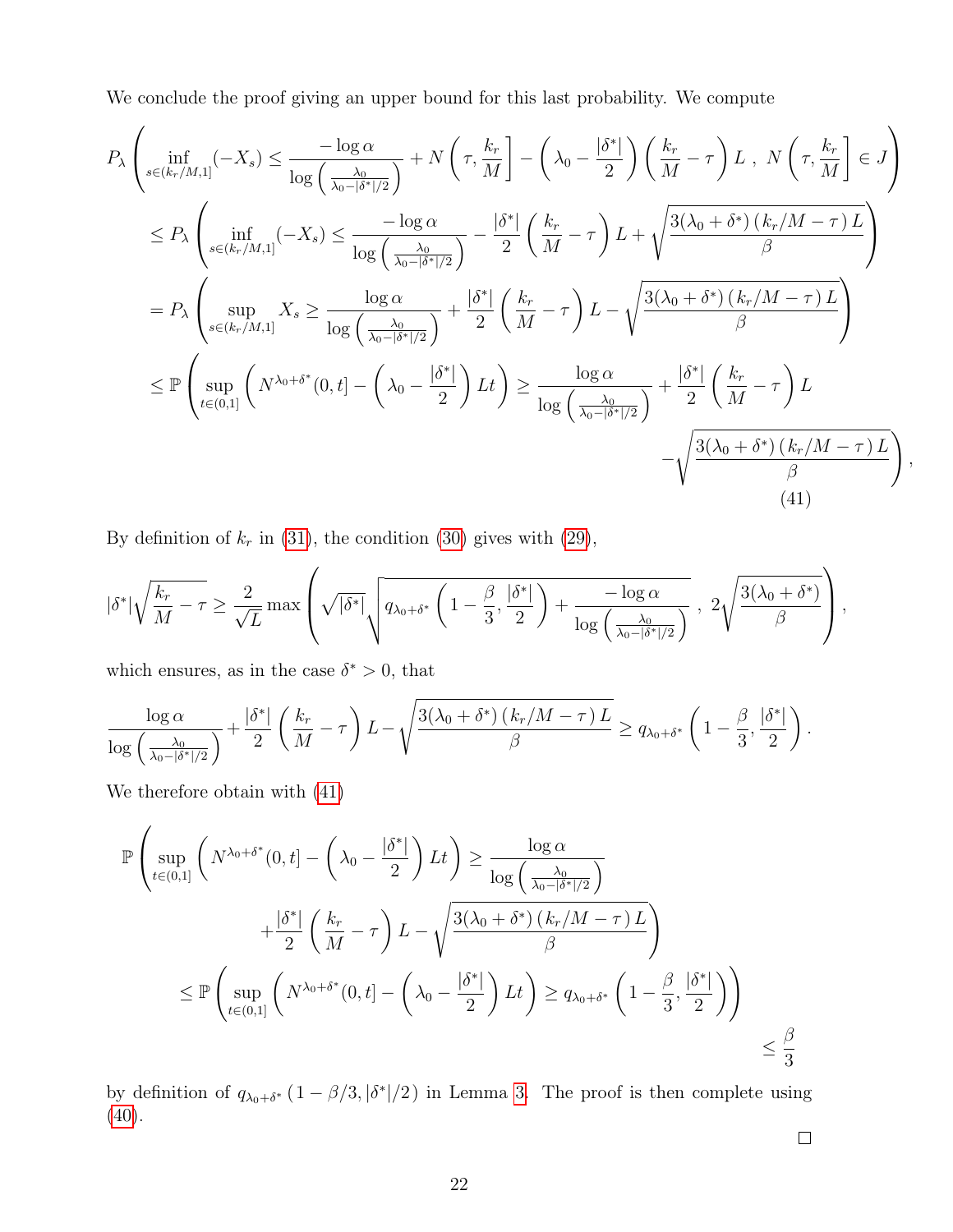### 5.2 Proof of Theorem 2

For  $\lambda_0 > 0$  and  $R > \lambda_0$ , the simple hypothesis  $H_k[\lambda_0, R]$  is denoted  $H_k$  for short and recall that  $u_{\alpha}$  stands for  $\alpha/|\log_2 L|$ . We begin by giving an upper bound for the u-quantile  $p_{\xi}(u)$  of the Poisson distribution of parameter  $\xi > 0$ . The proof, based on the application of the Cramér-Chernov inequality to a Poisson random variable with parameter  $\xi$ , can be found in [Fromont et al., 2022, Lemma 46].

**Lemma 12** (Quantile bounds for the Poisson distribution). The u-quantile  $p_{\xi}(u)$  of the Poisson distribution with parameter  $\xi$  satisfies

$$
\left(\xi - \xi g^{-1}\left(\frac{\log(1/u)}{\xi}\right)\right) \vee 0 \le p_{\xi}(u) \le \xi + \xi g^{-1}\left(\frac{\log(1/(1-u))}{\xi}\right). \tag{42}
$$

For  $\tau$  in  $(0, 1)$ , let us define now  $k_{\tau} = \min \{k' \in \{1, ..., M\}, k' > \tau M\}$  and

$$
j_{\tau}(k) = \left[ -\log_2\left(1 - \frac{\tau M}{k}\right) \right] \wedge \lfloor \log_2(L) \rfloor \tag{43}
$$

for  $k \geq k_{\tau}$ , in order to get  $j_{\tau}(k)$  in  $\{1, \ldots, \lfloor \log_2(L) \rfloor\}$  as well as the inequalities

$$
\frac{k}{M}\left(1-\frac{1}{2^{j_{\tau}(k)-1}}\right) < \tau \leq \frac{k}{M}\left(1-\frac{1}{2^{j_{\tau}(k)}}\right) \tag{44}
$$

under the following condition

$$
\left\lceil -\log_2\left(1 - \frac{\tau M}{k}\right) \right\rceil \le \lfloor \log_2(L) \rfloor. \tag{45}
$$

We shall consider also a cover of the interval  $[k_{\tau}, M]$ , denoted  $\mathcal{P} = \cup_{i=0}^{\Psi-1}[x_i, x_{i+1})$  where  $\Psi$  in  $\mathbb{N}^*$  is the cardinal of the cover  $\mathcal P$  and the real  $x_0 < \ldots < x_{\Psi}$  satisfy  $x_0 = k_{\tau}$  and  $x_{\Psi} > M$ . Note that the two real  $x_i$  and  $x_{i+1}$  may depend on  $\lambda_0, \tau, L, M$  and  $k_{\tau}$ . We will write  $\sum_{[c,d)\in\mathcal{P}}$  for the sum over each disjoint interval  $[c,d)$  of the cover  $\mathcal{P}$ . Assuming (45), the key argument in the proof of Theorem 2 will consist on giving an upper bound for the probabilities  $P_{\lambda}(\sup_{k \in \mathcal{P}}(p_{\lambda_0 k L 2^{-j_{\tau}(k)}/M}(1 - u_{\alpha}/2) - N(k(1 - 2^{-j_{\tau}(k)})/M, k/M]) \geq 0)$ and  $P_{\lambda}(\sup_{k\in\mathcal{P}}(N(k(1-2^{-j_{\tau}(k)})/M, k/M]-p_{\lambda_0kL2^{-j_{\tau}(k)}/M}(u_{\alpha}/2))\geq 0)$ , instead of the probabilities  $P_{\lambda}(\sup_{k \geq k_{\tau}} (p_{\lambda_0 k L 2^{-j_{\tau}(k)}/M}(1 - u_{\alpha}/2) - N(k(1 - 2^{-j_{\tau}(k)})/M, k/M]) \geq 0)$  and  $P_{\lambda}(\sup_{k\geq k_{\tau}}(N(k(1-2^{-j_{\tau}(k)})/M, k/M]-p_{\lambda_0kL2^{-j_{\tau}(k)}/M}(u_{\alpha}/2)\geq 0)$  in order to get more refined bounds. The following technical lemmas allow us to bound  $P_{\lambda}(\sup_{k\in [c,d)}(p_{\lambda_0kL2^{-j_{\tau}(k)}/M}(1-p_{\lambda_0kL2})$  $u_{\alpha}/2$ ) –  $N(k(1-2^{-j_{\tau}(k)})/M, k/M]$ )  $\geq 0$ ) and  $P_{\lambda}(\sup_{k \in [c,d)} (N(k(1-2^{-j_{\tau}(k)})/M, k/M]$  $p_{\lambda_0kL2^{-j_{\tau}(k)}/M}(u_{\alpha}/2)) \geq 0$  for each interval [c, d) of the cover P, using an exponential inequality related to the oscillation modulus of some martingales developed in [Le Guével, 2021, Theorem 4].

**Lemma 13.** Let  $L \geq 3$ , M in  $\mathbb{N}^*$ ,  $\alpha$  and  $\beta$  be fixed levels in  $(0,1)$ ,  $\lambda_0 > 0$  and  $R > \lambda_0$ . For  $\lambda$  in  $\mathcal{S}[\lambda_0, R]$ , assume (45) and that the following inequality holds for all interval  $[c, d)$ of the cover P:

$$
\inf_{k \in [c,d)} \left( \frac{Lk}{M 2^{j_{\tau}(k)}} \left( |\delta| - \lambda_0 g^{-1} \left( \frac{\log(2/u_{\alpha}) M 2^{j_{\tau}(k)}}{\lambda_0 k L} \right) \right) \right)
$$
\n
$$
\geq 2 \left( \frac{d}{M} - \tau \right) L(\lambda_0 + \delta) g^{-1} \left( \frac{\log(2\Psi/\beta)}{(d/M - \tau) L(\lambda_0 + \delta)} \right), \quad (46)
$$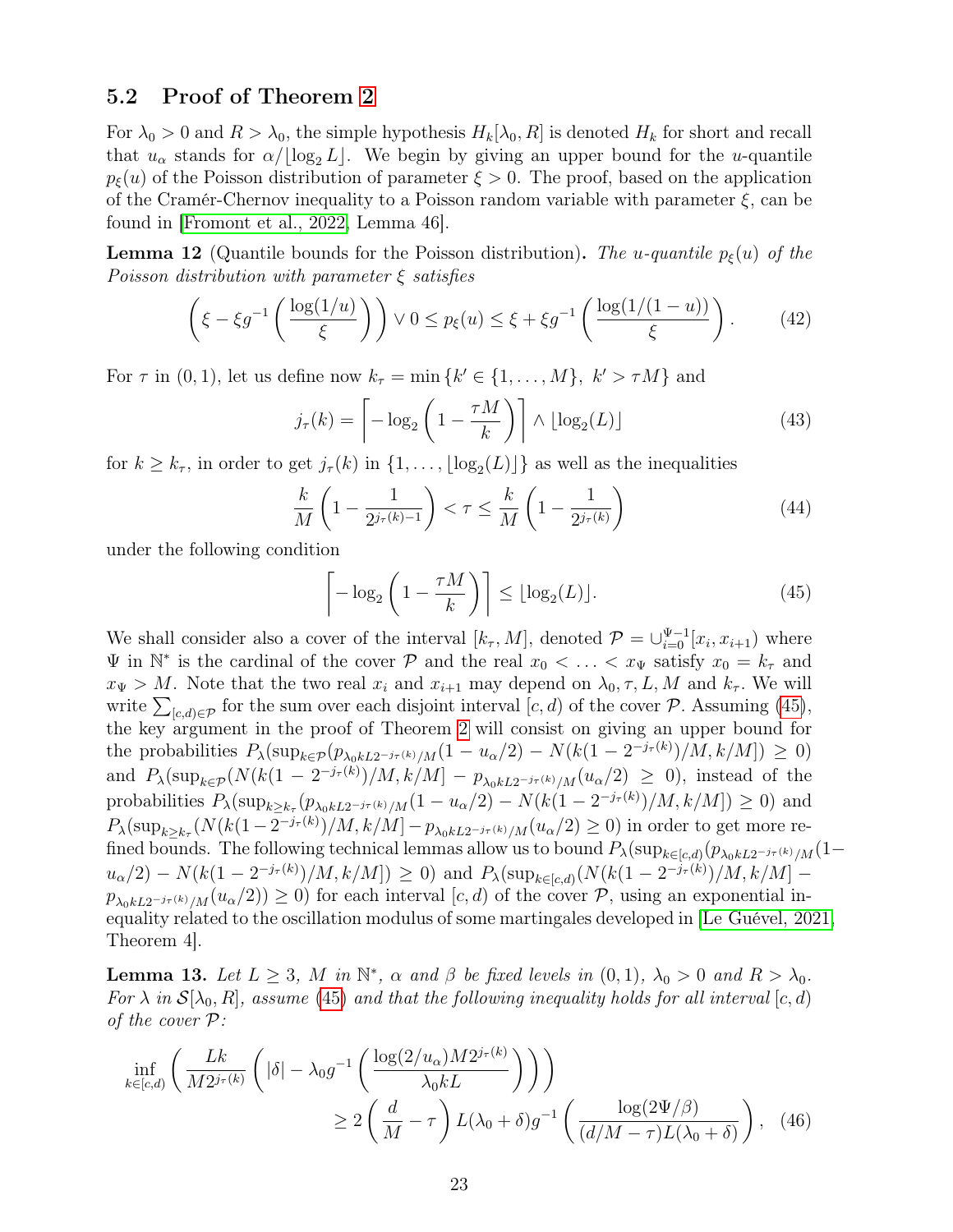where the function g is defined by (25). Then, when  $\delta > 0$ 

$$
\sum_{[c,d)\in\mathcal{P}} P_{\lambda}\left(\sup_{k\in[c,d)} \left(p_{\lambda_0 k L 2^{-j_{\tau}(k)}/M}(1-u_{\alpha}/2) - N(k(1-2^{-j_{\tau}(k)})/M, k/M]\right) \ge 0\right) \le \beta,
$$

and when  $\delta < 0$ 

$$
\sum_{[c,d)\in\mathcal{P}} P_{\lambda}\left(\sup_{k\in[c,d)} \left(N(k(1-2^{-j_{\tau}(k)})/M,k/M] - p_{\lambda_0kL2^{-j_{\tau}(k)}/M}(u_{\alpha}/2)\right) \ge 0\right) \le \beta.
$$

*Proof of Lemma 13.* Let  $\lambda$  in  $\mathcal{S}[\lambda_0, R]$  be such that  $\lambda = \lambda_0 + \delta \mathbb{1}_{(\tau,1]}$ , where  $\delta$  in  $(-\lambda_0, R \lambda_0$  \ {0} and  $\tau$  in (0, 1). Notice that for all k in {1,..., M} and j in {1,...,  $\lfloor \log_2 L \rfloor$ }, the counting statistic  $N(k(1-2^{-j})/M, k/M]$  can be written

$$
N(k(1-2^{-j})/M, k/M] = M_{k(1-2^{-j})/M}^{k/M} + B_{k(1-2^{-j})/M, k/M},
$$
\n(47)

where for all  $0 \le s < t$ ,  $M_s^t = \int_s^t (dN_x - \lambda(x)Ldx)$  and  $B_{s,t} = \int_s^t \lambda(x)Ldx$  is the bias of  $N(s,t].$ 

Assume first that  $0 < \delta \leq R - \lambda_0$ . For  $[c, d)$  in P we define

$$
\varrho_{c,d}^{(1)} = \inf_{k \in [c,d)} \left( B_{k(1-2^{-j\tau(k)})/M, k/M} - p_{\lambda_0 k L 2^{-j\tau(k)}/M} (1 - u_\alpha/2) \right),
$$

and we prove that

$$
\varrho_{c,d}^{(1)} \ge \inf_{k \in [c,d)} \left( \frac{Lk}{M 2^{j_{\tau}(k)}} \left( \delta - \lambda_0 g^{-1} \left( \frac{\log(2/u_{\alpha}) M 2^{j_{\tau}(k)}}{\lambda_0 k L} \right) \right) \right). \tag{48}
$$

Let k in  $[c, d)$  and we compute

$$
B_{k(1-2^{-j_{\tau}(k)})/M, k/M} - p_{\lambda_0 k L 2^{-j_{\tau}(k)}/M}(1 - u_{\alpha}/2)
$$
  
=  $(\lambda_0 + \delta) L \frac{k}{M 2^{j_{\tau}(k)}} - p_{\lambda_0 k L 2^{-j_{\tau}(k)}/M}(1 - u_{\alpha}/2)$  with (44)  

$$
\geq \frac{Lk}{M 2^{j_{\tau}(k)}} \left( \delta - \lambda_0 g^{-1} \left( \frac{\log(2/u_{\alpha}) M 2^{M 2^{j_{\tau}(k)}}}{\lambda_0 k L} \right) \right)
$$
 with (42),

that is (48). Notice in particular that the condition (46) ensures that for all k in  $[c, d)$ ,

$$
B_{k(1-2^{-j_{\tau}(k)})/M,k/M} - p_{\lambda_0kL2^{-j_{\tau}(k)}/M}(1 - u_{\alpha}/2) \ge 0.
$$
 (49)

Using the condition (46) again we obtain

$$
\varrho_{c,d}^{(1)} \ge 2\left(\frac{d}{M}-\tau\right)L(\lambda_0+\delta)g^{-1}\left(\frac{\log(2\Psi/\beta)}{(d/M-\tau)L(\lambda_0+\delta)}\right),
$$

which is equivalent to

$$
2\exp\left(-\left(\frac{d}{M}-\tau\right)(\lambda_0+\delta)Lg\left(\frac{\varrho_{c,d}^{(1)}}{2\left(d/M-\tau\right)L(\lambda_0+\delta)}\right)\right)\leq\frac{\beta}{\Psi}.\tag{50}
$$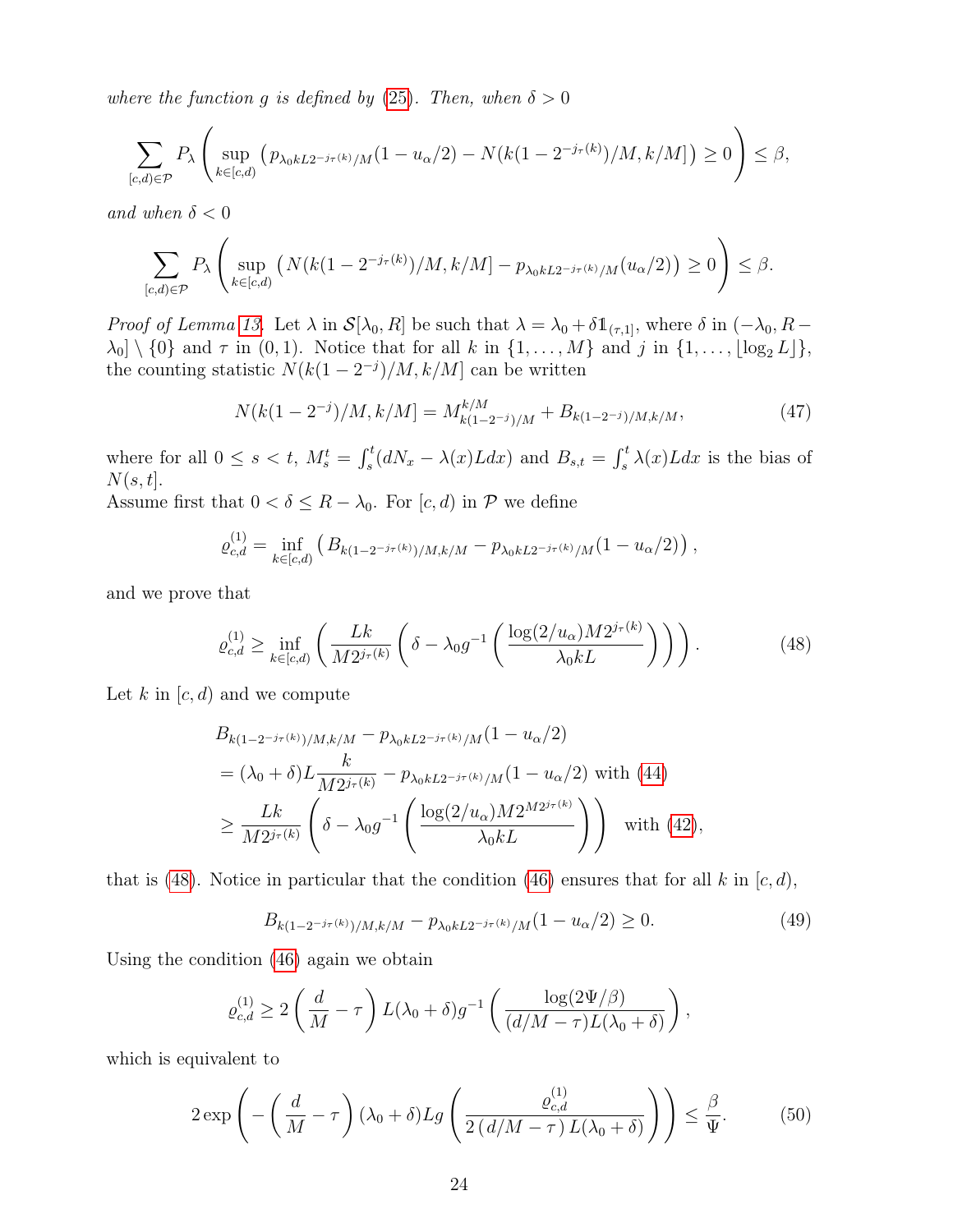Finally, we get the following inequalities

$$
P_{\lambda} \left( \sup_{k \in [c,d)} (p_{\lambda_0 k L 2^{-j\tau(k)}/M} (1 - u_{\alpha}/2) - N(k(1 - 2^{-j\tau(k)})/M, k/M]) \ge 0 \right)
$$
  
\n
$$
= P_{\lambda} \left( \sup_{k \in [c,d)} (p_{\lambda_0 k L 2^{-j\tau(k)}/M} (1 - u_{\alpha}/2) - B_{k(1 - 2^{-j\tau(k)})/M, k/M} - M_{k(1 - 2^{-j\tau(k)})/M}^{k/M}) \ge 0 \right) \text{ with (47)}
$$
  
\n
$$
\le P_{\lambda} \left( \exists k \in [c,d), |M_{k(1 - 2^{-j\tau(k)})/M}^{k/M} | \ge B_{k(1 - 2^{-j\tau(k)})/M, k/M} - p_{\lambda_0 k L 2^{-j\tau(k)}/M} (1 - u_{\alpha}/2) \right) \text{ with (49)}
$$
  
\n
$$
\le P_{\lambda} \left( \exists k \in [c,d), |M_{k(1 - 2^{-j\tau(k)})/M}^{k/M} | \ge \varrho_{c,d}^{(1)} \right)
$$
  
\n
$$
\le P_{\lambda} \left( \sup_{s,t \in [\tau, d/M]} |M_s^t| \ge \varrho_{c,d}^{(1)} \right) \text{ with (44)},
$$

and Theorem 4 in [Le Guével, 2021] leads to

$$
P_{\lambda}\left(\sup_{s,t\in[\tau,d/M]}|M_s^t|\geq\varrho_{c,d}^{(1)}\right)\leq 2\exp\left(-\left(\frac{d}{M}-\tau\right)(\lambda_0+\delta)Lg\left(\frac{\varrho_{c,d}^{(1)}}{2(d/M-\tau)L(\lambda_0+\delta)}\right)\right).
$$

Therefore (50) yields

$$
P_{\lambda}\left(\sup_{k\in[c,d)}\left(p_{\lambda_0kL2^{-j_{\tau}(k)}/M}(1-u_{\alpha}/2)-N(k(1-2^{-j_{\tau}(k)})/M,k/M]\right)\geq 0\right)\leq \frac{\beta}{\Psi},
$$

and the result follows summing over all the interval of the cover  $P$ . Assume now that  $-\lambda_0 < \delta < 0$  and define for  $[c, d)$  in  $\mathcal P$ 

$$
\varrho_{c,d}^{(2)} = \inf_{k \in [c,d)} \left( p_{\lambda_0 k L 2^{-j_{\tau}(k)}/M} (u_\alpha/2) - B_{k(1-2^{-j_{\tau}(k)})/M, k/M} \right).
$$

As for the case where  $\delta > 0$ , the equations (42) and (44) entails that for all k in [c, d)

$$
p_{\lambda_0 k L 2^{-j_{\tau}(k)}/M}(u_{\alpha}/2) - B_{k(1-2^{-j_{\tau}(k)})/M, k/M} \geq \frac{Lk}{M 2^{j_{\tau}(k)}} \left( |\delta| - \lambda_0 g^{-1} \left( \frac{\log(2/u_{\alpha}) M 2^{j_{\tau}(k)}}{\lambda_0 k L} \right) \right),
$$

and we get

$$
\varrho_{c,d}^{(2)} \ge \inf_{k \in [c,d)} \left( \frac{Lk}{M 2^{j_{\tau}(k)}} \left( |\delta| - \lambda_0 g^{-1} \left( \frac{\log(2/u_{\alpha}) M 2^{j_{\tau}(k)}}{\lambda_0 k L} \right) \right) \right). \tag{51}
$$

The condition (46) ensures on the one hand that for all k in  $[c, d)$ 

$$
p_{\lambda_0 k L 2^{-j\tau(k)}/M}(u_\alpha/2) - B_{k(1-2^{-j\tau(k)})/M, k/M} \ge 0,
$$
\n(52)

and on the other hand that

$$
2\exp\left(-\left(\frac{d}{M}-\tau\right)(\lambda_0+\delta)Lg\left(\frac{\varrho_{c,d}^{(2)}}{2\left(d/M-\tau\right)L(\lambda_0+\delta)}\right)\right)\leq\frac{\beta}{\Psi}.\tag{53}
$$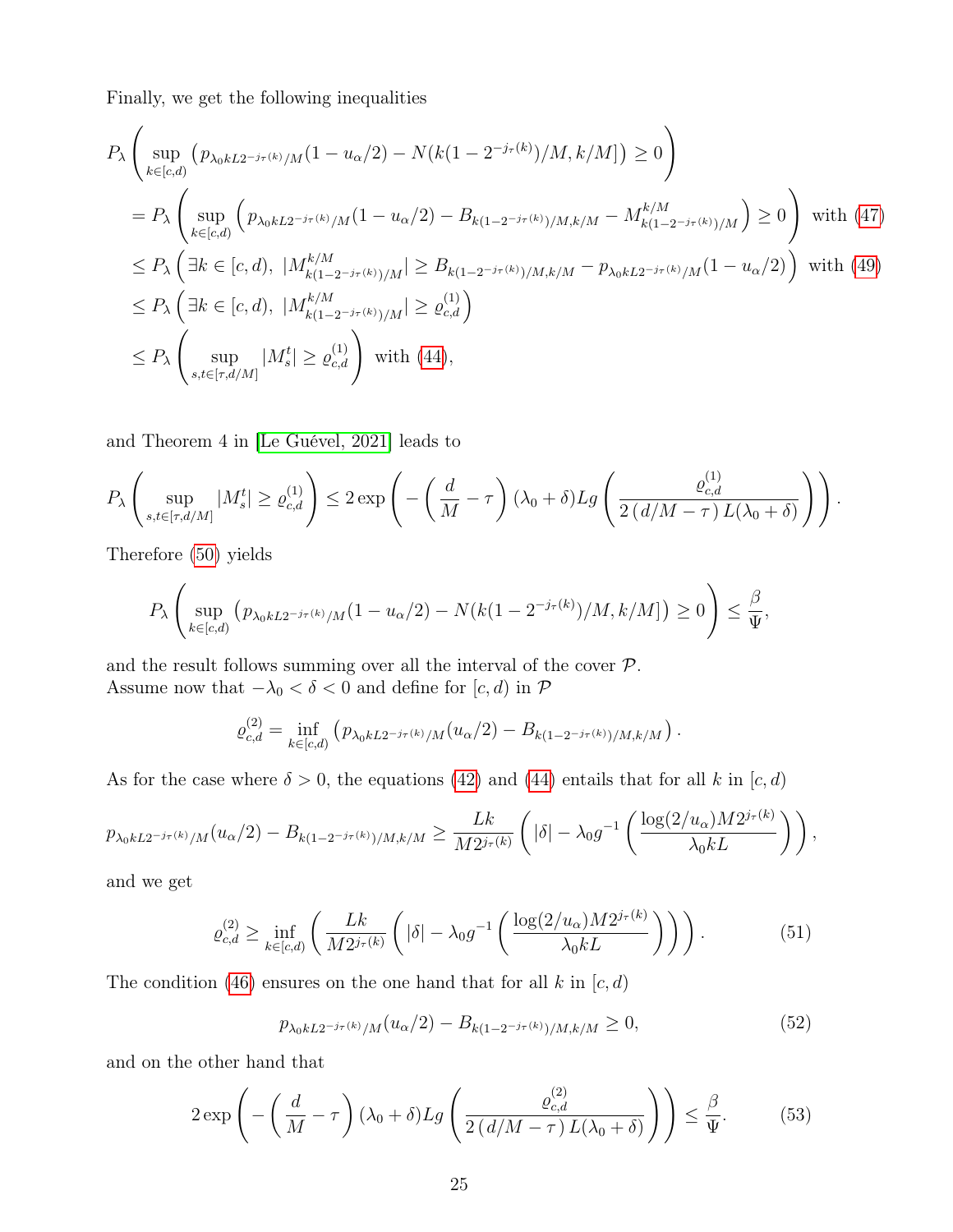Finally, we get the following inequalities

$$
P_{\lambda} \left( \sup_{k \in [c,d)} \left( N(k(1 - 2^{-j_{\tau}(k)})/M, k/M] - p_{\lambda_0 k L 2^{-j_{\tau}(k)}/M}(u_{\alpha}/2) \right) \ge 0 \right)
$$
  
\n
$$
\le P_{\lambda} \left( \exists k \in [c,d), \ |M_{k(1-2^{-j_{\tau}(k)})/M}^{k/M} | \ge p_{\lambda_0 k L 2^{-j_{\tau}(k)}/M}(u_{\alpha}/2) - B_{k(1-2^{-j_{\tau}(k)})/M, k/M} \right) \text{ with (52)}
$$
  
\n
$$
\le P_{\lambda} \left( \exists k \in [c,d), \ |M_{k(1-2^{-j_{\tau}(k)})/M}^{k/M} | \ge \varrho_{c,d}^{(2)} \right)
$$
  
\n
$$
\le P_{\lambda} \left( \sup_{s,t \in [\tau, d/M]} |M_s^t| \ge \varrho_{c,d}^{(2)} \right) \text{ with (44)},
$$

and we conclude with the same lines as above using the Theorem 4 in [Le Guével, 2021], the inequality (53) and summing over all the interval of the cover  $P$ .  $\Box$ 

**Lemma 14.** Let  $L \geq 3$ , M in  $\mathbb{N}^*$ ,  $\alpha$  and  $\beta$  be fixed levels in  $(0,1)$ ,  $\lambda_0 > 0$  and  $R > \lambda_0$ . For  $\lambda$  in  $\mathcal{S}[\lambda_0, R]$ , assume (45) and that for all interval  $[c, d)$  of the cover  $\mathcal P$  one has

$$
\frac{d/M - \tau}{c/M - \tau} = 2,\tag{54}
$$

.

and

$$
|\delta| \sqrt{\frac{c}{M} - \tau} \ge 2 \max \left( \sqrt{\frac{2R}{3}} \sqrt{\frac{\log(2/u_{\alpha})}{L} + \frac{2 \log(2\Psi/\beta)}{L}} \right), \ 4 \sqrt{\frac{\lambda_0 \log(2/u_{\alpha})}{L}} + 8 \sqrt{\frac{R \log(2\Psi/\beta)}{L}} \right)
$$
\n(55)

Then the inequality (46) is satisfied.

*Proof of Lemma 14*. Let  $\lambda$  in  $\mathcal{S}[\lambda_0, R]$  such that  $\lambda = \lambda_0 + \delta \mathbb{1}_{\{\tau,1\}}$  where  $\delta$  in  $(-\lambda_0, R \lambda_0 \setminus \{0\}$  and  $\tau$  in  $(0, 1)$ . Assume first that  $0 < \delta \leq R - \lambda_0$  and let  $[c, d)$  in  $\mathcal{P}$ . Notice that (55) entails on the one hand

$$
\delta \sqrt{\frac{c}{M} - \tau} \ge 8 \left( \sqrt{\frac{\lambda_0 \log(2/u_0)}{L}} + 2 \sqrt{\frac{R \log(2 \Psi/\beta)}{L}} \right),
$$

and then, since  $\lambda_0 + \delta \leq R$ ,

$$
\delta\left(\frac{c}{M}-\tau\right)L \ge 8\sqrt{\left(\frac{c}{M}-\tau\right)L}\left(\sqrt{\lambda_0\log\left(\frac{2}{u_\alpha}\right)}+2\sqrt{(\lambda_0+\delta)\log\left(\frac{2\Psi}{\beta}\right)}\right),
$$

hence, using  $(54)$ ,

$$
\delta\left(\frac{c}{M}-\tau\right)L \ge 4\sqrt{2\frac{d/M-\tau}{c/M-\tau}\left(\frac{c}{M}-\tau\right)L}\left(\sqrt{\lambda_0\log\left(\frac{2}{u_\alpha}\right)}+2\sqrt{(\lambda_0+\delta)\log\left(\frac{2\Psi}{\beta}\right)}\right).
$$
\n(56)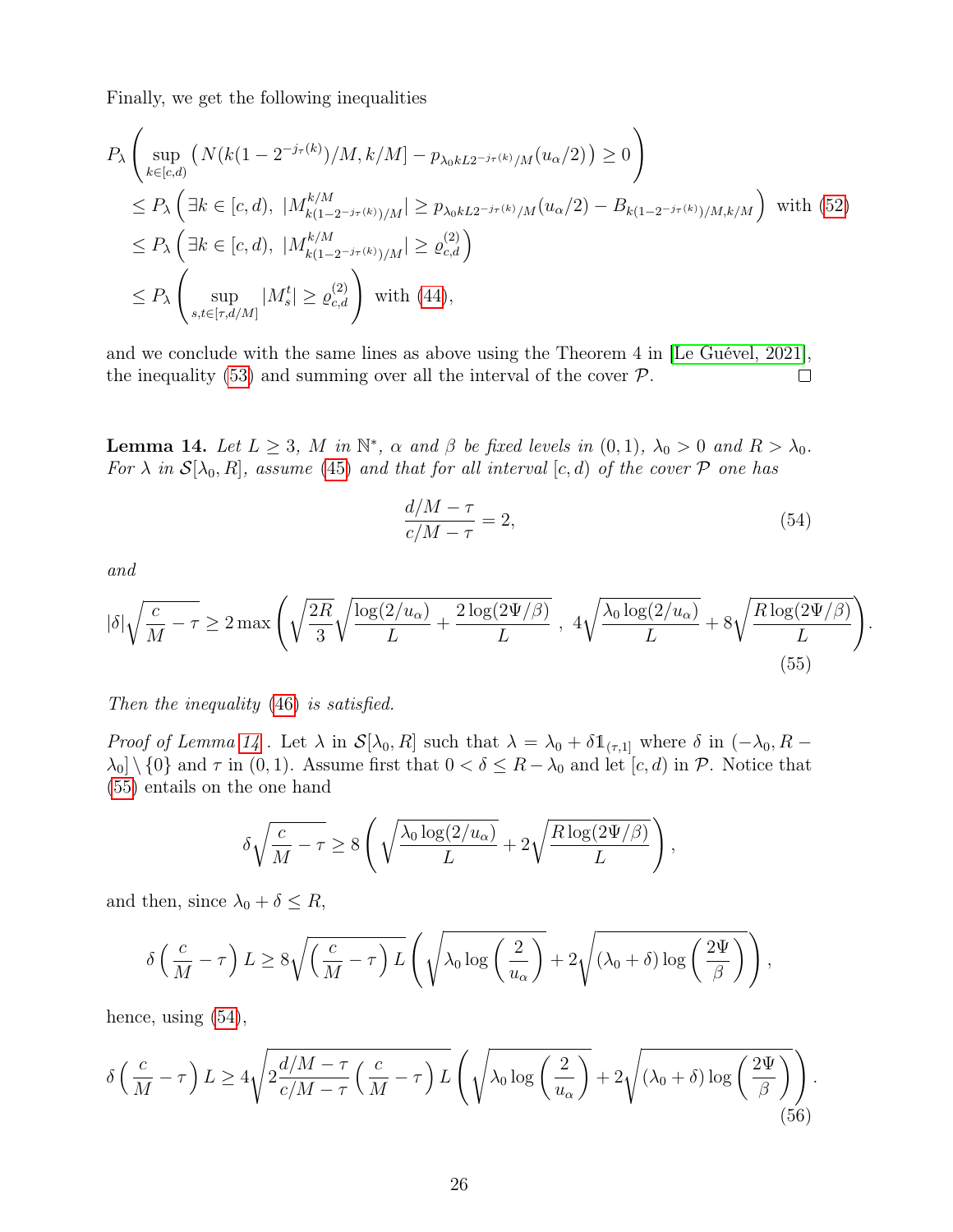On the other hand, (55) yields

$$
\delta\sqrt{\frac{c}{M}-\tau}\geq 2\sqrt{\frac{2R}{3}}\sqrt{\frac{\log(2/u_{\alpha})}{L}+\frac{2\log(2\Psi/\beta)}{L}},
$$

and then, since  $\delta < R,$ 

$$
\delta^2 \left( \frac{c}{M} - \tau \right) \ge \frac{8\delta}{3} \left( \frac{\log(2/u_\alpha)}{L} + \frac{2\log(2\Psi/\beta)}{L} \right),
$$

hence

$$
\delta\left(\frac{c}{M} - \tau\right) L \ge \frac{8}{3} \log\left(\frac{2}{u_{\alpha}}\right) + \frac{16}{3} \log\left(\frac{2\Psi}{\beta}\right). \tag{57}
$$

Gathered together, the conditions (56) and (57) give

$$
\delta\left(\frac{c}{M}-\tau\right)L \ge 2\max\left(\frac{4}{3}\log\left(\frac{2}{u_{\alpha}}\right)+\frac{8}{3}\log\left(\frac{2\Psi}{\beta}\right),\right)
$$

$$
2\sqrt{2\left(\frac{d}{M}-\tau\right)L}\left(\sqrt{\lambda_0\log\left(\frac{2}{u_{\alpha}}\right)}+2\sqrt{(\lambda_0+\delta)\log\left(\frac{2\Psi}{\beta}\right)}\right)\right),
$$

and since  $2 \max(a, b) \ge a + b$  for all  $a, b \ge 0$ , we get

$$
\frac{1}{2}\delta\left(\frac{c}{M}-\tau\right)L \ge \frac{2}{3}\log\left(\frac{2}{u_{\alpha}}\right) + \frac{4}{3}\log\left(\frac{2\Psi}{\beta}\right) + \sqrt{2\left(\frac{d}{M}-\tau\right)L\left(\sqrt{\lambda_0\log\left(\frac{2}{u_{\alpha}}\right)} + 2\sqrt{(\lambda_0+\delta)\log\left(\frac{2\Psi}{\beta}\right)}\right)},
$$

hence

$$
\frac{1}{2}\delta\left(\frac{c}{M}-\tau\right)L - \frac{2}{3}\log\left(\frac{2}{u_{\alpha}}\right) - \sqrt{2\lambda_0 L \log\left(\frac{2}{u_{\alpha}}\right)\left(\frac{d}{M}-\tau\right)}
$$
\n
$$
\geq \frac{4}{3}\log\left(\frac{2\Psi}{\beta}\right) + 2\sqrt{2(\lambda_0+\delta)L \log\left(\frac{2\Psi}{\beta}\right)\left(\frac{d}{M}-\tau\right)}.
$$
\n(58)

Moreover, the condition (44) ensures that for all  $k$  in  $[c, d)$ ,

$$
\frac{1}{2}\left(\frac{k}{M}-\tau\right) < \frac{k}{M2^{j\tau}(k)} \le \frac{k}{M}-\tau,\tag{59}
$$

and we then obtain

$$
\frac{1}{2}\delta\left(\frac{c}{M}-\tau\right)L - \frac{2}{3}\log\left(\frac{2}{u_{\alpha}}\right) - \sqrt{2\lambda_0 L \log\left(\frac{2}{u_{\alpha}}\right)\left(\frac{d}{M}-\tau\right)}
$$
\n
$$
\leq \frac{1}{2}\delta\left(\frac{k}{M}-\tau\right)L - \frac{2}{3}\log\left(\frac{2}{u_{\alpha}}\right) - \sqrt{2\lambda_0 L \log\left(\frac{2}{u_{\alpha}}\right)\left(\frac{k}{M}-\tau\right)}
$$
\n
$$
\leq \frac{\delta Lk}{M2^{j_{\tau}(k)}} - \frac{2}{3}\log\left(\frac{2}{u_{\alpha}}\right) - \sqrt{2\lambda_0 \frac{Lk}{M2^{j_{\tau}(k)}}\log\left(\frac{2}{u_{\alpha}}\right)} \text{ with (59).}
$$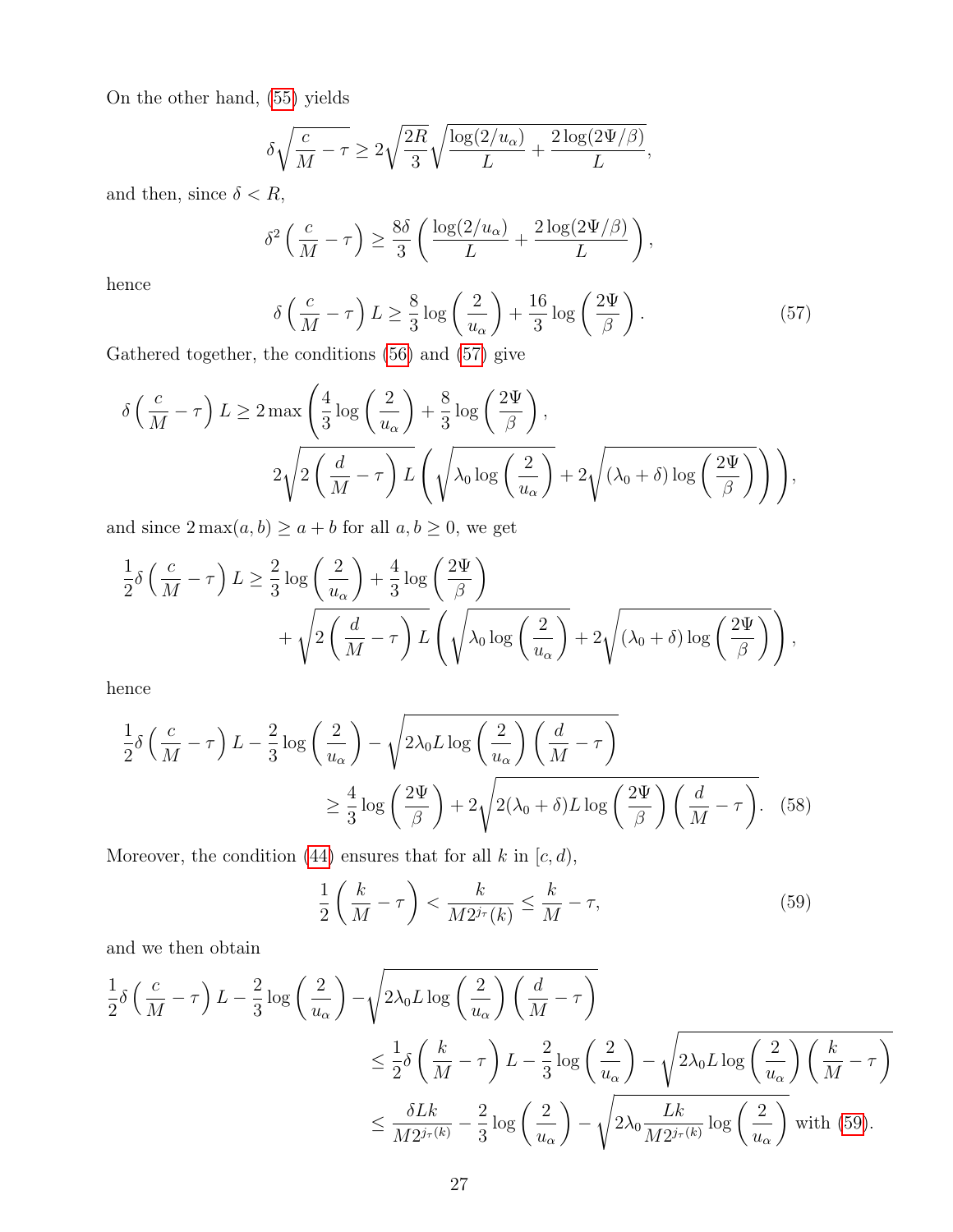Using a lower bound for  $g^{-1}$  recalled in (26), we finally obtain for all k in [c, d),

$$
\frac{1}{2}\delta\left(\frac{c}{M}-\tau\right)L - \frac{2}{3}\log\left(\frac{2}{u_{\alpha}}\right) - \sqrt{2\lambda_0 L \log\left(\frac{2}{u_{\alpha}}\right)\left(\frac{d}{M}-\tau\right)}
$$

$$
\leq \frac{Lk}{M2^{j_{\tau}(k)}}\left(\delta - \lambda_0 g^{-1}\left(\frac{\log(2/u_{\alpha})M2^{j_{\tau}(k)}}{\lambda_0 kL}\right)\right),
$$

hence

$$
\frac{1}{2}\delta\left(\frac{c}{M}-\tau\right)L - \frac{2}{3}\log\left(\frac{2}{u_{\alpha}}\right) - \sqrt{2\lambda_0 L \log\left(\frac{2}{u_{\alpha}}\right)\left(\frac{d}{M}-\tau\right)}
$$
\n
$$
\leq \inf_{k \in [c,d)} \left(\frac{Lk}{M2^{j_{\tau}(k)}}\left(\delta - \lambda_0 g^{-1}\left(\frac{\log(2/u_{\alpha})M2^{j_{\tau}(k)}}{\lambda_0 kL}\right)\right)\right). \quad (60)
$$

Using (26) again, we get

$$
\frac{4}{3}\log\left(\frac{2\Psi}{\beta}\right) + 2\sqrt{2(\lambda_0+\delta)L\log\left(\frac{2\Psi}{\beta}\right)\left(\frac{d}{M}-\tau\right)} \ge 2\left(\frac{d}{M}-\tau\right)L(\lambda_0+\delta)g^{-1}\left(\frac{\log(2\Psi/\beta)}{(d/M-\tau)L(\lambda_0+\delta)}\right).
$$
\n(61)

Finally, (60) and (61) combined with (58) lead to the expected result. If we assume that  $-\lambda_0 < \delta < 0$ , the proof follows the same lines as above just replacing δ by  $|\delta|$  except when it is involved in  $\lambda_0 + \delta$ .  $\Box$ 

Let us turn back now to the proof of Theorem 2 and first recall that for all  $\lambda$  in  $\mathcal{S}[\lambda_0, R]$ ,  $\mathcal{T}(\lambda) = \{H_k \in \mathcal{H}_{M,R} , \lambda \in H_k \}$  is the set of true hypotheses.

*Proof of Theorem 2.* Recall that  $H_k$  stands for  $H_k[\lambda_0, R]$ . We begin with the control of  $\mathrm{FWER}(\mathcal{R}^{(1)}_2$  $\mathcal{Z}_{2}^{(1)}$  over  $\mathcal{S}[\lambda_0, R]$ . To this end, we compute for all  $\lambda$  in  $\mathcal{S}[\lambda_0, R]$ 

$$
P_{\lambda}\left(\mathcal{R}_{2}^{(1)}\cap\mathcal{T}(\lambda)\neq\varnothing\right)=P_{\lambda}\left(\exists k\in\{1,\ldots,M\},\ H_{k}\in\mathcal{R}_{2}^{(1)},\ H_{k}\in\mathcal{T}(\lambda)\right)
$$

$$
=P_{\lambda}\left(\exists k\in\{1,\ldots,\lfloor\tau M\rfloor\},\ k\geq\hat{k}_{2}^{(1)}+1,\ \lambda\in H_{k}\right)
$$

because  $\lambda$  belongs to  $H_{\lfloor \tau M\rfloor}$  and not to  $H_{\lfloor \tau M\rfloor+1}.$  If  $\tau < 1/M$  then  $P_{\lambda}\left(\mathcal{R}_2^{(1)}\cap\mathcal{T}(\lambda)\neq\varnothing\right)=$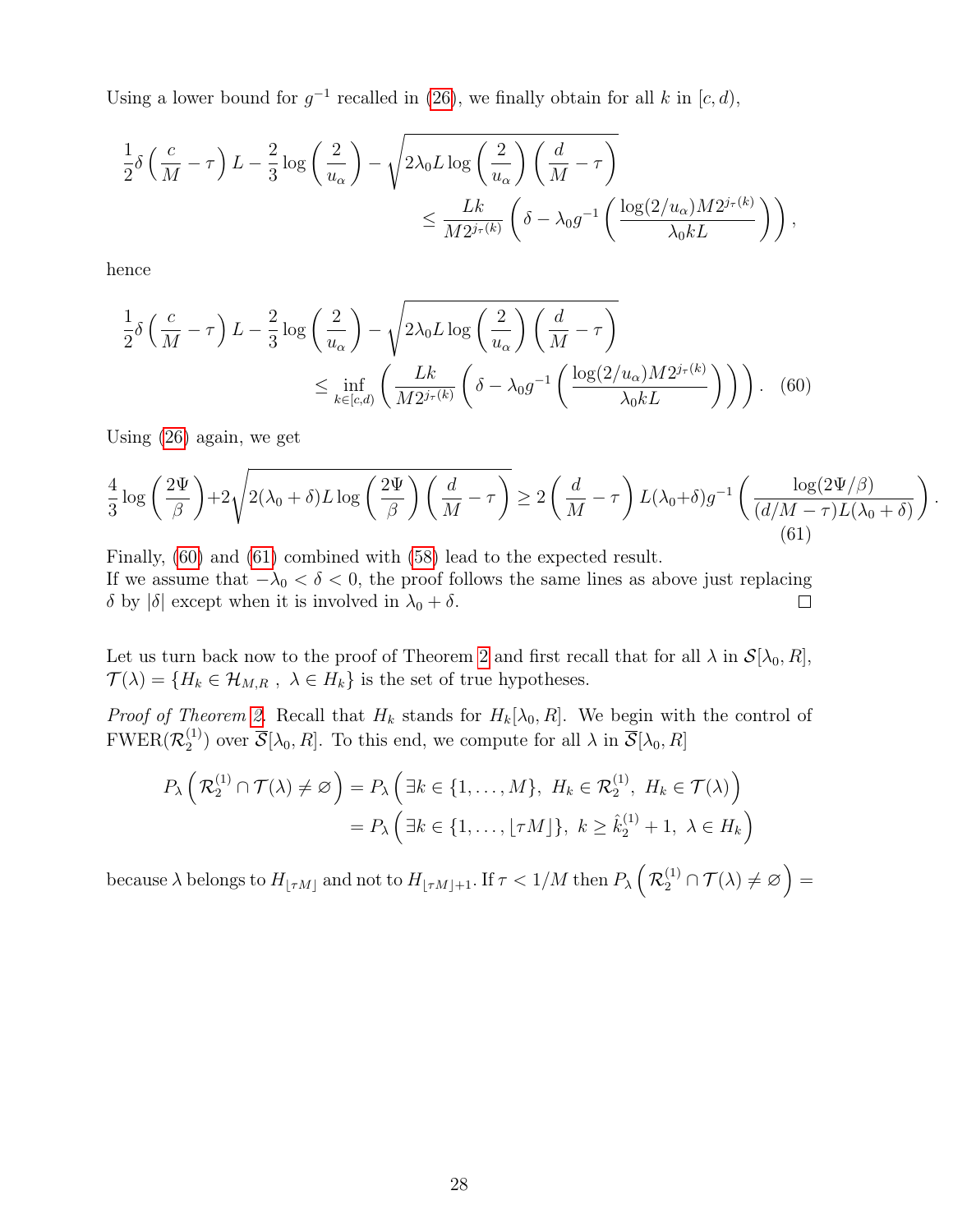$0 \leq \alpha$ , and if  $\tau \geq 1/M$  one has

$$
P_{\lambda} \left( \mathcal{R}_{2}^{(1)} \cap \mathcal{T}(\lambda) \neq \varnothing \right)
$$
  
\n
$$
= P_{\lambda} \left( \hat{k}_{2}^{(1)} + 1 \leq \lfloor \tau M \rfloor \right)
$$
  
\n
$$
= P_{\lambda} \left( \phi_{2, \lfloor \tau M \rfloor}^{(1)} = 1 \right)
$$
  
\n
$$
\leq P_{\lambda} \left( \exists j \in \{1, ..., \lfloor \log_{2} L \rfloor\}, N(\lfloor \tau M \rfloor (1 - 2^{-j})/M, \lfloor \tau M \rfloor / M] > p_{\lambda_{0} \lfloor \tau M \rfloor L 2^{-j}/M} (1 - u_{\alpha}/2))
$$
  
\n
$$
+ P_{\lambda} \left( \exists j \in \{1, ..., \lfloor \log_{2} L \rfloor\}, N(\lfloor \tau M \rfloor (1 - 2^{-j})/M, \lfloor \tau M \rfloor / M] < p_{\lambda_{0} \lfloor \tau M \rfloor L 2^{-j}/M} (u_{\alpha}/2)) \right)
$$
  
\n
$$
\leq \sum_{j=1}^{\lfloor \log_{2} L \rfloor} P_{\lambda} \left( N(\lfloor \tau M \rfloor (1 - 2^{-j})/M, \lfloor \tau M \rfloor / M] > p_{\lambda_{0} \lfloor \tau M \rfloor L 2^{-j}/M} (1 - u_{\alpha}/2) \right)
$$
  
\n
$$
+ \sum_{j=1}^{\lfloor \log_{2} L \rfloor} P_{\lambda} \left( N(\lfloor \tau M \rfloor (1 - 2^{-j})/M, \lfloor \tau M \rfloor / M] < p_{\lambda_{0} \lfloor \tau M \rfloor L 2^{-j}/M} (u_{\alpha}/2) \right)
$$
  
\n
$$
\leq \sum_{j=1}^{\lfloor \log_{2} L \rfloor} u_{\alpha}/2 + \sum_{j=1}^{\lfloor \log_{2} L \rfloor} u_{\alpha}/2 \leq \alpha,
$$

which proves the control of  $\mathrm{FWER}(\mathcal{R}_2^{(1)})$  $\binom{1}{2}$  by  $\alpha$ .

Let us compute an upper bound for  $FWSR_{\beta}(\mathcal{R}^{(1)}_2)$  $\mathcal{L}_2^{(1)}, \mathcal{S}[\lambda_0, R]$ . Recall that (10) leads to  $\mathrm{FWSR}_{\beta}(\mathcal{R}^{(1)}_2$  $\mathcal{L}_2^{(1)}, \mathcal{S}[\lambda_0, R]) \leq \lambda_0 \vee (R - \lambda_0)$ . Now, assume that

$$
L > \left(\frac{C(\alpha, \beta, \lambda_0, R, L)}{\lambda_0 \vee (R - \lambda_0)}\right)^2,
$$

where

$$
C(\alpha, \beta, \lambda_0, R, L) = 2 \max \left( \sqrt{\frac{2R}{3}} \sqrt{\log \left( \frac{2 \lfloor \log_2 L \rfloor}{\alpha} \right) + 2 \log \left( \frac{2 \lceil \log_2 L \rceil}{\beta} \right)} \right),
$$
  

$$
4 \sqrt{\lambda_0 \log \left( \frac{2 \lfloor \log_2 L \rfloor}{\alpha} \right) + 8 \sqrt{R \log \left( \frac{2 \lceil \log_2 L \rceil}{\beta} \right)}},
$$
  

$$
2 \sqrt{\lambda_0 \log \left( \frac{2 \lfloor \log_2 L \rfloor}{\alpha} \right)} + \sqrt{\frac{2R}{\beta}}, \frac{R}{\sqrt{2}}, \frac{7R}{2} \sqrt{\log \log L}} \right),
$$

and let  $r > 0$  be such that

$$
\lambda_0 \vee (R - \lambda_0) > r \ge \frac{C(\alpha, \beta, \lambda_0, R, L)}{\sqrt{L}}.\tag{62}
$$

Recall that for  $\lambda$  in  $\mathcal{S}[\lambda_0, R], \mathcal{F}_r(\lambda) = \{H_k \in \mathcal{H}_{M,R}, d_2(\lambda, H_k) \geq r\}$  with  $d_2(\lambda, H_k) =$  $|\delta|\sqrt{k/M-\tau}\mathbb{1}_{\tau\leq k/M}$  for all k in  $\{1,\ldots,M\}$ . To bound  $\text{FWSR}_{\beta}(\mathcal{R}_2^{(1)})$  $\mathcal{E}_2^{(1)}, \mathcal{S}[\lambda_0, R]$  by r, it is sufficient to prove that for all  $\lambda$  in  $\mathcal{S}[\lambda_0, R]$ ,  $P_{\lambda}(\mathcal{F}_r(\lambda) \subset \mathcal{R}_2^{(1)}) \geq 1 - \beta$ . Let us consider then  $\lambda$  in  $\mathcal{S}[\lambda_0, R]$  such that  $\lambda = \lambda_0 + \delta \mathbb{1}_{(\tau,1]}$  where  $\delta$  in  $(-\lambda_0, R - \lambda_0] \setminus \{0\}$ and  $\tau$  in  $(0, 1)$ .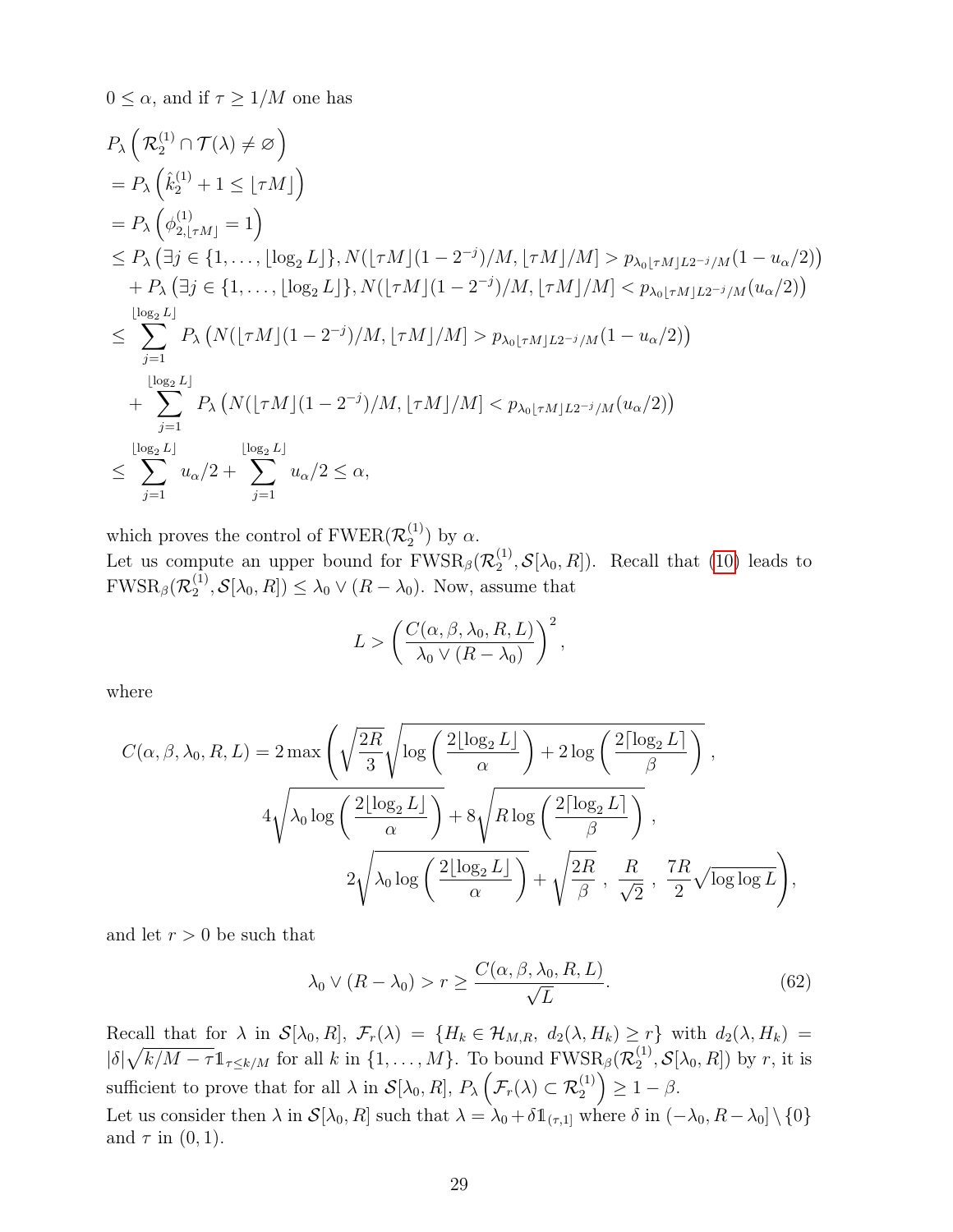If  $\mathcal{F}_r(\lambda) = \varnothing$ , we get that  $P_\lambda \left( \mathcal{F}_r(\lambda) \subset \mathcal{R}_2^{(1)} \right) = 1 \geq 1 - \beta$ , so by now we assume that  $\lambda$ is such that  $\mathcal{F}_r(\lambda) \neq \emptyset$ . We define

$$
k_r = \min\{\tau M < k' \le M, \ \delta^2 \left(\frac{k'}{M - \tau}\right) \ge r^2\},\tag{63}
$$

and with the relationship  $\{\mathcal{F}_r(\lambda) \subset \mathcal{R}_2^{(1)}\} = \{k_r \geq \hat{k}_2^{(1)} + 1\}$ , we have to prove the following inequality

$$
P_{\lambda}\left(\hat{k}_2^{(1)} \ge k_r\right) \le \beta \tag{64}
$$

.

to obtain the expected result.

First, if  $k_r = M$  then

$$
P_{\lambda} \left( \hat{k}_{2}^{(1)} \geq k_{r} \right)
$$
  
=  $P_{\lambda} \left( \hat{k}_{2}^{(1)} = M \right)$   
=  $P_{\lambda} \left( \phi_{2,M}^{(1)} = 0 \right)$   
=  $P_{\lambda} \left( \forall j \in \{1, ..., \lfloor \log_{2} L \rfloor \}, N((1 - 2^{-j}), 1] \leq p_{\lambda_{0} L 2^{-j}} (1 - u_{\alpha}/2), N((1 - 2^{-j}), 1] \geq p_{\lambda_{0} L 2^{-j}} (u_{\alpha}/2))$ 

By definition of  $k_r$ , since the condition (62) ensures in particular that

$$
|\delta|\sqrt{1-\tau}\geq 2\max\Bigg(\sqrt{\frac{2R\log(2/u_{\alpha})}{3L}}\ ,\ 2\sqrt{\frac{\lambda_0\log(2/u_{\alpha})}{L}}+\sqrt{\frac{2R}{\beta L}}\ ,\ \frac{R}{\sqrt{2L}}\Bigg),
$$

we immediately obtain that

$$
P_{\lambda}\left(\forall j \in \{1,\ldots,\lfloor \log_2 L \rfloor\}, N((1-2^{-j}),1] \leq p_{\lambda_0 L 2^{-j}}(1-u_{\alpha}/2), N((1-2^{-j}),1] \geq p_{\lambda_0 L 2^{-j}}(u_{\alpha}/2)\right) \leq \beta,
$$

according to the minimax study of the change-point detection done in [Fromont et al., 2022, Proposition 18] which involves the statistic  $\max_{j \in \{1,\ldots,\lfloor \log_2 L\rfloor\}}((N((1-2^{-j}),1]-p_{\lambda_0 L2^{-j}}(1-\frac{1}{2})$  $u_{\alpha}/2$ ))  $\vee (p_{\lambda_0 L2^{-j}}(u_{\alpha}/2) - N((1 - 2^{-j}), 1]).$ 

Assume by now that  $k_r \leq M-1$ , and we compute then

$$
P_{\lambda}\left(\hat{k}_{2}^{(1)} \geq k_{r}\right) = P_{\lambda}\left(\exists k \geq k_{r}, \phi_{2,k}^{(1)} = 0\right)
$$
  
=  $P_{\lambda}\left(\exists k \geq k_{r}, \forall j \in \{1, ..., \lfloor \log_{2} L \rfloor\}; N(k(1 - 2^{-j})/M, k/M] \leq p_{\lambda_{0}kL2^{-j}/M}(1 - u_{\alpha}/2),$   
 $N(k(1 - 2^{-j})/M, k/M] \geq p_{\lambda_{0}kL2^{-j}/M}(u_{\alpha}/2)).$  (65)

Assume first that  $0 < \delta \leq R - \lambda_0$ . Then (65) ensures that

$$
P_{\lambda}\left(\hat{k}_{2}^{(1)} \geq k_{r}\right) \leq P_{\lambda}\left(\exists k \geq k_{r}, \ \forall j \in \{1, \ldots, \lfloor \log_{2} L \rfloor\}; \ N(k(1 - 2^{-j})/M, k/M] \leq p_{\lambda_{0}kL2^{-j}/M}(1 - u_{\alpha}/2)\right) \leq P_{\lambda}\left(\exists k \geq k_{r}, \ N(k(1 - 2^{-j_{\tau}(k)})/M, k/M] \leq p_{\lambda_{0}kL2^{-j_{\tau}(k)}/M}(1 - u_{\alpha}/2)\right),
$$

where  $j_{\tau}(k)$  is defined by (43). The assumption (62) entails that  $r \geq 7R\sqrt{\log \log L/L}$ and then for all  $k \geq k_r$ 

$$
\delta^2 \left( \frac{k}{M} - \tau \right) \ge 49R^2 \frac{\log \log L}{L}.\tag{66}
$$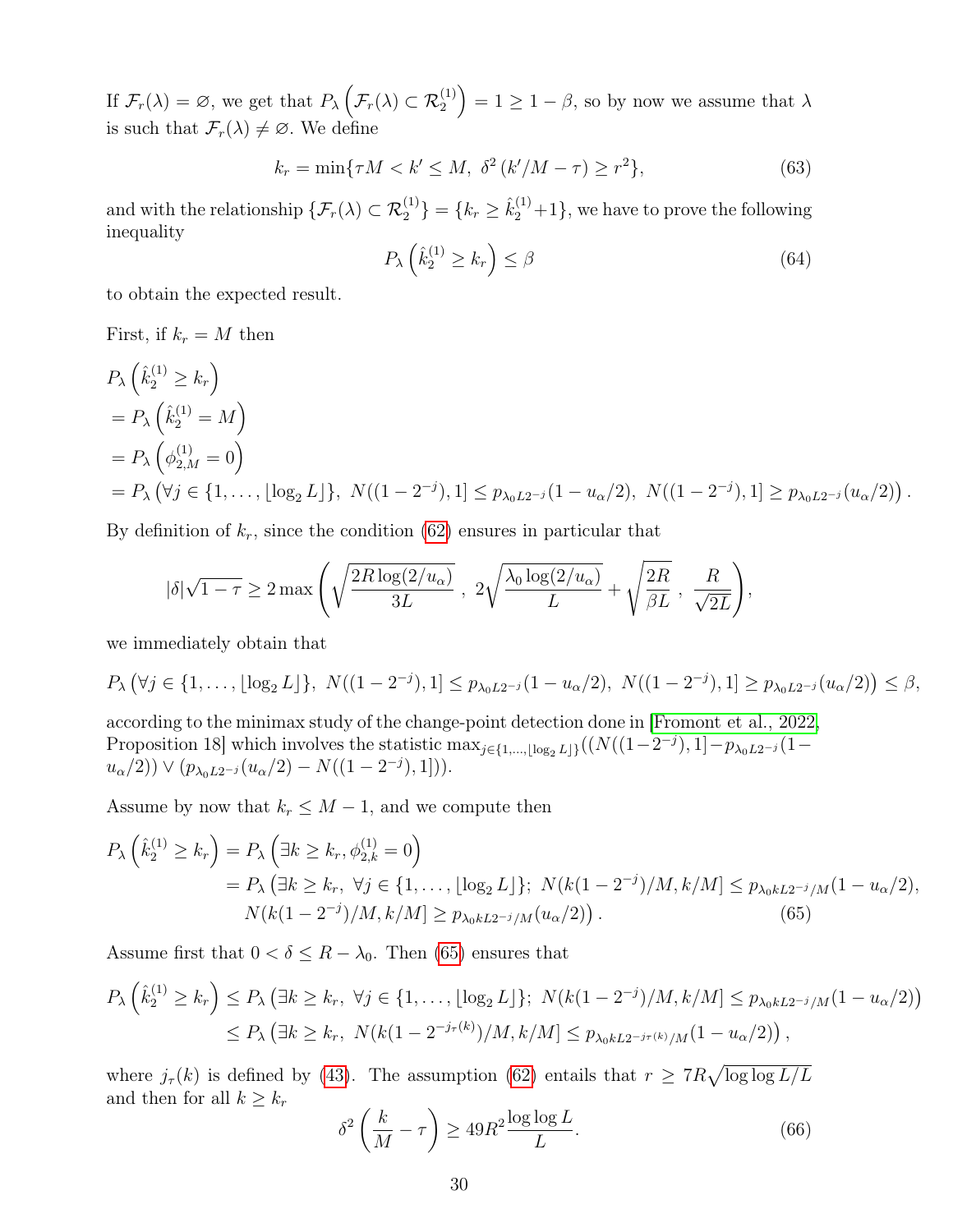Since  $\delta < R$ , we therefore get  $k/M - \tau \geq 49 \log \log L/L$ , which leads to the condition (45) for  $L \geq 3$ . Indeed, for all  $L \geq 3$ , we have  $49 \log \log L/L \geq 2^{-\lfloor \log_2 L \rfloor + 1}$  which entails  $k(1-2^{-\lfloor \log_2 L \rfloor + 1})/M \geq \tau$ . As a consequence, we have  $-\log_2(1 - \tau M/k) + 1 \leq \lfloor \log_2 L \rfloor$ which implies (45). Then for all  $k \geq k_r$ ,  $j_\tau(k)$  defined by (43) is such that  $j_\tau(k)$  belongs to  $\{1, \ldots, |\log_2 L|\}\$  and satisfies (44).

Consider now the following partition of cardinality  $\Psi = \lceil \log_2(L) \rceil$ :

$$
\bigcup_{i=0}^{\lceil \log_2(L) \rceil - 1} I_{\tau, M, i, k_r} = \bigcup_{i=0}^{\lceil \log_2(L) \rceil - 1} [\tau M + 2^i (k_r - \tau M) ; \ \tau M + 2^{i+1} (k_r - \tau M)).
$$

The condition (66) yields  $1/(k_r/M-\tau) \leq L \leq 2^{\lceil \log_2(L) \rceil}$  and  $\tau M + 2^{\lceil \log_2(L) \rceil -1 + 1}(k_r - \tau)$  $\tau(M) > M$ , so that

$$
[k_r; M] \subset \bigcup_{i=0}^{\lceil \log_2(L) \rceil - 1} I_{\tau, M, i, k_r}.
$$

As a consequence

$$
P_{\lambda}\left(\hat{k}_{2}^{(1)} \geq k_{r}\right) \leq \sum_{i=0}^{\lceil \log_{2}(L) \rceil - 1} P_{\lambda}\left(\exists k \in I_{\tau,M,i,k_{r}}, \ N(k(1 - 2^{-j_{\tau}(k)})/M, k/M] - p_{\lambda_{0}kL2^{-j_{\tau}(k)}/M}(1 - u_{\alpha}/2) \leq 0\right)
$$
  
= 
$$
\sum_{i=0}^{\lceil \log_{2}(L) \rceil - 1} P_{\lambda}\left(\sup_{k \in I_{\tau,M,i,k_{r}}} \left(-N(k(1 - 2^{-j_{\tau}(k)})/M, k/M] + p_{\lambda_{0}kL2^{-j_{\tau}(k)}/M}(1 - u_{\alpha}/2)\right) \geq 0\right).
$$

The proof is then completed applying Lemma 13. Recall that (45) is satisfied and notice that

$$
\frac{\frac{\tau M + 2^{i+1}(k_r - \tau M)}{M} - \tau}{\frac{\tau M + 2^i(k_r - \tau M)}{M} - \tau} = 2,
$$
\n(67)

that is (54). Then, by definition of  $k_r$  (see (63)), the condition (62) gives

$$
|\delta| \sqrt{\frac{k_r}{M} - \tau} \ge 2 \max \left( \sqrt{\frac{2R}{3}} \sqrt{\frac{\log(2[\log_2 L]/\alpha)}{L} + \frac{2 \log(2[\log_2 L]/\beta)}{L}} \right),
$$
  

$$
4 \sqrt{\frac{\lambda_0 \log(2[\log_2 L]/\alpha)}{L}} + 8 \sqrt{\frac{R \log(2[\log_2 L]/\beta)}{L}} \right),
$$

and since  $\tau M + 2^{i}(k_r - \tau M) \geq k_r$  for all i in  $\{0, \ldots, \lceil \log_2(L) \rceil - 1\}$ , the inequality (55) is satisfied. As a consequence of Lemma 14, the condition (46) is satisfied by the cover  $\bigcup_{i=0}^{\lceil \log_2(L) \rceil-1} I_{\tau,M,i,k_r}$  and we may apply Lemma 13 to conclude the proof. Now, if we assume that  $-\lambda_0 < \delta < 0$ , then (65) ensures that

$$
P_{\lambda}\left(\hat{k}_{2}^{(1)} \geq k_{r}\right) \leq P_{\lambda}\left(\exists k \geq k_{r}, \ \forall j \in \{1,\ldots,\lfloor \log_{2} L \rfloor\}, \ N(k(1-2^{-j})/M,k/M] \geq p_{\lambda_{0}kL2^{-j}/M}(u_{\alpha}/2)\right),
$$

where  $j_{\tau}(k)$  is defined by (43) and the proof essentially follows the same line as above.  $\square$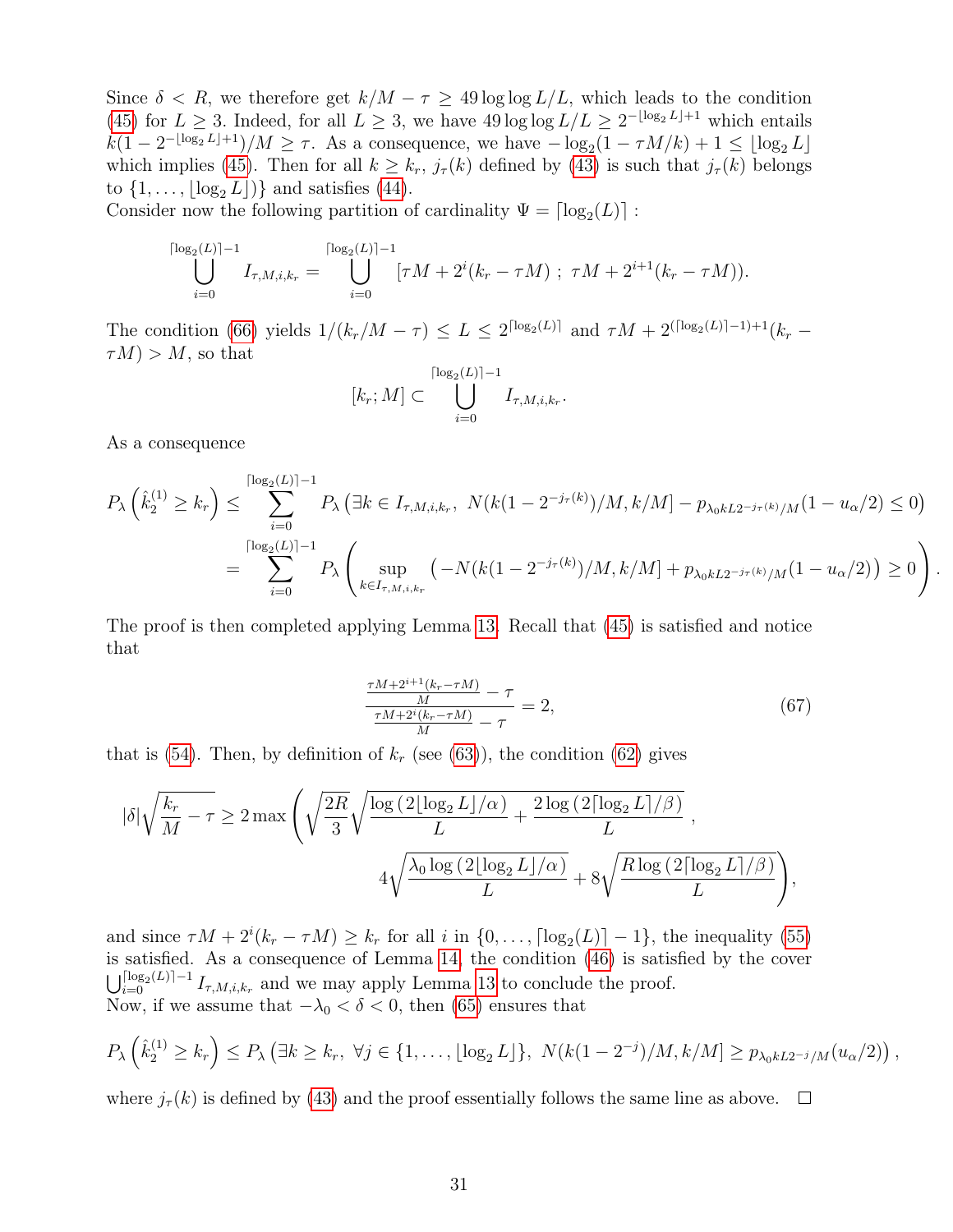### 5.3 Proof of Theorem 3

For  $\lambda_0 > 0$  and  $R > \lambda_0$ , recall that the simple hypotheses  $H_k[\lambda_0, R]$  are denoted  $H_k$  for short and that  $u_{\alpha}$  stands for  $\alpha/[\log_2 L]$ . For k in  $\{1, \ldots, M\}$  and j in  $\{1, \ldots, \lfloor \log_2 L \rfloor\},$ we set for all  $x > 0$ 

$$
\varphi_{j,k}(x) = \sqrt{\frac{2^j M}{k}} 1_{\{(\frac{k}{M}(1-\frac{1}{2^j}),\frac{k}{M}]\}}(x).
$$

 $T_{j,k}$  which is defined by (14) can then be written

$$
T_{j,k} = U_{j,k} + 2V_{j,k} + C_{j,k},\tag{68}
$$

where

$$
U_{j,k} = \frac{1}{L^2} \left( \left( \int_0^1 \varphi_{j,k}(x) (dN_x - \lambda(x)L dx) \right)^2 - \int_0^1 \varphi_{j,k}^2(x) dN_x \right),\tag{69}
$$

$$
V_{j,k} = \frac{1}{L} \int_0^1 \varphi_{j,k}(x) (dN_x - \lambda(x)L dx) \left( \int_0^1 \varphi_{j,k}(x) \lambda(x) dx - \lambda_0 \sqrt{\frac{k}{2^j M}} \right), \tag{70}
$$

and  $C_{j,k}$  is the squared bias of  $T_{j,k}$ 

$$
C_{j,k} = \left(\int_0^1 \varphi_{j,k}(x)\lambda(x)dx - \lambda_0\sqrt{\frac{k}{2^jM}}\right)^2.
$$
 (71)

We begin by giving an upper bound for the quantile  $t_{j,k}$  of  $T_{j,k}$  under  $(H_k)$ . The key argument to obtain the following upper bound is the use of an exponential inequality established in [Le Guével, 2021, Theorem 2] for the square martingale  $\left(\int_0^s (dN_x - \lambda_0 L dx)\right)^2$  –  $\int_0^s dN_x.$ 

**Lemma 15** (Control of the quantiles). Let  $L \geq 3$ ,  $\alpha$  in  $(0, 1)$ ,  $\lambda_0 > 0$  and  $R > \lambda_0$ . For all M in  $\mathbb{N}^*$ , for all j in  $\{1,\ldots,\lfloor \log_2 L \rfloor\}$  and for all k in  $\{1,\ldots,M\}$ , we have the following inequality

$$
t_{j,k} \left(1 - u_{\alpha}\right) \le \frac{2k\lambda_0^2}{2^j M} \left(g^{-1}\left(\frac{M2^j}{\lambda_0 L k} \log\left(\frac{3\lfloor \log_2(L) \rfloor}{\alpha}\right)\right)\right)^2,\tag{72}
$$

where the function g is defined by (25).

*Proof of Lemma 15.* Let  $k$  in  $\{1, \ldots, M\}$  and  $j$  in  $\{1, \ldots, \lfloor \log_2(L) \rfloor\}$ .

Under the hypothesis  $(H_k)$ , N is a simple Poisson process on the interval  $[0, k/M]$ , of intensity  $\lambda_0$  with respect to the measure Ldt, so that the equality (68) reduces to  $T_{j,k}$  =  $U_{j,k}$  where

$$
U_{j,k} = \frac{M2^j}{kL^2} \left( \left( \int_{\frac{k}{M} (1 - \frac{1}{2^j})}^{\frac{k}{M}} (dN_x - \lambda_0 L dx) \right)^2 - \int_{\frac{k}{M} (1 - \frac{1}{2^j})}^{\frac{k}{M}} dN_x \right)
$$
  

$$
\stackrel{d}{=} \frac{M2^j}{kL^2} \left( \left( \int_0^{\frac{k}{2^j M}} (dN_x - \lambda_0 L dx) \right)^2 - \int_0^{\frac{k}{2^j M}} dN_x \right).
$$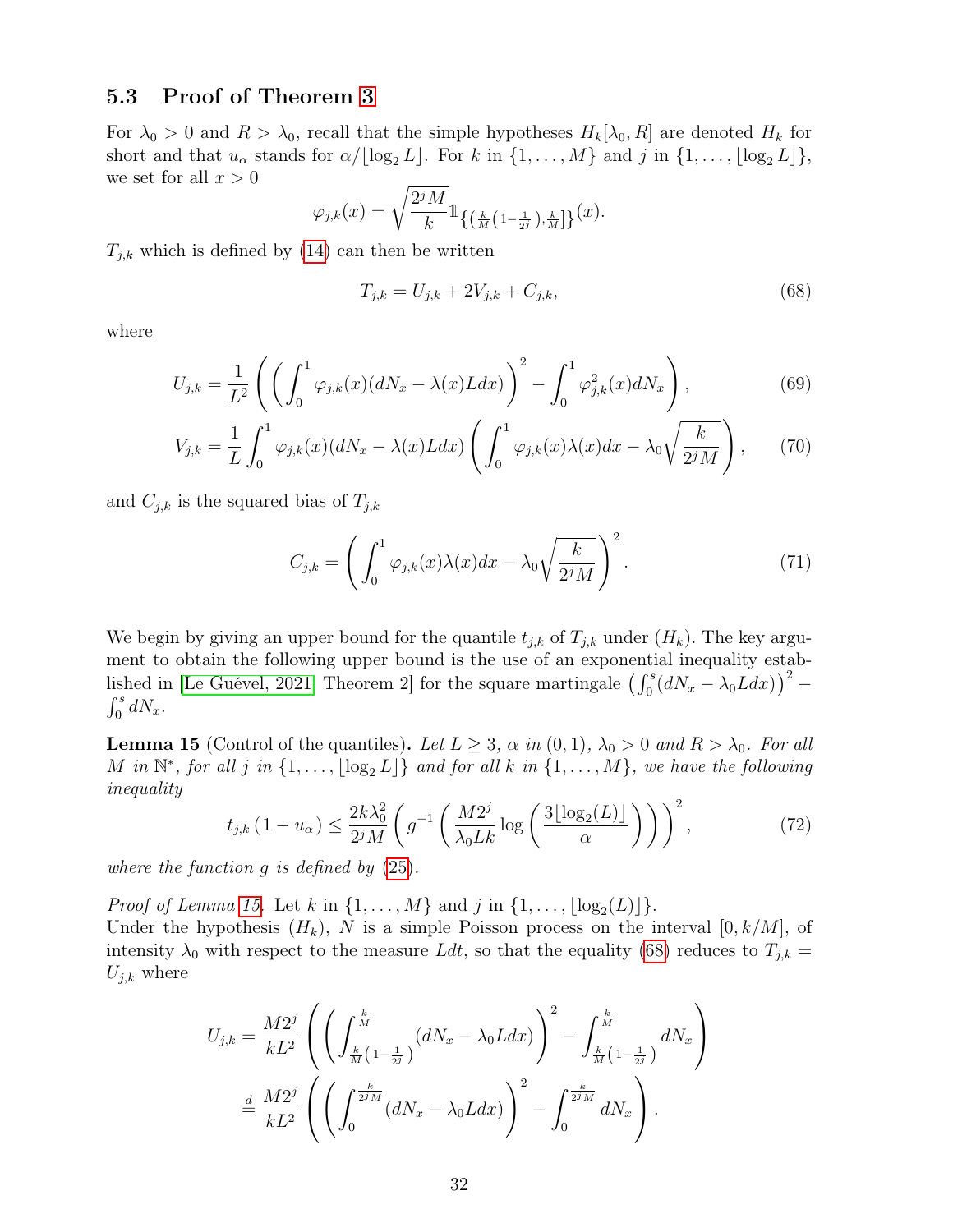We then apply inequality (8) of Theorem 2 in [Le Guével, 2021] in order to get for all  $x > 0$  and for all  $\lambda$  in  $H_k$ ,

$$
P_{\lambda}\left(\sup_{0\leq s\leq \frac{k}{2^jM}}\left(\left(\int_0^s (dN_x-\lambda_0Ldx)\right)^2-\int_0^s dN_x\right)>\frac{xkL^2}{M2^j}\right)\leq 3\exp\left(\frac{-\lambda_0Lk}{M2^j}g\left(\frac{M2^j}{\lambda_0Lk}\sqrt{\frac{xkL^2}{M2^{j+1}}}\right)\right),
$$

where  $g$  is defined by  $(25)$ . To conclude, we obtain for

$$
x \ge \frac{2k\lambda_0^2}{2^jM} \left( g^{-1} \left( \frac{M2^j}{\lambda_0 Lk} \log \left( \frac{3}{u_\alpha} \right) \right) \right)^2,
$$

that for all  $\lambda$  in  $H_k$ ,

$$
P_{\lambda}(T_{j,k} > x) = P_{\lambda}(U_{j,k} > x)
$$
  
\n
$$
\leq P_{\lambda} \left( \sup_{0 \leq s \leq \frac{k}{2^{j}M}} \left( \left( \int_{0}^{s} (dN_{x} - \lambda_{0}Ldx) \right)^{2} - \int_{0}^{s} dN_{x} \right) > \frac{xkL^{2}}{M2^{j}}
$$
  
\n
$$
\leq 3 \exp \left( \frac{-\lambda_{0}Lk}{M2^{j}} g \left( \frac{M2^{j}}{\lambda_{0}Lk} \sqrt{\frac{xkL^{2}}{M2^{j+1}}} \right) \right)
$$
  
\n
$$
\leq u_{\alpha},
$$

and (72) holds by definition of the quantile.

As for the proof of Theorem 2, let us define for  $\tau$  in  $(0,1)$ ,  $k_{\tau} = \min \{k' \in \{1, ..., M\}, k' > \tau M\}$ and

$$
j_{\tau}(k) = \left[ -\log_2\left(1 - \frac{\tau M}{k}\right) \right] \wedge \lfloor \log_2(L) \rfloor \tag{73}
$$

 $\Box$ 

for  $k \geq k_{\tau}$ , in order to get  $j_{\tau}(k)$  in  $\{1, \ldots, \lfloor \log_2(L) \rfloor\}$  as well as the inequalities

$$
\frac{k}{M}\left(1-\frac{1}{2^{j_{\tau}(k)-1}}\right) < \tau \leq \frac{k}{M}\left(1-\frac{1}{2^{j_{\tau}(k)}}\right) \tag{74}
$$

under the following condition

$$
\left\lceil -\log_2\left(1 - \frac{\tau M}{k}\right) \right\rceil \le \lfloor \log_2(L) \rfloor. \tag{75}
$$

Following the same idea of the proof of Theorem 2, we shall consider also a cover of the interval  $[k_{\tau}, M]$ , denoted  $\mathcal{P} = \bigcup_{i=0}^{\Psi-1}[x_i, x_{i+1}]$  where  $\Psi$  in  $\mathbb{N}^*$  is the cardinal of the cover P and the real  $x_0 < \ldots < x_{\Psi}$  satisfy  $x_0 = k_{\tau}$  and  $x_{\Psi} > M$ . Note that the two real  $x_i$  and  $x_{i+1}$  may depend on  $\lambda_0, \tau, L, M$  and  $k_{\tau}$ . We will write  $\sum_{[c,d)\in\mathcal{P}}$  for the sum over each disjoint interval  $[c, d)$  of the cover  $\mathcal P$ . Assuming (75), the key argument in the proof of Theorem 3 will consist on giving an upper bound for the probability  $P_{\lambda}(\sup_{k \in \mathcal{P}} (t_{j_{\tau}(k),k}(1-u_{\alpha})-T_{j_{\tau}(k),k}) \geq 0)$  instead of the probability  $P_{\lambda}(\sup_{k \geq k_{\tau}} (t_{j_{\tau}(k),k}(1-u_{\alpha})-T_{j_{\tau}(k),k}))$  $u_{\alpha}$ ) –  $T_{j_{\tau}(k),k}$ ) ≥ 0), in order to get a more refined bound. The following technical lemmas allow us to bound  $P_{\lambda}(\sup_{k \in [c,d)} (t_{j_{\tau}(k),k}(1-u_{\alpha})-T_{j_{\tau}(k),k}) \geq 0)$  for each interval  $[c,d)$  of the cover  $P$ , using exponential inequalities related to the oscillation modulus of martingales or square martingales developed in [Le Guével, 2021].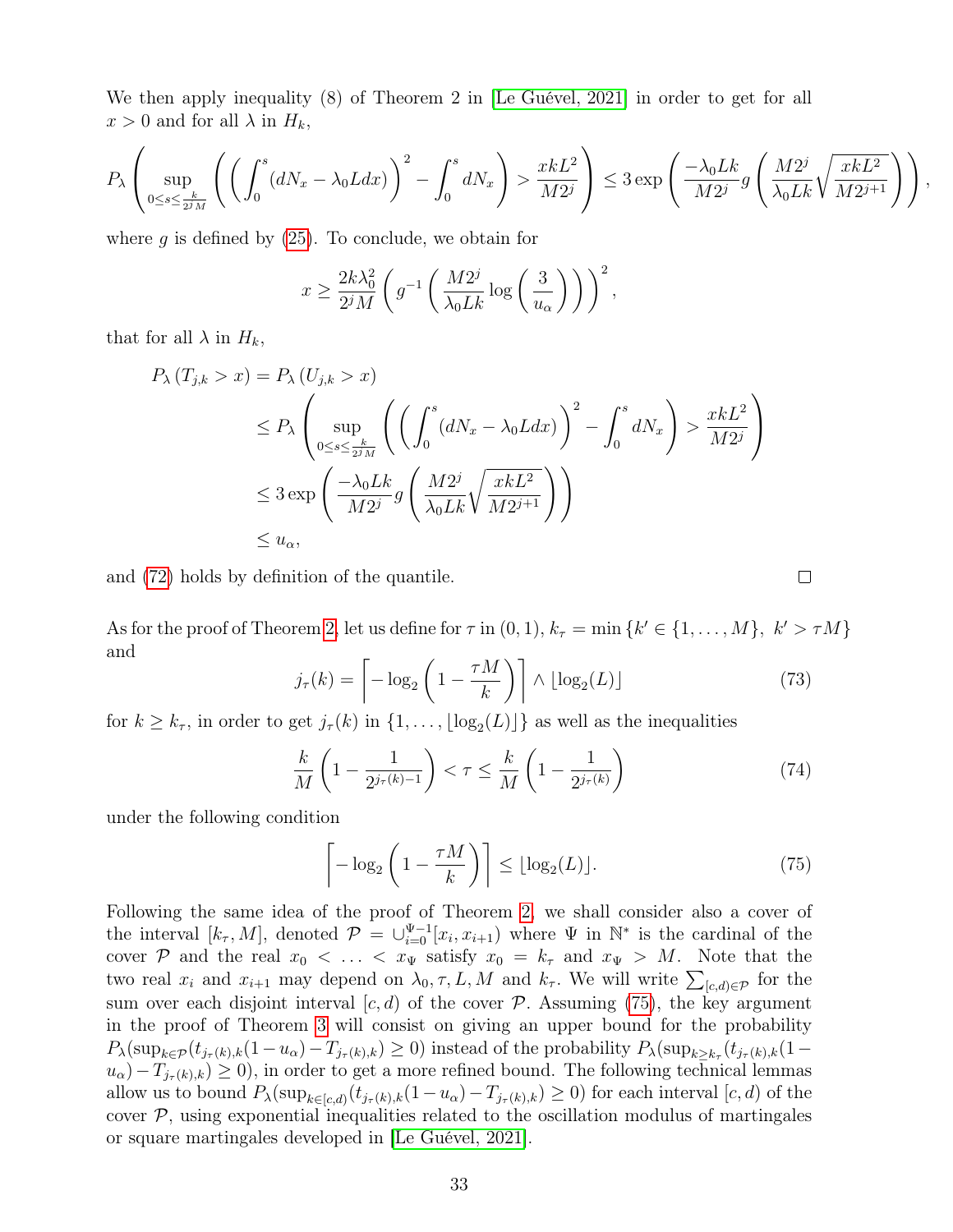**Lemma 16** (Control 1). Let  $L \geq 3$ , M in  $\mathbb{N}^*$ ,  $\alpha$  and  $\beta$  be fixed levels in  $(0,1)$ ,  $\lambda_0 > 0$ and  $R > \lambda_0$ . For  $\lambda$  in  $\mathcal{S}[\lambda_0, R]$ , assume (75) and that the following inequality holds for all interval  $[c, d)$  of the cover  $P$  :

$$
\frac{L^2}{2} \left( \frac{c}{M} - \tau \right) \left( \frac{1}{4} \delta^2 \left( \frac{c}{M} - \tau \right) - \sup_{k \in [c,d]} \left( \frac{k \lambda_0^2}{2^{j_\tau(k)} M} \left( g^{-1} \left( \frac{M 2^{j_\tau(k)}}{\lambda_0 L k} \log \left( \frac{3 \lfloor \log_2(L) \rfloor}{\alpha} \right) \right) \right)^2 \right) \ge
$$

$$
8 \left( \left( \frac{d}{M} - \tau \right) (\lambda_0 + \delta) L g^{-1} \left( \frac{\log \left( 20 \Psi / \beta \right)}{\left( d / M - \tau \right) (\lambda_0 + \delta) L} \right)^2, \tag{76}
$$

where the function g is defined by (25). Then

$$
\sum_{[c,d)\in\mathcal{P}} P_{\lambda}\left(\sup_{k\in[c,d)}\left(-U_{j_{\tau}(k),k}+\frac{t_{j_{\tau}(k),k}(1-u_{\alpha})-C_{j_{\tau}(k),k}}{2}\right)\geq 0\right)\leq \frac{\beta}{2}.
$$

*Proof of Lemma 16.* Let  $\lambda$  in  $\mathcal{S}[\lambda_0, R]$  be such that  $\lambda = \lambda_0 + \delta \mathbb{1}_{(\tau,1]},$  where  $\delta$  in  $(-\lambda_0, R \lambda_0$  \ {0} and  $\tau$  in (0, 1). Let  $[c, d)$  in  $\mathcal P$  and notice that for k in  $[c, d)$ , (71) and (74) ensure the inequality

$$
C_{j_{\tau}(k),k} = \delta^2 \frac{k}{M} \frac{1}{2^{j_{\tau}(k)}} > \frac{1}{2} \delta^2 \left( \frac{k}{M} - \tau \right),\tag{77}
$$

which combined with (72) in Lemma 15 gives

$$
C_{j_{\tau}(k),k} > t_{j_{\tau}(k),k}(1 - u_{\alpha}).
$$
\n(78)

Let us define now  $\tilde{M}_s^t$  by  $\tilde{M}_s^t = \left(\int_s^t (dN_x - \lambda(x)Ldx)\right)^2 - \int_s^t dN_x$  for all  $0 \le s < t$ , in order to write with (69)

$$
U_{j_{\tau}(k),k} = \frac{M 2^{j_{\tau}(k)}}{k L^2} \tilde{M}_{k/M}^{k/M} (1 - 2^{-j_{\tau}(k)})
$$

We define also  $\xi_{c,d}$  by

$$
\xi_{c,d} = \inf_{k \in [c,d)} \frac{L^2 k}{M 2^{j_{\tau}(k)}} \frac{C_{j_{\tau}(k),k} - t_{j_{\tau}(k),k} (1 - u_{\alpha})}{2},
$$

and we prove now that

$$
\xi_{c,d} \ge \frac{L^2}{2} \left( \frac{c}{M} - \tau \right) \left( \frac{1}{4} \delta^2 \left( \frac{c}{M} - \tau \right) - \sup_{k \in [c,d)} \left( \frac{k \lambda_0^2}{2^{j\tau(k)} M} \left( g^{-1} \left( \frac{M 2^{j\tau(k)}}{\lambda_0 L k} \log \left( \frac{3 \lfloor \log_2(L) \rfloor}{\alpha} \right) \right) \right)^2 \right) \right). \tag{79}
$$

Notice first that (76) leads to

$$
\frac{1}{4}\delta^2\left(\frac{c}{M}-\tau\right)-\sup_{k\in[c,d)}\left(\frac{k\lambda_0^2}{2^{j_\tau(k)}M}\left(g^{-1}\left(\frac{M2^{j_\tau(k)}}{\lambda_0 Lk}\log\left(\frac{3\lfloor\log_2(L)\rfloor}{\alpha}\right)\right)\right)^2\right)\geq 0.
$$

The inequality (74) then ensures that

$$
\frac{L^2k}{M2^{j_{\tau}(k)}} > \frac{L^2}{2}\left(\frac{k}{M}-\tau\right),\,
$$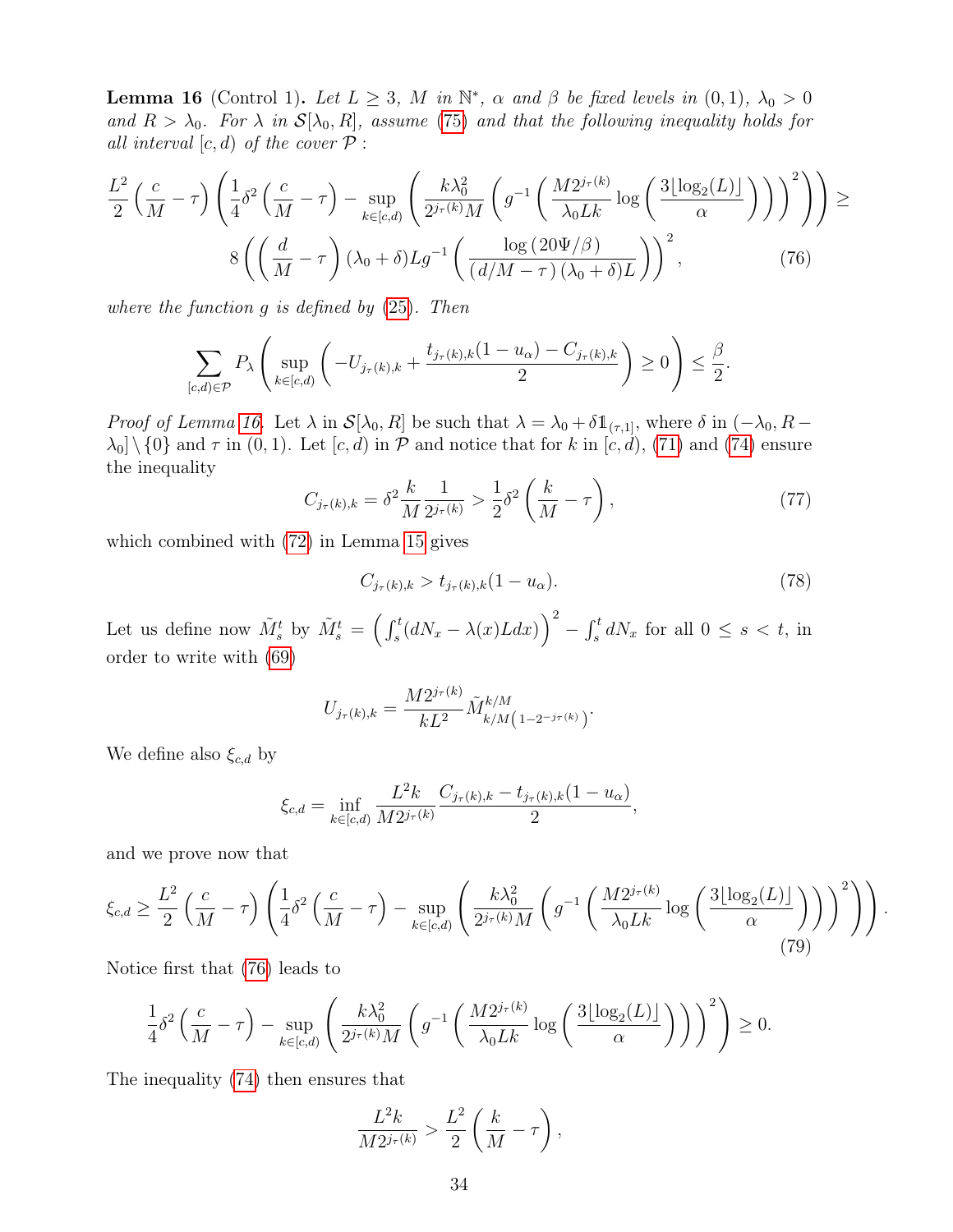and with  $(72)$  and  $(77)$ , we get for all k in  $[c, d)$ 

$$
\frac{L^2 k}{M 2^{j_{\tau}(k)}} \frac{C_{j_{\tau}(k),k} - t_{j_{\tau}(k),k}(1 - u_{\alpha})}{2} > \frac{L^2}{2} \left(\frac{c}{M} - \tau\right) \left(\frac{1}{4} \delta^2 \left(\frac{c}{M} - \tau\right) - \sup_{k \in [c,d)} \left(\frac{k\lambda_0^2}{2^{j_{\tau}(k)}M} \left(g^{-1} \left(\frac{M 2^{j_{\tau}(k)}}{\lambda_0 L k} \log\left(\frac{3\lfloor \log_2(L) \rfloor}{\alpha}\right)\right)\right)^2\right)\right)
$$

which is  $(79)$ . Using the condition  $(76)$  we then obtain

$$
\xi_{c,d} \ge 8\left( \left( \frac{d}{M} - \tau \right) (\lambda_0 + \delta) L g^{-1} \left( \frac{\log (20\Psi/\beta)}{(d/M - \tau)(\lambda_0 + \delta)L} \right) \right)^2
$$

which is equivalent to

$$
10 \exp\left(-\left(\frac{d}{M} - \tau\right)(\lambda_0 + \delta) Lg\left(\frac{1}{(d/M - \tau)L(\lambda_0 + \delta)}\sqrt{\frac{\xi_{c,d}}{8}}\right)\right) \le \frac{\beta}{2\Psi}.\tag{80}
$$

Finally, we get the following inequalities:

$$
P_{\lambda} \left( \sup_{k \in [c,d]} \left( -U_{j_{\tau}(k),k} + \frac{t_{j_{\tau}(k),k}(1 - u_{\alpha}) - C_{j_{\tau}(k),k}}{2} \right) \ge 0 \right)
$$
  
\n
$$
\le P_{\lambda} \left( \exists k \in [c,d), |U_{j_{\tau}(k),k}| \ge \frac{C_{j_{\tau}(k),k} - t_{j_{\tau}(k),k}(1 - u_{\alpha})}{2} \right) \text{ with (78)}
$$
  
\n
$$
\le P_{\lambda} \left( \exists k \in [c,d), \left| \tilde{M}_{k/M(1 - 2^{-j_{\tau}(k)})}^{k/M} \right| \ge \xi_{c,d} \right)
$$
  
\n
$$
\le P_{\lambda} \left( \sup_{s,t \in [\tau, \frac{d}{M}]} |\tilde{M}_{s}^{t}| \ge \xi_{c,d} \right) \text{ with (74)},
$$

and applying inequality (15) of Theorem 4 in [Le Guével, 2021],

$$
P_{\lambda}\left(\sup_{s,t\in\left[\tau,\frac{d}{M}\right]}\vert \tilde{M}_{s}^{t}\vert\geq\xi_{c,d}\right)\leq10\exp\left(-\left(\frac{d}{M}-\tau\right)(\lambda_{0}+\delta)Lg\left(\frac{1}{(d/M-\tau)L(\lambda_{0}+\delta)}\sqrt{\frac{\xi_{c,d}}{8}}\right)\right).
$$

 $\Box$ 

To conclude, (80) yields

$$
P_{\lambda}\left(\sup_{k\in[c,d)}\left(-U_{j_{\tau}(k),k}+\frac{t_{j_{\tau}(k),k}(1-u_{\alpha})-C_{j_{\tau}(k),k}}{2}\right)\geq 0\right)\leq \frac{\beta}{2\Psi},
$$

and the result follows summing over all the interval of the cover  $P$ .

**Lemma 17** (Control 2). Let  $L \geq 3$ , M in  $\mathbb{N}^*$ ,  $\alpha$  and  $\beta$  be fixed levels in  $(0,1)$ ,  $\lambda_0 > 0$ and  $R > \lambda_0$ . For  $\lambda$  in  $\mathcal{S}[\lambda_0, R]$ , assume (75) and that the following inequality holds for all interval  $[c, d)$  of the cover  $P$  :

$$
\frac{L}{|\delta|} \left( \frac{1}{8} \delta^2 \left( \frac{c}{M} - \tau \right) - \sup_{k \in [c,d)} \left( \frac{k \lambda_0^2}{2^{j_\tau(k)+1} M} \left( g^{-1} \left( \frac{M 2^{j_\tau(k)}}{\lambda_0 L k} \log \left( \frac{3 \lfloor \log_2(L) \rfloor}{\alpha} \right) \right) \right)^2 \right) \right)
$$
  
\n
$$
\geq 2 \left( \frac{d}{M} - \tau \right) (\lambda_0 + \delta) L g^{-1} \left( \frac{\log \left( 4 \Psi / \beta \right)}{\left( d / M - \tau \right) (\lambda_0 + \delta) L} \right),
$$
\n(81)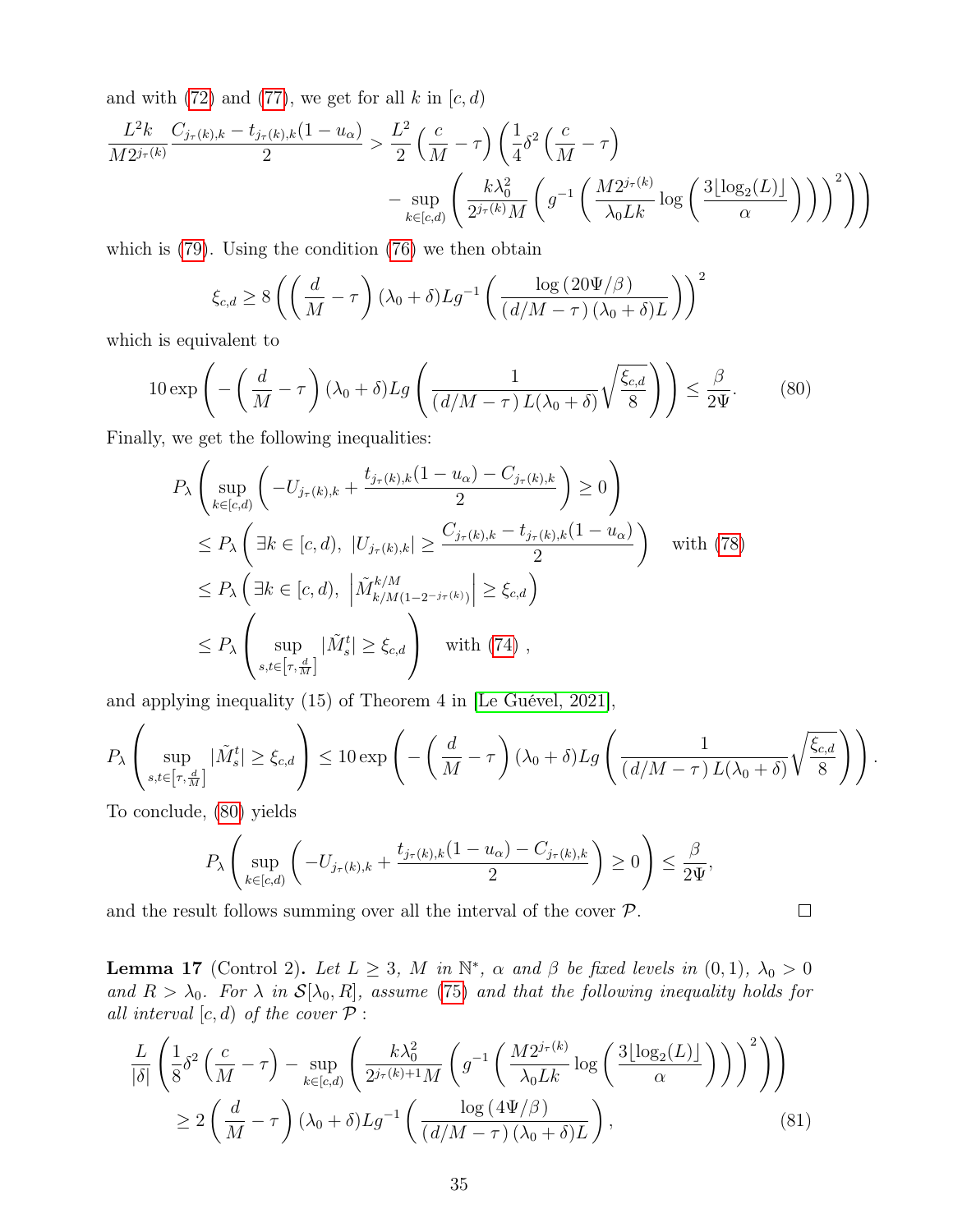where the function  $g$  is defined by  $(25)$ . Then

$$
\sum_{[c,d)\in\mathcal{P}} P_{\lambda}\left(\sup_{k\in[c,d)}\left(-2V_{j_{\tau}(k),k}+\frac{t_{j_{\tau}(k),k}(1-u_{\alpha})-C_{j_{\tau}(k),k}}{2}\right)\geq 0\right)\leq \frac{\beta}{2}.
$$

*Proof of Lemma 17.* We proceed as in the proof of Lemma 16. Let  $\lambda$  in  $\mathcal{S}[\lambda_0, R]$  and  $[c, d)$ in P. We may fix  $\delta$  in  $(-\lambda_0, R - \lambda_0] \setminus \{0\}$  and  $\tau$  in  $(0, 1)$  such that  $\lambda = \lambda_0 + \delta \mathbb{1}_{(\tau,1]}$ . For all  $0 \le s < t$  we define  $M_s^t$  by  $M_s^t = \int_s^t (dN_x - \lambda(x)Ldx)$  in order to write with (70)

$$
V_{j_{\tau}(k),k} = \frac{1}{L} \sqrt{\frac{M 2^{j_{\tau}(k)}}{k}} \left( \int_0^1 \varphi_{j_{\tau}(k),k}(x) \lambda(x) dx - \lambda_0 \sqrt{\frac{k}{2^{j_{\tau}(k)} M}} \right) M_{k/M}^{k/M} (1 - 2^{-j_{\tau}(k)})
$$

We define also  $\zeta_{c,d}$  by

$$
\zeta_{c,d} = L \inf_{k \in [c,d)} \sqrt{\frac{k}{M 2^{j_{\tau}(k)}}} \left| \int_0^1 \varphi_{j_{\tau}(k),k}(x) \lambda(x) dx - \lambda_0 \sqrt{\frac{k}{2^{j_{\tau}(k)}M}} \right|^{-1} \frac{C_{j_{\tau}(k),k} - t_{j_{\tau}(k),k}(1 - u_{\alpha})}{4},
$$

and we prove that

$$
\zeta_{c,d} \ge \frac{L}{|\delta|} \left( \frac{1}{8} \delta^2 \left( \frac{c}{M} - \tau \right) - \sup_{k \in [c,d)} \left( \frac{k \lambda_0^2}{2^{j_\tau(k)+1} M} \left( g^{-1} \left( \frac{M 2^{j_\tau(k)}}{\lambda_0 L k} \log \left( \frac{3 \lfloor \log_2(L) \rfloor}{\alpha} \right) \right) \right)^2 \right) \right). \tag{82}
$$

A straightforward calculation gives for all  $k$  in  $[c, d)$ 

$$
\frac{L\sqrt{k}}{\sqrt{M2^{j_{\tau}(k)}}} \left| \int_0^1 \varphi_{j_{\tau}(k),k}(x)\lambda(x)dx - \lambda_0 \sqrt{\frac{k}{2^{j_{\tau}(k)}M}} \right|^{-1} = \frac{L}{|\delta|},
$$

and then with (72) and (77), we get

$$
\frac{L\sqrt{k}}{\sqrt{M2^{j_{\tau}(k)}}}\left|\int_{0}^{1}\varphi_{j_{\tau}(k),k}(x)\lambda(x)dx-\lambda_{0}\sqrt{\frac{k}{2^{j_{\tau}(k)}M}}\right|^{-1}\frac{C_{j_{\tau}(k),k}-t_{j_{\tau}(k),k}(1-u_{\alpha})}{4}>\frac{L}{|\delta|}\left(\frac{1}{8}\delta^{2}\left(\frac{c}{M}-\tau\right)-\sup_{k\in[c,d)}\left(\frac{k\lambda_{0}^{2}}{2^{j_{\tau}(k)+1}M}\left(g^{-1}\left(\frac{M2^{j_{\tau}(k)}}{\lambda_{0}Lk}\log\left(\frac{3\lfloor\log_{2}(L)\rfloor}{\alpha}\right)\right)\right)^{2}\right)\right),
$$

which entails (82). Using the condition (81) we obtain

$$
\zeta_{c,d} \ge 2\left(\frac{d}{M}-\tau\right)(\lambda_0+\delta)Lg^{-1}\left(\frac{\log\left(4\Psi/\beta\right)}{(d/M-\tau)\left(\lambda_0+\delta\right)L}\right),\,
$$

which is equivalent to

$$
2\exp\left(-\left(\frac{d}{M}-\tau\right)(\lambda_0+\delta)Lg\left(\frac{\zeta_{c,d}}{2\left(d/M-\tau\right)L(\lambda_0+\delta)}\right)\right)\leq \frac{\beta}{2\Psi}.\tag{83}
$$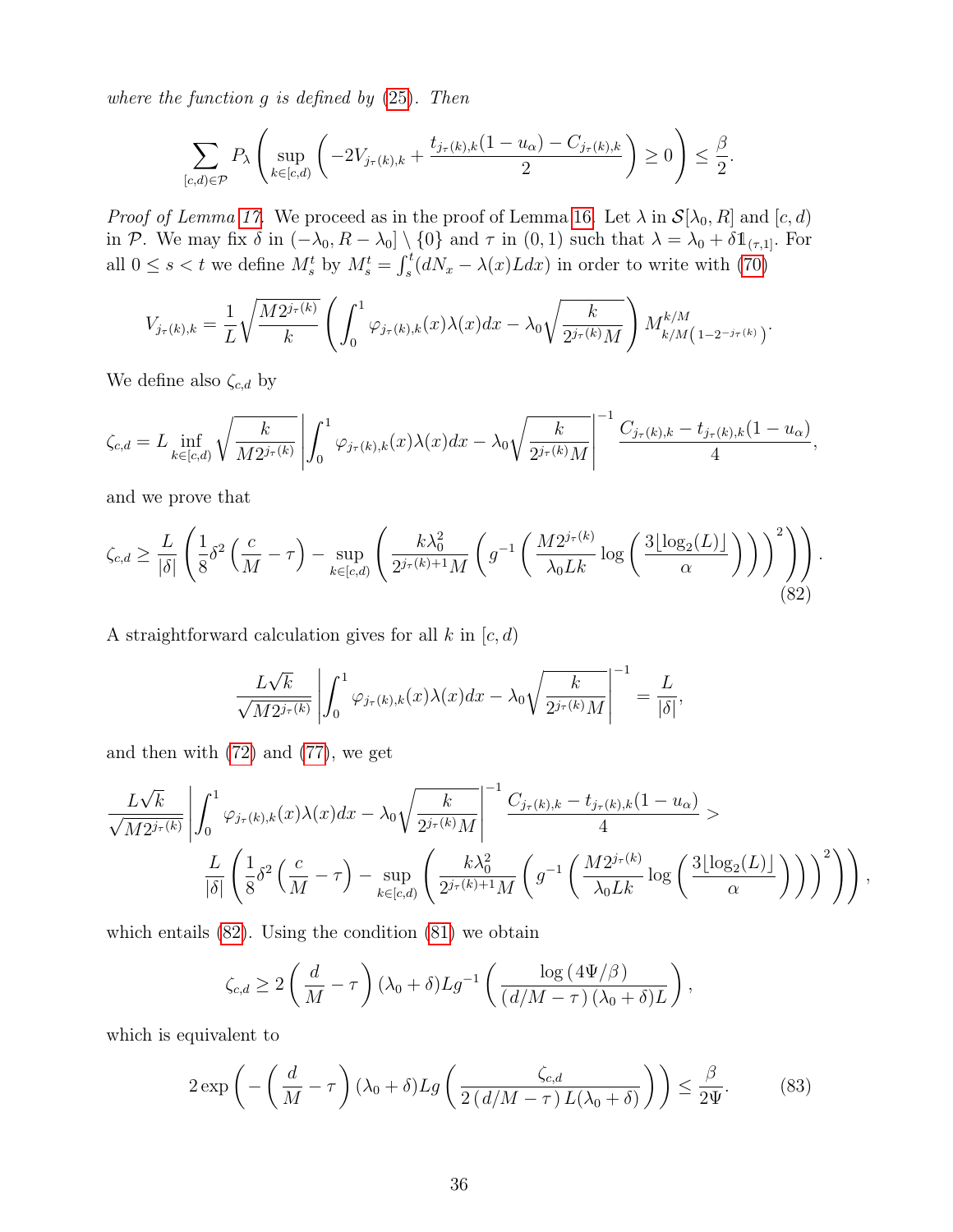Finally, we get the following inequalities

$$
P_{\lambda} \left( \sup_{k \in [c,d)} -2V_{j_{\tau}(k),k} + \frac{t_{j_{\tau}(k),k}(1 - u_{\alpha}) - C_{j_{\tau}(k),k}}{2} \ge 0 \right)
$$
  
\n
$$
\le P_{\lambda} \left( \exists k \in [c,d), |V_{j_{\tau}(k),k}| \ge \frac{C_{j_{\tau}(k),k} - t_{j_{\tau}(k),k}(1 - u_{\alpha})}{4} \right) \text{ with (78)}
$$
  
\n
$$
\le P_{\lambda} \left( \exists k \in [c,d), |M_{k/M(1 - 2^{-j_{\tau}(k)})}^{k/M} | \ge \zeta_{c,d} \right)
$$
  
\n
$$
\le P_{\lambda} \left( \sup_{s,t \in [\tau, \frac{d}{M}]} |M_s^t| \ge \zeta_{c,d} \right) \text{ with (74)},
$$

and Theorem 4 in [Le Guével, 2021] leads to

$$
P_{\lambda}\left(\sup_{s,t\in\left[\tau,\frac{d}{M}\right]}|M_s^t|\geq\zeta_{c,d}\right)\leq 2\exp\left(-\left(\frac{d}{M}-\tau\right)(\lambda_0+\delta)Lg\left(\frac{\zeta_{c,d}}{2\left(d/M-\tau\right)L(\lambda_0+\delta)}\right)\right).
$$

Therefore (83) yields

$$
P_{\lambda} \left( \sup_{k \in [c,d)} -2V_{j_{\tau}(k),k} + \frac{t_{j_{\tau}(k),k}(1 - u_{\alpha}) - C_{j_{\tau}(k),k}}{2} \ge 0 \right) \le \frac{\beta}{2\Psi},
$$

and the result follows summing over all the interval of the cover  $P$ .

The following lemma gives some conditions on the cover  $P$  to ensure the inequalities (76) and (81) in order to apply Lemma 16 and Lemma 17.

**Lemma 18.** Let  $L \geq 3$ , M in  $\mathbb{N}^*$ ,  $\alpha$  and  $\beta$  be fixed levels in  $(0,1)$ ,  $\lambda_0 > 0$  and  $R > \lambda_0$ . For  $\lambda$  in  $\mathcal{S}[\lambda_0, R]$ , we assume (75), that for all interval  $[c, d)$  of the cover  $\mathcal P$ 

$$
\frac{d/M - \tau}{c/M - \tau} = 2,\tag{84}
$$

 $\Box$ 

and that the following inequality holds

$$
|\delta| \sqrt{\frac{c}{M} - \tau} \ge \max \left( 32\sqrt{3R} \sqrt{\frac{\log (20\Psi/\beta)}{L}} \; ; \; 8\sqrt{2\lambda_0} \sqrt{\frac{\log (3[\log_2 L]/\alpha)}{L}} \; ; \; 2 \cdot 32^{1/3} \cdot \lambda_0^{1/6} R^{1/3} \sqrt{\frac{\log (3[\log_2 L]/\alpha)}{L}} \; ; \; 2 \cdot \left( \frac{32}{3} \right)^{1/4} \sqrt{R} \sqrt{\frac{\log (3[\log_2 L]/\alpha)}{L}} \; ; \; 128\sqrt{R} \sqrt{\frac{\log (4\Psi/\beta)}{L}} \right). \tag{85}
$$

Then the inequalities (76) and (81) are satisfied.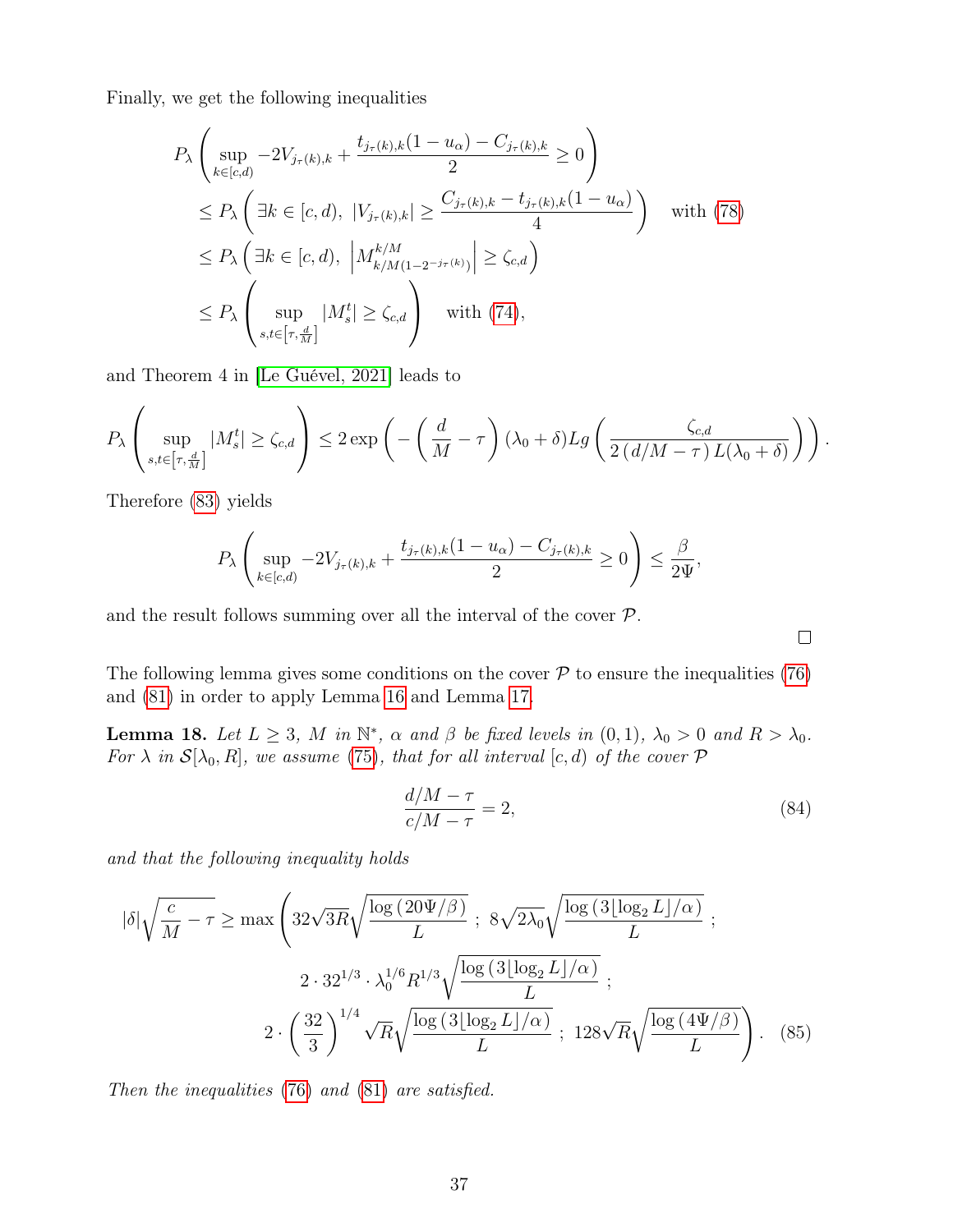*Proof of Lemma 18.* Let  $\lambda$  in  $\mathcal{S}[\lambda_0, R]$  such that  $\lambda = \lambda_0 + \delta \mathbb{1}_{(\tau,1]}$  where  $\delta$  in  $(-\lambda_0, R \lambda_0$  \ {0} and  $\tau$  in (0, 1). Let  $[c, d)$  in  $\mathcal{P}, k$  in  $[c, d)$  and notice that (74) ensures that  $2^{j_{\tau}(k)}M/k < 2/(c/M-\tau)$ . Combined with (26), we deduce that

$$
\sup_{k \in [c,d)} \frac{k\lambda_0^2}{2^{j_\tau(k)}M} \left( g^{-1} \left( \frac{M2^{j_\tau(k)}}{\lambda_0 L k} \log \left( \frac{3\lfloor \log_2(L) \rfloor}{\alpha} \right) \right) \right)^2 \le
$$
  
 
$$
2\lambda_0 \frac{\log \left( 3\lfloor \log_2 L \rfloor/\alpha \right)}{L} + \frac{8}{9} \frac{\log^2 \left( 3\lfloor \log_2 L \rfloor/\alpha \right)}{L^2} \frac{1}{c/M - \tau} + \frac{8}{3} \sqrt{\lambda_0} \frac{\log^{3/2} \left( 3\lfloor \log_2 L \rfloor/\alpha \right)}{L^{3/2}} \frac{1}{\sqrt{c/M - \tau}}
$$
  
(86)

.

Moreover, applying the inequality (26) again, we obtain for all  $u$  in  $\mathbb{R}^+_*$ 

$$
g^{-1}\left(\frac{\log(u)}{(d/M-\tau)(\lambda_0+\delta)L}\right) \le \sqrt{\frac{2\log(u)}{(d/M-\tau)(\lambda_0+\delta)L}} + \frac{2\log(u)}{3(d/M-\tau)(\lambda_0+\delta)L}.\tag{87}
$$

To get (76), notice first that (87) applied with  $u = 20\Psi/\beta$  leads to

$$
8\left(\left(\frac{d}{M}-\tau\right)(\lambda_0+\delta)Lg^{-1}\left(\frac{\log\left(20\Psi/\beta\right)}{\left(\frac{d}{M}-\tau\right)(\lambda_0+\delta)L}\right)\right)^2
$$
  

$$
\leq \frac{32}{9}\log^2\left(\frac{20\Psi}{\beta}\right)+16\left(\frac{d}{M}-\tau\right)(\lambda_0+\delta)L\log\left(\frac{20\Psi}{\beta}\right)+
$$
  

$$
\frac{32\sqrt{2}}{3}\sqrt{\frac{d}{M}-\tau}\sqrt{\lambda_0+\delta}\sqrt{L}\log^{3/2}\left(\frac{20\Psi}{\beta}\right).
$$
 (88)

Using (86) and (88), it is enough to prove that

$$
\frac{L^2}{2}\left(\frac{c}{M}-\tau\right)\left(\frac{1}{4}\delta^2\left(\frac{c}{M}-\tau\right)-\left(2\lambda_0\frac{\log\left(3\lfloor\log_2 L\rfloor/\alpha\right)}{L}+\frac{8}{9}\frac{\log^2\left(3\lfloor\log_2 L\rfloor/\alpha\right)}{L^2}\frac{1}{c/M-\tau}+\frac{8}{3}\sqrt{\lambda_0\frac{\log^{3/2}\left(3\lfloor\log_2 L\rfloor/\alpha\right)}{L^{3/2}}\frac{1}{\sqrt{c/M-\tau}}}\right)\right)\geq \frac{32}{9}\log^2\left(\frac{20\Psi}{\beta}\right)
$$

$$
+16\left(\frac{d}{M}-\tau\right)(\lambda_0+\delta)L\log\left(\frac{20\Psi}{\beta}\right)+\frac{32\sqrt{2}}{3}\sqrt{\frac{d}{M}-\tau}\sqrt{\lambda_0+\delta}\sqrt{L}\log^{3/2}\left(\frac{20\Psi}{\beta}\right)
$$
(89)

to get (76). Let us prove that (85) implies (89). From (85), we get in particular

$$
|\delta| \sqrt{\frac{c}{M} - \tau} \ge \max \left( 32\sqrt{3R} \sqrt{\frac{\log (20\Psi/\beta)}{L}} \; ; \; 4\sqrt{6\lambda_0} \sqrt{\frac{\log (3[\log_2 L]/\alpha)}{L}} \; ; \; 16\sqrt{R} \sqrt{\frac{\log (20\Psi/\beta)}{L}} \; ;
$$
  

$$
2 \cdot 32^{1/3} \lambda_0^{1/6} R^{1/3} \sqrt{\frac{\log (3[\log_2 L]/\alpha)}{L}} \; ; \; 2 \cdot \left( \frac{256}{3} \right)^{1/4} \sqrt{R} \sqrt{\frac{\log (20\Psi/\beta)}{L}} \; ;
$$
  

$$
2 \cdot \left( \frac{32}{3} \right)^{1/4} \sqrt{R} \sqrt{\frac{\log (3[\log_2 L]/\alpha)}{L}} \right),
$$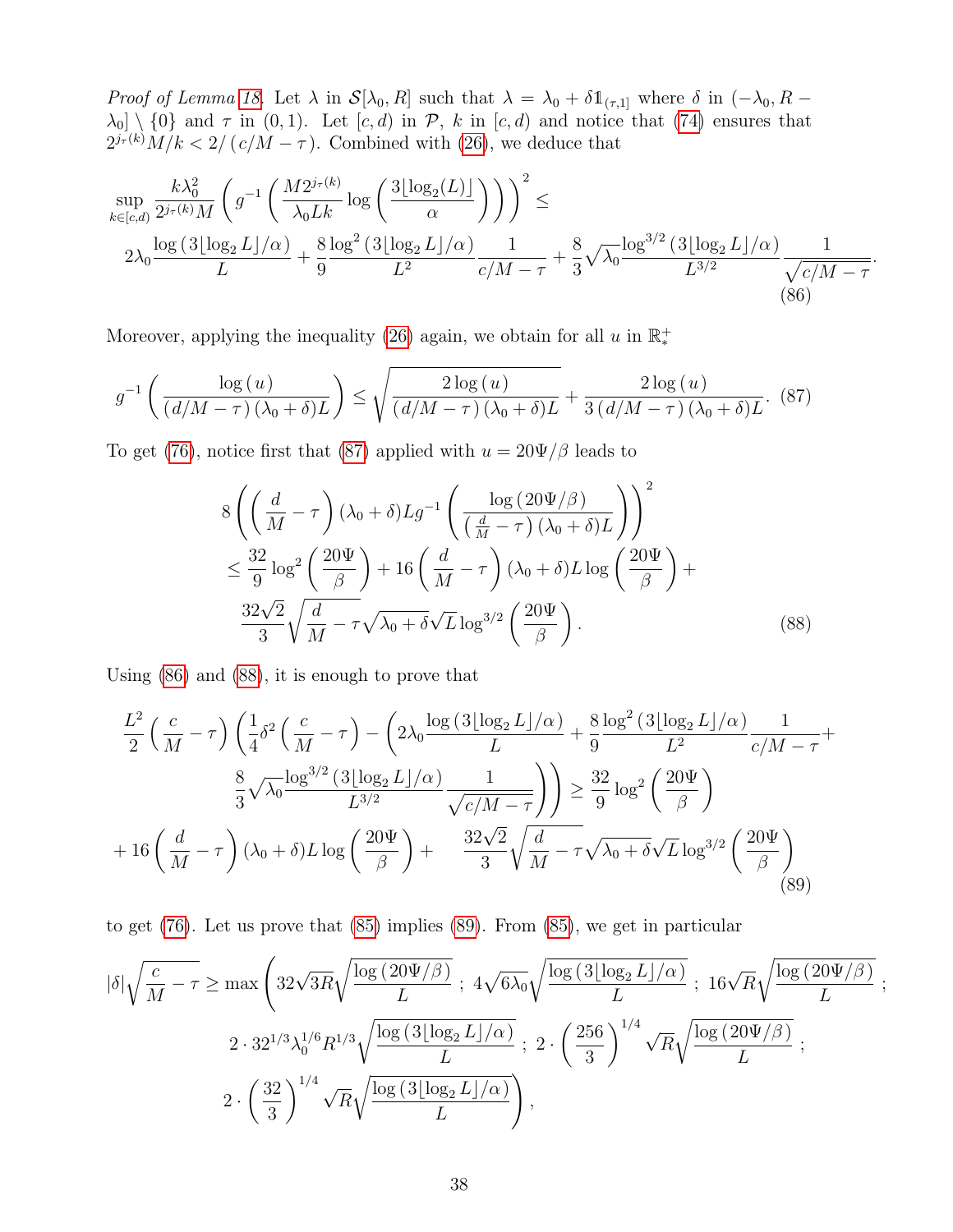and using the fact that  $a + b \leq 2 \max(a, b)$  for all  $a, b$  in  $\mathbb{R}^+$ , one obtains

$$
|\delta| \sqrt{\frac{c}{M} - \tau} \ge \max \left( 16\sqrt{3R} \sqrt{\frac{\log (20\Psi/\beta)}{L}} + 2\sqrt{6\lambda_0} \sqrt{\frac{\log (3\lfloor \log_2 L \rfloor/\alpha)}{L}} \right) ;
$$
  
8 $\sqrt{R} \sqrt{\frac{\log (20\Psi/\beta)}{L}} + 32^{1/3} \lambda_0^{1/6} R^{1/3} \sqrt{\frac{\log (3\lfloor \log_2 L \rfloor/\alpha)}{L}} \right) ;$   
 $\left( \frac{256}{3} \right)^{1/4} \sqrt{R} \sqrt{\frac{\log (20\Psi/\beta)}{L}} + \left( \frac{32}{3} \right)^{1/4} \sqrt{R} \sqrt{\frac{\log (3\lfloor \log_2 L \rfloor/\alpha)}{L}} \right) .$  (90)

For all  $a, b$  in  $\mathbb{R}^+$  and s in  $(0, 1)$ , since  $(a + b)^s \le a^s + b^s$ , we deduce from (90) that

$$
|\delta| \sqrt{\frac{c}{M} - \tau} \ge \max \left( \sqrt{768R \frac{\log (20\Psi/\beta)}{L} + 24\lambda_0 \frac{\log (3[\log_2 L]/\alpha)}{L}} \right);
$$
  

$$
\left( 512R^{3/2} \frac{\log^{3/2} (20\Psi/\beta)}{L^{3/2}} + 32\sqrt{\lambda_0} R \frac{\log^{3/2} (3[\log_2 L]/\alpha)}{L^{3/2}} \right)^{1/3};
$$
  

$$
\left( \frac{256}{3}R^2 \frac{\log^2 (20\Psi/\beta)}{L^2} + \frac{32}{3}R^2 \frac{\log^2 (3[\log_2 L]/\alpha)}{L^2} \right)^{1/4}.
$$
 (91)

Then (91) entails on the one hand

$$
|\delta| \sqrt{\frac{c}{M} - \tau} \ge \left( 512R^{3/2} \frac{\log^{3/2} (20\Psi/\beta)}{L^{3/2}} + 32\sqrt{\lambda_0} R \frac{\log^{3/2} (3\lfloor \log_2 L \rfloor/\alpha)}{L^{3/2}} \right)^{1/3}
$$

that is

$$
|\delta|^3 \left(\frac{c}{M}-\tau\right)^{3/2} \geq 512 R^{3/2} \frac{\log^{3/2}\left(20 \Psi / \beta\right)}{L^{3/2}} + 32 \sqrt{\lambda_0} R \frac{\log^{3/2}\left(3 \lfloor \log_2 L \rfloor / \alpha\right)}{L^{3/2}},
$$

which gives

$$
\delta^2\left(\frac{c}{M}-\tau\right) \ge \frac{1}{|\delta|\sqrt{c/M-\tau}} \left(512|\delta|\sqrt{\lambda_0+\delta}\frac{\log^{3/2}\left(20\Psi/\beta\right)}{L^{3/2}}+32\sqrt{\lambda_0}|\delta|\frac{\log^{3/2}\left(3\lfloor\log_2L\rfloor/\alpha\right)}{L^{3/2}}\right).
$$

On the other hand, we get that

$$
|\delta| \sqrt{\frac{c}{M} - \tau} \geq \left( \frac{256}{3} R^2 \frac{\log^2{(20 \Psi/\beta)}}{L^2} + \frac{32}{3} R^2 \frac{\log^2{(3 \lfloor \log_2 L \rfloor/\alpha)}}{L^2} \right)^{1/4}
$$

that is

$$
\delta^4 \left( \frac{c}{M} - \tau \right)^2 \ge \frac{256}{3} R^2 \frac{\log^2(20 \Psi/\beta)}{L^2} + \frac{32}{3} R^2 \frac{\log^2(3 \lfloor \log_2 L \rfloor/\alpha)}{L^2},
$$

and then

$$
\delta^2 \left( \frac{c}{M} - \tau \right) \ge \frac{1}{\delta^2 \left( c/M - \tau \right)} \left( \frac{256}{3} \delta^2 \frac{\log^2(20\Psi/\beta)}{L^2} + \frac{32}{3} \delta^2 \frac{\log^2(3[\log_2 L]/\alpha)}{L^2} \right).
$$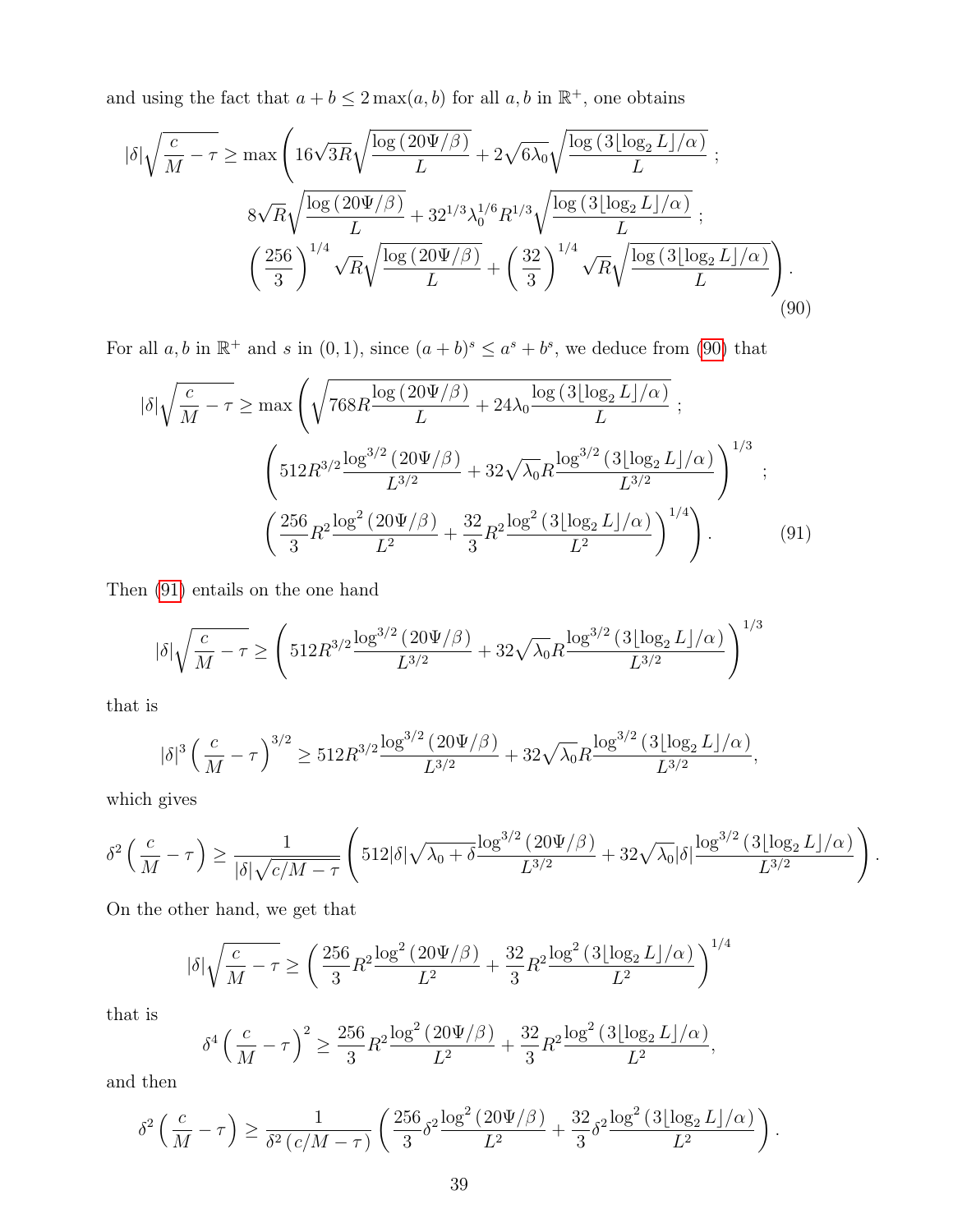We therefore obtain

$$
\delta^2 \left( \frac{c}{M} - \tau \right) \ge 3 \max \left( 256(\lambda_0 + \delta) \frac{\log (20\Psi/\beta)}{L} + 8\lambda_0 \frac{\log (3\lfloor \log_2 L \rfloor/\alpha)}{L} \right);
$$
  

$$
\frac{1}{|\delta|\sqrt{c/M - \tau}} \left( \frac{512}{3} |\delta|\sqrt{\lambda_0 + \delta} \frac{\log^{3/2} (20\Psi/\beta)}{L^{3/2}} + \frac{32}{3} |\delta|\sqrt{\lambda_0} \frac{\log^{3/2} (3\lfloor \log_2 L \rfloor/\alpha)}{L^{3/2}} \right);
$$
  

$$
\frac{1}{\delta^2 (c/M - \tau)} \left( \frac{256}{9} \delta^2 \frac{\log^2 (20\Psi/\beta)}{L^2} + \frac{32}{9} \delta^2 \frac{\log^2 (3\lfloor \log_2 L \rfloor/\alpha)}{L^2} \right) \Big),
$$

and using the fact that  $a + b + c \leq 3 \max(a, b, c)$  for all  $a, b, c$  in  $\mathbb{R}^+$ , it yields

$$
\delta^{2}\left(\frac{c}{M}-\tau\right) \geq 256(\lambda_{0}+\delta)\frac{\log(20\Psi/\beta)}{L}+8\lambda_{0}\frac{\log(3[\log_{2}L]/\alpha)}{L}+\frac{1}{|\delta|\sqrt{c/M-\tau}}\left(\frac{512}{3}|\delta|\sqrt{\lambda_{0}+\delta}\frac{\log^{3/2}(20\Psi/\beta)}{L^{3/2}}+\frac{32}{3}|\delta|\sqrt{\lambda_{0}}\frac{\log^{3/2}(3[\log_{2}L]/\alpha)}{L^{3/2}}\right)+\frac{1}{\delta^{2}(c/M-\tau)}\left(\frac{256}{9}\delta^{2}\frac{\log^{2}(20\Psi/\beta)}{L^{2}}+\frac{32}{9}\delta^{2}\frac{\log^{2}(3[\log_{2}L]/\alpha)}{L^{2}}\right). (92)
$$

We use now (84) to get

$$
\delta^2 \left( \frac{c}{M} - \tau \right)
$$
\n
$$
\geq 128(\lambda_0 + \delta) \frac{\log (20\Psi/\beta)}{L} \frac{d/M - \tau}{c/M - \tau} + 8\lambda_0 \frac{\log (3[\log_2 L]/\alpha)}{L} + \frac{1}{\sqrt{c/M - \tau}} \left( \frac{256\sqrt{2}}{3} \sqrt{\frac{d/M - \tau}{c/M - \tau}} \sqrt{\lambda_0 + \delta} \frac{\log^{3/2} (20\Psi/\beta)}{L^{3/2}} + \frac{32}{3} \sqrt{\lambda_0} \frac{\log^{3/2} (3[\log_2 L]/\alpha)}{L^{3/2}} \right) + \frac{1}{c/M - \tau} \left( \frac{256}{9} \frac{\log^2 (20\Psi/\beta)}{L^2} + \frac{32}{9} \frac{\log^2 (3[\log_2 L]/\alpha)}{L^2} \right),
$$

which can be rewritten as

$$
\frac{1}{4}\delta^2 \left(\frac{c}{M}-\tau\right) - \left(2\lambda_0 \frac{\log (3[\log_2 L]/\alpha)}{L} + \frac{8}{9} \frac{\log^2 (3[\log_2 L]/\alpha)}{L^2} \frac{1}{c/M-\tau} + \frac{8}{3}\sqrt{\lambda_0} \frac{\log^{3/2} (3[\log_2 L]/\alpha)}{L^{3/2}} \frac{1}{\sqrt{c/M-\tau}}\right)
$$
  

$$
\geq \frac{64}{9} \frac{\log^2 (20\Psi/\beta)}{L^2} \frac{1}{c/M-\tau} + 32 \frac{d/M-\tau}{c/M-\tau} (\lambda_0+\delta) \frac{\log (20\Psi/\beta)}{L} + \frac{64\sqrt{2}}{3}\sqrt{\frac{d/M-\tau}{c/M-\tau}} \frac{1}{\sqrt{c/M-\tau}} \sqrt{\lambda_0+\delta} \frac{\log^{3/2} (20\Psi/\beta)}{L^{3/2}},
$$

that is (89). Let us prove now that (81) is satisfied. Using (86) and (87) with  $u = 4\Psi/\beta$ ,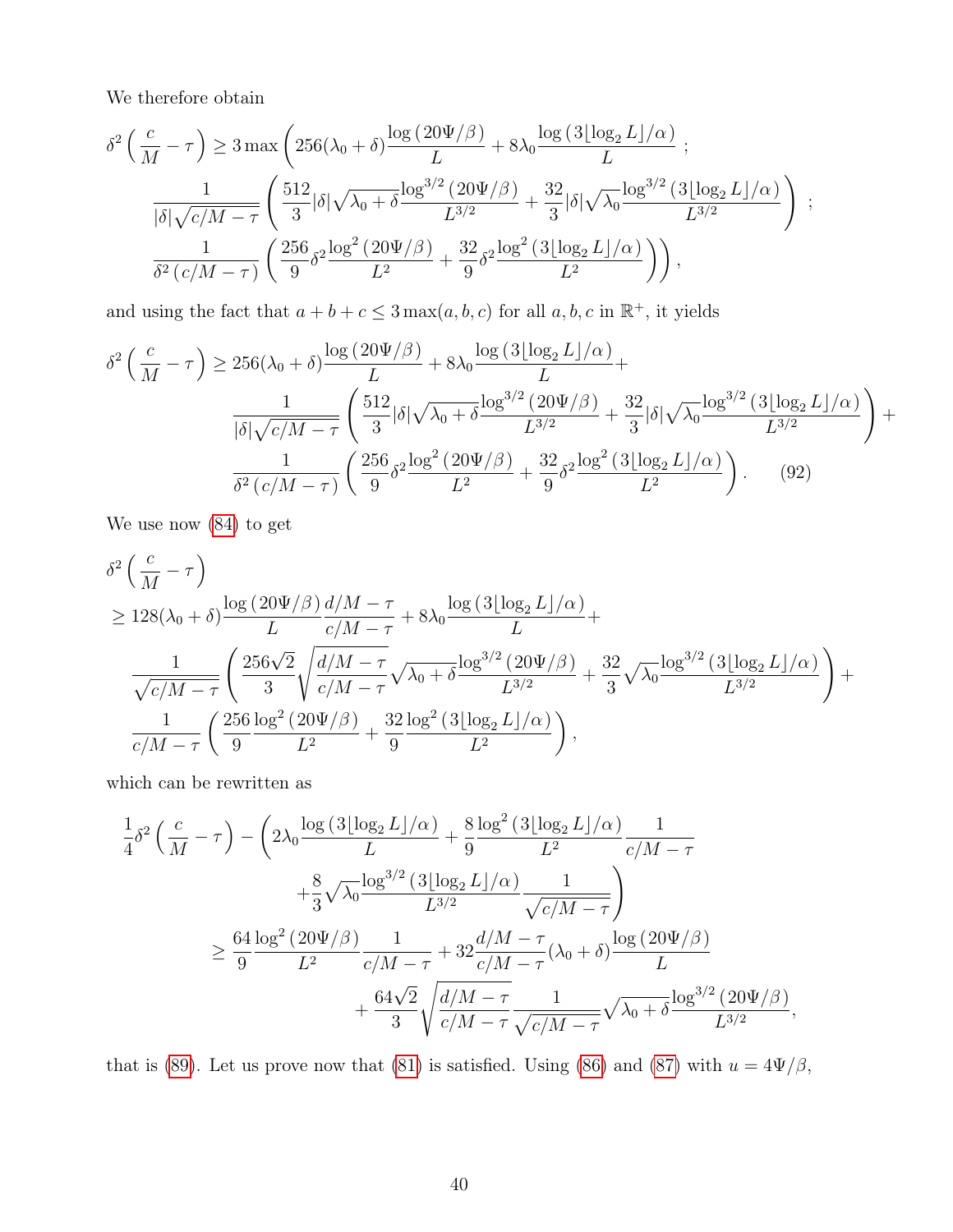it is enough to prove that

$$
\frac{L}{|\delta|} \left( \frac{1}{8} \delta^2 \left( \frac{c}{M} - \tau \right) - \left( \lambda_0 \frac{\log \left( 3 \lfloor \log_2 L \rfloor / \alpha \right)}{L} + \frac{4}{9} \frac{\log^2 \left( 3 \lfloor \log_2 L \rfloor / \alpha \right)}{L^2} \frac{1}{c/M - \tau} + \frac{4}{3} \sqrt{\lambda_0} \frac{\log^{3/2} \left( 3 \lfloor \log_2 L \rfloor / \alpha \right)}{L^{3/2}} \frac{1}{\sqrt{c/M - \tau}} \right) \right) \ge \frac{4}{3} \log \left( \frac{4\Psi}{\beta} \right) + 2\sqrt{2(\lambda_0 + \delta)} \sqrt{\frac{d}{M} - \tau} \sqrt{L \log \left( \frac{4\Psi}{\beta} \right)}.
$$
 (93)

Let's prove that (85) implies (93). From (85), we get in particular

$$
|\delta| \sqrt{\frac{c}{M} - \tau} \ge \max \left( 16 \sqrt{\frac{2R}{3}} \sqrt{\frac{\log (4\Psi/\beta)}{L}} \; ; \; 8 \sqrt{2\lambda_0} \sqrt{\frac{\log (3\lfloor \log_2 L \rfloor/\alpha)}{L}} \; ; \; 128 \sqrt{R} \sqrt{\frac{\log (4\Psi/\beta)}{L}} \; ; \; \frac{\left( \frac{128}{3} \right)^{1/3} \lambda_0^{1/6} R^{1/3} \sqrt{\frac{\log (3\lfloor \log_2 L \rfloor/\alpha)}{L}} \; ; \; \left( \frac{128}{9} \right)^{1/4} \sqrt{R} \sqrt{\frac{\log (3\lfloor \log_2 L \rfloor/\alpha)}{L}} \right),
$$

which leads, using the fact that  $a + b \leq 2 \max(a, b)$  for all  $a, b$  in  $\mathbb{R}^+$ , to

$$
|\delta| \sqrt{\frac{c}{M} - \tau} \ge \max \left( 8 \sqrt{\frac{2R}{3}} \sqrt{\frac{\log (4\Psi/\beta)}{L}} + 4 \sqrt{2\lambda_0} \sqrt{\frac{\log (3[\log_2 L]/\alpha)}{L}} \right); 128 \sqrt{R} \sqrt{\frac{\log (4\Psi/\beta)}{L}} ;
$$
  

$$
\left( \frac{128}{3} \right)^{1/3} \lambda_0^{1/6} R^{1/3} \sqrt{\frac{\log (3[\log_2 L]/\alpha)}{L}} ; \left( \frac{128}{9} \right)^{1/4} \sqrt{R} \sqrt{\frac{\log (3[\log_2 L]/\alpha)}{L}} \right).
$$
(94)

With the same computations as before, (94) yields

$$
\delta^2 \left( \frac{c}{M} - \tau \right) \ge 4 \max \left( \frac{32}{3} |\delta| \frac{\log \left( 4\Psi/\beta \right)}{L} + 8\lambda_0 \frac{\log \left( 3\lfloor \log_2 L \rfloor/\alpha \right)}{L} \right); \ 32\sqrt{\lambda_0 + \delta} \sqrt{\frac{\log \left( 4\Psi/\beta \right)}{L}} |\delta| \sqrt{\frac{c}{M} - \tau};
$$
  

$$
\frac{32}{3} |\delta| \sqrt{\lambda_0} \frac{\log^{3/2} \left( 3\lfloor \log_2 L \rfloor/\alpha \right)}{L^{3/2}} \frac{1}{|\delta| \sqrt{c/M - \tau}} ; \ \frac{32}{9} \delta^2 \frac{\log^2 \left( 3\lfloor \log_2 L \rfloor/\alpha \right)}{L^2} \frac{1}{\delta^2 \left( c/M - \tau \right)} \right).
$$
  
(95)

Since  $a+b+c+d \leq 4 \max(a, b, c, d)$  for all  $a, b, c, d$  in  $\mathbb{R}^+$ , (95) ensures using (84)

$$
\delta^2 \left( \frac{c}{M} - \tau \right) \ge \frac{32}{3} |\delta| \frac{\log \left( 4\Psi/\beta \right)}{L} + 32\sqrt{\lambda_0 + \delta} \sqrt{\frac{\log \left( 4\Psi/\beta \right)}{L}} |\delta| \sqrt{\frac{c}{M} - \tau} + 8\lambda_0 \frac{\log \left( 3\lfloor \log_2 L \rfloor/\alpha \right)}{L}
$$

$$
+ \frac{32}{9} \delta^2 \frac{\log^2 \left( 3\lfloor \log_2 L \rfloor/\alpha \right)}{L^2} \frac{1}{\delta^2 \left( c/M - \tau \right)} + \frac{32}{3} |\delta| \sqrt{\lambda_0} \frac{\log^{3/2} \left( 3\lfloor \log_2 L \rfloor/\alpha \right)}{L^{3/2}} \frac{1}{|\delta| \sqrt{c/M - \tau}},
$$
that is (93).

that is  $(93)$ .

Let us turn back now to the proof of Theorem 3 and first recall that for all  $\lambda$  in  $\mathcal{S}[\lambda_0, R]$ ,  $\mathcal{T}(\lambda)=\{H_k\in\mathcal{H}_{M,R}$  ,  $\;\lambda\in H_k\}$  is the set of true hypotheses.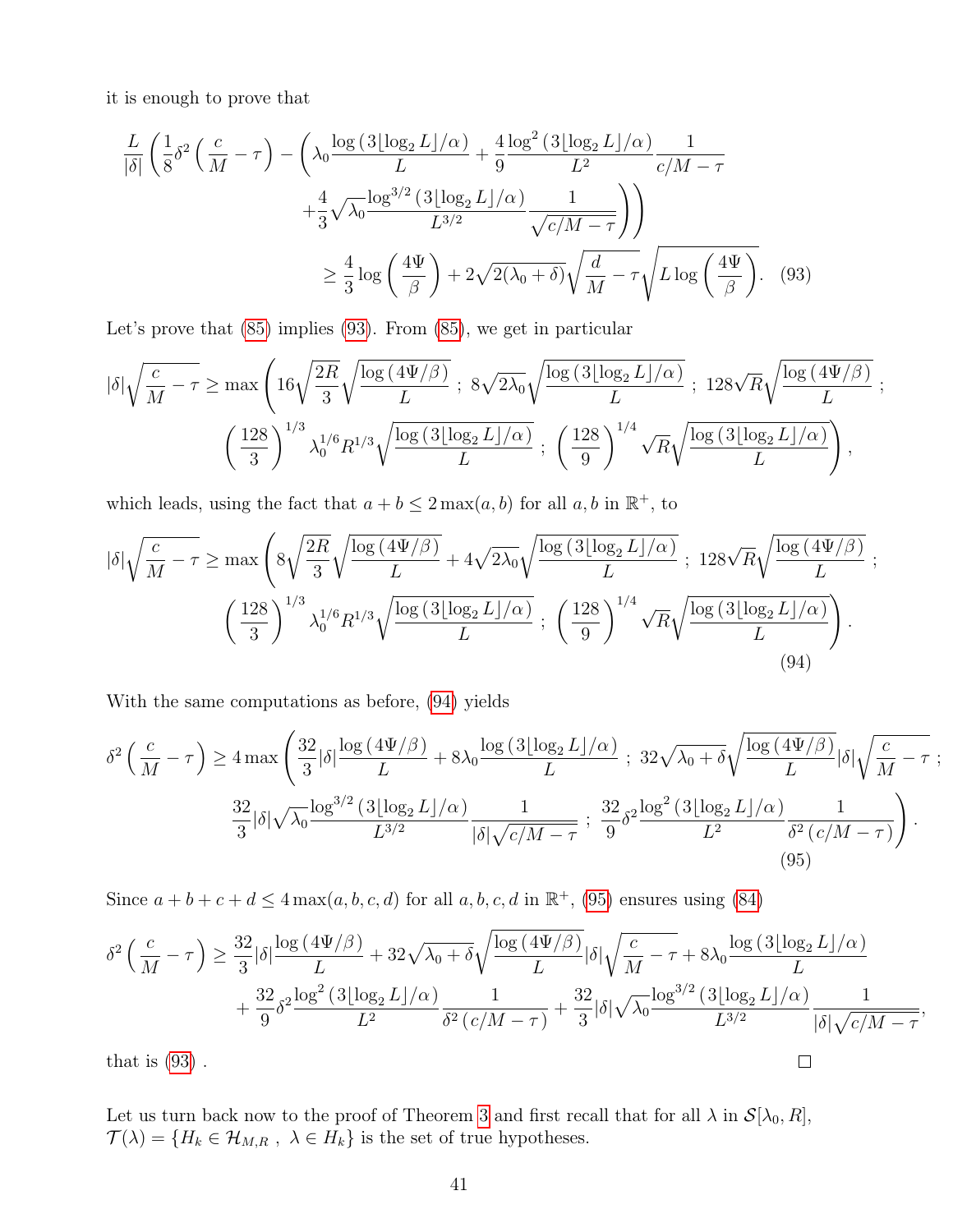*Proof of Theorem 3.* Recall that  $H_k$  stands for  $H_k[\lambda_0, R]$ . We begin with the control of  $\mathrm{FWER}(\mathcal{R}^{(2)}_2$ <sup>(2)</sup>) over  $\overline{\mathcal{S}}[\lambda_0, R]$ . To this end, we compute for all  $\lambda$  in  $\overline{\mathcal{S}}[\lambda_0, R]$ 

$$
P_{\lambda}\left(\mathcal{R}_{2}^{(2)}\cap\mathcal{T}(\lambda)\neq\varnothing\right)=P_{\lambda}\left(\exists k\in\{1,\ldots,M\},\ H_{k}\in\mathcal{R}_{2}^{(2)},\ H_{k}\in\mathcal{T}(\lambda)\right)
$$

$$
=P_{\lambda}\left(\exists k\in\{1,\ldots,\lfloor\tau M\rfloor\},\ k\geq\hat{k}_{2}^{(2)}+1,\ \lambda\in H_{k}\right),
$$

because  $\lambda$  belongs to  $H_{\lfloor \tau M\rfloor}$  and not to  $H_{\lfloor \tau M\rfloor+1}.$  If  $\tau < 1/M$  then  $P_{\lambda}\left(\mathcal{R}_2^{(2)}\cap\mathcal{T}(\lambda)\neq\varnothing\right)=$  $0 \leq \alpha$ , and if  $\tau \geq 1/M$  one has

$$
P_{\lambda}\left(\mathcal{R}_{2}^{(2)} \cap \mathcal{T}(\lambda) \neq \varnothing\right) = P_{\lambda}(\hat{k}_{2}^{(2)} + 1 \leq \lfloor \tau M \rfloor)
$$
  
\n
$$
= P_{\lambda}\left(\phi_{2, \lfloor \tau M \rfloor}^{(2)} = 1\right)
$$
  
\n
$$
= P_{\lambda}\left(\exists j \in \{1, ..., \lfloor \log_{2} L \rfloor\}, T_{j, \lfloor \tau M \rfloor} > t_{j, \lfloor \tau M \rfloor}(1 - u_{\alpha})\right)
$$
  
\n
$$
\leq \sum_{j=1}^{\lfloor \log_{2} L \rfloor} P_{\lambda}\left(T_{j, \lfloor \tau M \rfloor} > t_{j, \lfloor \tau M \rfloor}(1 - u_{\alpha})\right)
$$
  
\n
$$
\leq \sum_{j=1}^{\lfloor \log_{2} L \rfloor} u_{\alpha} \leq \alpha,
$$

which proves the control of  $\text{FWER}(\mathcal{R}_2^{(2)})$  $\binom{2}{2}$  by  $\alpha$ .

Let us compute an upper bound for  $FWSR_{\beta}(\mathcal{R}_2^{(2)})$  $\mathcal{L}_2^{(2)}, \mathcal{S}[\lambda_0, R]$ . Recall that (10) leads to  $\text{FWSR}_\beta(\mathcal{R}_2^{(2)}$  $\mathcal{L}_2^{(2)}, \mathcal{S}[\lambda_0, R] \leq \lambda_0 \vee (R - \lambda_0)$ . Now, assume that

$$
L > \left(\frac{C(\alpha, \beta, \lambda_0, R, L)}{\lambda_0 \vee (R - \lambda_0)}\right)^2,
$$

where

$$
C(\alpha, \beta, \lambda_0, R, L) = \max\left(128\sqrt{R}\sqrt{\log\left(\frac{20\lceil \log_2 L \rceil}{\beta}\right)}, 4\sqrt{2\lambda_0 \log\left(\frac{3\lfloor \log_2 L \rfloor}{\alpha}\right)} + 2\sqrt{2R\sqrt{\frac{2}{\beta}}}, 16\sqrt{\frac{R}{\beta}}
$$

$$
\max\left(8\sqrt{2\lambda_0}, 2\cdot 32^{1/3}\cdot \lambda_0^{1/6}R^{1/3}, 2\cdot (32/3)^{1/4}\sqrt{R}, 2R\right)\sqrt{\log\left(\frac{3\lfloor \log_2 L \rfloor}{\alpha}\right)}\right),
$$

and let  $r > 0$  be such that

$$
\lambda_0 \vee (R - \lambda_0) > r \ge \frac{C(\alpha, \beta, \lambda_0, R, L)}{\sqrt{L}}.\tag{96}
$$

,

Recall that for  $\lambda$  in  $\mathcal{S}[\lambda_0, R], \mathcal{F}_r(\lambda) = \{H_k \in \mathcal{H}_{M,R}, d_2(\lambda, H_k) \geq r\}$  with  $d_2(\lambda, H_k) =$  $|\delta|\sqrt{k/M-\tau}\mathbb{1}_{\tau\leq k/M}$  for all k in  $\{1,\ldots,M\}$ . To bound  $\text{FWSR}_{\beta}(\mathcal{R}_2^{(2)})$  $\mathcal{E}_2^{(2)}, \mathcal{S}[\lambda_0, R]$  by r, it is sufficient to prove that for all  $\lambda$  in  $\mathcal{S}[\lambda_0, R]$ ,  $P_{\lambda}(\mathcal{F}_r(\lambda) \subset \mathcal{R}_2^{(2)}) \geq 1 - \beta$ . Let us consider then  $\lambda$  in  $\mathcal{S}[\lambda_0, R]$  such that  $\lambda = \lambda_0 + \delta \mathbb{1}_{(\tau,1]}$  where  $\delta$  in  $(-\lambda_0, R - \lambda_0] \setminus \{0\}$ and  $\tau$  in  $(0, 1)$ .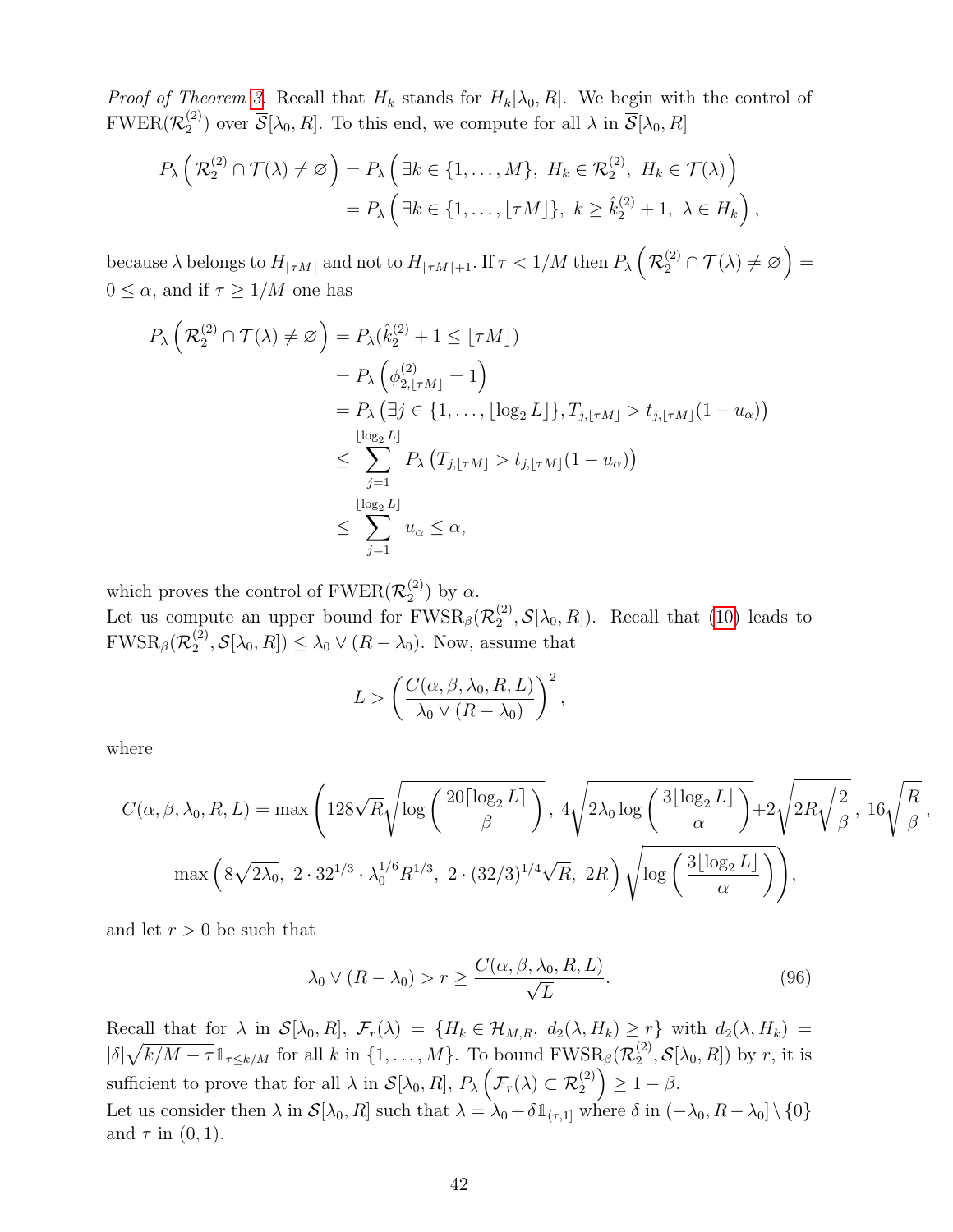If  $\mathcal{F}_r(\lambda) = \varnothing$ , we get that  $P_\lambda \left( \mathcal{F}_r(\lambda) \subset \mathcal{R}_2^{(2)} \right) = 1 \geq 1 - \beta$ , so by now we assume that  $\lambda$ is such that  $\mathcal{F}_r(\lambda) \neq \emptyset$ . We define

$$
k_r = \min\{\tau M < k' \le M, \ \delta^2 \left(\frac{k'}{M - \tau}\right) \ge r^2\},\tag{97}
$$

and with the relationship  $\{\mathcal{F}_r(\lambda) \subset \mathcal{R}_2^{(2)}\} = \{k_r \geq \hat{k}_2^{(2)} + 1\}$ , we have to prove the following inequality

$$
P_{\lambda}\left(\hat{k}_2^{(2)} \ge k_r\right) \le \beta \tag{98}
$$

to obtain the expected result.

First, if  $k_r = M$  then

$$
P_{\lambda}\left(\hat{k}_{2}^{(2)} \geq k_{r}\right) = P_{\lambda}\left(\hat{k}_{2}^{(2)} = M\right)
$$
  
=  $P_{\lambda}\left(\phi_{2,M}^{(2)} = 0\right)$   
=  $P_{\lambda}\left(\forall j \in \{1, ..., \lfloor \log_{2} L \rfloor\}, T_{j,M} \leq t_{j,M} (1 - u_{\alpha})\right),$ 

where for all j in  $\{1, \ldots, \lfloor \log_2 L \rfloor \},\$ 

$$
T_{j,M}(N) = \frac{2^j}{L^2} \left( N\left( \left(1 - \frac{1}{2^j}\right), 1 \right)^2 - N\left( \left(1 - \frac{1}{2^j}\right), 1 \right) \right) - \frac{2\lambda_0}{L} N\left( \left(1 - \frac{1}{2^j}\right), 1 \right) + \frac{\lambda_0^2}{2^j}.
$$

By definition of  $k_r$ , since the condition (96) ensures in particular that

$$
\begin{aligned} |\delta|\sqrt{1-\tau} &\geq \max\Bigg(4\sqrt{\frac{2\lambda_0\log\left(3/u_\alpha\right)}{L}}+2\sqrt{2\sqrt{\frac{2}{\beta}\frac{R}{L}}}\;,\;2\sqrt{\frac{2\sqrt{2}R\log\left(3/u_\alpha\right)}{3L}}\;,\notag\\ &\qquad \qquad 4\left(\frac{2}{3}\right)^{1/3}\lambda_0^{1/6}R^{1/3}\sqrt{\frac{\log\left(3/u_\alpha\right)}{L}}\;,\,16\sqrt{\frac{R}{\beta L}}\;,\;\frac{\sqrt{2}R}{\sqrt{L}}\Bigg), \end{aligned}
$$

we immediately conclude that

$$
P_{\lambda}(\forall j \in \{1,\ldots,\lfloor \log_2 L \rfloor\},\ T_{j,M} \leq t_{j,M} (1-u_{\alpha})) \leq \beta,
$$

according to the minimax study of the change-point detection done in [Fromont et al., 2022, Proposition 18] which involves the statistic  $\max_{j\in\{1,\ldots,\lfloor \log_2 L\rfloor\}}(T_{j,M} - t_{j,M}).$ 

Assume by now that  $k_r \leq M-1$ , and we compute then

$$
P_{\lambda} \left( \hat{k}_{2}^{(2)} \geq k_{r} \right) = P_{\lambda} \left( \exists k \geq k_{r}, \phi_{2,k}^{(2)} = 0 \right)
$$
  
=  $P_{\lambda} \left( \exists k \geq k_{r}, \ \forall j \in \{1, ..., \lfloor \log_{2} L \rfloor \}, \ T_{j,k} \leq t_{j,k} \left( 1 - u_{\alpha} \right) \right)$   
 $\leq P_{\lambda} \left( \exists k \geq k_{r}, \ T_{j_{\tau}(k),k} \leq t_{j_{\tau}(k),k} \left( 1 - u_{\alpha} \right) \right)$   
=  $P_{\lambda} \left( \exists k \geq k_{r}; \ U_{j_{\tau}(k),k} + 2V_{j_{\tau}(k),k} + C_{j_{\tau}(k),k} - t_{j_{\tau}(k),k} \left( 1 - u_{\alpha} \right) \leq 0 \right),$ 

where  $j_{\tau}(k)$  is defined by (73). The assumption (96) entails that  $r \geq 2R\sqrt{\log(3\lfloor \log_2 L\rfloor/\alpha)/L}$ and then for all  $k \geq k_r$ 

$$
\delta^2 \left( \frac{k}{M} - \tau \right) \ge 4R^2 \frac{\log \left( 3 \lfloor \log_2 L \rfloor / \alpha \right)}{L}.
$$
\n(99)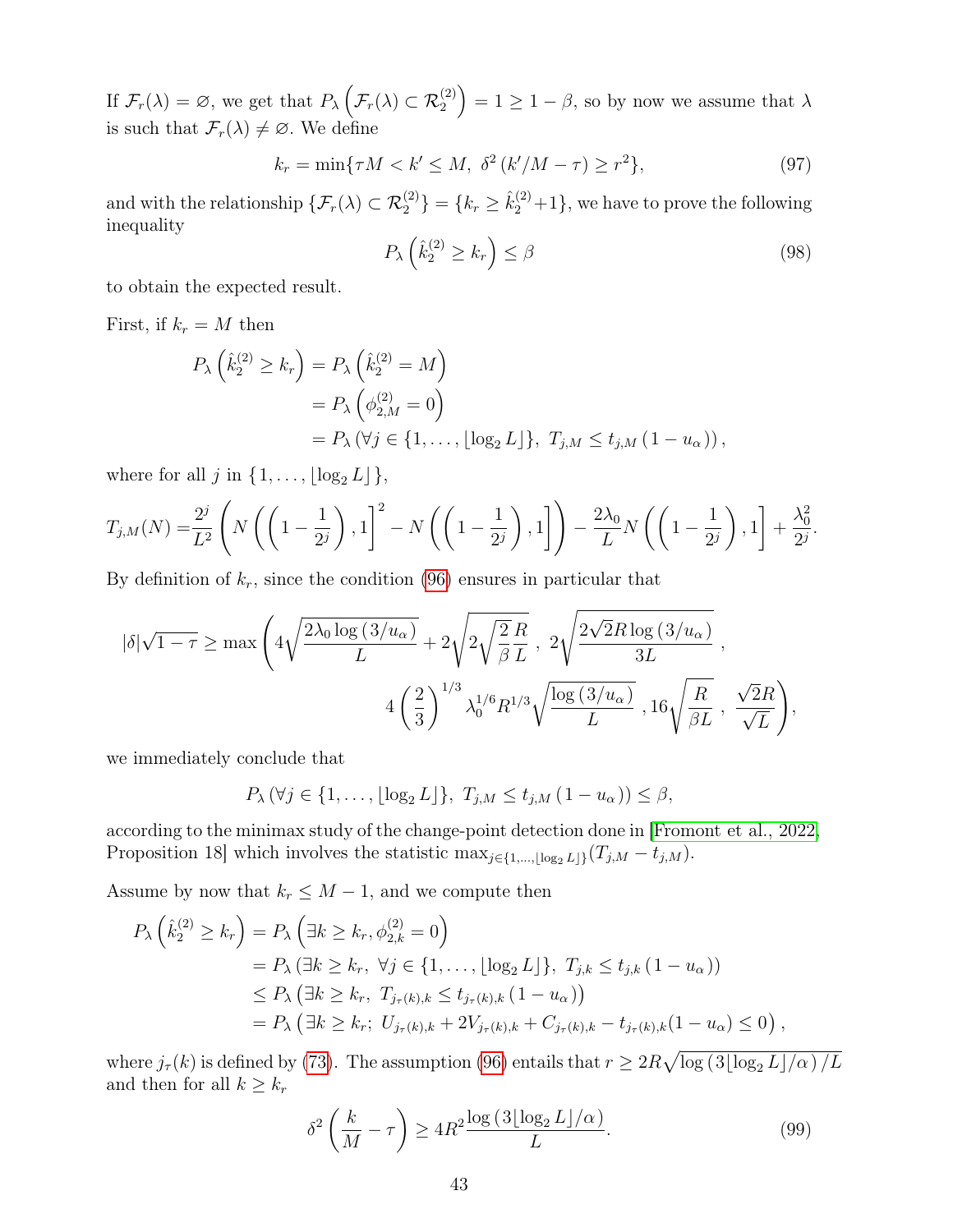We therefore get  $k/M - \tau \ge 4 \log (3 \lfloor \log_2 L \rfloor / \alpha) /L$ , which leads to the condition (75) for  $L \geq 3$ . Indeed, for all  $L \geq 3$ , we have  $2\log(3\lfloor \log_2 L \rfloor/\alpha)/L \geq 2^{-\lfloor \log_2 L \rfloor}$  which entails  $k/M(1-2^{-\lfloor \log_2 L \rfloor+1}) \geq \tau$ . As a consequence, we have  $-\log_2(1-\tau M/k) + 1 \leq \lfloor \log_2 L \rfloor$ which implies (75). Then for all  $k \geq k_r$ ,  $j_\tau(k)$  defined by (73) is such that  $j_\tau(k)$  belongs to  $\{1, \ldots, |\log_2 L|\}$  and satisfies (74).

Consider now the following partition of cardinality  $\Psi = \lceil \log_2(L) \rceil$ :

$$
\bigcup_{i=0}^{\lceil \log_2(L) \rceil - 1} I_{\tau, M, i, k_r} = \bigcup_{i=0}^{\lceil \log_2(L) \rceil - 1} [\tau M + 2^i (k_r - \tau M) ; \ \tau M + 2^{i+1} (k_r - \tau M)).
$$

The condition (99) implies  $1/(k_r/M - \tau) \le L \le 2^{\lceil \log_2(L) \rceil}$  and  $\tau M + 2^{\lceil \log_2(L) \rceil - 1} + 1$  $\tau(M) > M$ , so that

$$
[k_r; M] \subset \bigcup_{i=0}^{\lceil \log_2(L) \rceil - 1} I_{\tau, M, i, k_r}.
$$

As a consequence

$$
P_{\lambda}\left(\hat{k}_{2}^{(2)} \geq k_{r}\right) \leq \sum_{i=0}^{\lceil \log_{2}(L) \rceil - 1} P_{\lambda}\left(\exists k \in I_{\tau,M,i,k_{r}}, U_{j_{\tau}(k),k} + 2V_{j_{\tau}(k),k} + C_{j_{\tau}(k),k} - t_{j_{\tau}(k),k}(1 - u_{\alpha}) \leq 0\right)
$$
  
\n
$$
= \sum_{i=0}^{\lceil \log_{2}(L) \rceil - 1} P_{\lambda}\left(\sup_{k \in I_{\tau,M,i,k_{r}}} \left(-U_{j_{\tau}(k),k} - 2V_{j_{\tau}(k),k} - C_{j_{\tau}(k),k} + t_{j_{\tau}(k),k}(1 - u_{\alpha})\right) \geq 0\right)
$$
  
\n
$$
\leq \sum_{i=0}^{\lceil \log_{2}(L) \rceil - 1} P_{\lambda}\left(\sup_{k \in I_{\tau,M,i,k_{r}}} \left(-U_{j_{\tau}(k),k} + \frac{t_{j_{\tau}(k),k}(1 - u_{\alpha}) - C_{j_{\tau}(k),k}}{2}\right) \geq 0\right)
$$
  
\n
$$
+ \sum_{i=0}^{\lceil \log_{2}(L) \rceil - 1} P_{\lambda}\left(\sup_{k \in I_{\tau,M,i,k_{r}}} \left(-2V_{j_{\tau}(k),k} + \frac{t_{j_{\tau}(k),k}(1 - u_{\alpha}) - C_{j_{\tau}(k),k}}{2}\right) \geq 0\right).
$$

The proof is then completed applying Lemma 16 and Lemma 17. Recall that (74) is satisfied and notice that

$$
\frac{\frac{\tau M + 2^{i+1}(k_r - \tau M)}{M} - \tau}{\frac{\tau M + 2^i(k_r - \tau M)}{M} - \tau} = 2,
$$
\n(100)

that is  $(84)$ . Then, by definition of  $k_r$   $(97)$ , the condition  $(96)$  gives

$$
|\delta| \sqrt{\frac{k_r}{M} - \tau} \ge \max \left( 128 \sqrt{R} \sqrt{\frac{\log \left( 20 \lceil \log_2 L \rceil / \beta \right)}{L}} \right), \ C(\lambda_0, R) \sqrt{\frac{\log \left( 3 \lfloor \log_2 L \rfloor / \alpha \right)}{L}} \right),
$$

√ √ where  $C(\lambda_0, R) = \max (8)$  $\overline{R}$ , 2R), and since  $\overline{2\lambda_0}$  ,  $2\cdot 32^{1/3} \cdot \lambda_0^{1/6} R^{1/3}$  ,  $2\cdot (32/3)^{1/4}$  $\tau M + 2^{i}(k_r - \tau M) \geq k_r$  for all i in  $\{0, \ldots, \lceil \log_2(L) \rceil - 1\}$ , the inequality (85) is satisfied. As a consequence of Lemma 18, the two conditions (76) and (81) are satisfied by the cover  $\bigcup_{i=0}^{\lceil \log_2(L) \rceil-1} I_{\tau,M,i,k_r}$  and we may apply Lemma 16 and Lemma 17 to conclude the proof.  $\Box$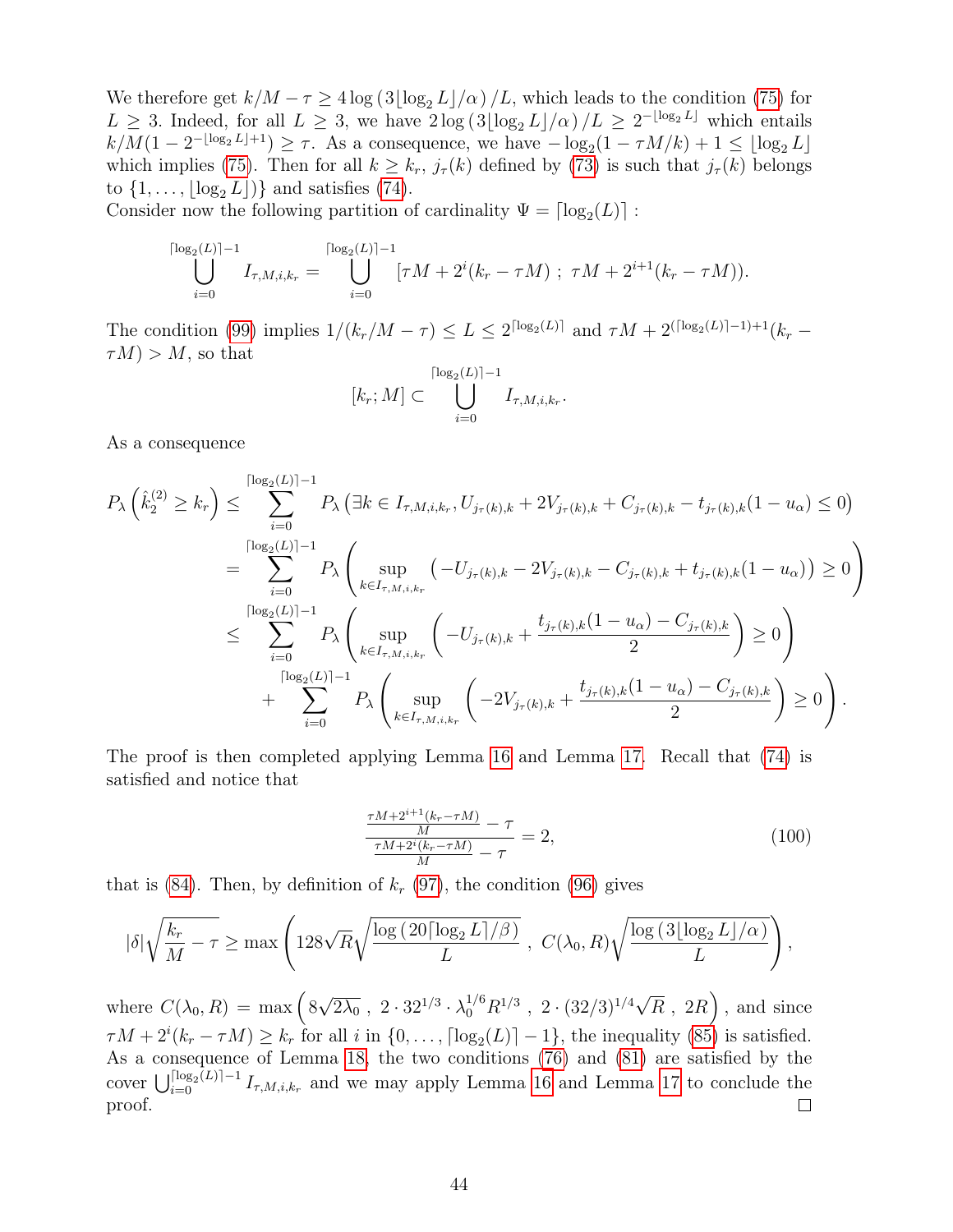### 5.4 Proofs of Section 4

### 5.4.1 Proof of Lemma 5

Let R be a multiple testing procedure on H such that  $FWER(\mathcal{R}) \leq \alpha$  and let  $\lambda$  in  $\overline{S}$ . Recall that we define  $I_{\alpha}$  by  $I_{\alpha} = \{x \in [0,1]: x \leq ((\sup\{k \in \{1,\ldots,M\}, H_k \notin \mathcal{R}\}+1)/M) \wedge$ 1}. If  $\tau < 1/M$ , one obtains immediately that  $P_{\lambda}(\tau \in I_{\alpha}) = 1 \geq 1 - \alpha$ , and if  $\tau \geq 1/M$ we get

$$
\alpha \ge P_{\lambda}(\mathcal{R} \cap \mathcal{T}(\lambda) \neq \emptyset) = P_{\lambda}(\exists H_k \in \mathcal{H}, H_k \in \mathcal{R}, \lambda \in H_k)
$$
  
=  $P_{\lambda}(\exists k \in \{1, ..., \lfloor \tau M \rfloor\}, H_k \in \mathcal{R}, \lambda \in H_k)$ 

because  $\lambda$  belongs to  $H_{\lfloor \tau M \rfloor}$  and not to  $H_{\lfloor \tau M \rfloor+1}$ . Then

$$
P_{\lambda}(\exists k \in \{1, \ldots, \lfloor \tau M \rfloor\}, H_k \in \mathcal{R}, \lambda \in H_k) \ge P_{\lambda}(\tau \notin I_{\alpha})
$$

because on the event  $\{\tau \notin I_{\alpha}\}\)$ , one has  $H_{|\tau M|}$  in R. Therefore  $P_{\lambda}(\tau \in I_{\alpha}) \geq 1 - \alpha$  for all  $\lambda$  in  $\overline{S}$  which proves the first part of the lemma.

Conversely, let  $\lambda$  in S and let  $I_{\alpha}$  a  $(1-\alpha)$ -confidence region for  $\tau$  on S. Set  $\mathcal{R} = \{H_k \in$  $\mathcal{H}, k/M > \sup\{x \in [0,1], x \in I_{\alpha}\}\$ and notice that if  $\tau < 1/M$  then  $P_{\lambda}(\mathcal{R} \cap \mathcal{T}(\lambda) \neq 0)$  $\varnothing$ ) = 0  $\leq \alpha$ . If  $\tau \geq 1/M$ , we get

$$
P_{\lambda}(\mathcal{R} \cap \mathcal{T}(\lambda) \neq \emptyset) = P_{\lambda}(\exists H_k \in \mathcal{H}, H_k \in \mathcal{R}, \lambda \in H_k)
$$
  
=  $P_{\lambda}(\exists k \in \{1, ..., \lfloor \tau M \rfloor\}, k/M > \sup\{x \in [0, 1], x \in I_{\alpha}\}, \lambda \in H_k)$   
=  $P_{\lambda} \left( \sup\{x \in [0, 1], x \in I_{\alpha}\} < \frac{\lfloor \tau M \rfloor}{M} \right)$   
=  $1 - P_{\lambda} \left( \sup\{x \in [0, 1], x \in I_{\alpha}\} \geq \frac{\lfloor \tau M \rfloor}{M} \right).$ 

On the event  $\{\tau \in I_\alpha\}, \tau \leq \sup\{x \in [0,1], x \in I_\alpha\}$  and since  $\lfloor \tau M \rfloor / M \leq \tau$ , we obtain that  $|\tau M|/M \leq \sup\{x \in [0, 1], x \in I_{\alpha}\}.$  Then

$$
P_{\lambda}(\mathcal{R}\cap\mathcal{T}(\lambda)\neq\varnothing)\leq 1-P_{\lambda}(\tau\in I_{\alpha}),
$$

and  $P_{\lambda}(\mathcal{R} \cap \mathcal{T}(\lambda) \neq \emptyset) \leq \alpha$  for all  $\lambda$  in  $\overline{\mathcal{S}}$  which is the expected result.

### 5.4.2 Proof of Lemma 6

The control of  $\mathrm{FWER}(\mathcal{R})$  over  $\overline{\mathcal{S}}[\lambda_0,\delta^*]$  by  $\alpha$  is a consequence of the second part of Lemma 5.

Now, let  $\lambda$  in  $\mathcal{S}[\lambda_0, \delta^*]$  and notice that on the event  $\{\tau \in (\phi(N) - a, \phi(N) + b]\}$ , if  $H_k$  belongs to  $\{H_k \in \mathcal{H}_{M,\delta^*}, k/M - \tau \ge a+b\}$ , then  $k/M \ge \tau + a+b$  and since  $\phi(N) + b < \tau + a+b$ , we obtain  $k/M > \phi(N) + b$  that is  $H_k$  belongs to  $\mathcal{R}$ . Then (16) leads to

$$
1-\alpha \leq P_{\lambda}(\tau \in (\phi(N)-a, \phi(N)+b]) \leq P_{\lambda}(\lbrace H_k \in \mathcal{H}_{M,\delta^*}, k/M-\tau \geq a+b \rbrace \subset \mathcal{R}).
$$

Therefore, for all  $\lambda$  in  $\mathcal{S}[\lambda_0, \delta^*],$ 

$$
1 - \alpha \le P_{\lambda} \left( \{ H_k \in \mathcal{H}_{M,\delta^*}, \ \delta^{*2} \left( k/M - \tau \right) \ge \delta^{*2} (a+b) \} \subset \mathcal{R} \right)
$$
  
=  $P_{\lambda} \left( \mathcal{F}_{|\delta^*| \sqrt{a+b}}(\lambda) \subset \mathcal{R} \right),$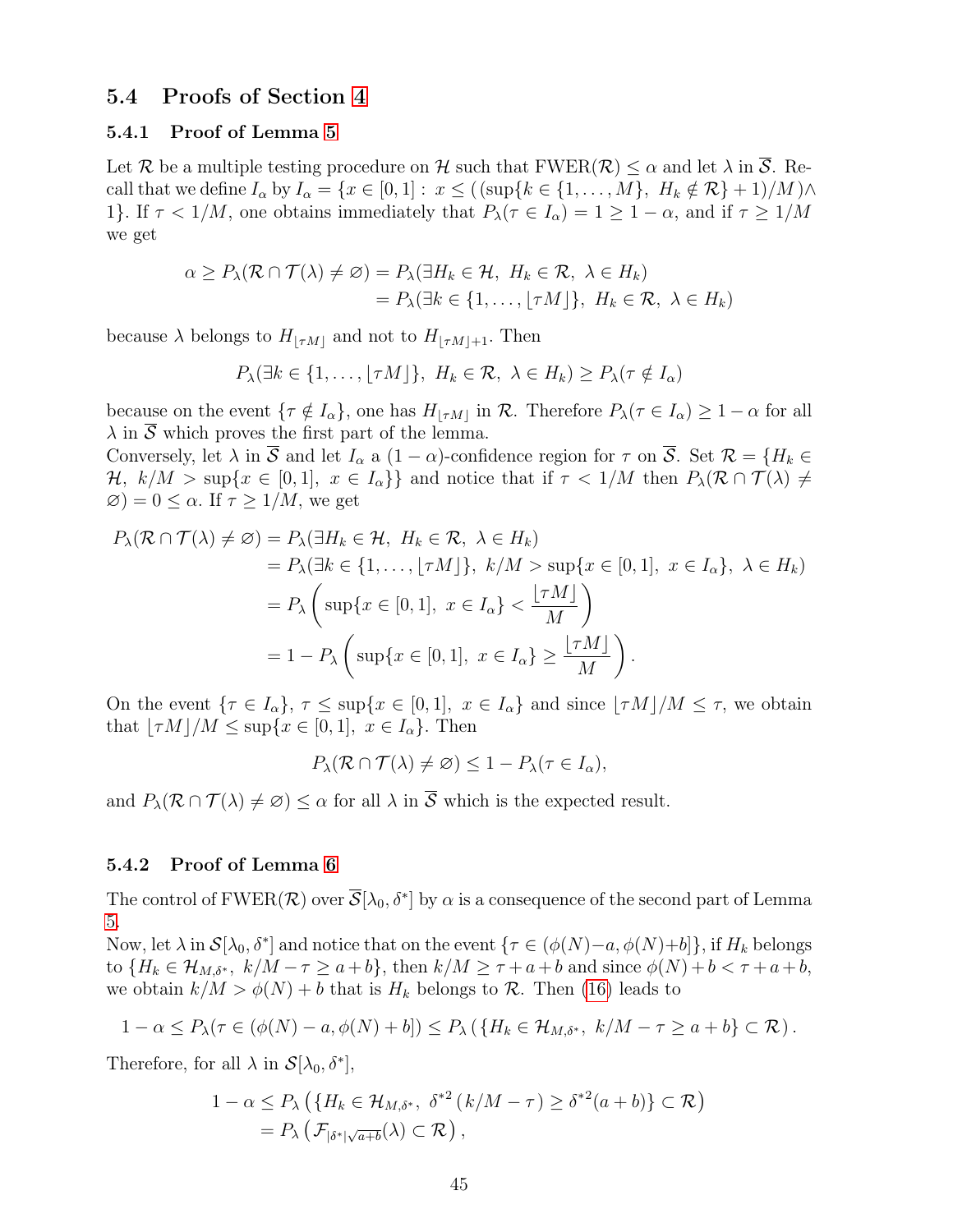and then  $FWSR_{\alpha}(\mathcal{R}, \mathcal{S}[\lambda_0, \delta^*]) \leq |\delta^*|$ √  $\text{diam } \text{FWSR}_{\alpha}(\mathcal{R}, \mathcal{S}[\lambda_0, \delta^*]) \leq |\delta^*| \sqrt{a+b}$ . In particular one has  $\text{mFWSR}_{\alpha,\alpha}(\mathcal{S}[\lambda_0, \delta^*]) \leq$  $|\delta^*|\sqrt{a+b}$  hence

$$
\mathcal{L}_{\alpha}(\overline{\mathcal{S}}[\lambda_0,\delta^*])\geq \frac{{\rm mFWSR}_{\alpha,\alpha}(\mathcal{S}[\lambda_0,\delta^*])^2}{\delta^{*2}}
$$

which proves the first part of the Lemma.

Assume now that R is a multiple procedure on  $\mathcal{H}_{M,\delta^*}$  satisfying FWER(R)  $\leq \alpha$  and  $FWSR_{\beta}(\mathcal{R}, \mathcal{S}[\lambda_0, \delta^*]) \leq r$ . Recall that we define an estimator of  $\tau$  from  $\mathcal{R}$  by  $\hat{\tau} = \hat{k}/M$ where  $\hat{k} = \sup\{k \in \{1, ..., M\}, H_k \notin \mathcal{R}\}\$ . If  $\tau < 1/M$  then  $P_\lambda(\tau > \hat{\tau} + 1/M) = 0 \leq \alpha$ and if  $\tau \geq 1/M$ , we get for all  $\lambda$  in  $\overline{\mathcal{S}}[\lambda_0, \delta^*]$ ,

$$
\alpha \ge P_{\lambda}(\mathcal{R} \cap \mathcal{T}(\lambda) \neq \emptyset) = P_{\lambda}(\exists H_k \in \mathcal{H}_{M,\delta^*}, H_k \in \mathcal{R}, H_k \in \mathcal{T}(\lambda))
$$
  
=  $P_{\lambda}(\exists k \in \{1, ..., \lfloor \tau M \rfloor\}, H_k \in \mathcal{R}, \lambda \in H_k)$ 

because  $\lambda$  belongs to  $H_{|\tau M|}$  and not in  $H_{|\tau M|+1}$ . On the event  ${\tau > \hat{\tau} + 1/M}$ ,  $\hat{k} < {\tau M}$ and then  $H_{|\tau M|}$  belongs to R. This leads to  $P_{\lambda}(\exists k \in \{1, ..., \lfloor \tau M \rfloor\}, H_k \in \mathcal{R}, \lambda \in H_k) \geq$  $P_{\lambda}(\tau > \hat{\tau} + 1/M)$  and

$$
P_{\lambda}(\tau > \hat{\tau} + 1/M) \le \alpha
$$

for all  $\lambda$  in  $\overline{\mathcal{S}}[\lambda_0, \delta^*]$ . Moreover, since  $\text{FWSR}_{\beta}(\mathcal{R}, \mathcal{S}[\lambda_0, \delta^*]) \leq r$ , one has  $P_{\lambda}(\mathcal{F}_r(\lambda) \subset \mathcal{R}) \geq$  $1 - \beta$  for all  $\lambda$  in  $\mathcal{S}[\lambda_0, \delta^*]$ . We get then

$$
\beta \ge P_{\lambda}(\mathcal{F}_r(\lambda) \cap (\mathcal{H}_{M,\delta^*} \setminus \mathcal{R}) \neq \varnothing) = P_{\lambda}(\exists k \in \{1, ..., M\}, d_2(\lambda, H_k) \ge r, H_k \notin \mathcal{R})
$$
  
=  $P_{\lambda}(\exists k \in \{\lceil \tau M \rceil, ..., \hat{k}\}, \delta^{*2}(k/M - \tau) \ge r^2, H_k \notin \mathcal{R})$   
 $\ge P_{\lambda}(\hat{k}/M - \tau \ge r^2/\delta^{*2}),$ 

and one obtains  $P_{\lambda}(\tau \leq \hat{\tau} - r^2/\delta^{*2}) \leq \beta$  for all  $\lambda$  in  $\mathcal{S}[\lambda_0, \delta^*]$ . This inequality remains true for  $\lambda = \lambda_0$  (and  $\tau = 1$ ). Finally,

$$
\inf_{\lambda \in \overline{\mathcal{S}}[\lambda_0, \delta^*]} P_{\lambda} \left( \tau \in \left( \hat{\tau} - \frac{r^2}{\delta^{*2}}, \ \hat{\tau} + \frac{1}{M} \right] \right) \ge 1 - \alpha - \beta.
$$

#### 5.4.3 Proof of Lemma 7

Let  $\alpha$  in  $(0, 1/2)$ ,  $\lambda_0 > 0$ ,  $R > \lambda_0$  and  $L \geq 1$ . Taking  $\phi(N) = a = b = 1/2$ , we obtain  $\mathcal{L}_{\alpha}(\overline{\mathcal{S}}[\lambda_0, R]) \leq 1$ . Assume now that  $\mathcal{L}_{\alpha}(\overline{\mathcal{S}}[\lambda_0, R]) < 1$ . We may fix  $\phi$  in MD such that  $\mathcal{L}_{\alpha}(\phi, \mathcal{S}[\lambda_0, R]) < 1$ , and then there exists  $a > 0$  and  $b > 0$  such that  $a + b < 1$  and

$$
\inf_{\lambda \in \overline{\mathcal{S}}[\lambda_0, R]} P_{\lambda}(\tau \in (\phi(N) - a, \phi(N) + b]) \ge 1 - \alpha.
$$

On the one hand, for  $\lambda = \lambda_0$  we get

$$
P_{\lambda_0}
$$
  $(1 \in (\phi(N) - a, \phi(N) + b]) \ge 1 - \alpha,$ 

hence  $P_{\lambda_0}(\phi(N) \geq 1 - b) \geq 1 - \alpha$ . Since  $1 - b > a$ , this yields  $P_{\lambda_0}(\phi(N) > a) \geq 1 - \alpha$  and

$$
P_{\lambda_0}(\phi(N) \le a) \le \alpha. \tag{101}
$$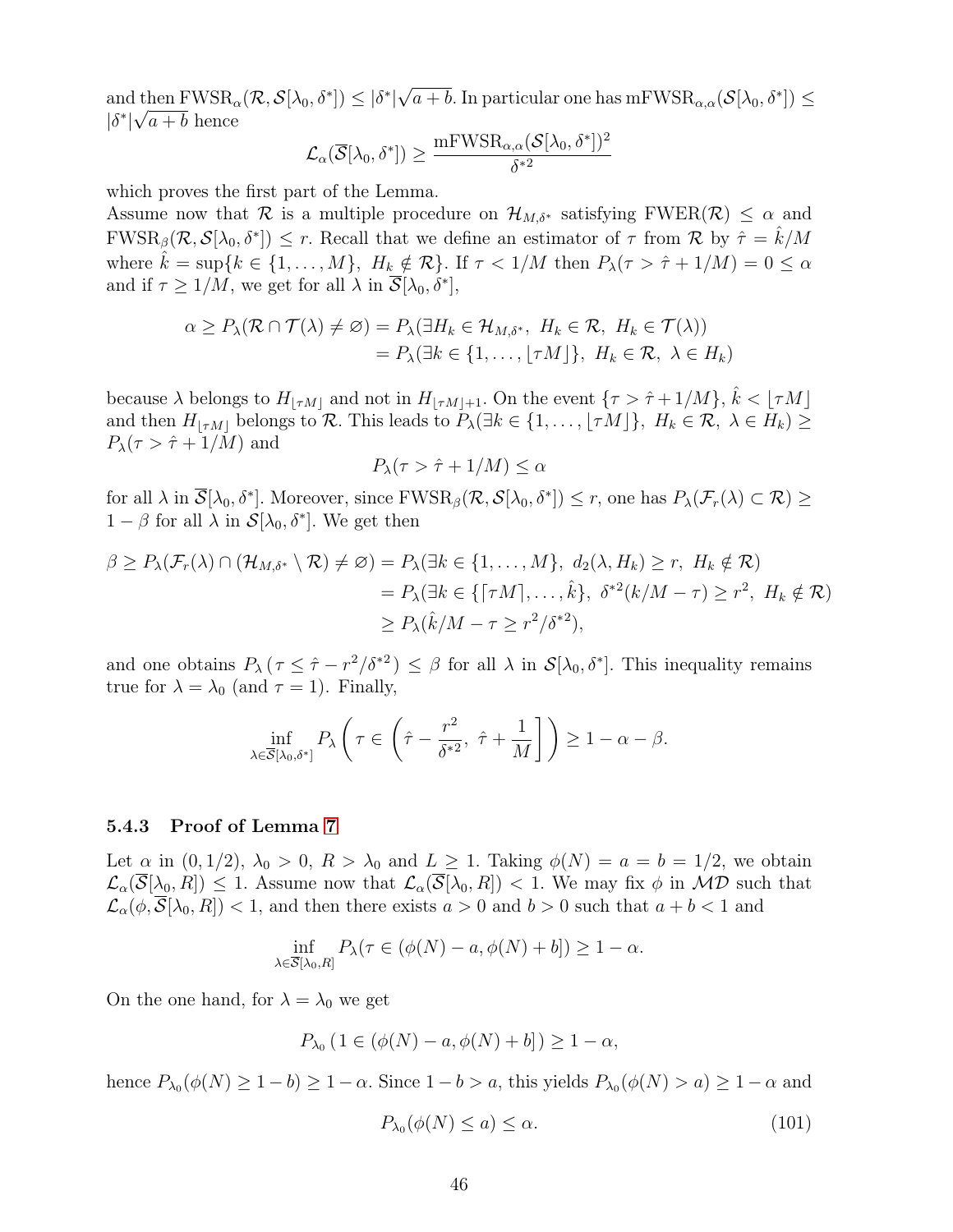On the other hand, for every  $\delta$  in  $(0, R - \lambda_0]$  and every  $\tau$  in  $(0, 1)$ ,

$$
P_{\lambda}(\tau \in (\phi(N) - a, \phi(N) + b]) \ge 1 - \alpha
$$

with  $\lambda = \lambda_0 + \delta \mathbb{1}_{(\tau,1]}$ . Using the Girsanov theorem (see [Brémaud, 1981]), one computes

$$
P_{\lambda}(\tau \in (\phi(N) - a, \phi(N) + b]) = E_{\lambda_0} \left[ \exp \left( \int_{\tau}^1 \log \left( \frac{\lambda_0 + \delta}{\lambda_0} \right) dN_t - \delta (1 - \tau) L \right) \mathbb{1}_{\tau \in (\phi(N) - a, \phi(N) + b]} \right],
$$

so letting  $\delta$  tends to 0, we obtain by dominated convergence that for every  $\tau$  in  $(0, 1)$ :

$$
P_{\lambda_0}(\tau \in (\phi(N) - a, \phi(N) + b]) \ge 1 - \alpha.
$$

In particular, when  $\tau$  tends to 0, this leads to

$$
P_{\lambda_0}(\phi(N) \le a) \ge 1 - \alpha. \tag{102}
$$

Therefore, (101) and (102) leads to

$$
1 - \alpha \le P_{\lambda_0}(\phi(N) \le a) \le \alpha.
$$

This entails  $\alpha \geq 1/2$  which is a contradiction.

#### 5.4.4 Proof of Lemma 8

Let  $\lambda_0 > 0$  and  $\phi_\alpha$  a level- $\alpha$  test of  $(H_0)$  " $\lambda = \lambda_0$ " versus  $(H_1)$  " $\lambda \in S_{\geq \Delta}[\lambda_0]$ ", with  $S_{\geq \Delta}[\lambda_0]$  defined by (19).

Let  $r > 0$  and  $\lambda$  in  $\mathcal{S}_{\geq \Delta}[\lambda_0]$  such that  $d_2(\lambda, {\lambda_0}) \geq r$ . We have

$$
P_{\lambda} (\phi_{\alpha}(N) = 0) = 1 - P_{\lambda} (\phi_{\alpha}(N) = 1) + P_{\lambda_0} (\phi_{\alpha}(N) = 1) - P_{\lambda_0} (\phi_{\alpha}(N) = 1)
$$
  
\n
$$
\geq 1 - \alpha - |P_{\lambda_0} (\phi_{\alpha}(N) = 1) - P_{\lambda} (\phi_{\alpha}(N) = 1)|
$$
  
\n
$$
\geq 1 - \alpha - V (P_{\lambda}, P_{\lambda_0}),
$$

where  $V(P_\lambda, P_{\lambda_0})$  is the total variation distance between the probability measures  $P_\lambda$  and  $P_{\lambda_0}$ . Then, using the Pinsker inequality (see for example Lemma 2.5 in [Tsybakov, 2008]),

$$
P_{\lambda}(\phi_{\alpha}(N)=0) \ge 1 - \alpha - \sqrt{\frac{K(P_{\lambda}, P_{\lambda_0})}{2}},
$$

where  $K(P_{\lambda}, P_{\lambda_0})$  is the Kullback divergence between the probability measures  $P_{\lambda}$  and  $P_{\lambda_0}$ . From Lemma 42 recalled in [Fromont et al., 2022], we thus deduce that if there exists  $\lambda$  in  $\mathcal{S}_{\geq \Delta}[\lambda_0]$  such that  $d_2(\lambda, {\{\lambda_0\}}) \geq r$  satisfying  $1 - \alpha - \sqrt{K(P_\lambda, P_{\lambda_0})/2} \geq \beta$ , then  $\textup{mSR}_{\alpha,\beta}^{\{\lambda_0\}}\left(\mathcal{S}_{\geq \Delta}[\lambda_0]\right) \geq r.$ 

For  $r \geq \Delta$ , let us introduce for all  $\tau$  in  $(0, 1)$ ,  $\lambda_r = \lambda_0 + r(1 - \tau)^{-1/2} \mathbb{1}_{(\tau, 1]}$  in  $\mathcal{S}_{\geq \Delta}[\lambda_0]$ , and such that  $d_2(\lambda_r, {\lambda_0}) = r$ . Then, the Girsanov theorem (see [Brémaud, 1981]) entails

$$
K(P_{\lambda_r}, P_{\lambda_0}) = \int \log \left(\frac{dP_{\lambda_r}}{dP_{\lambda_0}}\right) dP_{\lambda_r} = \log \left(1 + \frac{r}{\lambda_0 \sqrt{1-\tau}}\right) \left(\lambda_0 + \frac{r}{\sqrt{1-\tau}}\right) (1-\tau)L - Lr\sqrt{1-\tau}.
$$

Hence choosing  $\tau$  close enough to 1 – which is allowed as long as  $\lambda_r$  is not constrained to be upper bounded by some given constant,  $K(P_{\lambda_r}, P_{\lambda_0}) \leq 2(1 - \alpha - \beta)^2$ . This entails

$$
\mathrm{mSR}_{\alpha,\beta}^{\{\lambda_0\}}\left(\mathcal{S}_{\geq \Delta}[\lambda_0]\right) \geq r, \quad \text{for all } r \geq \Delta,
$$

which allows to conclude that  $mSR_{\alpha,\beta}^{\{\lambda_0\}}(\mathcal{S}_{\geq \Delta}[\lambda_0]) = +\infty$ .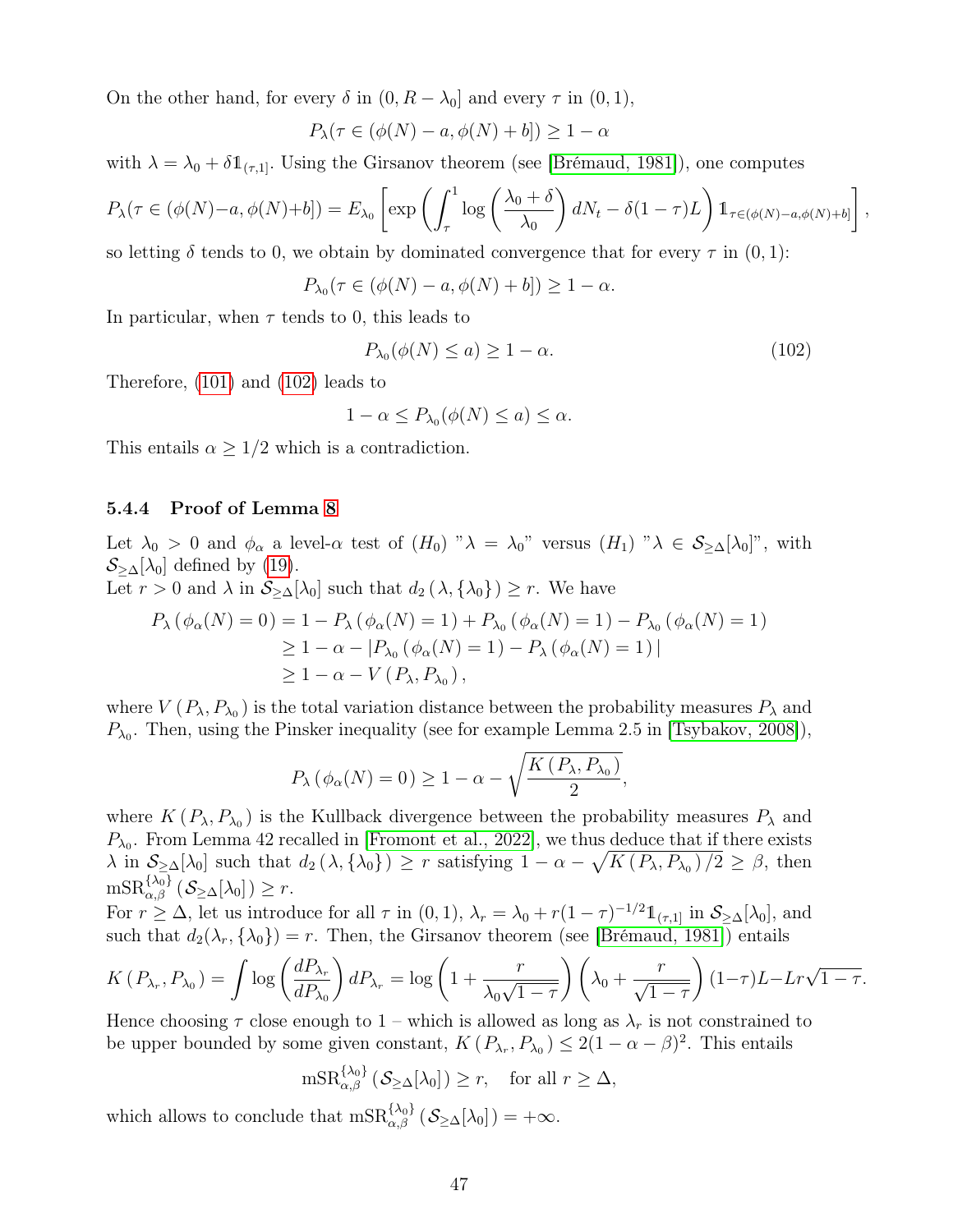#### 5.4.5 Proof of Theorem 4

By now, for  $\lambda_0 > 0$ ,  $R > 0$  and  $\Delta$  in  $(0, \lambda_0 \wedge (R-\lambda_0))$ , the simple hypothesis  $H_k[\lambda_0, \Delta, R]$  is simply written  $H_k$  for short. The following lemma gives an upper bound for the quantiles  $s_{\Delta,k}(1-\alpha/2)$  (respectively  $s_{-\Delta,k}(1-\alpha/2)$ ) of  $S_{\Delta,k}$  (respectively of  $S_{-\Delta,k}$ ) under  $H_k$ , and its proof follows the same lines as the one of Lemma 11, just replacing  $\delta^*$  by  $\Delta$  when  $\delta^* > 0$  and by  $-\Delta$  when  $\delta^* < 0$ . It highlights in particular that we can bound these quantiles by some constants which do not depend on  $k, L$  and  $M$ .

**Lemma 19** (Control of the quantiles). Let  $\alpha$  in  $(0,1)$ ,  $\lambda_0 > 0$ ,  $R > 0$  and  $\Delta$  in  $(0, \lambda_0 \wedge$  $(R - \lambda_0)$ ). For all M in  $\mathbb{N}^*$ , for all  $L \geq 1$  and for all  $k \in \{1, ..., M\}$ , one has

$$
\begin{cases}\ns_{\Delta,k} \left(1 - \frac{\alpha}{2}\right) \le q_{\lambda_0} \left(1 - \frac{\alpha}{2}, \frac{\Delta}{2}\right), \\
s_{-\Delta,k} \left(1 - \frac{\alpha}{2}\right) \le \frac{-\log(\alpha/2)}{\log\left(\frac{\lambda_0}{\lambda_0 - \Delta/2}\right)},\n\end{cases} \tag{103}
$$

where  $q_{\lambda_0}$   $(1 - \alpha/2, \Delta/2)$  is defined in Lemma 3.

Let us prove the Theorem 4 and first recall that for  $\lambda$  in  $\mathcal{S}_{\geq \Delta}[\lambda_0, R], \mathcal{T}(\lambda) = \{H_k \in$  $\mathcal{H}_{M,\Delta,R}$ ,  $\lambda \in H_k$  is the set of true hypotheses.

*Proof of Theorem 4.* For all k in  $\{1, \ldots, M\}$ , recall that  $H_k$  stands for  $H_k[\lambda_0, \Delta, R]$ . We start with the control of FWER( $\mathcal{R}_3$ ) over  $\mathcal{S}_{\geq \Delta}[\lambda_0, R]$ , and for  $\lambda$  in  $\mathcal{S}_{\geq \Delta}[\lambda_0, R]$  we compute to this end

$$
P_{\lambda}(\mathcal{R}_3 \cap \mathcal{T}(\lambda) \neq \emptyset) = P_{\lambda} \left( \exists k \in \{1, \ldots, \lfloor \tau M \rfloor\}, k \geq \hat{k}_3 + 1, \lambda \in H_k \right)
$$

because  $\lambda$  belongs to  $H_{\lfloor \tau M\rfloor}$  and not to  $H_{\lfloor \tau M\rfloor+1}$ . If  $\tau < 1/M$  then  $P_{\lambda} (\mathcal{R}_3 \cap \mathcal{T}(\lambda) \neq \emptyset)$  = 0, and if  $\tau > 1/M$  one has

$$
P_{\lambda} (\mathcal{R}_{3} \cap \mathcal{T}(\lambda) \neq \emptyset) = P_{\lambda} (\hat{k}_{3} + 1 \leq \lfloor \tau M \rfloor)
$$
  
=  $P_{\lambda} (\phi_{3, \lfloor \tau M \rfloor} = 1)$   
 $\leq P_{\lambda} (S_{\Delta, \lfloor \tau M \rfloor}(N) > s_{\Delta, \lfloor \tau M \rfloor} (1 - \alpha/2)) + P_{\lambda} (S_{-\Delta, \lfloor \tau M \rfloor}(N) > s_{-\Delta, \lfloor \tau M \rfloor} (1 - \alpha/2))$   
 $\leq \alpha,$ 

that is  $FWER(\mathcal{R}_3)$  is bounded by  $\alpha$ .

Let us compute now an upper bound for  $FWSR_{\beta}(\mathcal{R}_3, \mathcal{S}_{\geq \Delta}[\lambda_0, R])$ . Let  $r > 0$  and M in  $\mathbb{N}^*$ . Recall that for  $\lambda$  in  $\mathcal{S}_{\geq \Delta}[\lambda_0, R]$ ,

$$
\mathcal{F}_r(\lambda) = \{H_k[\lambda_0, \Delta, R] \in \mathcal{H}_{M, \Delta, R}, \ d_2(\lambda, H_k[\lambda_0, \Delta, R]) \ge r\}
$$

with  $d_2(\lambda, H_k[\lambda_0, \Delta, R]) = |\delta| \sqrt{k/M - \tau} \mathbb{1}_{\tau \leq k/M}$  for all k in  $\{1, \ldots, M\}$ . One has the following straightforward assertion

$$
\forall \lambda \in \mathcal{S}_{\geq \Delta}[\lambda_0, R], \ \mathcal{F}_r(\lambda) = \varnothing \iff r \geq \lambda_0 \vee (R - \lambda_0),
$$

and in particular, for all multiple testing procedure  $\mathcal{R}$ ,

$$
\text{FWSR}_{\beta}(\mathcal{R},\mathcal{S}_{\geq \Delta}[\lambda_0,R]) \leq \lambda_0 \vee (R-\lambda_0).
$$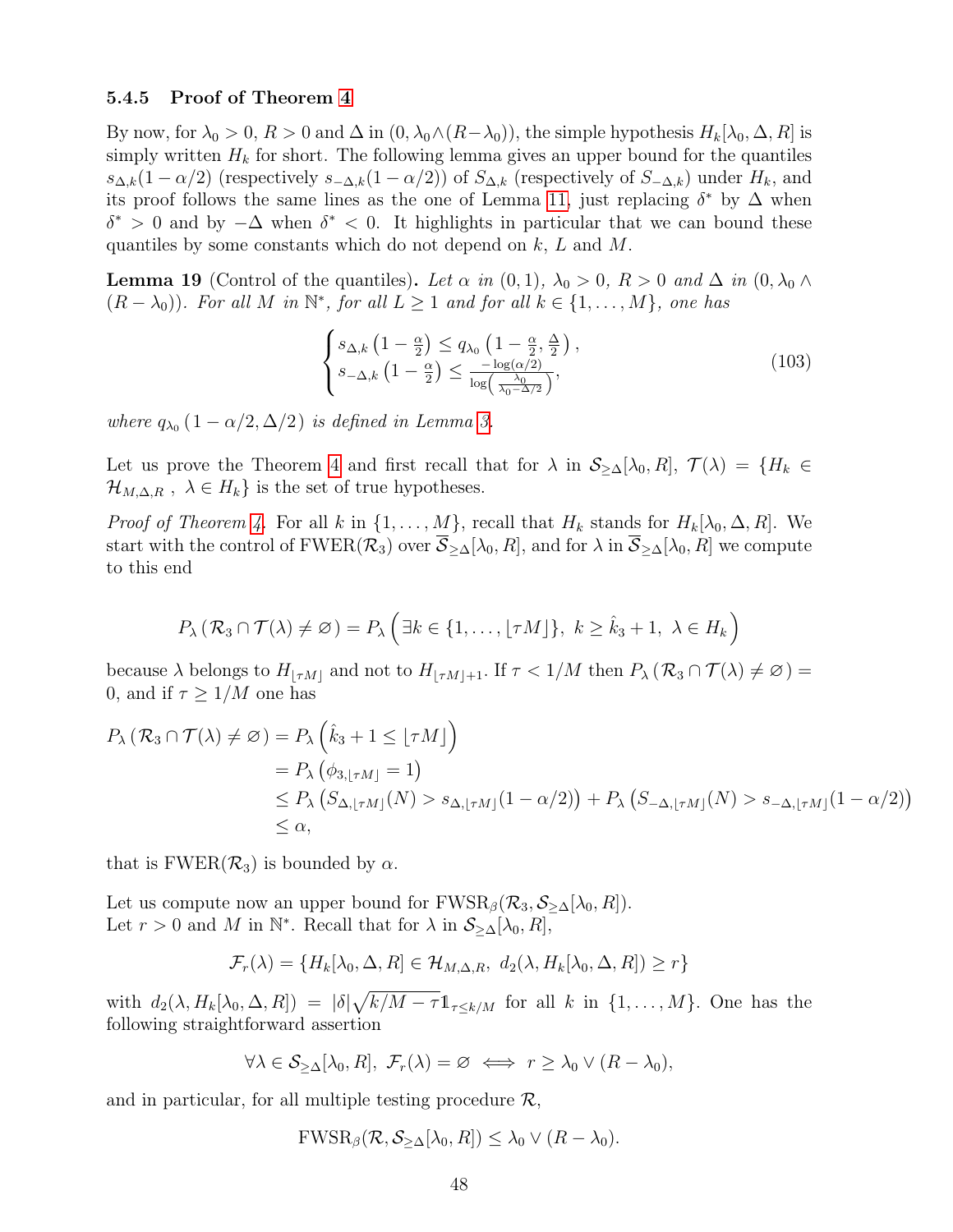Indeed, let  $r > 0$  be such that  $r \geq \lambda_0 \vee (R - \lambda_0)$ . Then for all  $\lambda$  in  $\mathcal{S}_{\geq \Delta}[\lambda_0, R], \mathcal{F}_r(\lambda) = \varnothing$ and then  $P_{\lambda}(\mathcal{F}_r(\lambda) \subset \mathcal{R}) = 1 \geq 1 - \beta$  for all multiple testing procedure  $\mathcal R$  and for all  $\lambda$ in  $S_{\geq \Delta}[\lambda_0, R]$ .

Now, assume that  $L > (C(\alpha, \beta, \lambda_0, \Delta, R)/(\lambda_0 \vee (R - \lambda_0)))^2$  and let  $r > 0$  be such that

$$
\lambda_0 \vee (R - \lambda_0) > r \ge \frac{C(\alpha, \beta, \lambda_0, \Delta, R)}{\sqrt{L}},\tag{104}
$$

where  $C(\alpha, \beta, \lambda_0, \Delta, R)$  is defined by

$$
C(\alpha, \beta, \lambda_0, \Delta, R) = 2 \max \left( \sqrt{R - \lambda_0} \sqrt{q_{\lambda_0} \left( 1 - \frac{\alpha}{2}, \frac{\Delta}{2} \right) + \frac{\log(3/\beta)}{\log\left(\frac{\lambda_0 + \Delta}{\lambda_0 + \Delta/2}\right)}} \right),
$$

$$
\sqrt{\lambda_0} \sqrt{q_{\lambda_0 - \Delta} \left( 1 - \frac{\beta}{3}, \frac{\Delta}{2} \right) + \frac{\log(2/\alpha)}{\log\left(\frac{\lambda_0}{\lambda_0 - \Delta/2}\right)}}, 2 \sqrt{\frac{3R}{\beta}} \right), \quad (105)
$$

where  $q_{\lambda_0}$  (1 –  $\alpha/2$ ,  $\Delta/2$ ) and  $q_{\lambda_0-\Delta}(1-\beta/3,\Delta/2)$  are two positive constants defined by Lemma 3.

To bound  $FWSR_{\beta}(\mathcal{R}_3, \mathcal{S}_{\geq \Delta}[\lambda_0, R])$  by r, it is sufficient to obtain  $P_{\lambda}(\mathcal{F}_r(\lambda) \subset \mathcal{R}_3) \geq 1-\beta$ for all  $\lambda$  in  $S_{\geq \Delta}[\lambda_0, R]$ .

We consider  $\lambda$  in  $S_{\geq \Delta}[\lambda_0, R]$  of the form  $\lambda = \lambda_0 + \delta 1_{(\tau,1]}$  with  $\tau$  in  $(0,1)$  and  $\delta$  in  ${(-\lambda_0, -\Delta] \cup [\Delta, R - \lambda_0]}$ . If  $\mathcal{F}_r(\lambda) = \varnothing$ , we easily get  $P_\lambda(\mathcal{F}_r(\lambda) \subset \mathcal{R}_3) = 1 \geq 1 - \beta$ . We therefore assume by now that  $\lambda$  is satisfying  $\mathcal{F}_r(\lambda) \neq \emptyset$ , and we define

$$
k_r = \min\{\tau M < k' \le M, \ \delta^2 \left(\frac{k'}{M - \tau}\right) \ge r^2\}.\tag{106}
$$

By virtue of  $\{\mathcal{F}_r(\lambda) \subset \mathcal{R}_3\} = \{k_r \geq \hat{k}_3 + 1\}$ , we want to prove the following inequality

$$
P_{\lambda}\left(\hat{k}_3 \ge k_r\right) \le \beta \tag{107}
$$

to obtain the expected result.

First, if  $k_r = M$  then

$$
P_{\lambda}\left(\hat{k}_3 \ge k_r\right) = P_{\lambda}\left(\hat{k}_3 = M\right)
$$
  
=  $P_{\lambda}\left(\phi_{3,M} = 0\right)$   
=  $P_{\lambda}\left(S_{\Delta,M}(N) \le s_{\Delta,M}(1 - \alpha/2), S_{-\Delta,M} \le s_{-\Delta,M}(1 - \alpha/2)\right).$  (108)

Assume that  $\Delta \leq \delta \leq R - \lambda_0$  and notice that (108) ensures

$$
P_{\lambda}\left(\hat{k}_3 \ge k_r\right) \le P_{\lambda}\left(S_{\Delta,M}(N) \le s_{\Delta,M}(1-\alpha/2)\right)
$$
  
\n
$$
\le P_{\lambda}\left(S_{\Delta,M}(N) \le q_{\lambda_0}(1-\alpha/2,\Delta/2)\right) \text{ using (103)}
$$
  
\n
$$
\le P_{\lambda}\left(N(\tau,1) - (\lambda_0 + \Delta/2)(1-\tau)L \le q_{\lambda_0}(1-\alpha/2,\Delta/2)\right).
$$
 (109)

By definition of  $k_r$ , the condition (104) entails in particular that

$$
\delta\sqrt{1-\tau} \ge \frac{2}{\sqrt{L}} \max\left(\sqrt{(R-\lambda_0)q_{\lambda_0}\left(1-\frac{\alpha}{2},\frac{\Delta}{2}\right)}, 2\sqrt{\frac{R}{\beta}}\right),
$$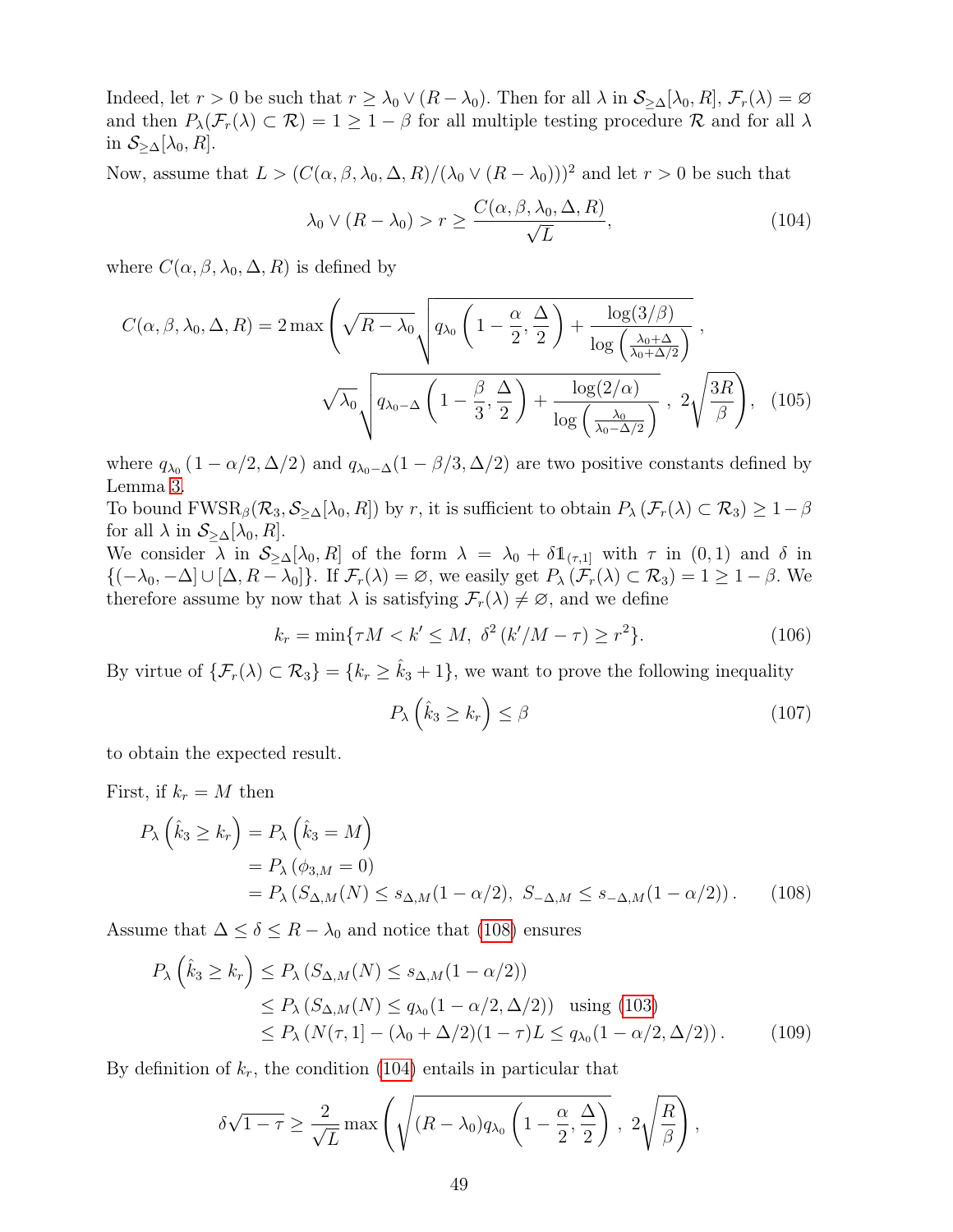and then

$$
\delta\sqrt{1-\tau} \ge \frac{2}{\sqrt{L}} \max\left(\sqrt{\delta q_{\lambda_0} \left(1-\frac{\alpha}{2}, \frac{\Delta}{2}\right)} \right), \ 2\sqrt{\frac{\lambda_0+\delta}{\beta}}\right). \tag{110}
$$

Therefore, we get on the one hand  $\delta$  $\overline{1-\tau}\geq 2\sqrt{\delta q_{\lambda_0}\left(1-\alpha/2,\Delta/2\right)}/$ L and then  $\delta(1-\alpha)$  $\tau$ )  $\geq 4q_{\lambda_0} (1 - \alpha/2, \Delta/2) / L$ , and on the other hand  $\delta$  $\binom{1}{1}$  $\overline{1-\tau} \geq 4\sqrt{(\lambda_0+\delta)/(\beta L)}$ , hence  $\delta(1-\tau) \geq 4\sqrt{(\lambda_0+\delta)(1-\tau)/(\beta L)}$ . Thus, using  $2\max(a+b) \geq a+b$  for all  $a,b \geq 0$ , (110) leads to

$$
\delta(1-\tau) \ge 2\left(\frac{q_{\lambda_0}(1-\alpha/2,\Delta/2)}{L} + \sqrt{\frac{(\lambda_0+\delta)(1-\tau)}{\beta L}}\right),\,
$$

and since  $\delta/2 \leq \delta - \Delta/2$ , we get

$$
\left(\delta - \frac{\Delta}{2}\right)(1-\tau)L \ge q_{\lambda_0}\left(1 - \frac{\alpha}{2}, \frac{\Delta}{2}\right) + \sqrt{\frac{(\lambda_0 + \delta)(1-\tau)L}{\beta}}.\tag{111}
$$

Moreover, one has  $E_{\lambda}[N(\tau, 1] - (\lambda_0 + \Delta/2)(1 - \tau)L] = (\delta - \Delta/2)(1 - \tau)L$ , Var $_{\lambda}[N(\tau, 1] (\lambda_0 + \Delta/2)(1 - \tau)L] = (\lambda_0 + \delta)(1 - \tau)L$ , and then (109) gives

$$
P_{\lambda}\left(\hat{k}_3 \ge k_r\right) \le P_{\lambda}\left(N(\tau, 1] - (\lambda_0 + \delta)(1 - \tau)L \le q_{\lambda_0}(1 - \alpha/2, \Delta/2) - (\delta - \Delta/2)(1 - \tau)L\right)
$$
  
\n
$$
\le P_{\lambda}\left(N(\tau, 1] - (\lambda_0 + \delta)(1 - \tau)L \le -\sqrt{(\lambda_0 + \delta)(1 - \tau)L/\beta}\right) \text{ with (111)}
$$
  
\n
$$
\le \beta \text{ with the Bienayme-Chebyshev inequality.}
$$

Secondly, assume that  $-\lambda_0 < \delta \leq -\Delta$  and notice that (108) yields

$$
P_{\lambda}\left(\hat{k}_{3} \geq k_{r}\right) \leq P_{\lambda}\left(S_{-\Delta,M}(N) \leq s_{-\Delta,M}(1-\alpha/2)\right)
$$
  
\n
$$
\leq P_{\lambda}\left(S_{-\Delta,M}(N) \leq \frac{-\log(\alpha/2)}{\log\left(\frac{\lambda_{0}}{\lambda_{0}-\Delta/2}\right)}\right) \text{ using (103)}
$$
  
\n
$$
\leq P_{\lambda}\left(-N(\tau,1)+\left(\lambda_{0}-\frac{\Delta}{2}\right)(1-\tau)L \leq \frac{-\log(\alpha/2)}{\log\left(\frac{\lambda_{0}}{\lambda_{0}-\Delta/2}\right)}\right).
$$
 (112)

By definition of  $k_r$ , the condition (104) also entails in particular that

$$
|\delta|\sqrt{1-\tau} \ge \frac{2}{\sqrt{L}} \max\left(\sqrt{\frac{\lambda_0 \log(2/\alpha)}{\log\left(\frac{\lambda_0}{\lambda_0-\Delta/2}\right)}}, 2\sqrt{\frac{R}{\beta}}\right),
$$

hence

$$
|\delta|\sqrt{1-\tau} \ge \frac{2}{\sqrt{L}} \max\left(\sqrt{\frac{|\delta|\log(2/\alpha)}{\log\left(\frac{\lambda_0}{\lambda_0-\Delta/2}\right)}}, 2\sqrt{\frac{\lambda_0+\delta}{\beta}}\right),
$$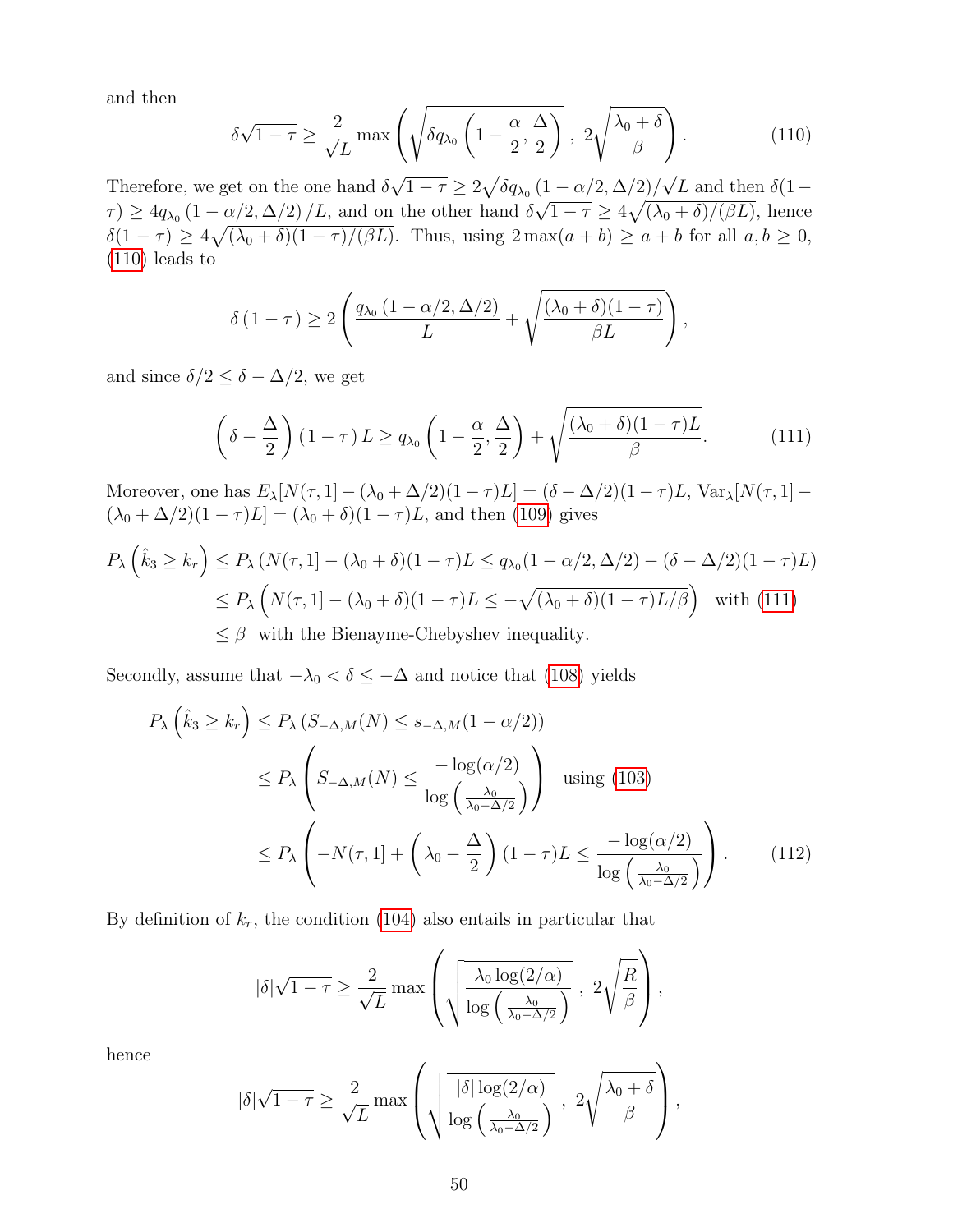and then, using the inequality  $2 \max(a + b) \ge a + b$  for all  $a, b \ge 0$  again,

$$
\frac{|\delta|}{2} (1-\tau) L \ge \frac{\log(2/\alpha)}{\log\left(\frac{\lambda_0}{\lambda_0 - \Delta/2}\right)} + \sqrt{\frac{(\lambda_0 + \delta)(1-\tau)L}{\beta}}.
$$

Since  $|\delta|/2 \le |\delta| - \Delta/2$ , we finally get

$$
\left( |\delta| - \frac{\Delta}{2} \right) (1 - \tau) L \ge \frac{\log(2/\alpha)}{\log \left( \frac{\lambda_0}{\lambda_0 - \Delta/2} \right)} + \sqrt{\frac{(\lambda_0 + \delta)(1 - \tau)L}{\beta}},\tag{113}
$$

and since  $E_{\lambda}[-N(\tau,1] + (\lambda_0 - \Delta/2)(1 - \tau)L] = (|\delta| - \Delta/2)(1 - \tau)L$  and  $Var_{\lambda}[-N(\tau,1] +$  $(\lambda_0 - \Delta/2)(1 - \tau)L] = (\lambda_0 + \delta)(1 - \tau)L$ , we conclude with the following inequalities

$$
P_{\lambda}\left(\hat{k}_{3} \geq k_{r}\right) \leq P_{\lambda}\left(-N(\tau,1) + (\lambda_{0} - |\delta|)(1-\tau)L \leq \frac{-\log(\alpha/2)}{\log\left(\frac{\lambda_{0}}{\lambda_{0}-\Delta/2}\right)} - \left(|\delta| - \frac{\Delta}{2}\right)(1-\tau)L\right)
$$

$$
\leq P_{\lambda}\left(-N(\tau,1) + (\lambda_{0} - |\delta|)(1-\tau)L \leq -\sqrt{\frac{(\lambda_{0} + \delta)(1-\tau)L}{\beta}}\right) \text{ with (113)}
$$

 $\leq \beta$  with the Bienayme-Chebyshev inequality,

which concludes the first part of the proof when  $k_r = M$ .

Assume by now that  $k_r \leq M - 1$ , and we compute

$$
P_{\lambda}\left(\hat{k}_3 \ge k_r\right) = P_{\lambda}\left(\exists k \ge k_r, \phi_{3,k} = 0\right)
$$
  
= 
$$
P_{\lambda}\left(\exists k \ge k_r, S_{\Delta,k}(N) \le s_{\Delta,k}(1 - \alpha/2), S_{-\Delta,k} \le s_{-\Delta,k}(1 - \alpha/2)\right).
$$
 (114)

Assume first that  $\Delta \leq \delta \leq R - \lambda_0$ . The equality (114) leads to

$$
P_{\lambda}\left(\hat{k}_3 \geq k_r\right) \leq P_{\lambda}\left(\exists k \geq k_r, \ S_{\Delta,k} \leq s_{\Delta,k}(1-\alpha/2)\right),\,
$$

and we use (103) in Lemma 19 to get

$$
P_{\lambda}\left(\hat{k}_{3} \geq k_{r}\right) \leq P_{\lambda}\left(\exists k \geq k_{r}, \sup_{t \in (0,k/M)} \left(N\left(t, \frac{k}{M}\right] - \left(\lambda_{0} + \frac{\Delta}{2}\right)L\left(\frac{k}{M} - t\right)\right) \leq q_{\lambda_{0}}\left(1 - \frac{\alpha}{2}, \frac{\Delta}{2}\right)\right)
$$
  
\n
$$
\leq P_{\lambda}\left(\exists k \geq k_{r}, N\left(\tau, \frac{k}{M}\right] - \left(\lambda_{0} + \frac{\Delta}{2}\right)L\left(\frac{k}{M} - \tau\right) \leq q_{\lambda_{0}}\left(1 - \frac{\alpha}{2}, \frac{\Delta}{2}\right)\right)
$$
  
\n
$$
= P_{\lambda}\left(\inf_{k \in [k_{r}, M]} \left(N\left(\tau, \frac{k}{M}\right] - \left(\lambda_{0} + \frac{\Delta}{2}\right)L\left(\frac{k}{M} - \tau\right)\right) \leq q_{\lambda_{0}}\left(1 - \frac{\alpha}{2}, \frac{\Delta}{2}\right)\right)
$$
  
\n
$$
\leq P_{\lambda}\left(\inf_{s \in [k_{r}/M, 1]} \left(N\left(\tau, s\right) - \left(\lambda_{0} + \frac{\Delta}{2}\right)L\left(s - \tau\right)\right) \leq q_{\lambda_{0}}\left(1 - \frac{\alpha}{2}, \frac{\Delta}{2}\right)\right)
$$
  
\n
$$
= P_{\lambda}\left(N\left(\tau, \frac{k_{r}}{M}\right] - \left(\lambda_{0} + \frac{\Delta}{2}\right)L\left(\frac{k_{r}}{M} - \tau\right) + \inf_{s \in (k_{r}/M, 1]} Z_{s} \leq q_{\lambda_{0}}\left(1 - \frac{\alpha}{2}, \frac{\Delta}{2}\right)\right)
$$
  
\n
$$
= P_{\lambda}\left(\inf_{s \in (k_{r}/M, 1]} Z_{s} \leq q_{\lambda_{0}}\left(1 - \frac{\alpha}{2}, \frac{\Delta}{2}\right) - N\left(\tau, \frac{k_{r}}{M}\right] + \left(\lambda_{0} + \frac{\Delta}{2}\right)\left(\frac{k_{r}}{M} - \tau\right)L\right),
$$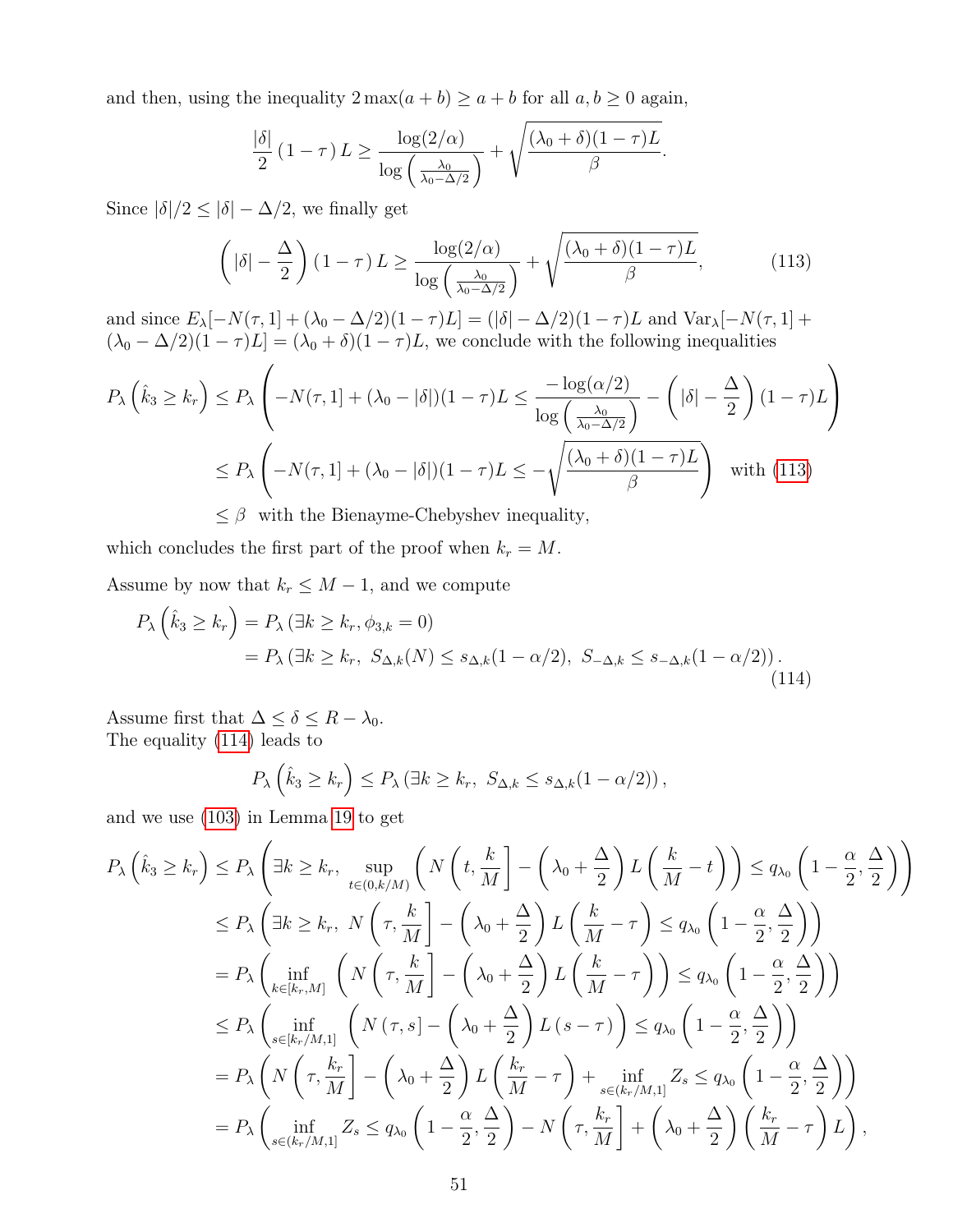where  $Z_t = N(k_r/M, t] - (\lambda_0 + \Delta/2) (t - k_r/M) L$  for t in  $(k_r/M, 1]$ . Let us write J for the interval

$$
J = \left[ (\lambda_0 + \delta) \left( \frac{k_r}{M} - \tau \right) L \pm \sqrt{\frac{3(\lambda_0 + \delta) \left( k_r/M - \tau \right) L}{\beta}} \right].
$$
 (115)

Using the total probability formula, we get

$$
P_{\lambda} \left( \hat{k}_{3} \geq k_{r} \right)
$$
\n
$$
\leq P_{\lambda} \left( \inf_{s \in (k_{r}/M,1]} Z_{s} \leq q_{\lambda_{0}} \left( 1 - \frac{\alpha}{2}, \frac{\Delta}{2} \right) - N \left( \tau, \frac{k_{r}}{M} \right] + \left( \lambda_{0} + \frac{\Delta}{2} \right) \left( \frac{k_{r}}{M} - \tau \right) L \, , \, N \left( \tau, \frac{k_{r}}{M} \right] \in J \right)
$$
\n
$$
+ P_{\lambda} \left( N \left( \tau, \frac{k_{r}}{M} \right) < (\lambda_{0} + \delta) \left( \frac{k_{r}}{M} - \tau \right) L - \sqrt{\frac{3(\lambda_{0} + \delta) \left( k_{r}/M - \tau \right) L}{\beta}} \right)
$$
\n
$$
+ P_{\lambda} \left( N \left( \tau, \frac{k_{r}}{M} \right) > (\lambda_{0} + \delta) \left( \frac{k_{r}}{M} - \tau \right) L + \sqrt{\frac{3(\lambda_{0} + \delta) \left( k_{r}/M - \tau \right) L}{\beta}} \right)
$$
\n
$$
\leq P_{\lambda} \left( \inf_{s \in (k_{r}/M,1]} Z_{s} \leq q_{\lambda_{0}} \left( 1 - \frac{\alpha}{2}, \frac{\Delta}{2} \right) - N \left( \tau, \frac{k_{r}}{M} \right] + \left( \lambda_{0} + \frac{\Delta}{2} \right) \left( \frac{k_{r}}{M} - \tau \right) L \, , \, N \left( \tau, \frac{k_{r}}{M} \right] \in J \right)
$$
\n
$$
+ \frac{2\beta}{3} \tag{116}
$$

with the Bienayme-Chebyshev inequality. To compute this last probability, we consider a simple Poisson process  $(N_t^{\lambda_0+\delta})_{t\geq 0}$  of intensity  $(\lambda_0+\delta)L$  with respect to the Lebesgue measure on  $\mathbb{R}^+$ , which is the distribution of  $N_t$  for t greater than  $k_r/M$ . We then obtain

$$
P_{\lambda} \left( \inf_{s \in (k_r/M,1]} Z_s \le q_{\lambda_0} \left( 1 - \frac{\alpha}{2}, \frac{\Delta}{2} \right) - N \left( \tau, \frac{k_r}{M} \right] + \left( \lambda_0 + \frac{\Delta}{2} \right) \left( \frac{k_r}{M} - \tau \right) L, N \left( \tau, \frac{k_r}{M} \right] \in J \right)
$$
  
\n
$$
\le P_{\lambda} \left( \inf_{s \in (k_r/M,1]} Z_s \le q_{\lambda_0} \left( 1 - \frac{\alpha}{2}, \frac{\Delta}{2} \right) - \left( \delta - \frac{\Delta}{2} \right) \left( \frac{k_r}{M} - \tau \right) L + \sqrt{\frac{3(\lambda_0 + \delta)(k_r/M - \tau)L}{\beta}} \right)
$$
  
\n
$$
= \mathbb{P} \left( \inf_{t \in (0,1-k_r/M]} \left( N^{\lambda_0 + \delta}(0, t) - \left( \lambda_0 + \frac{\Delta}{2} \right) Lt \right) \le q_{\lambda_0} \left( 1 - \frac{\alpha}{2}, \frac{\Delta}{2} \right) - \left( \delta - \frac{\Delta}{2} \right) \left( \frac{k_r}{M} - \tau \right) L + \sqrt{\frac{3(\lambda_0 + \delta)(k_r/M - \tau)L}{\beta}} \right)
$$
  
\n
$$
+ \sqrt{\frac{3(\lambda_0 + \delta)(k_r/M - \tau)L}{\beta}}.
$$

By definition of  $k_r$  in (106), the condition (104) gives with (105),

$$
\delta\sqrt{\frac{k_r}{M} - \tau} \ge \frac{2}{\sqrt{L}} \max\left(\sqrt{\delta} \sqrt{q_{\lambda_0} \left(1 - \frac{\alpha}{2}, \frac{\Delta}{2}\right) + \frac{\log(3/\beta)}{\log\left(\frac{\lambda_0 + \Delta}{\lambda_0 + \Delta/2}\right)}}\right), \ 2\sqrt{3}\sqrt{\frac{\lambda_0 + \delta}{\beta}}\right).
$$
\n(117)

On the one hand, (117) leads to

$$
\delta\sqrt{k_r/M-\tau}\geq 2\sqrt{\delta/L}\sqrt{q_{\lambda_0}\left(1-\alpha/2,\Delta/2\right)+\log(3/\beta)/\log\left(\left(\lambda_0+\Delta\right)/\left(\lambda_0+\Delta/2\right)\right)},
$$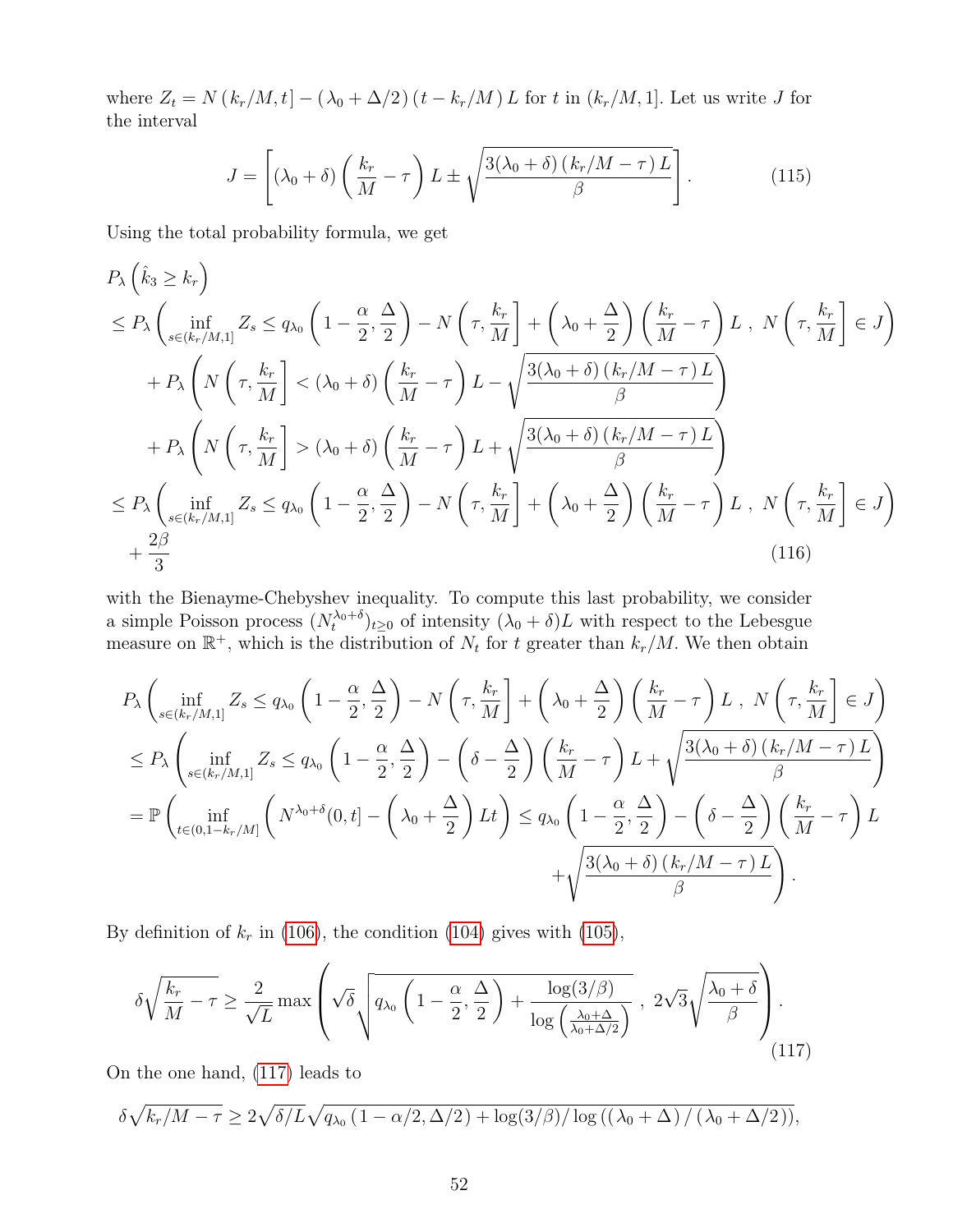and then  $\delta(k_r/M-\tau) L \geq 4 (q_{\lambda_0} (1-\alpha/2, \Delta/2) + \log(3/\beta)/\log((\lambda_0 + \Delta)/(\lambda_0 + \Delta/2))).$ On the other hand, (117) yields  $\delta\sqrt{k_r/M-\tau}\geq 4\sqrt{3\left(\lambda_0+\delta\right)/(\beta L)}$  and then  $\delta\left(k_r/M-\tau\right)L\geq 0$  $4\sqrt{3(\lambda_0+\delta)(k_r/M-\tau)L/\beta}$ . This leads to  $\left( k_{r} \right)$  $\sqrt{2}$  $\int_{-1}^{\infty} \alpha \Delta \begin{pmatrix} 3/\beta \end{pmatrix}$   $\sqrt{3(\lambda_0 + \delta)(k_r/M - \tau)L}$  $\sqrt{1 + \sqrt{1 + \frac{2}{\sqrt{1 + \frac{2}{\sqrt{1 + \frac{2}{\sqrt{1 + \frac{2}{\sqrt{1 + \frac{2}{\sqrt{1 + \frac{2}{\sqrt{1 + \frac{2}{\sqrt{1 + \frac{2}{\sqrt{1 + \frac{2}{\sqrt{1 + \frac{2}{\sqrt{1 + \frac{2}{\sqrt{1 + \frac{2}{\sqrt{1 + \frac{2}{\sqrt{1 + \frac{2}{\sqrt{1 + \frac{2}{\sqrt{1 + \frac{2}{\sqrt{1 + \frac{2}{\sqrt{1 + \frac{2}{\sqrt{1 + \frac{2}{\sqrt{1 + \frac{2}{\sqrt{1 + \frac{2}{\sqrt{1 +$ 

$$
\delta\left(\frac{k_r}{M}-\tau\right)L \ge 4\max\left(q_{\lambda_0}\left(1-\frac{\alpha}{2},\frac{\Delta}{2}\right)+\frac{\log(3/\beta)}{\log\left(\frac{\lambda_0+\Delta}{\lambda_0+\Delta/2}\right)}\right),\ \sqrt{\frac{3(\lambda_0+\delta)(k_r/M-\tau)L}{\beta}}\right),
$$

and using the fact that  $a + b \leq 2 \max(a, b)$  for all  $a, b \geq 0$ , one obtains

$$
q_{\lambda_0} \left(1 - \frac{\alpha}{2}, \frac{\Delta}{2}\right) - \frac{\delta}{2} \left(\frac{k_r}{M} - \tau\right) L + \sqrt{\frac{3(\lambda_0 + \delta) \left(k_r/M - \tau\right) L}{\beta}} \le \frac{\log(\beta/3)}{\log\left(\frac{\lambda_0 + \Delta}{\lambda_0 + \Delta/2}\right)},
$$

hence using the fact that  $\delta \geq \Delta$ ,

$$
q_{\lambda_0} \left(1 - \frac{\alpha}{2}, \frac{\Delta}{2}\right) - \left(\delta - \frac{\Delta}{2}\right) \left(\frac{k_r}{M} - \tau\right) L + \sqrt{\frac{3(\lambda_0 + \delta)\left(k_r/M - \tau\right)L}{\beta}} \le \frac{\log(\beta/3)}{\log\left(\frac{\lambda_0 + \delta}{\lambda_0 + \Delta/2}\right)}.\tag{118}
$$

The inequality (118) is equivalent to

$$
\exp\left(\left(q_{\lambda_0}\left(1-\frac{\alpha}{2},\frac{\Delta}{2}\right)-\left(\delta-\frac{\Delta}{2}\right)\left(\frac{k_r}{M}-\tau\right)L+\sqrt{\frac{3(\lambda_0+\delta)\left(k_r/M-\tau\right)L}{\beta}}\right)\log\left(\frac{\lambda_0+\delta}{\lambda_0+\Delta/2}\right)\right)\leq\frac{\beta}{3}
$$
\n(119)

.

,

Notice that since  $\beta$  < 1, (118) ensures

$$
q_{\lambda_0} \left( 1 - \frac{\alpha}{2}, \frac{\Delta}{2} \right) - \left( \delta - \frac{\Delta}{2} \right) \left( \frac{k_r}{M} - \tau \right) L + \sqrt{\frac{3(\lambda_0 + \delta)(k_r/M - \tau)L}{\beta}} \le 0. \tag{120}
$$

We therefore may apply Theorem 3 and equation (15) in [Pyke, 1959] to obtain

$$
\mathbb{P}\left(\inf_{t\in(0,1-k_r/M]}\left(N^{\lambda_0+\delta}(0,t)-\left(\lambda_0+\frac{\Delta}{2}\right)Lt\right)\leq q_{\lambda_0}\left(1-\frac{\alpha}{2},\frac{\Delta}{2}\right)-\left(\delta-\frac{\Delta}{2}\right)\left(\frac{k_r}{M}-\tau\right)Lt\right)+\sqrt{\frac{3(\lambda_0+\delta)(k_r/M-\tau)L}{\beta}}\right)
$$

$$
\leq \exp\left(\left(q_{\lambda_0}\left(1-\frac{\alpha}{2},\frac{\Delta}{2}\right)-\left(\delta-\frac{\Delta}{2}\right)\left(\frac{k_r}{M}-\tau\right)L+\sqrt{\frac{3(\lambda_0+\delta)(k_r/M-\tau)L}{\beta}}\right)\omega\right),
$$

where  $\omega$  is the largest real root of the equation  $(\lambda_0 + \delta)(1 - e^{-\omega}) = \omega (\lambda_0 + \Delta/2)$ . The root  $\omega$  satisfies  $\omega > \log((\lambda_0 + \delta)/(\lambda_0 + \Delta/2))$ , and then

$$
\mathbb{P}\left(\inf_{t\in(0,1-k_r/M]}\left(N^{\lambda_0+\delta}(0,t)-\left(\lambda_0+\frac{\Delta}{2}\right)Lt\right)\leq q_{\lambda_0}\left(1-\frac{\alpha}{2},\frac{\Delta}{2}\right)-\left(\delta-\frac{\Delta}{2}\right)\left(\frac{k_r}{M}-\tau\right)L+\sqrt{\frac{3(\lambda_0+\delta)\left(k_r/M-\tau\right)L}{\beta}}\right) + \sqrt{\frac{3(\lambda_0+\delta)\left(k_r/M-\tau\right)L}{\beta}}\right)
$$
\n
$$
\leq \exp\left(\left(q_{\lambda_0}\left(1-\frac{\alpha}{2},\frac{\Delta}{2}\right)-\left(\delta-\frac{\Delta}{2}\right)\left(\frac{k_r}{M}-\tau\right)L+\sqrt{\frac{3(\lambda_0+\delta)\left(k_r/M-\tau\right)L}{\beta}}\right)\log\left(\frac{\lambda_0+\delta}{\lambda_0+\Delta/2}\right)\right)
$$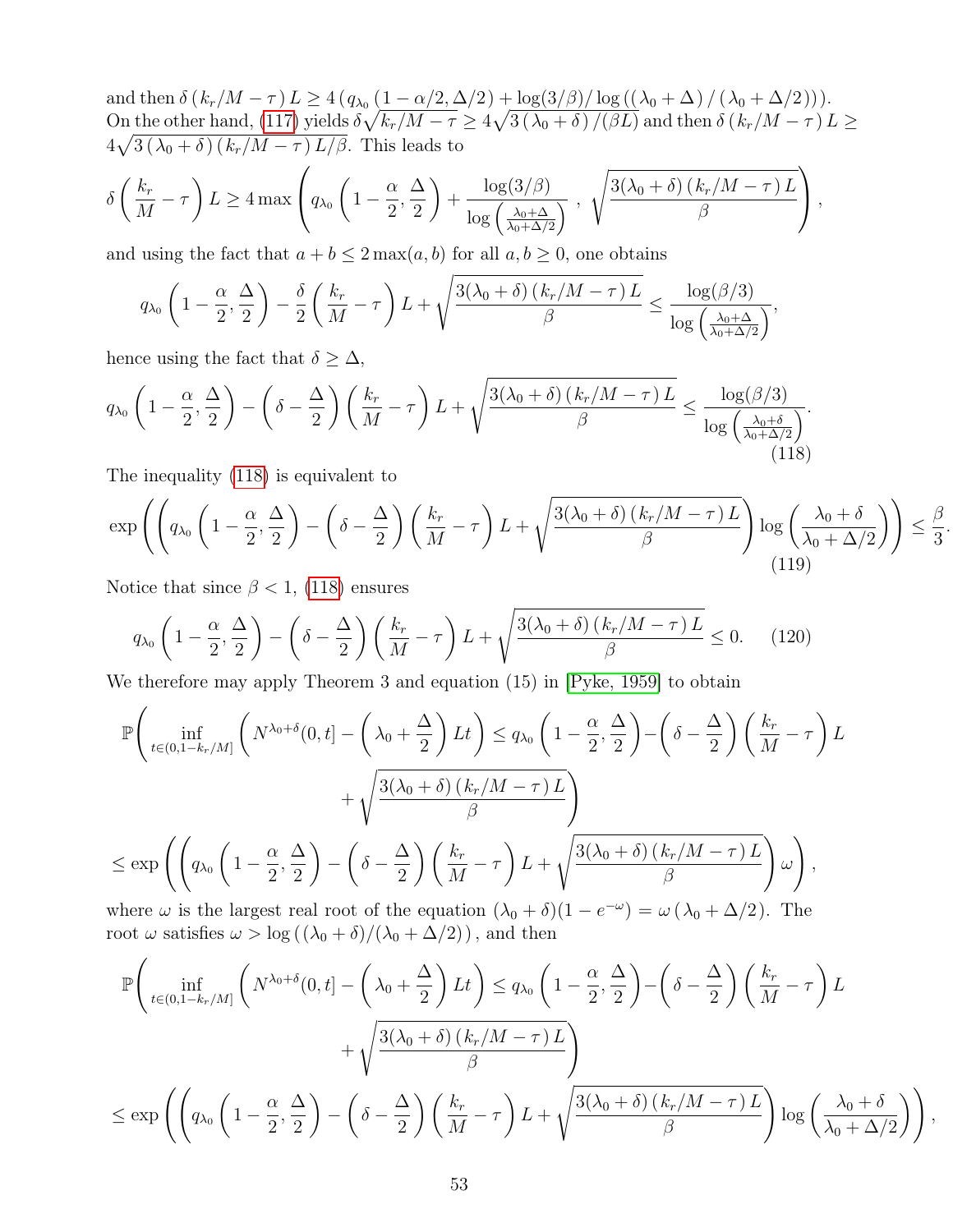which entails with (119)

$$
\mathbb{P}\left(\inf_{t\in(0,1-k_r/M]}\left(N^{\lambda_0+\delta}(0,t)-\left(\lambda_0+\frac{\Delta}{2}\right)Lt\right)\leq q_{\lambda_0}\left(1-\frac{\alpha}{2},\frac{\Delta}{2}\right)-\left(\delta-\frac{\Delta}{2}\right)\left(\frac{k_r}{M}-\tau\right)L+\sqrt{\frac{3(\lambda_0+\delta)(k_r/M-\tau)L}{\beta}}\right)\leq \frac{\beta}{3}.
$$

Gathering this inequality with (116) leads finally to  $P_{\lambda}(\hat{k}_1 \geq k_r) \leq \beta$ .

Now, assume that  $-\lambda_0 < \delta < -\Delta$ .

We proceed as in the case  $\delta > 0$ . Let us define to this end  $X_t = N(k_r/M, t) - (\lambda_0 - \Delta/2) (t - k_r/M) L$ for all t in  $(k_r/M, 1]$ . The equality (114) leads to

$$
P_{\lambda}\left(\hat{k}_3 \geq k_r\right) \leq P_{\lambda}\left(\exists k \geq k_r, \ S_{-\Delta,k}(N) \leq s_{-\Delta,k}(1-\alpha/2)\right),
$$

and applying the inequality (103),

$$
P_{\lambda}\left(\hat{k}_{3} \geq k_{r}\right) \leq P_{\lambda}\left(\exists k \geq k_{r}, \left(\lambda_{0} - \frac{\Delta}{2}\right) L\left(\frac{k}{M} - \tau\right) - N\left(\tau, \frac{k}{M}\right] \leq \frac{-\log(\alpha/2)}{\log\left(\frac{\lambda_{0}}{\lambda_{0} - \Delta/2}\right)}\right)
$$
  

$$
\leq P_{\lambda}\left(\inf_{s \in (k_{r}/M,1]}(-X_{s}) \leq \frac{-\log(\alpha/2)}{\log\left(\frac{\lambda_{0}}{\lambda_{0} - \Delta/2}\right)} + N\left(\tau, \frac{k_{r}}{M}\right] - \left(\lambda_{0} - \frac{\Delta}{2}\right)\left(\frac{k_{r}}{M} - \tau\right)L\right).
$$

Using the interval  $J$  defined by  $(115)$ , we obtain using the total probability formula and the Bienayme-Chebyshev inequality

$$
P_{\lambda}\left(\hat{k}_{3} \geq k_{r}\right)
$$
\n
$$
\leq P_{\lambda}\left(\inf_{s \in (k_{r}/M,1]}(-X_{s}) \leq \frac{-\log(\alpha/2)}{\log\left(\frac{\lambda_{0}}{\lambda_{0}-\Delta/2}\right)} + N\left(\tau, \frac{k_{r}}{M}\right) - \left(\lambda_{0} - \frac{\Delta}{2}\right)\left(\frac{k_{r}}{M} - \tau\right)L, N\left(\tau, \frac{k_{r}}{M}\right] \in J\right)
$$
\n
$$
+ P_{\lambda}\left(N\left(\tau, \frac{k_{r}}{M}\right) < (\lambda_{0} + \delta)\left(\frac{k_{r}}{M} - \tau\right)L - \sqrt{\frac{3(\lambda_{0} + \delta)\left(k_{r}/M - \tau\right)L}{\beta}}\right)
$$
\n
$$
+ P_{\lambda}\left(N\left(\tau, \frac{k_{r}}{M}\right) > (\lambda_{0} + \delta)\left(\frac{k_{r}}{M} - \tau\right)L + \sqrt{\frac{3(\lambda_{0} + \delta)\left(k_{r}/M - \tau\right)L}{\beta}}\right)
$$
\n
$$
\leq P_{\lambda}\left(\inf_{s \in (k_{r}/M,1]}(-X_{s}) \leq \frac{-\log(\alpha/2)}{\log\left(\frac{\lambda_{0}}{\lambda_{0}-\Delta/2}\right)} + N\left(\tau, \frac{k_{r}}{M}\right) - \left(\lambda_{0} - \frac{\Delta}{2}\right)\left(\frac{k_{r}}{M} - \tau\right)L, N\left(\tau, \frac{k_{r}}{M}\right] \in J\right)
$$
\n
$$
+ \frac{2\beta}{3}.
$$
\n(121)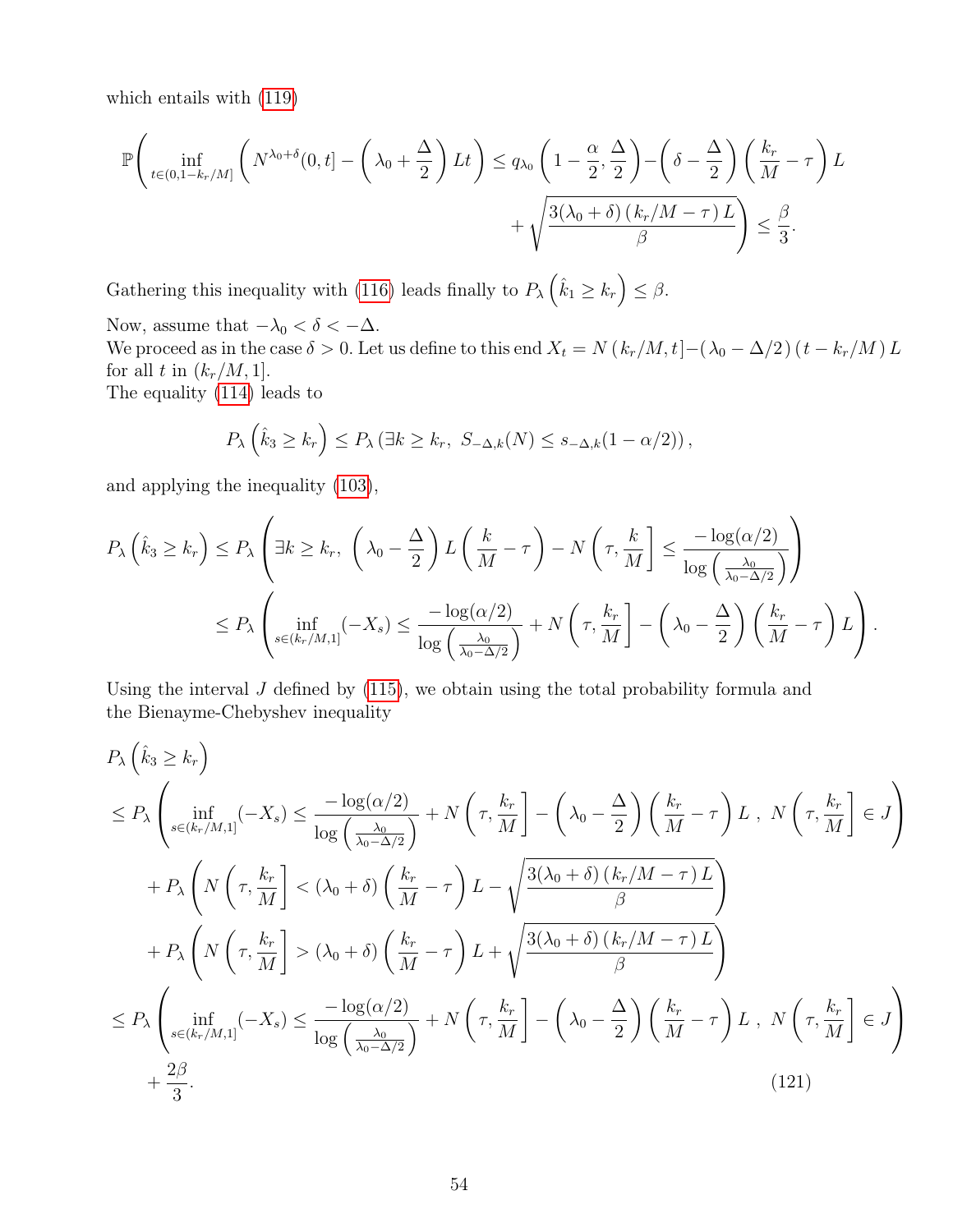We conclude the proof giving an upper bound for this last probability. We compute

$$
P_{\lambda} \left( \inf_{s \in (k_r/M,1]} (-X_s) \leq \frac{-\log(\alpha/2)}{\log\left(\frac{\lambda_0}{\lambda_0 - \Delta/2}\right)} + N\left(\tau, \frac{k_r}{M}\right] - \left(\lambda_0 - \frac{\Delta}{2}\right) \left(\frac{k_r}{M} - \tau\right) L, N\left(\tau, \frac{k_r}{M}\right] \in J \right)
$$
  
\n
$$
\leq P_{\lambda} \left( \inf_{s \in (k_r/M,1]} (-X_s) \leq \frac{-\log(\alpha/2)}{\log\left(\frac{\lambda_0}{\lambda_0 - \Delta/2}\right)} - \left(|\delta| - \frac{\Delta}{2}\right) \left(\frac{k_r}{M} - \tau\right) L + \sqrt{\frac{3(\lambda_0 + \delta)\left(k_r/M - \tau\right)L}{\beta}} \right)
$$
  
\n
$$
= P_{\lambda} \left( \sup_{s \in (k_r/M,1]} X_s \geq \frac{\log(\alpha/2)}{\log\left(\frac{\lambda_0}{\lambda_0 - \Delta/2}\right)} + \left(|\delta| - \frac{\Delta}{2}\right) \left(\frac{k_r}{M} - \tau\right) L - \sqrt{\frac{3(\lambda_0 + \delta)\left(k_r/M - \tau\right)L}{\beta}} \right)
$$
  
\n
$$
\leq \mathbb{P} \left( \sup_{t \in (0,1]} \left( N^{\lambda_0 + \delta}(0, t) - \left(\lambda_0 - \frac{\Delta}{2}\right) Lt\right) \geq \frac{\log(\alpha/2)}{\log\left(\frac{\lambda_0}{\lambda_0 - \Delta/2}\right)} + \left(|\delta| - \frac{\Delta}{2}\right) \left(\frac{k_r}{M} - \tau\right) L - \sqrt{\frac{3(\lambda_0 + \delta)\left(k_r/M - \tau\right)L}{\beta}} \right),
$$
  
\n(122)

By definition of  $k_r$  in (106) and the condition (104), we get with (105),

$$
|\delta| \sqrt{\frac{k_r}{M} - \tau} \ge \frac{2}{\sqrt{L}} \max \left( \sqrt{\lambda_0} \sqrt{q_{\lambda_0 - \Delta} \left( 1 - \frac{\beta}{3}, \frac{\Delta}{2} \right) + \frac{\log(2/\alpha)}{\log \left( \frac{\lambda_0}{\lambda_0 - \Delta/2} \right)}} \right), \quad 2 \sqrt{\frac{3R}{\beta}} \right),
$$

hence

$$
|\delta|\sqrt{\frac{k_r}{M}-\tau} > \frac{2}{\sqrt{L}}\max\left(\sqrt{|\delta|}\sqrt{q_{\lambda_0-\Delta}\left(1-\frac{\beta}{3},\frac{\Delta}{2}\right)+\frac{\log(2/\alpha)}{\log\left(\frac{\lambda_0}{\lambda_0-\Delta/2}\right)}}\;,\;2\sqrt{\frac{3(\lambda_0+\delta)}{\beta}}\right).
$$

Therefore, as in the case  $\delta>0,$  this leads to

$$
\frac{|\delta|}{2}\left(\frac{k_r}{M}-\tau\right)L > q_{\lambda_0-\Delta}\left(1-\frac{\beta}{3},\frac{\Delta}{2}\right)+\frac{\log(2/\alpha)}{\log\left(\frac{\lambda_0}{\lambda_0-\Delta/2}\right)}+\sqrt{\frac{3(\lambda_0+\delta)(k_r/M-\tau)L}{\beta}},
$$

and then, since  $|\delta| \geq \Delta,$ 

$$
\frac{\log(\alpha/2)}{\log\left(\frac{\lambda_0}{\lambda_0-\Delta/2}\right)} + \left(|\delta|-\frac{\Delta}{2}\right)\left(\frac{k_r}{M}-\tau\right)L - \sqrt{\frac{3(\lambda_0+\delta)\left(k_r/M-\tau\right)L}{\beta}} > q_{\lambda_0-\Delta}\left(1-\frac{\beta}{3},\frac{\Delta}{2}\right). \tag{123}
$$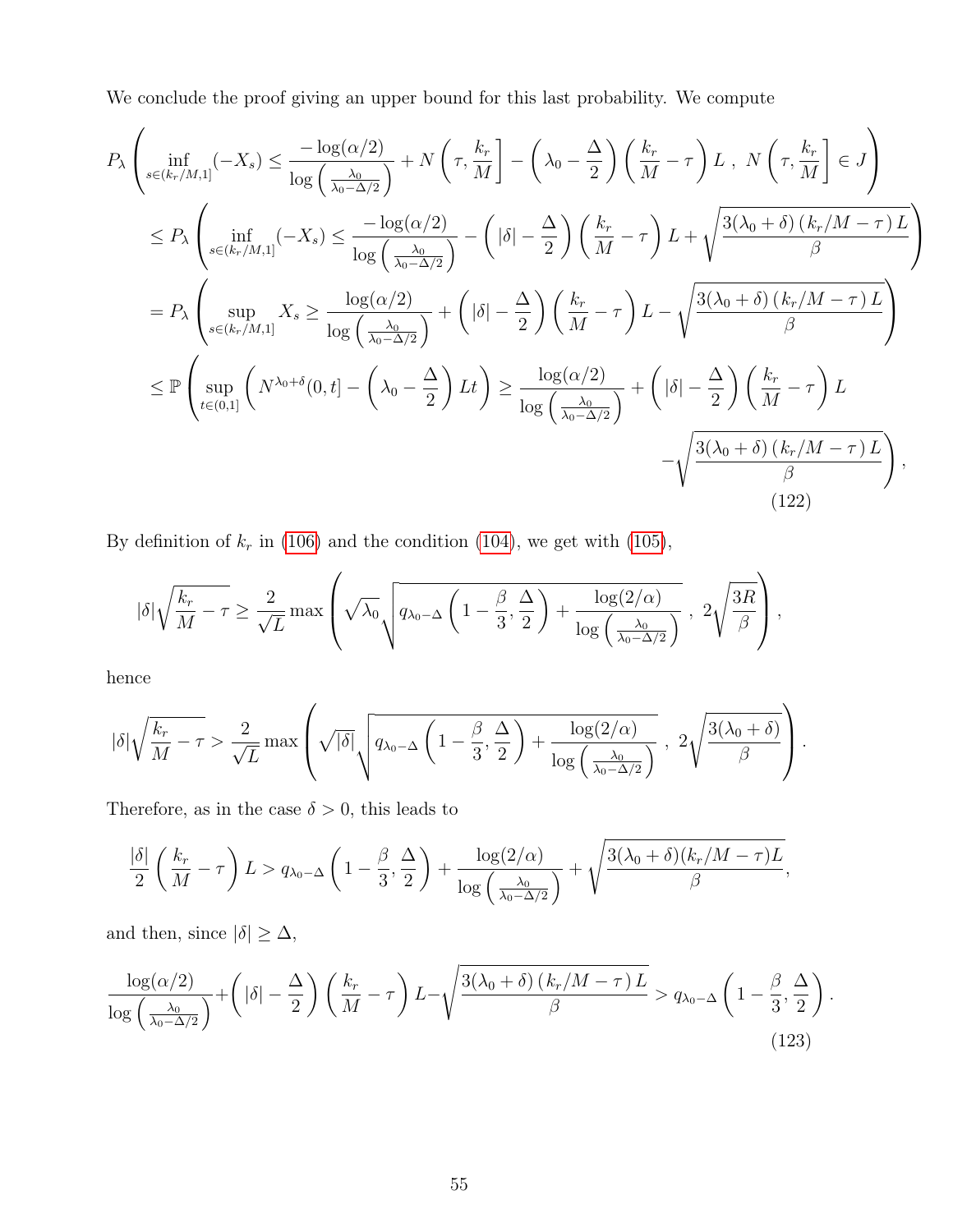We then obtain

$$
\mathbb{P}\left\{\sup_{t\in(0,1]}\left(N^{\lambda_0+\delta}(0,t)-\left(\lambda_0-\frac{\Delta}{2}\right)Lt\right)\geq\frac{\log(\alpha/2)}{\log\left(\frac{\lambda_0}{\lambda_0-\Delta/2}\right)}+\left(|\delta|-\frac{\Delta}{2}\right)\left(\frac{k_r}{M}-\tau\right)L-\sqrt{\frac{3(\lambda_0+\delta)(k_r/M-\tau)L}{\beta}}\right)-\sqrt{\frac{3(\lambda_0+\delta)(k_r/M-\tau)L}{\beta}}\right)\leq \mathbb{P}\left\{\sup_{t\in(0,1]}\left(N^{\lambda_0+\delta}(0,t)-\left(\lambda_0-\frac{\Delta}{2}\right)Lt\right)>q_{\lambda_0-\Delta}\left(1-\frac{\beta}{3},\frac{\Delta}{2}\right)\right) \text{ with (123)}\leq \mathbb{P}\left\{\sup_{t\in(0,1]}\left(N^{\lambda_0+\delta}(0,t)-\left(\lambda_0-\frac{\Delta}{2}\right)Lt\right)>q_{\lambda_0-\delta}\left(1-\frac{\beta}{3},\frac{\Delta}{2}\right)\right) \text{ with Lemma 9}\leq \mathbb{P}\left\{\sup_{t\in(0,1]}\left(N^{\lambda_0+\delta}(0,t)-\left(\lambda_0-|\delta|+\frac{\Delta}{2}\right)Lt\right)>q_{\lambda_0-\delta}\left(1-\frac{\beta}{3},\frac{\Delta}{2}\right)\right) \text{ since } |\delta|\geq\Delta\leq \frac{\beta}{3}
$$

by definition of  $q_{\lambda_0-|\delta|}(1-\beta/3,\Delta/2)$  in Lemma 3. The proof is then complete using (121).

 $\Box$ 

#### 5.4.6 Proof of Lemma 10

The control of FWER( $\mathcal{R}$ ) over  $\overline{\mathcal{S}}_{\geq \Delta}[\lambda_0, R]$  by  $\alpha$  is a consequence of the second part of Lemma 5.

To prove the first part of the lemma, one obtains by the same lines as for Lemma 6 that for all  $\lambda$  in  $S_{\geq \Delta}[\lambda_0, R]$ , since  $|\delta| \leq \lambda_0 \wedge (R - \lambda_0)$ ,

$$
1 - \alpha \le P_{\lambda} \left( \{ H_k \in \mathcal{H}_{M,\Delta,R}, \ \delta^2 \left( k/M - \tau \right) \ge \delta^2 (a+b) \} \subset \mathcal{R} \right)
$$
  
\$\le P\_{\lambda} \left( \{ H\_k \in \mathcal{H}\_{M,\Delta,R}, \ \delta^2 \left( k/M - \tau \right) \ge (\lambda\_0^2 \wedge (R - \lambda\_0)^2)(a+b) \} \subset \mathcal{R} \right)\$  
=  $P_{\lambda} \left( \mathcal{F}_{(\lambda_0 \wedge (R-\lambda_0))\sqrt{a+b}}(\lambda) \subset \mathcal{R} \right).$ 

Then FWSR<sub> $\alpha$ </sub> $(\mathcal{R}, \mathcal{S}_{\geq \Delta}[\lambda_0, R]) \leq (\lambda_0 \wedge (R - \lambda_0))\sqrt{a+b}$  and in particular one has the inequality mFWSR<sub> $\alpha_{\alpha}(\mathcal{K}, \mathcal{S}_{\geq \Delta}[\lambda_0, R]) \leq (\lambda_0 \wedge (R - \lambda_0))\sqrt{a+b}$  hence</sub>

$$
\mathcal{L}_{\alpha}(\overline{\mathcal{S}}_{\geq \Delta}[\lambda_0, R]) \geq \frac{\mathrm{mFWSR}_{\alpha, \alpha}(\mathcal{S}_{\geq \Delta}[\lambda_0, R])^2}{(\lambda_0 \wedge (R - \lambda_0))^2}
$$

which proves the first part of the Lemma.

Assume now that R is a multiple procedure on  $\mathcal{H}_{M,\Delta,R}$  satisfying FWER(R)  $\leq \alpha$  and  $FWSR_{\beta}(\mathcal{R},\mathcal{S}_{>\Delta}[\lambda_0,R])$ 

 $\leq r$ . Recall that we define an estimator of  $\tau$  from  $\mathcal R$  by  $\hat{\tau} = \hat{k}/M$  where  $\hat{k} = \sup\{k \in \mathcal R\}$  $\{1,\ldots,M\}, H_k \notin \mathcal{R}\}.$  Following again the same lines as the proof of Lemma 6, we get that for all  $\lambda$  in  $\overline{S}_{\geq \Delta}[\lambda_0, R],$ 

$$
P_{\lambda}(\tau > \hat{\tau} + 1/M) \leq \alpha.
$$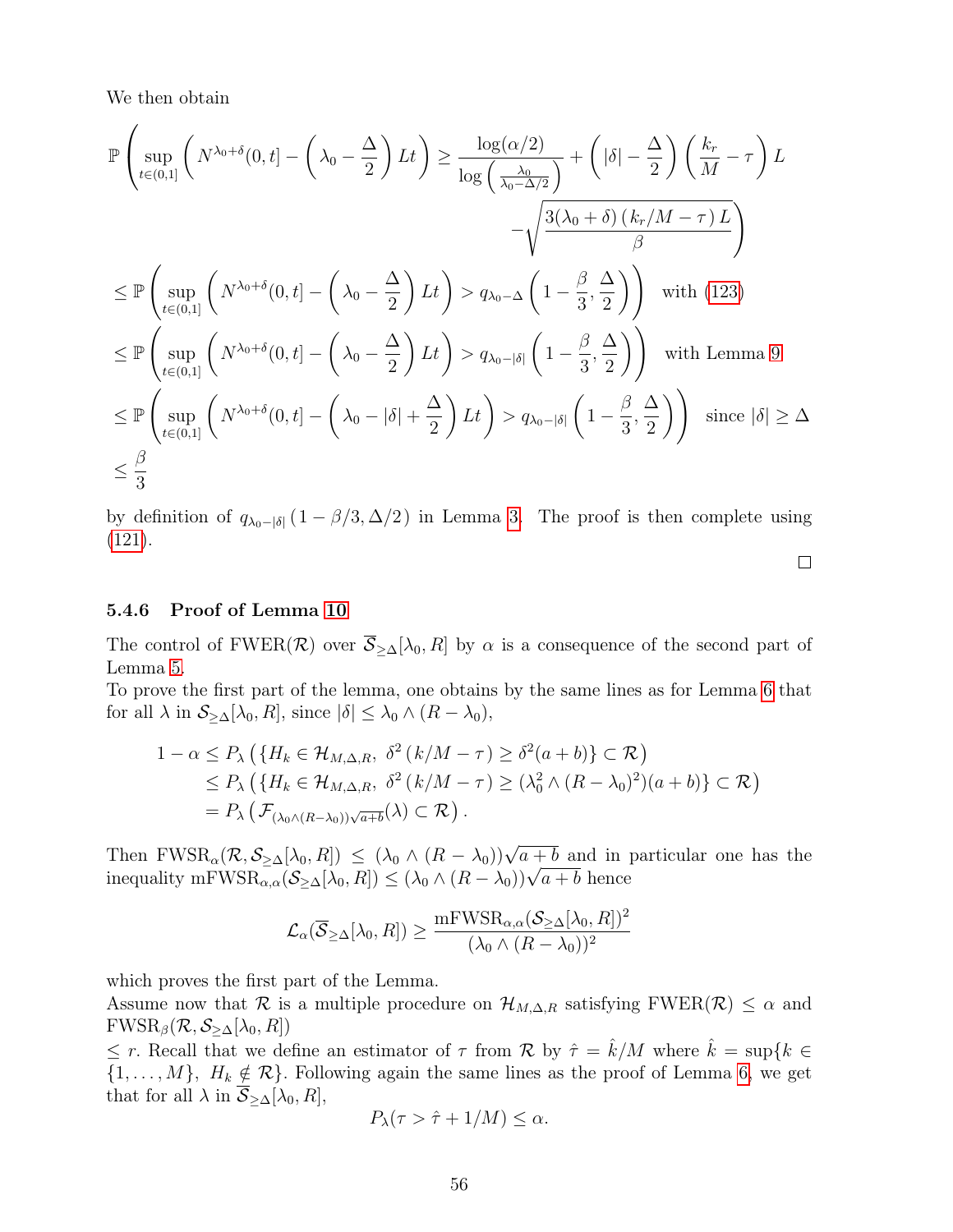Now, since  $FWSR_{\beta}(\mathcal{R},\mathcal{S}_{\geq \Delta}[\lambda_0, R]) \leq r$ , one has  $P_{\lambda}(\mathcal{F}_r(\lambda) \subset \mathcal{R}) \geq 1 - \beta$  for all  $\lambda$  in  $\mathcal{S}_{\geq \Delta}[\lambda_0, R]$ . Since  $|\delta| \geq \Delta$ , we get then

$$
\beta \ge P_{\lambda}(\mathcal{F}_{r}(\lambda) \cap (\mathcal{H}_{M,\delta^{*}} \setminus \mathcal{R}) \neq \varnothing) = P_{\lambda}(\exists k \in \{1, ..., M\}, d_{2}(\lambda, H_{k}) \ge r, H_{k} \notin \mathcal{R})
$$
  
\n
$$
= P_{\lambda}(\exists k \in \{\lceil \tau M \rceil, ..., \hat{k}\}, \delta^{2}(k/M - \tau) \ge r^{2}, H_{k} \notin \mathcal{R})
$$
  
\n
$$
\ge P_{\lambda}(\hat{k}/M - \tau \ge r^{2}/\delta^{2})
$$
  
\n
$$
\ge P_{\lambda}(\hat{k}/M - \tau \ge r^{2}/\Delta^{2}),
$$

and one obtains  $P_\lambda$  ( $\tau \leq \hat{\tau} - r^2/\Delta^2$ )  $\leq \beta$  for all  $\lambda$  in  $\mathcal{S}_{\geq \Delta}[\lambda_0, R]$ . This last inequality being true for  $\lambda = \lambda_0$  (and  $\tau = 1$ ), we finally get

$$
\inf_{\lambda \in \overline{\mathcal{S}}_{\geq \Delta}[\lambda_0, R]} P_{\lambda} \left( \tau \in \left( \hat{\tau} - \frac{r^2}{\Delta^2}, \ \hat{\tau} + \frac{1}{M} \right] \right) \geq 1 - \alpha - \beta.
$$

## References

- [Arlot et al., 2010] Arlot, S., Blanchard, G., and Roquain, E. (2010). Some nonasymptotic results on resampling in high dimension, ii: Multiple tests. Ann. Statist., 38(1):83– 99.
- [Brémaud, 1981] Brémaud, P. (1981). Point Processes and Queues. Martingale Dynamics. Springer-Verlag, Berlin-Heidelberg-New York.
- [Fromont et al., 2022] Fromont, M., Grela, F., and Le Guével, R. (2022). Minimax and adaptive tests for detecting abrupt and possibly transitory changes in a poisson process. Submitted. HAL: https://hal.archives-ouvertes.fr/hal-03249762v1.
- [Fromont et al., 2011] Fromont, M., Laurent, B., and Reynaud-Bouret, P. (2011). Adaptive tests of homogeneity for a poisson process. In Annales de l'Institut Henri Poincaré Probabilités et Statistiques, volume 47, pages 176–213.
- [Fromont et al., 2013] Fromont, M., Laurent, B., and Reynaud-Bouret, P. (2013). The two-sample problem for poisson processes: Adaptive tests with a nonasymptotic wild bootstrap approach. The Annals of Statistics, 41(3):1431–1461.
- [Fromont et al., 2016] Fromont, M., Lerasle, M., and Reynaud-Bouret, P. (2016). Familywise separation rates for multiple testing. The Annals of Statistics, 44(6):2533–2563.
- [Le Guével, 2021] Le Guével, R. (2021). Exponential inequalities for the supremum of some counting processes and their square martingales. Comptes rendus. Mathématique, 359(8):969–982.
- [Loader, 1990] Loader, C. R. (1990). Change point problems for Poisson processes. PhD thesis, Stanford University.
- [Marcus et al., 1976] Marcus, R., Peritz, E., and Gabriel, K. (1976). On closed testing procedures with special reference to ordered analysis of variance. Biometrika, 63:655– 660.